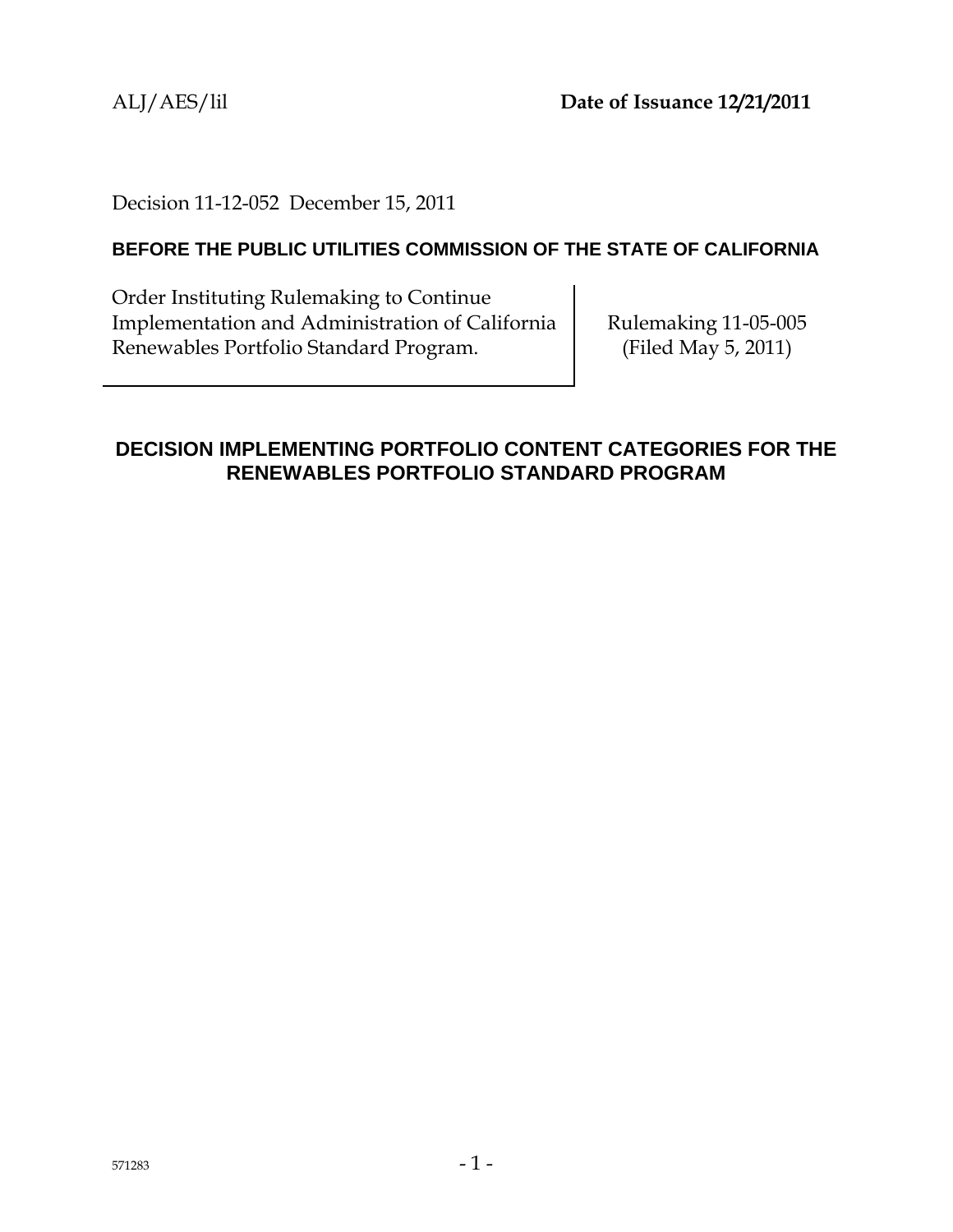# **TABLE OF CONTENTS**

#### *<u>Title</u>* Page

|    |                                                          |                                                                |                                                               |  | DECISION IMPLEMENTING PORTFOLIO CONTENT CATEGORIES FOR     |    |  |  |
|----|----------------------------------------------------------|----------------------------------------------------------------|---------------------------------------------------------------|--|------------------------------------------------------------|----|--|--|
|    |                                                          |                                                                |                                                               |  |                                                            |    |  |  |
| 1. |                                                          |                                                                |                                                               |  |                                                            |    |  |  |
| 2. |                                                          |                                                                |                                                               |  |                                                            |    |  |  |
| 3. |                                                          |                                                                |                                                               |  |                                                            |    |  |  |
|    |                                                          |                                                                |                                                               |  |                                                            |    |  |  |
|    |                                                          |                                                                |                                                               |  |                                                            |    |  |  |
|    |                                                          |                                                                |                                                               |  |                                                            |    |  |  |
|    |                                                          |                                                                |                                                               |  |                                                            |    |  |  |
|    |                                                          |                                                                |                                                               |  | 3.3.2. Compliance determinations for all retail sellers 11 |    |  |  |
|    |                                                          |                                                                | 3.4. Repeal of "Delivery" Requirement for RPS Eligibility  14 |  |                                                            |    |  |  |
|    |                                                          |                                                                | 3.5. Section 399.16(b): RPS Portfolio Content Categories17    |  |                                                            |    |  |  |
|    |                                                          | 3.5.1. Section $399.16(b)(1)$ : Interconnected to a California |                                                               |  |                                                            |    |  |  |
|    | Balancing Authority, Scheduled Without Substitution, and |                                                                |                                                               |  |                                                            |    |  |  |
|    |                                                          |                                                                |                                                               |  |                                                            |    |  |  |
|    |                                                          |                                                                |                                                               |  |                                                            |    |  |  |
|    |                                                          |                                                                |                                                               |  | 3.5.1.1.1. California Balancing Authority  19              |    |  |  |
|    |                                                          |                                                                |                                                               |  | 3.5.1.1.2. First Point of Interconnection with             |    |  |  |
|    |                                                          |                                                                |                                                               |  |                                                            |    |  |  |
|    |                                                          |                                                                |                                                               |  | 3.5.1.1.3. First Point of Interconnection with             |    |  |  |
|    |                                                          |                                                                |                                                               |  |                                                            | 21 |  |  |
|    |                                                          |                                                                |                                                               |  | 3.5.1.1.4. Scheduled into a California Balancing           |    |  |  |
|    |                                                          |                                                                |                                                               |  | <b>Authority Without Substituting</b>                      |    |  |  |
|    |                                                          |                                                                |                                                               |  |                                                            |    |  |  |
|    |                                                          | 3.5.1.1.4.1.                                                   |                                                               |  |                                                            |    |  |  |
|    |                                                          | 3.5.1.1.4.2.                                                   |                                                               |  |                                                            |    |  |  |
|    |                                                          | 3.5.1.1.4.3.                                                   |                                                               |  | Without Substituting Electricity from Another              |    |  |  |
|    |                                                          |                                                                |                                                               |  |                                                            |    |  |  |
|    |                                                          | 3.5.1.1.4.4.                                                   |                                                               |  |                                                            |    |  |  |
|    |                                                          |                                                                |                                                               |  |                                                            |    |  |  |
|    |                                                          | 3.5.2.                                                         |                                                               |  |                                                            |    |  |  |
|    |                                                          | 3.5.3.                                                         |                                                               |  | Characterization of "Unbundled Renewable Energy            |    |  |  |
|    |                                                          |                                                                |                                                               |  |                                                            |    |  |  |
|    |                                                          | 3.5.4.                                                         |                                                               |  |                                                            |    |  |  |
|    |                                                          | 3.5.5.                                                         |                                                               |  | Upfront Showing and Compliance Determination37             |    |  |  |
|    |                                                          | 3.5.6.                                                         |                                                               |  |                                                            |    |  |  |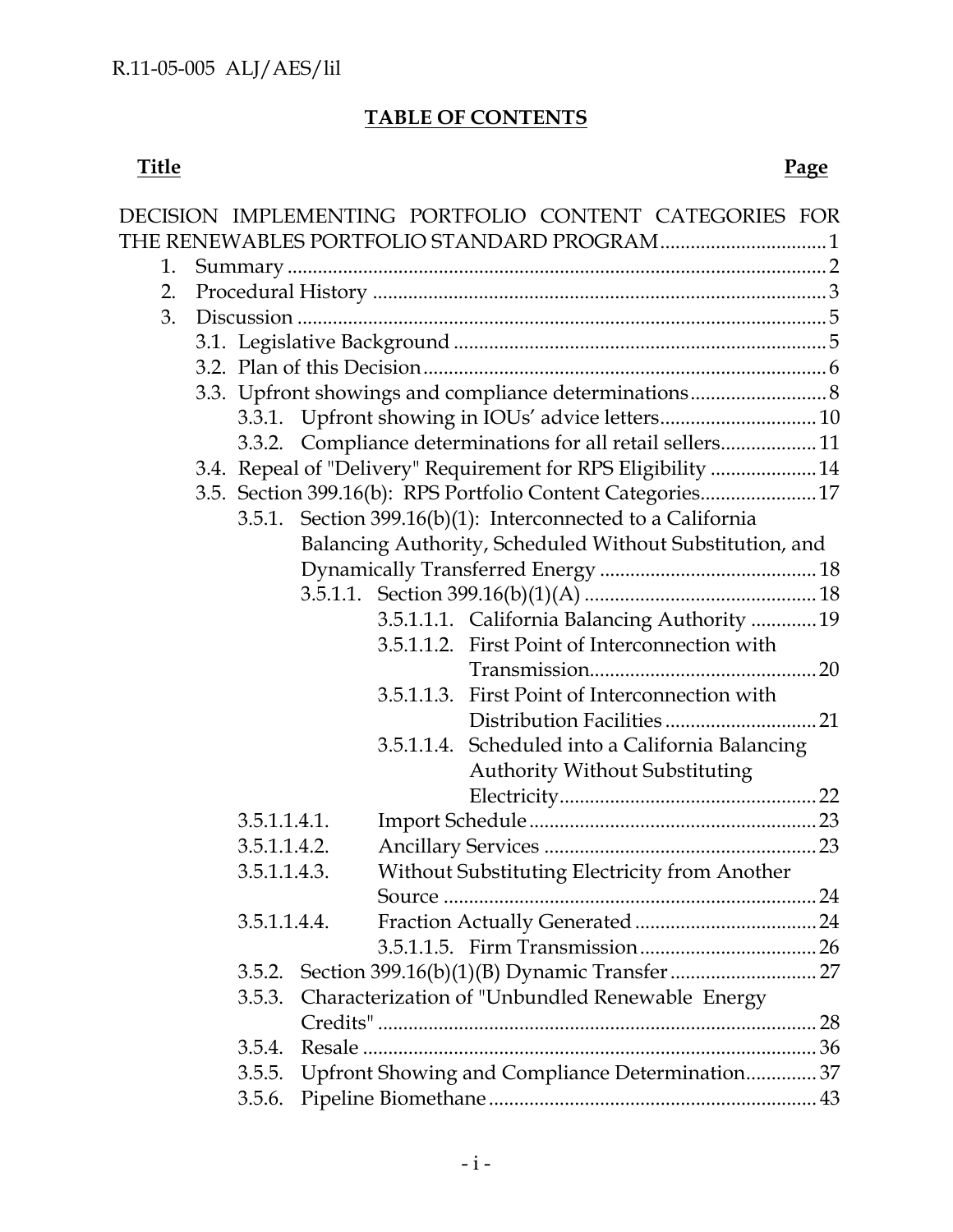# **TABLE OF CONTENTS**

#### *<u>Title</u>* Page

|    |  | 3.6. Section 399.16(b)(2) Firmed and Shaped Transactions Providing |                                                                   |  |  |  |  |
|----|--|--------------------------------------------------------------------|-------------------------------------------------------------------|--|--|--|--|
|    |  |                                                                    |                                                                   |  |  |  |  |
|    |  |                                                                    |                                                                   |  |  |  |  |
|    |  |                                                                    |                                                                   |  |  |  |  |
|    |  |                                                                    |                                                                   |  |  |  |  |
|    |  | 3.6.4.                                                             |                                                                   |  |  |  |  |
|    |  |                                                                    | 3.6.5. Upfront Showing and Compliance Determination for           |  |  |  |  |
|    |  |                                                                    |                                                                   |  |  |  |  |
|    |  |                                                                    | 3.7. Section 399.16(b)(3) Unbundled RECs and Electricity that     |  |  |  |  |
|    |  |                                                                    | does not Qualify Under Sections 399.16(b)(1) or (2)54             |  |  |  |  |
|    |  |                                                                    |                                                                   |  |  |  |  |
|    |  |                                                                    | 3.7.2. Upfront Showing and Compliance Determination for           |  |  |  |  |
|    |  |                                                                    |                                                                   |  |  |  |  |
|    |  | 3.7.3.                                                             | <b>Exceptional Department of Water Resources (DWR)</b>            |  |  |  |  |
|    |  |                                                                    |                                                                   |  |  |  |  |
|    |  |                                                                    |                                                                   |  |  |  |  |
|    |  |                                                                    | 3.9. Section 399.16(d) Contracts or Ownership Agreements Prior to |  |  |  |  |
|    |  |                                                                    |                                                                   |  |  |  |  |
|    |  |                                                                    |                                                                   |  |  |  |  |
|    |  |                                                                    | 3.11. Application of § 399.16 to Small and Multi-Jurisdictional   |  |  |  |  |
|    |  |                                                                    |                                                                   |  |  |  |  |
|    |  |                                                                    |                                                                   |  |  |  |  |
| 4. |  |                                                                    |                                                                   |  |  |  |  |
| 5. |  |                                                                    |                                                                   |  |  |  |  |
|    |  |                                                                    |                                                                   |  |  |  |  |
|    |  |                                                                    |                                                                   |  |  |  |  |
|    |  |                                                                    |                                                                   |  |  |  |  |
|    |  |                                                                    |                                                                   |  |  |  |  |

## APPENDIX A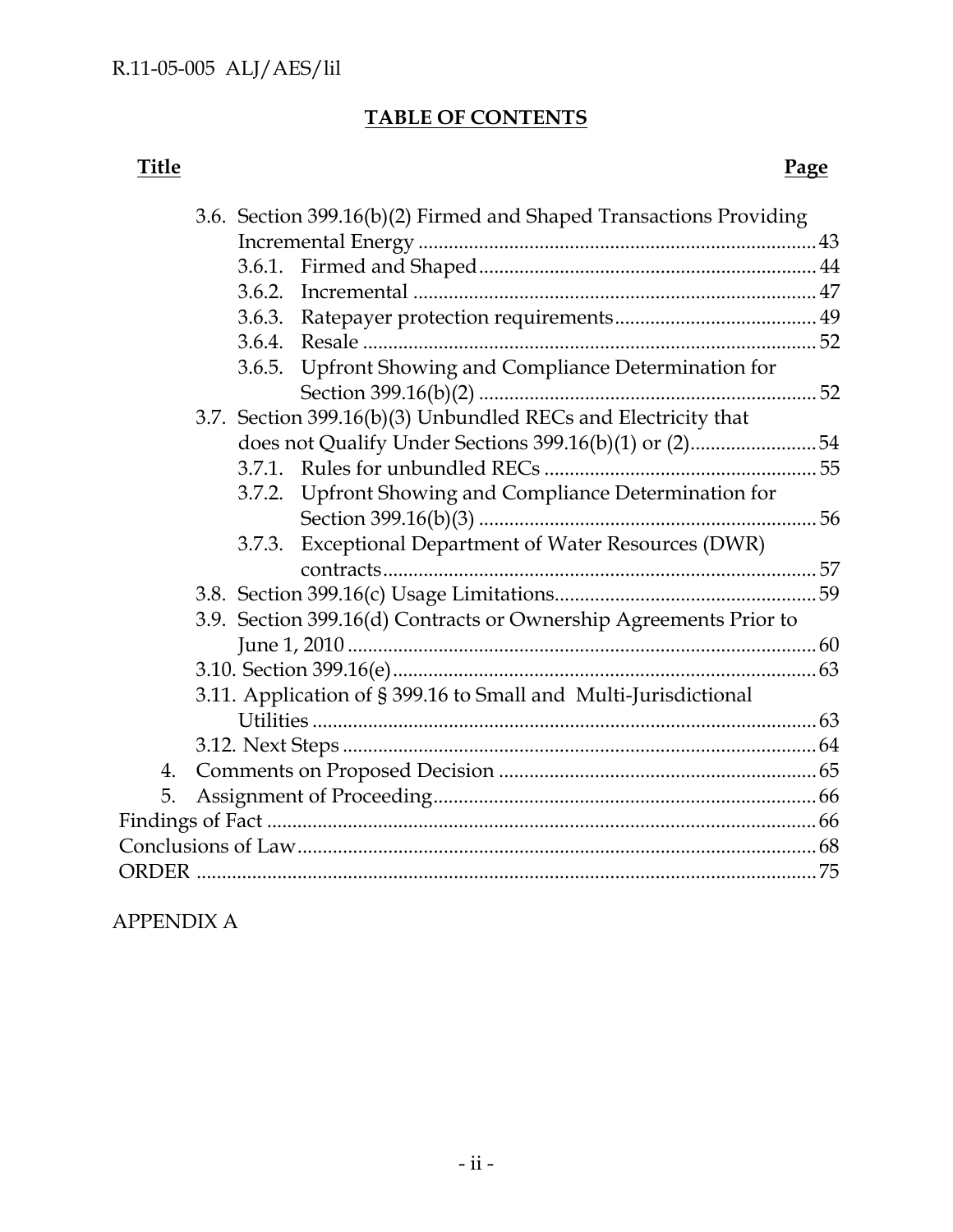#### **DECISION IMPLEMENTING PORTFOLIO CONTENT CATEGORIES FOR THE RENEWABLES PORTFOLIO STANDARD PROGRAM**

#### **1. Summary**

 $\overline{a}$ 

In this decision, the Commission implements some of the many changes to the renewables portfolio standard (RPS) program made by recent legislation.1 This decision focuses on new Pub. Util. Code § 399.16, which establishes three new portfolio content categories for RPS procurement and sets minimum and maximum quantities of procurement in each category.

This decision provides practical guidance to retail sellers—investor-owned utilities (IOUs), electric service providers, and community choice aggregators about how RPS procurement will meet the criteria for inclusion in each of the new RPS portfolio content categories that apply to RPS procurement associated with contracts and ownership agreements executed after June 1, 2010.

This decision requires all retail sellers to provide sufficient information about their RPS procurement for Commission staff to make a compliance determination that the retail seller's RPS procurement actually meets the requirements of the portfolio content category in which it is claimed. In addition, IOUs will be required to provide specific information when seeking Commission approval of RPS procurement contracts that will allow Commission staff to evaluate the proposed portfolio content category of the planned

<sup>1</sup> Senate Bill (SB) 2 (1X) (Simitian), Stats. 2011, ch. 1, enacted in the 2011-2012 First Extraordinary Session of the Legislature, went into effect on the 91st day after adjournment of the special session at which the bill was passed. (Gov't. Code § 9600(a).) The 2011-2012 First Extraordinary Session adjourned on September 10, 2011, making SB 2 (1X) effective on December 10, 2011.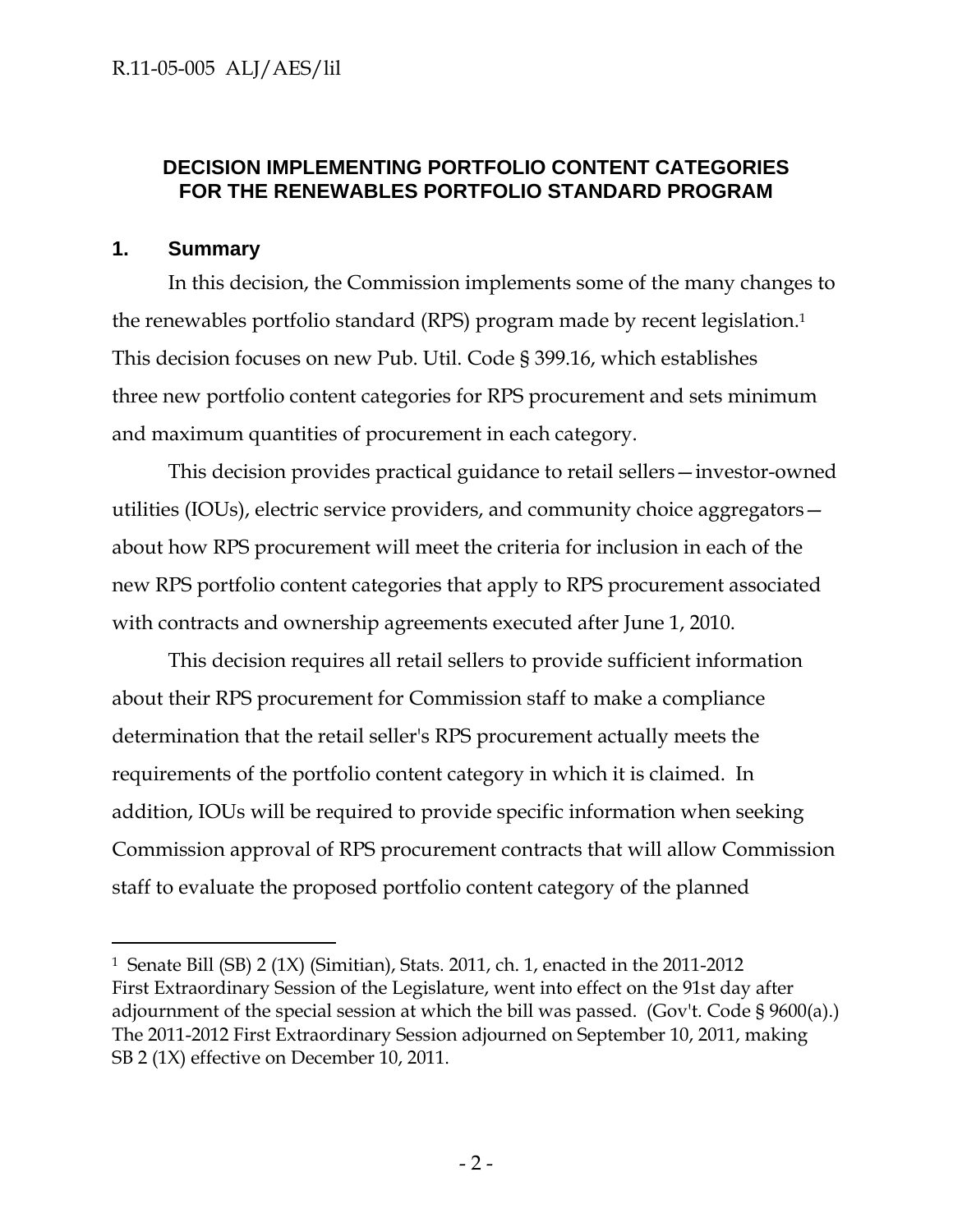#### R.11-05-005 ALJ/AES/lil

procurement, and the value and risk of the planned procurement to IOU ratepayers.

This decision also confirms the ruling in the Scoping Memo and Ruling of Assigned Commissioner (July 8, 2011) that small and multi-jurisdictional utilities are not required to comply with the quantitative requirements for procurement in each of the new portfolio content categories set by the statute. This proceeding remains open.

#### **2. Procedural History**

 $\overline{a}$ 

The Order Instituting Rulemaking (OIR) for this proceeding was adopted by the Commission on May 5, 2011. Comments on the OIR were filed by more than 40 parties on May 31; reply comments were filed by 13 parties on June 9, 2011. A prehearing conference was held on June 13, 2011. The Scoping Memo and Ruling of Assigned Commissioner (Scoping Memo) was issued July 8, 2011.

The Scoping Memo noted that SB 2 (1X) makes significant changes to the renewables portfolio standard (RPS) program.2 The Scoping Memo identified four "highest priority" issues for immediate attention in the Commission's implementation of the new statute. One of these issues is implementing the new RPS procurement portfolio content categories set forth in new § 399.16, attached as Appendix A.

On July 12, 2011, the Administrative Law Judge's (ALJ's) Ruling Requesting Comments on Implementation of New Portfolio Content Categories for the RPS Program (Ruling) asked parties to comment on the interpretation of

<sup>2</sup> The RPS is codified at Pub. Util. Code § 399.11-399.20. Unless otherwise noted, all further references to sections are to the Public Utilities Code.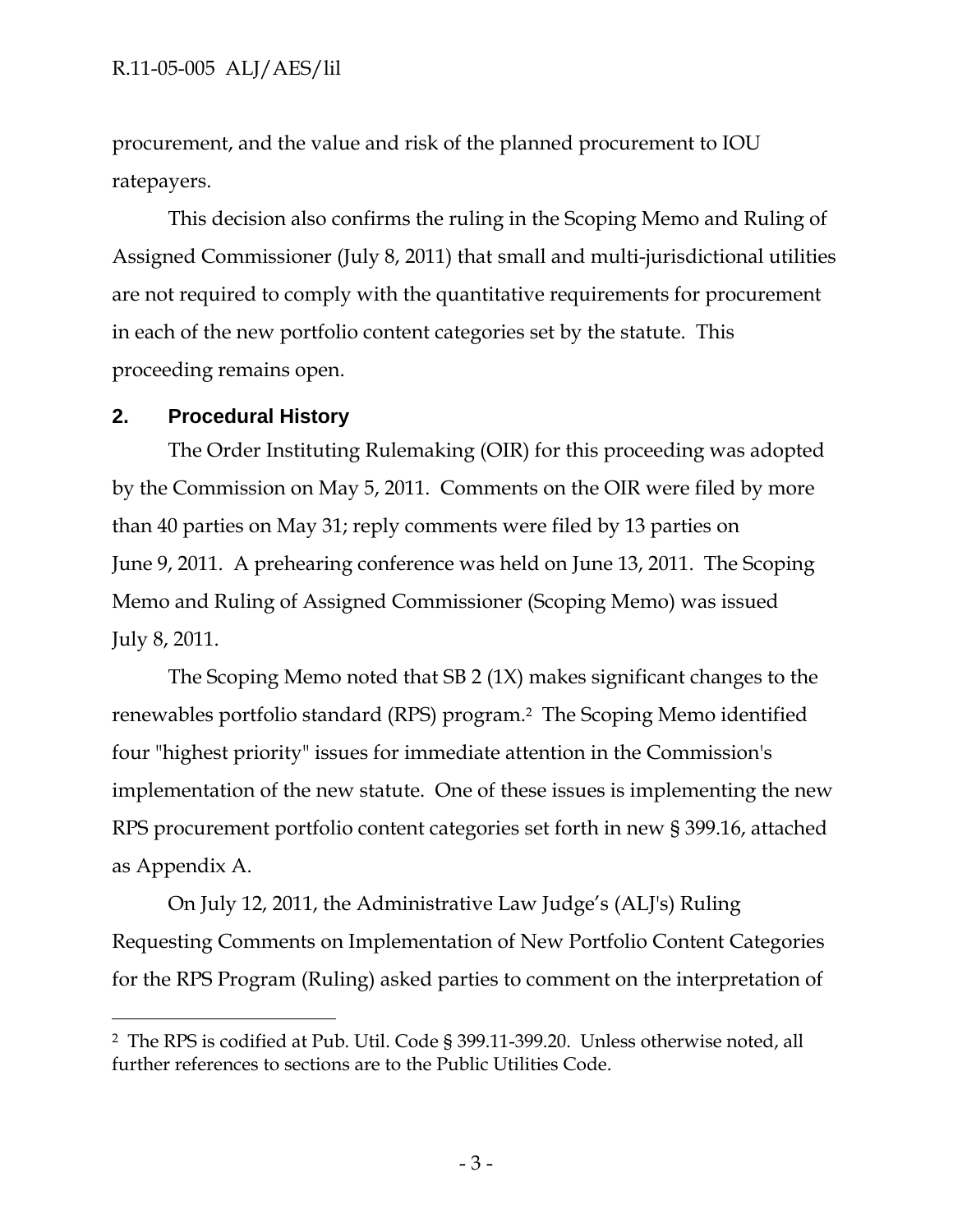$\overline{a}$ 

the new statutory provisions and to make suggestions about how the Commission should integrate the new portfolio content categories in its administration of the RPS program.

Comments were filed on August 8, 2011 by 41 parties.3 Reply comments were filed on August 19, 2011 by 28 parties.<sup>4</sup> Many commenting parties participated in the development of a "reference proposal" outlining areas of broad consensus and issues these parties consider to be "open" about the

<sup>3</sup> Comments were filed by Alliance for Retail Energy Markets (AReM); Arizona Public Service Company (APS); BP Wind Energy North America Inc. (BP); California Municipal Utilities Association (CMUA); California Wastewater Climate Change Group (CWCCG); Calpine Corporation (Calpine); Center for Energy Efficiency and Renewable Technologies (CEERT); Center for Resource Solutions (CRS); City and County of San Francisco (CCSF); Clean Energy Renewable Fuels, LLC (Clean Energy); Coalition of California Utility Employees (CUE); County Sanitation Districts of Los Angeles County (Sanitation Districts); Davenport Newberry Holdings LLC (Davenport); Division of Ratepayer Advocates (DRA); Duke Energy Corporation (Duke Energy); enXco Development Corporation (enXco); Evolution Markets; Green Power Institute (GPI); Iberdrola Renewables, Inc. (Iberdrola) ; Independent Energy Producers Association (IEP); Large Scale Solar Association (LSA); Los Angeles Department of Water and Power (LADWP); LS Power Associates, L.P (LS Power); Marin Energy Authority (Marin Energy); NextEra Energy Resources, LLC (NextEra); Noble Americas Energy Solutions LLC (Noble Solutions); Northwest Energy Systems Company; NV Energy, Inc.; Ormat Technologies Inc. (Ormat); Pacific Gas and Electric Company (PG&E); Powerex Corporation (Powerex); San Diego Gas & Electric Company (SDG&E); Sempra Generation; Shell Energy North America (US), L.P. (Shell); Sierra Club California; SolarReserve, LLC; Southern California Edison Company (SCE); The Utility Reform Network (TURN); TransWest Express LLC (TransWest); Union of Concerned Scientists (UCS); and Western Power Trading Forum (WPTF).

<sup>4</sup> Reply comments were filed by AReM; CMUA; California Wastewater Climate Change Group; Calpine; CCSF; CUE; Sanitation Districts; Davenport; DRA; Duke Energy; Iberdrola; LSA; LS Power; Noble Solutions; NV Energy; PG&E; PacifiCorp; Powerex; SDG&E; SolarReserve; SCE; Solar Alliance, California Solar Industries Association, Vote Solar (jointly; collectively, Solar Alliance); TURN; TransWest; UCS; and WPTF.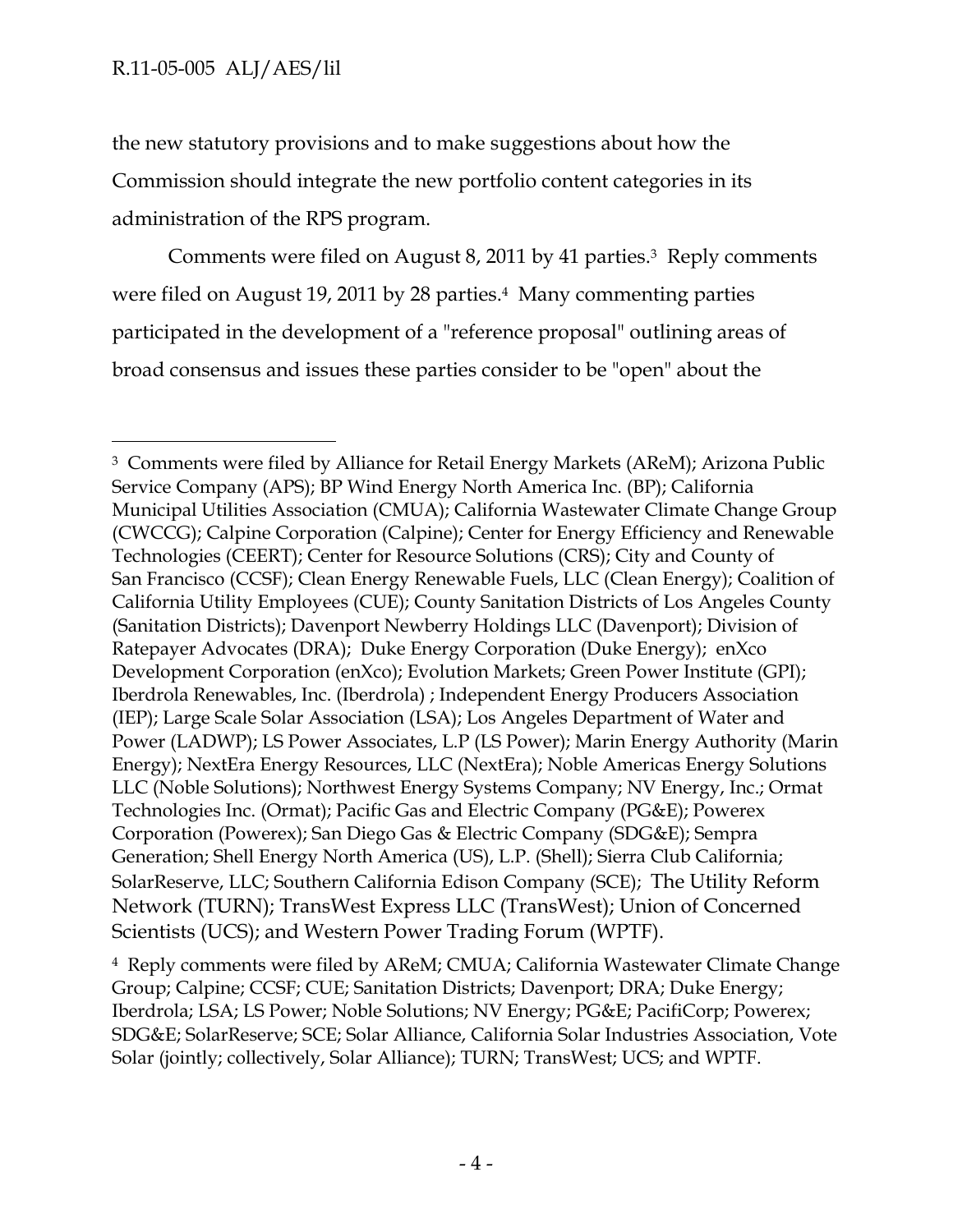interpretation of new § 399.16, which is attached to the comments of several parties.5

#### **3. Discussion**

### **3.1. Legislative Background**

The RPS program has been the subject of much legislation and many decisions by this Commission.6 Most recently, Senate Bill (SB) 2 (1X) (Simitian), stats. 2011, ch. 1 was enacted in the First Extraordinary Session of the Legislature.7 SB 2 (1X) is effective December 10, 2011, the 91st day after the end of the special session in which it was enacted.8

SB 2 (1X) makes numerous changes to the RPS program, most notably extending the RPS goal from 20% of retail sales of all California IOUs, electric service providers (ESPs), and community choice aggregators (CCAs) by the end of 2010, to 33% of retail sales of IOUs, ESPs, CCAs and publicly owned utilities

-

<sup>5</sup> The Reference Proposal Outlining Areas of Broad Consensus and Open Issues ("Reference Proposal") lists CUE, DRA, enXco, First Solar, Iberdrola, IEP, LSA, NextEra, PG&E, SDG&E, SCE, TURN, and UCS as parties participating in these discussions.

<sup>6</sup> The RPS program was initiated by SB 1078 (Sher), Stats. 2002, ch. 516, which set a goal for retail sellers of providing 20 per cent of their retail sales from eligible renewable energy resources by 2017. SB 107 (Simitian), Stats. 2006, ch. 464, accelerated the 20% goal to 2010, as well as making other changes in the RPS program. See also the OIR for this proceeding, at 1, 7.

<sup>7</sup> SB 2 (1X) is substantially similar to SB 722 (Simitian), introduced in the 2009-2010 session of the Legislature but not enacted.

<sup>8</sup> Gov't Code § 9600(a).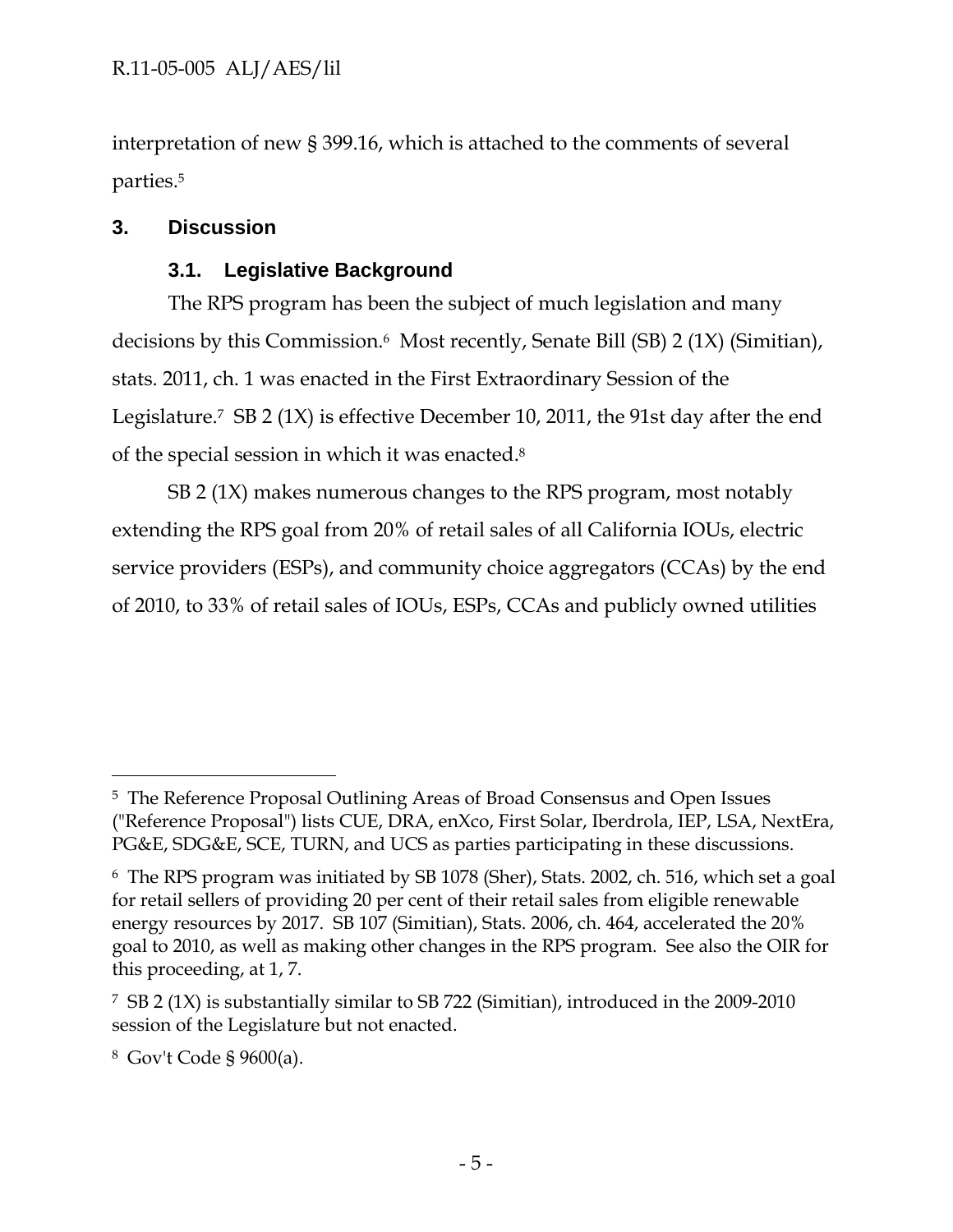by the end of 2020.9 SB 2 (1X) also modifies or changes many details of the RPS program, including creating portfolio content categories for RPS procurement.

## **3.2. Plan of this Decision**

This decision is one of several decisions that will be needed to implement the complex provisions of SB 2 (1X). This decision focuses on new § 399.16, which establishes three new portfolio content categories for RPS procurement and sets minimum and maximum use of procurement in each category.10 This decision proceeds largely in the same order as the statutory sections, although some issues are addressed out of chronological order, when they logically first appear. Consideration of some statutory provisions is deferred to later decisions where they may be grouped with other provisions presenting similar issues.

Because SB 2 (1X) became effective December 10, 2011, provisions of the RPS statute in effect prior to that time are referred to in this decision as "prior" provisions or sections; provisions of SB 2 (1X) are referred to as "new" or without modification.

Since the principal task of this decision is implementing new statutory provisions, the decision is guided by the basic principles of statutory

<sup>9</sup> The Commission has jurisdiction, for RPS purposes, over the first three groups of retail sellers; it does not have jurisdiction over publicly owned utilities. Pub. Util. Code §§ 399.12(j); 399.30(p).

<sup>&</sup>lt;sup>10</sup> Many parties have adopted the term "bucket" to refer to a portfolio content category; thus, "Bucket 1," "Bucket 2," and "Bucket 3." While this shorthand can be useful, the analysis presented in the parties' comments and carried through in this decision reveals that the portfolio content categories have a more complex structure than can be captured by the "bucket" metaphor. This decision therefore does not use the "bucket" designation.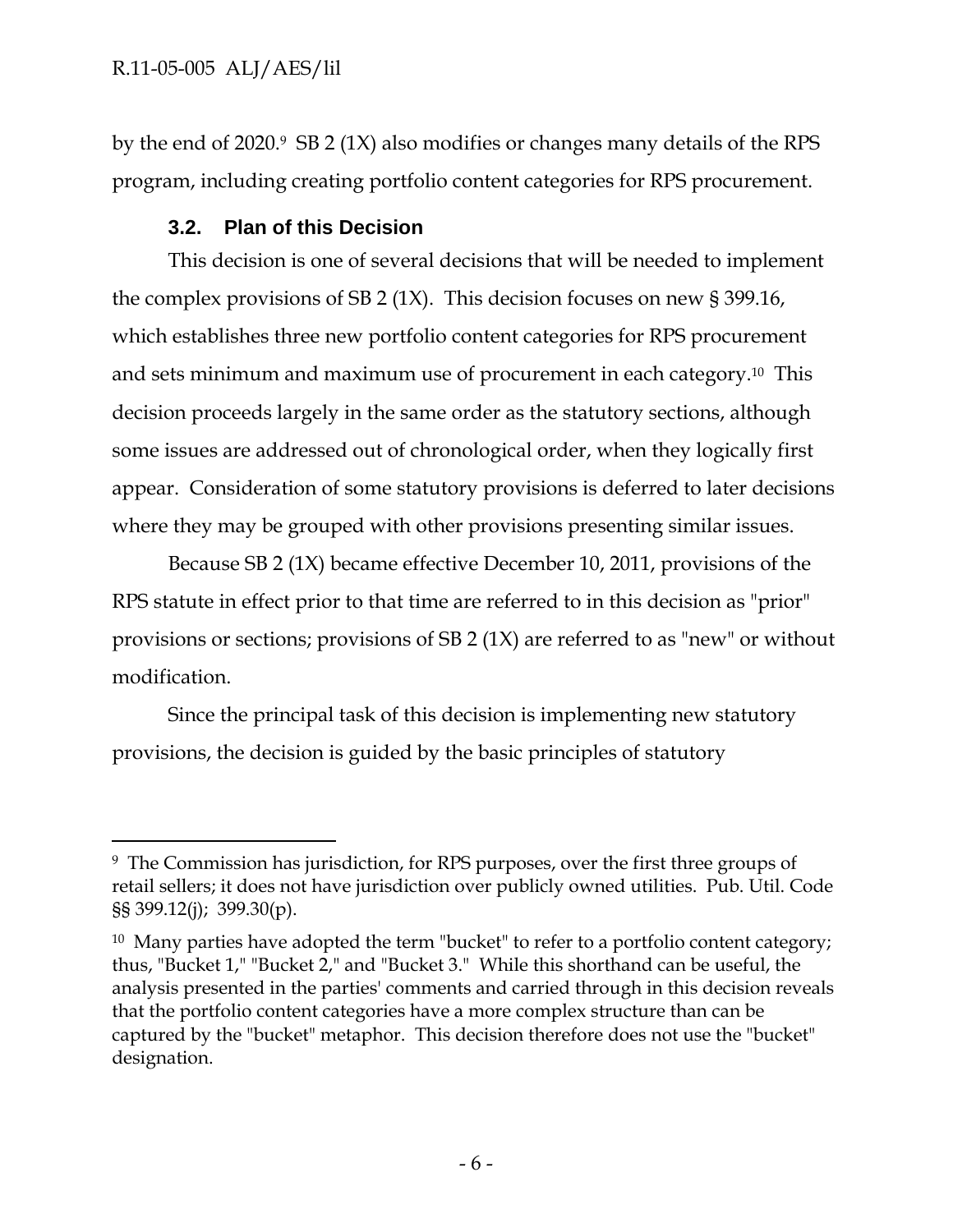$\overline{a}$ 

construction. The California Supreme Court has enunciated clear standards for courts or agencies construing a statute. The Commission must:

… look to the statute's words and give them their usual and ordinary meaning. The statute's plain meaning controls the court's

interpretation unless its words are ambiguous. If the statutory language permits more than one reasonable interpretation, courts may consider other aids, such as the statute's purpose, legislative history, and public policy. . . .

Where more than one statutory construction is arguably possible, our policy has long been to favor the construction that leads to the more reasonable result. This policy derives largely from the presumption that the Legislature intends reasonable results consistent with the apparent purpose of the legislation.<sup>11</sup>

Although the courts remain the ultimate arbiters of statutory meaning, they accord deference to the Commission's reasonable interpretation of statutes. (*Greyhound Lines, Inc. v. Public Utilities Commission* (1968) 68 Cal.2d 406, 410; *Lockyer v. City and County of San Francisco* (2004) 33 Cal.4th 1055, 1090-1091.)

This decision also of necessity sets basic parameters for some of the administrative processes necessary to implement the new statutory requirements. Because retail sellers have ongoing RPS procurement and compliance obligations, practical questions such as what information IOUs must provide in their advice letters and how compliance with the portfolio content requirements can be shown must be addressed in the near term, though issues will continue to arise and require resolution as implementation of SB 2 (1X)

<sup>11</sup> *Imperial Merchant Services, Inc. v. Hunt* (2009) 47 Cal. 4th 381, 387-388. See also, e.g., *People v. Canty* (2004) 32 Cal.4th 1266, 1276; *Lungren v. Deukmejian* (1988) 45 Cal.3d 727, 735.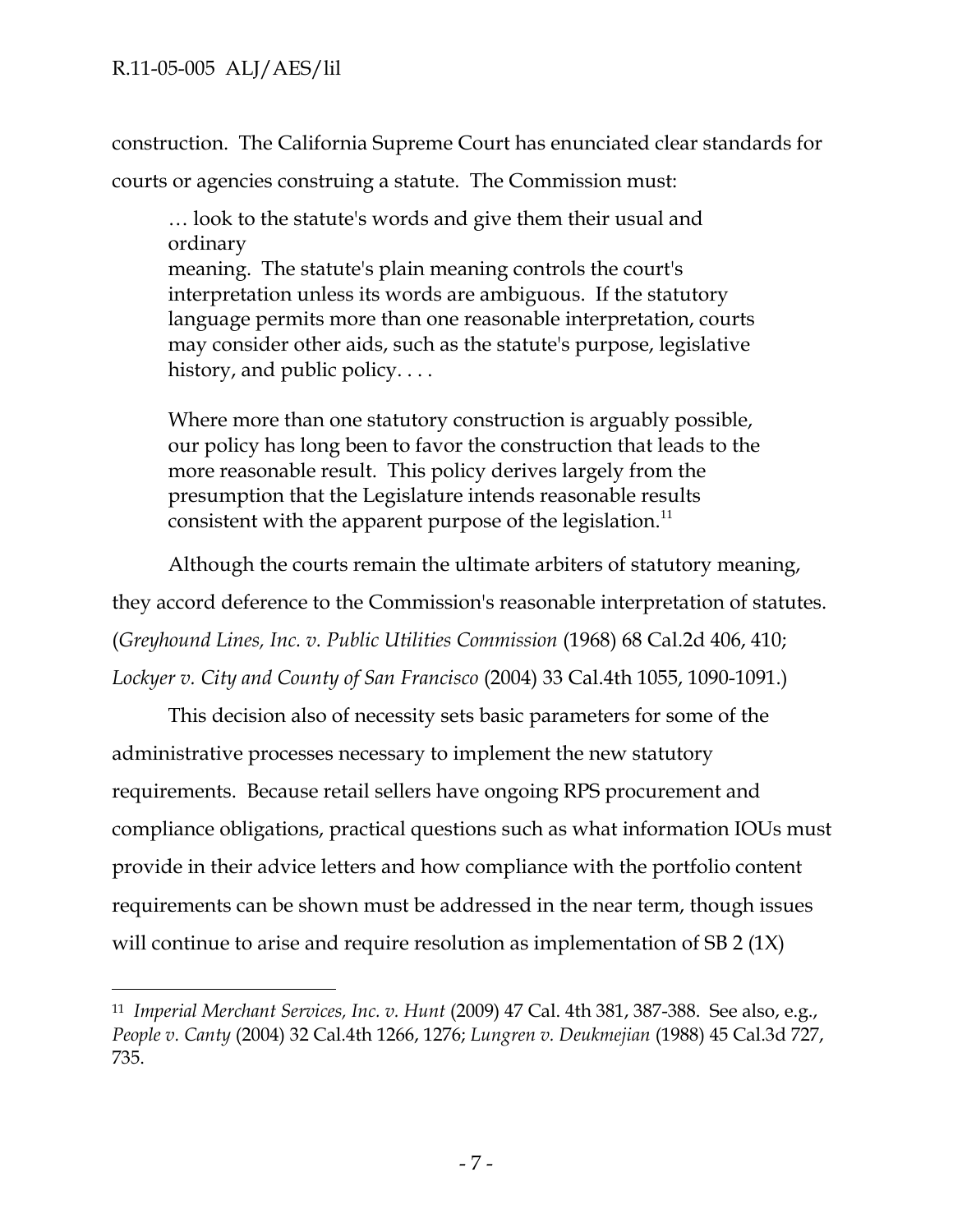proceeds.12 The Commission's approach to these regulatory issues is outlined as it applies to each portfolio content category.

Finally, some topics that are not presented in the text of new section 399.16, but are necessary to the implementation of the new provisions, are also addressed, such as the former requirement for "delivery" of RPS-eligible resources to California.

## **3.3. Upfront Showings and Compliance Determinations**

As will become evident from the discussion below, implementing the new portfolio content categories will require all participants in California's RPS market to acquire and provide more information about their transactions than has been needed previously. The additional information is necessary for both an "upfront showing" when an IOU seeks Commission approval of an RPS procurement contract, and to inform a subsequent "compliance determination" by this Commission as to the appropriate portfolio content category of RPS procurement by all retail sellers.

Many sources of information about important elements of RPS procurement transactions exist, providing different types of information.13 These

<sup>12</sup> In the RPS program to date, retail sellers submit semi-annual compliance reports, but their final compliance reports for a compliance year are not required until the California Energy Commission (CEC) has completed its verification process for that year. D.06-10-050. New § 399.15 makes significant changes to the compliance periods and targets for retail sellers. The Commission will address the process of adjusting compliance reporting requirements to the new statutory scheme, including the new portfolio content categories, in later decisions implementing SB 2 (1X). At this time, the CEC has not indicated how it will include the new provisions in its verification process.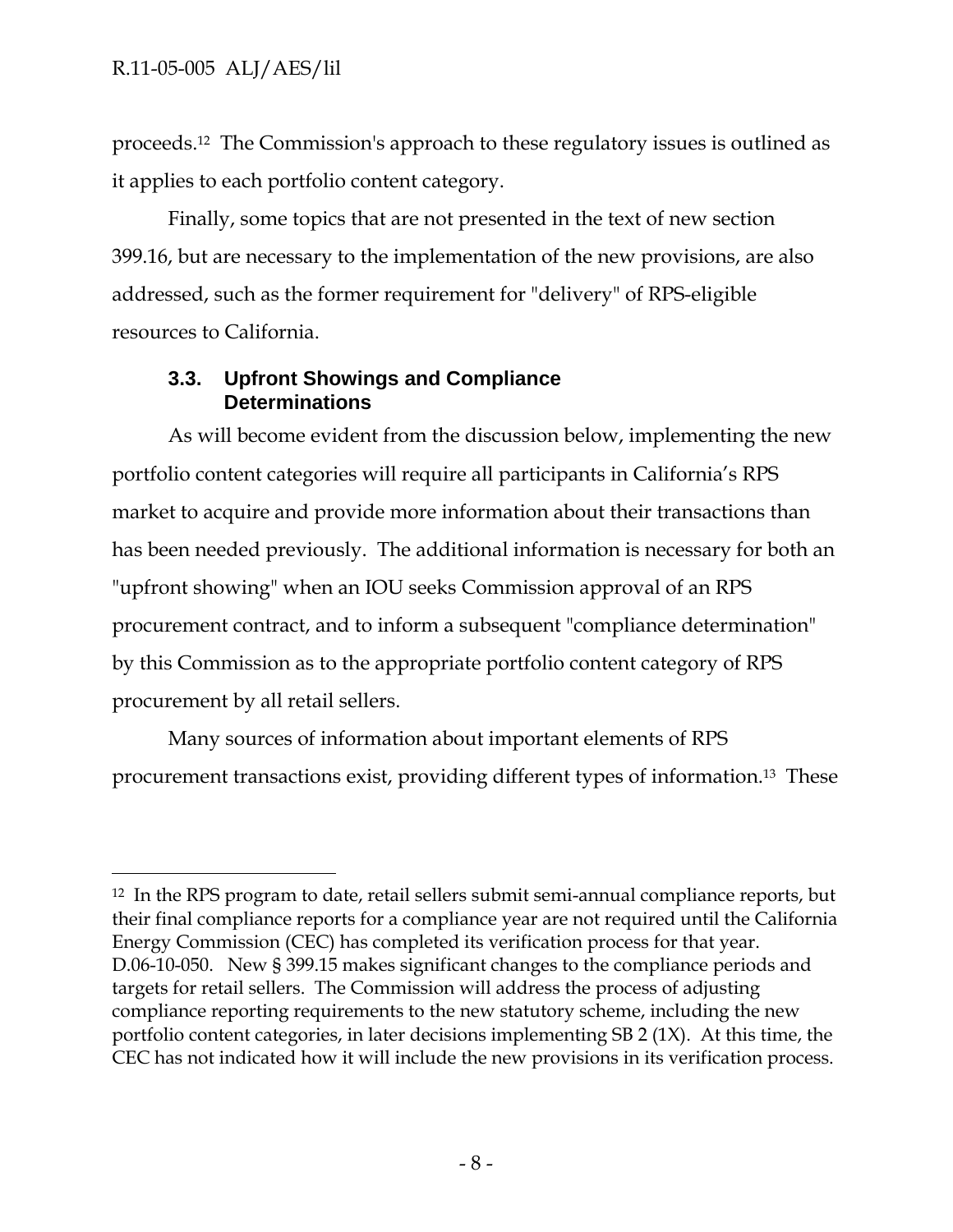### R.11-05-005 ALJ/AES/lil

sources start with the RPS procurement contract itself, which typically provides information about the generation facility, interconnection, transmission rights, scheduling plans, and (in all likelihood) the intended portfolio content category classification of the procurement under the contract. The basic contract may be augmented by additional agreements for dynamic transfer or firming and shaping, as discussed below.

There are also several sources of information about the electricity generated. At the RPS-eligible generation facility itself, the generation meter provides data about actual electricity generated. E-Tags can include a wide range of information, including identifying the renewable generation facility, the buyer and seller in the schedule, physical transmission path, date and hour of the schedule, and megawatt-hours (MWh) of electricity scheduled. The Western Renewable Generation Information System (WREGIS) compiles facility generation data on a monthly basis and has recently added a functionality to match WREGIS Certificates<sup>14</sup> with e-Tag information about electricity generated outside a California balancing authority and scheduled into a California balancing authority.15

Retail sellers should expect to provide information to Energy Division staff from any or all of these sources in order to meet the requirements of new

 <sup>13</sup> See generally, comments of Iberdrola and Powerex on the Ruling. Many parties commented on sources of information related to procurement classification in the new portfolio content categories; this list is not intended to be exhaustive.

<sup>14</sup> WREGIS creates a Certificate for each MWh of RPS eligible generation.

<sup>15</sup> See WREGIS Change Request Form, found at http://www.wregis.org/uploads/files/931/WREGIS%20Change%20Control%20Form%2  $0P\bar{C}R165.pdf.$  Z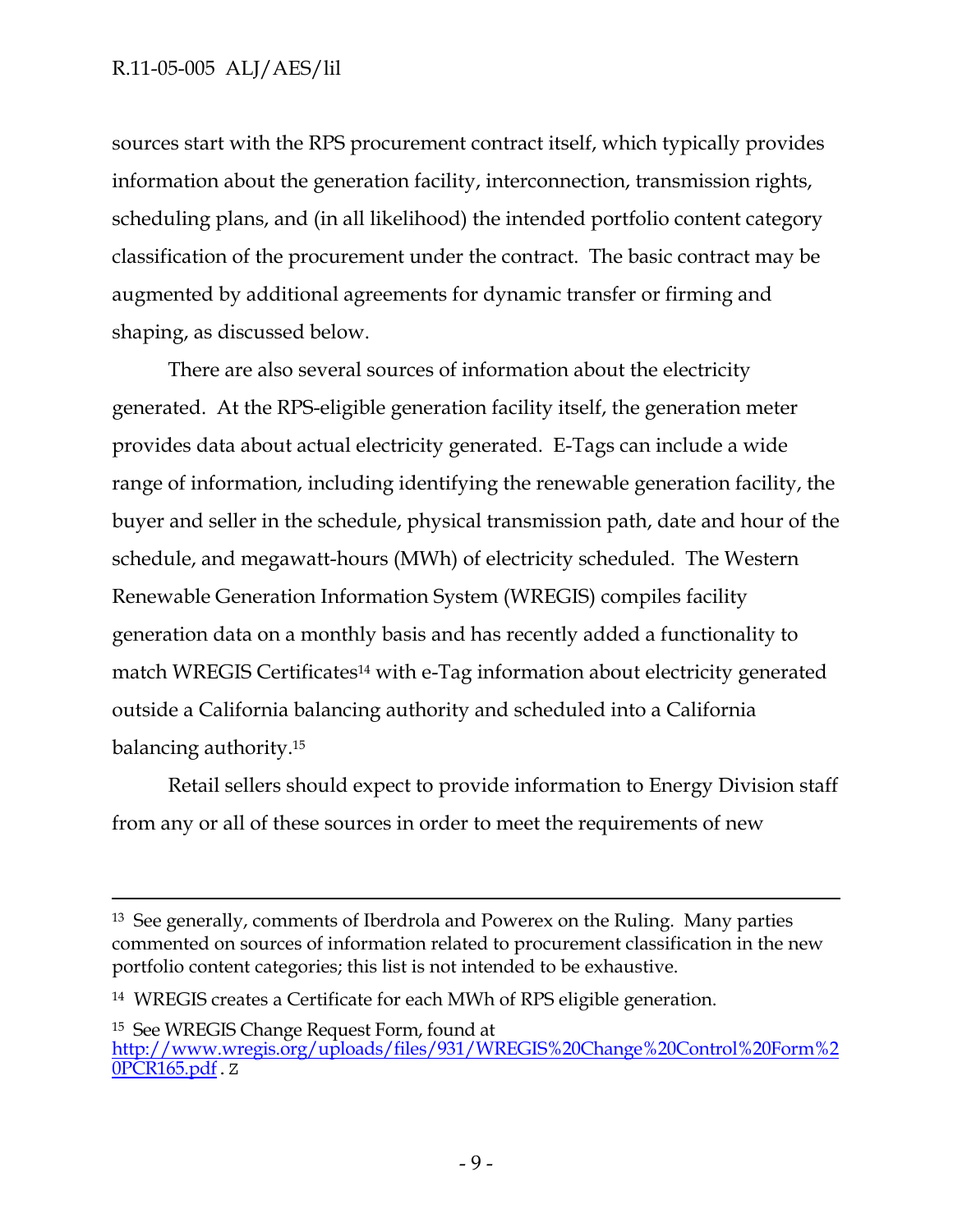§ 399.16, and, more broadly, the increased information requirements associated with SB 2  $(1X)$  as a whole.

## **3.3.1. Upfront Showing in IOUs' Advice Letters**

In furtherance of the Commission's responsibility to ensure just and reasonable rates and to protect ratepayers from unreasonable costs, including those that may arise from RPS procurement, IOUs<sup>16</sup> will be required to make an upfront showing related to the categorization of each proposed RPS procurement transaction. Because this Commission is not responsible for the rates of ESPs and CCAs, and does not review their RPS contracts, the requirements for the upfront showings set forth in this decision do not apply to those retail sellers. (D.11-01-026 at 19; D.07-11-025 at 26.) The implementation of the Commission's responsibility to protect IOU ratepayers, however, does not alter the statutory

requirements for the portfolio content categories themselves*,* which apply equally to all retail sellers.

The upfront showing in an IOU's advice letter must be sufficiently detailed and reliable to justify a finding that the IOU may recover its costs for the contract. All parties agree that the minimum and maximum procurement percentages of procurement content categories set out in § 399.16(c) are likely to result in different market values for procurement meeting the criteria of different categories.17 Thus, in order to evaluate the reasonableness of the costs of a

<sup>&</sup>lt;sup>16</sup> The Commission generally does not review the contracts of multi-jurisdictional utilities. See Decision 08-05-029; see also § 399.17, discussed below.

<sup>&</sup>lt;sup>17</sup> Parties assume that the highest value will be realized with respect to procurement meeting the requirements of § 399.16(b)(1); the next, procurement meeting the requirements of § 399.16(b)(2); and the lowest value, as a rule, to procurement meeting the requirements of § 399.16(b)(3). See, e.g., comments of CMUA and NV Energy.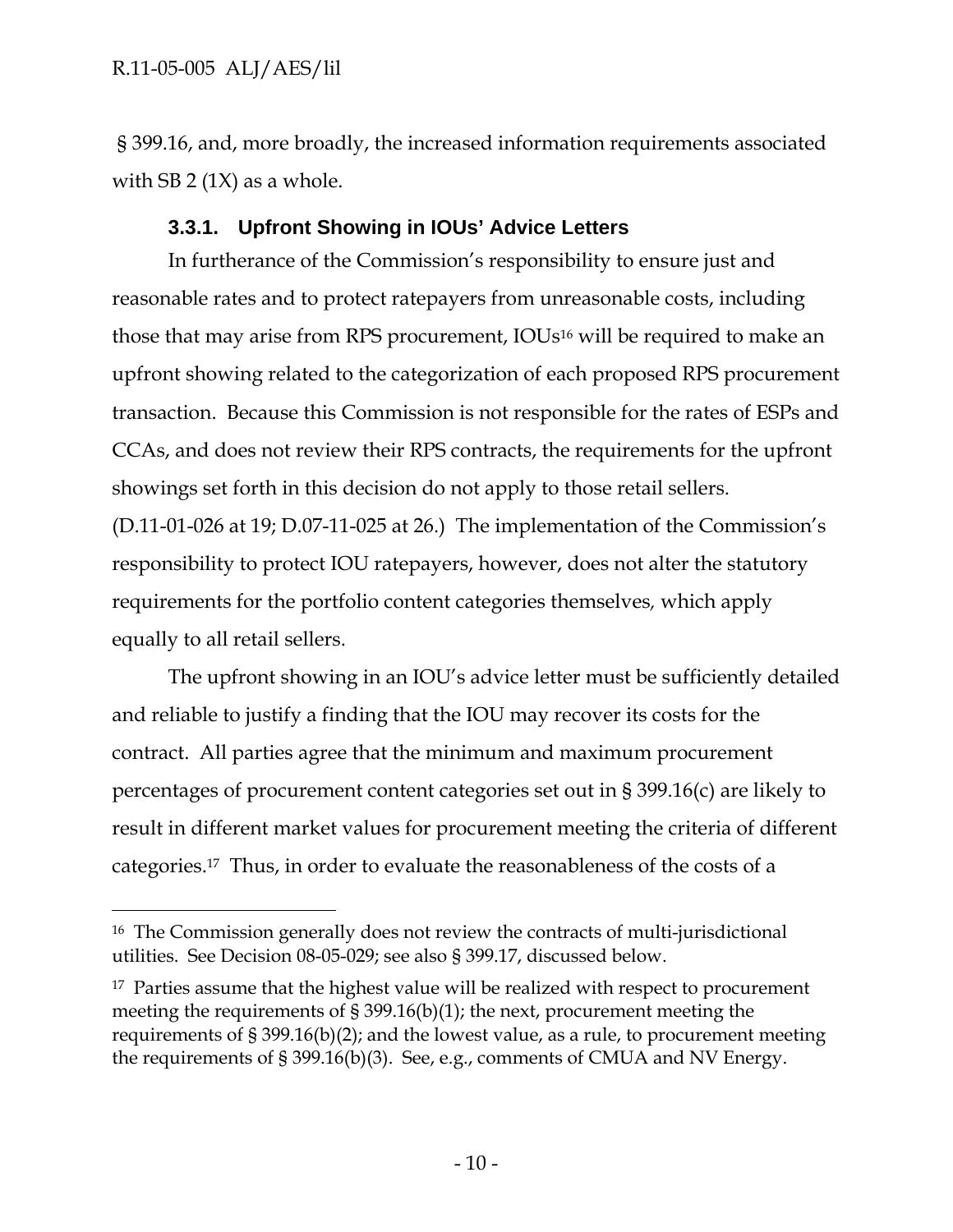contract presented for Commission approval, the proposed portfolio content category of the procurement must be documented and analyzed.18

SDG&E urges that cost recovery expressly be allowed even if the procurement turns out, when the compliance determination is made by Commission staff, not to meet the criteria of the portfolio content category that the IOU initially presented in the advice letter. SDG&E's position is reasonable, but only if enough information is presented with the advice letter for the Commission to be reasonably sure that the portfolio content category of the proposed contract is correctly characterized. This is likely to require that the IOUs provide comprehensive information in their advice letters seeking approval of RPS procurement contracts, so that the Commission and stakeholders may assess the risks involved with the contract and the range of value to ratepayers the contract may provide. The Director of Energy Division is authorized to develop, in consultation with the parties, formats and information requirements for advice letters for RPS procurement that will facilitate evaluation of the proposed procurement in light of the Commission's implementation of the new portfolio content categories in SB 2 (1X).

## **3.3.2. Compliance Determinations for All Retail Sellers**

When a retail seller claims RPS procurement for a particular portfolio content category, Commission staff must determine whether the procurement in fact complies with the requirements of the portfolio content category for which it

<sup>&</sup>lt;sup>18</sup> The actual determination that procurement meets the requirements of a particular portfolio content category will be made by Commission staff retrospectively, on the basis of compliance information submitted by each retail seller, as discussed below.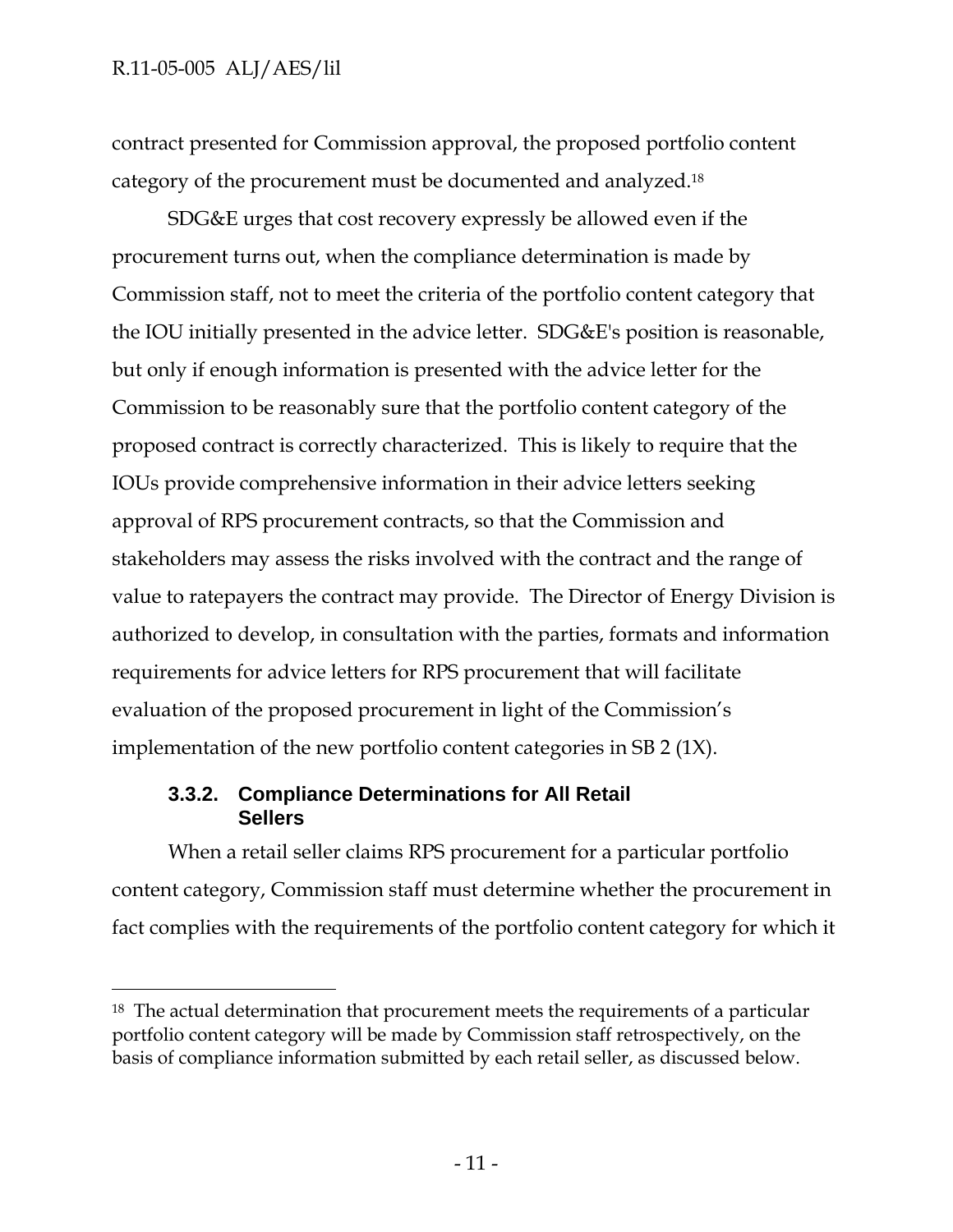#### R.11-05-005 ALJ/AES/lil

-

is claimed. This determination by the Commission of conformity with criteria for a specific RPS portfolio content category is different from the Commission's enforcement of the overall RPS procurement quantity requirements set in D.11-12-020, implementing §§ 399.15(b)(1), (2). The Commission's enforcement of RPS procurement quantity requirements is based on the CEC-verified total RPS-eligible procurement of each retail seller. (D.06-10-050) The Commission determines compliance with specific RPS procurement requirements (e.g., portfolio content categories (§ 399.16(b)); portfolio content category usage limits (§ 399.16(c)); requirements for use of short-term contracts (D.07-05-028; see also § 399.13(b)) based on the compliance reports and supporting information provided by each retail seller. (D.06-10-050; see also § 399.13(a)(3).)<sup>19</sup>

In order for Energy Division staff to make an effective compliance determination on procurement claimed by a retail seller for a particular portfolio content category, all retail sellers must provide to Energy Division staff documentation adequate to demonstrate that the retail sellers' procurement in fact meets the criteria of the portfolio content category in which the procurement is claimed. For those categories in which multiple criteria must be satisfied, the retail seller's showing for the compliance determination must meet all relevant criteria set forth by the statute and implemented in this decision.

Although ESPs and CCAs are not required to make upfront showings of the potential portfolio content category of their planned procurement, all retail

<sup>&</sup>lt;sup>19</sup> The assertion by some parties (e.g., AReM and PG&E) that the CEC should make portfolio content category compliance determinations confuses this Commission's authority over retail sellers' compliance with RPS procurement rules pursuant to §§ 399.13, 399.15, and 399.16 with the CEC's authority over certification of eligible renewable energy resources and verification of claimed generation pursuant to § 399.25.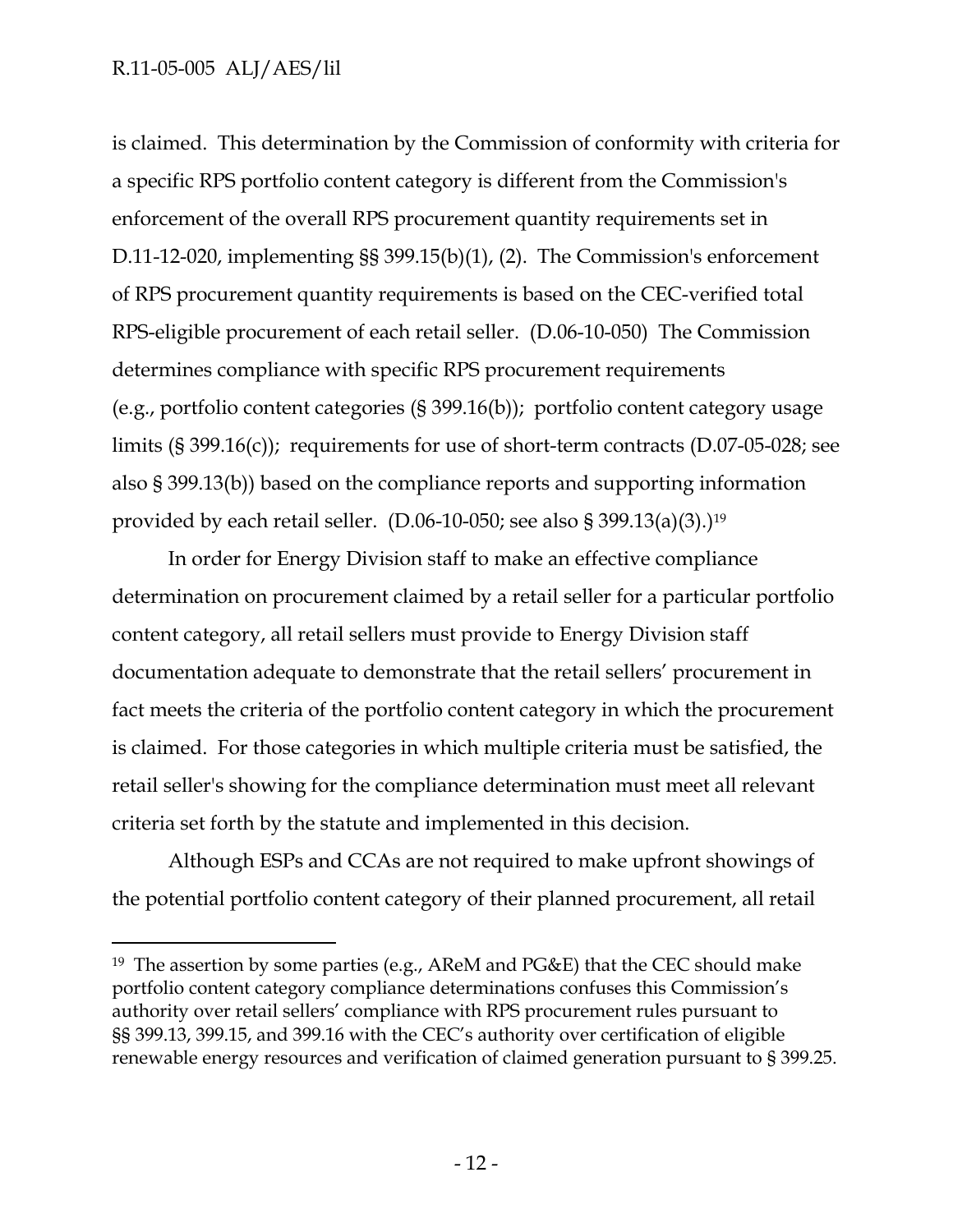sellers must maintain documentation from the inception of a procurement contract to its conclusion.20 In making its compliance determinations, Commission staff should be able to review the entire course of an RPS procurement transaction.

The upfront showing by IOUs in their advice letters and the compliance determinations for all retail sellers will be important components of the administration of the portfolio content categories. It is likely that modifications to Energy Division's current advice letter template and RPS compliance spreadsheet will be required. The complete requirements will be developed through further decisions and by Energy Division staff in consultation with the parties. In this decision, preliminary—but real—direction is given to retail sellers and Energy Division staff on how to structure such showings and determinations.21

To mesh the two retirement requirements without creating a gap between the years prior to January 1, 2011 (when RPS compliance was annual) and after January 1, 2011 (when the new compliance periods begin), it is reasonable to apply the "within three compliance years" regime of D.10-03-021 to allow RECs associated with generation from 2008, 2009, or 2010 to be retired for compliance year 2010, or any earlier compliance year, in accordance with the rules governing compliance for all RPS

*Footnote continued on next page*

<sup>20</sup> As a general matter, ESPs and CCAs must provide relevant compliance documentation to Energy Division staff. (D.06-10-019, D.06-10-050, D.11-01-026.)

<sup>&</sup>lt;sup>21</sup> In order to reduce confusion in the transition between prior rules and SB 2 (1X), the rules for retirement of renewable energy credits (RECs) should be briefly addressed. D.10-03-021 requires that all RECs (associated with energy from any type of transaction) must be retired in WREGIS for RPS compliance within three compliance years from the date of the generation with which the RECs are associated, including the year in which the generation occurred. (OP 10.) SB 2 (1X), on the other hand, permits all RECs to remain in an active account in WREGIS for up to 36 months prior to retirement for RPS compliance. (§ 399.21(a)(6).)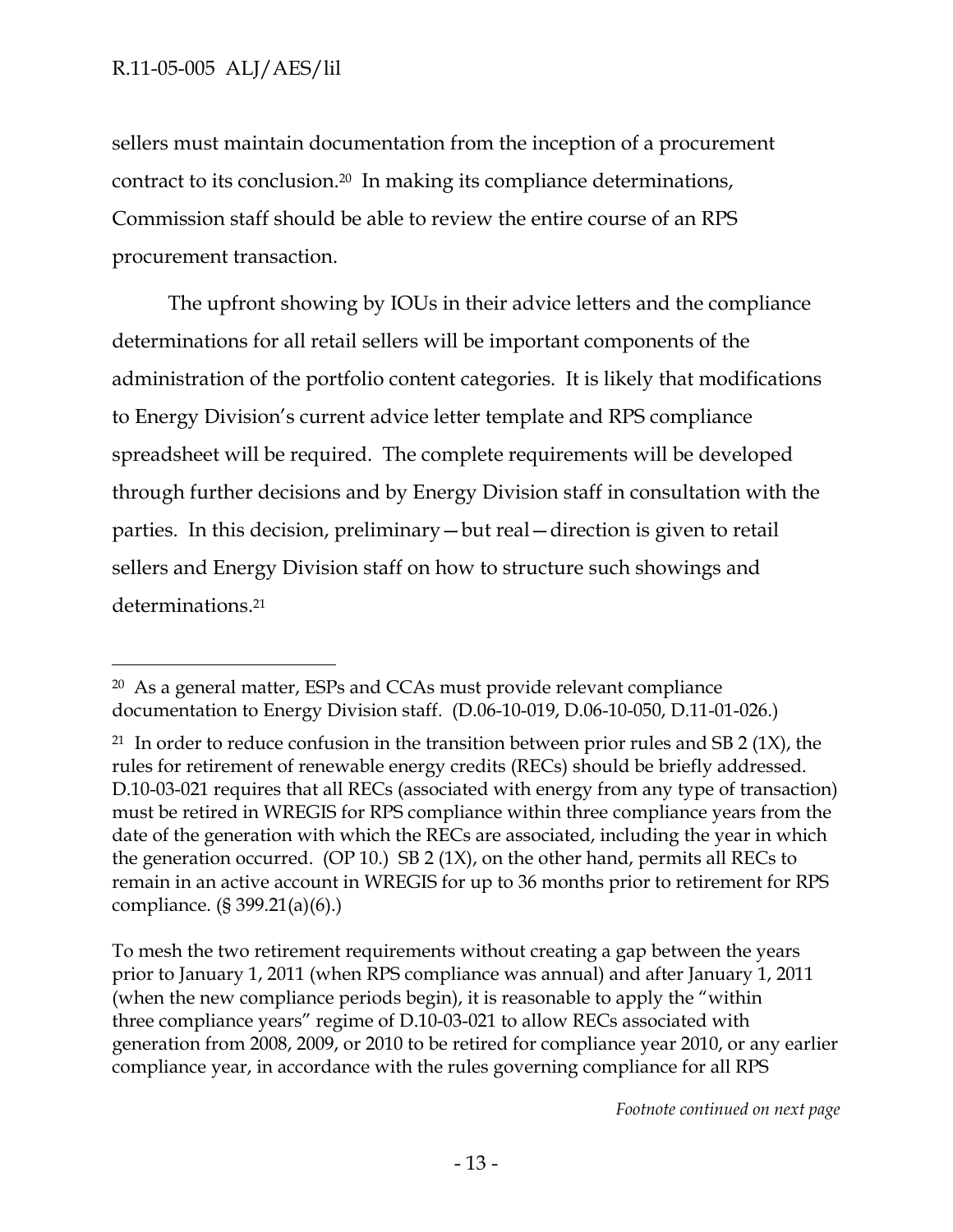$\overline{a}$ 

## **3.4. Repeal of "Delivery" Requirement for RPS Eligibility**

SB 107 set certain requirements for the RPS eligibility of generation facilities and generation, including a requirement that electricity must be "delivered" in order to be RPS-eligible.<sup>22</sup> SB 2 (1X) eliminates the "delivery" requirement for RPS eligibility by amending Pub. Res. Code § 25471 to remove the references to delivery.23 CEC is responsible for administering both the current and the new RPS eligibility requirements. (§ 399.25.) The CEC's implementation of the RPS eligibility rules is set forth in its *Renewables Portfolio Standard Eligibility Guidebook* (*Eligibility Guidebook*).24

compliance years prior to 2011. That is, the WREGIS Certificates (i.e., RECs) may be retired for the 2010 compliance year, consistent with the CEC's directions for submitting reports with generation data for a given compliance year. This allows orderly completion of compliance for all years in which an annual procurement requirement, rather than the new compliance periods set by SB 2 (1X), was in effect. It is also consistent with the reasonable commercial expectations of parties after the issuance of D.10-03-021.

22 These requirements are found in the Public Resources Code, in current Pub. Res. Code § 25471(a) and current Pub. Res. Code § 25741(b)(2).

23 New Pub. Util. Code § 399.21, added by SB 2 (1X), amends and renumbers current § 399.16, which authorizes the use of renewable energy credits (RECs) for RPS compliance under certain conditions. New § 399.21 makes a conforming change to eliminate the requirement in current § 399.16(a)(3) that the electricity associated with a REC must be "delivered to a retail seller, the Independent System Operator, or a local publicly owned electric utility."

24 The current edition of the *Eligibility Guidebook* is the fourth edition (January 2011), found at http://www.energy.ca.gov/2010publications/CEC-300-2010-007/CEC-300- 2010-007-CMF.PDF. Pursuant to Rule 13.9 of the Commission's Rules of Practice and Procedure, codified at Title 20, ch. 1 of the California Code of Regulations, the Commission takes official notice of the CEC's RPS Guidebooks and RPS draft Guidebooks, as posted on the CEC's official website, www.energy.ca.gov. (Unless otherwise noted, all further references to rules are to the Rules of Practice and Procedure.)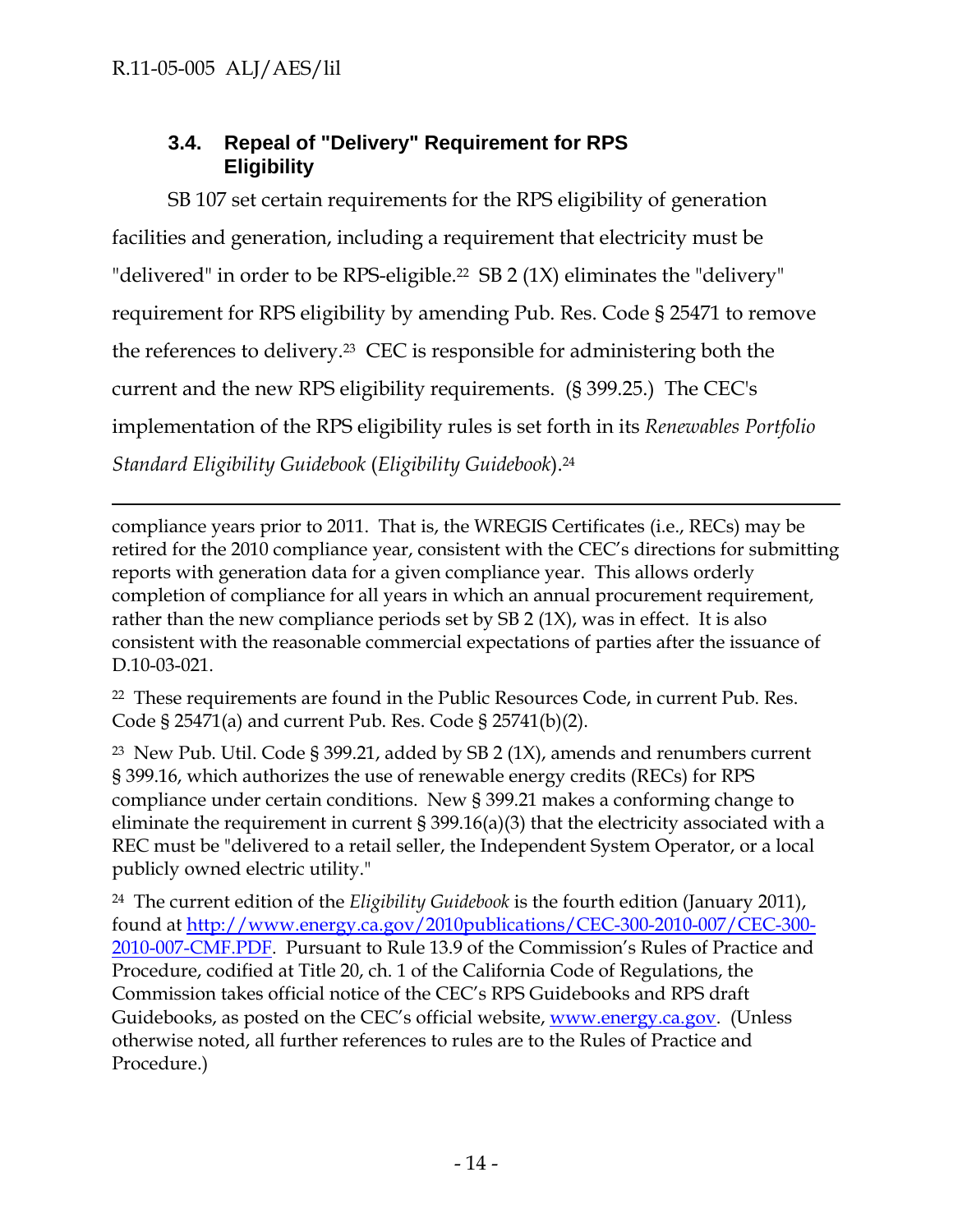Under the "delivery" rules, Commission approval of a utility's RPS procurement transaction with RPS-eligible generators interconnected to the Western Electricity Coordinating Council (WECC) transmission system outside California requires documentation that the CEC has reviewed the structure of the transaction and decided that it meets the "delivery" requirement for RPS eligibility. (See, e.g., Resolution (Res.) E-4390, Appendix A.) This requirement must change, since it is based on the SB 107 "delivery" requirement.

Some parties argue that the repeal of the "delivery" requirement for RPS eligibility is effective as soon as SB 2  $(1X)$  is effective.<sup>25</sup> Others assert that the "delivery" requirement remains in effect until the CEC removes it from the *Eligibility Guidebook*.26 Although it is true that the CEC's *Eligibility Guidebook* provides guidance for how to meet the "delivery" requirement and for verification that it has been met, the legal requirement for "delivery" as provided by SB 107 ceases to exist once its repeal by SB 2 (1X) goes into effect on December 10, 2011. Therefore, independent of the CEC's *Eligibility Guidebook*, this Commission's authority to require a demonstration that an RPS procurement transaction filed for review by the Commission meets the "delivery" requirement ends when the repeal goes into effect.<sup>27</sup>

<sup>-</sup>25 These include CMUA, PG&E, Sempra, and UCS. IEP agrees but believes that changes to the *Eligibility Guidebook* are also required.

<sup>26</sup> These include CEERT, DRA, Marin Energy, and Noble Solutions (which argues that the appropriate date is the latest of the SB 2 (1X) effective date, this Commission's implementation decision, and CEC's revision of the *Eligibility Guidebook*).

<sup>27</sup> The CEC is revising the Eligibility Guidebook. In the Staff Draft Guidebook, *Renewables Portfolio Standard Eligibility* (5th edition October 2011) (*Draft Eligibility Guidebook*), CEC staff has removed the prior discussion of requirements for "delivery," and has proposed that the CEC cease verifying "delivery" as of January 1, 2011. (at 63.)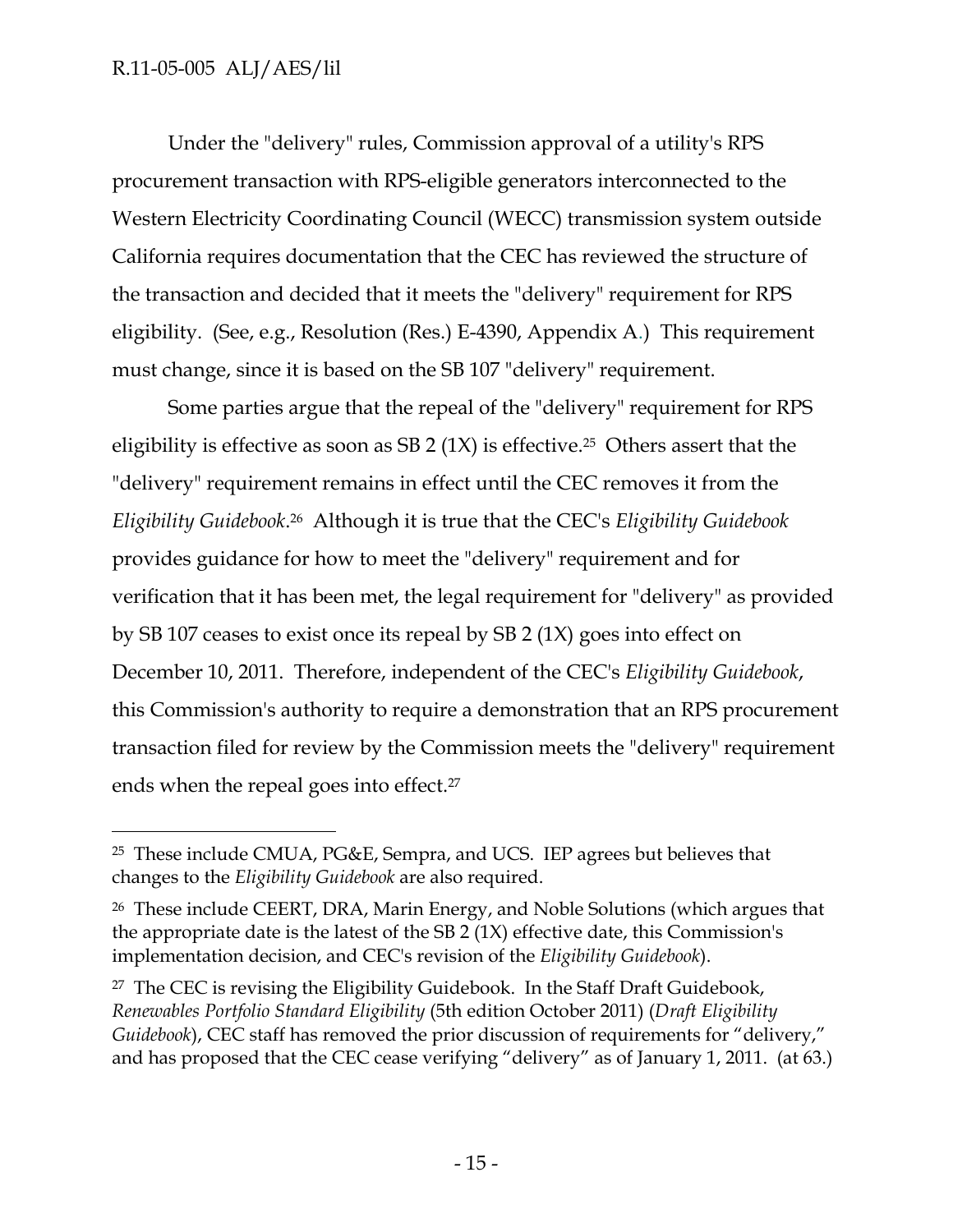TURN and SCE suggest that this change to the RPS eligibility requirements allows parties (i.e., buyers and sellers) to RPS contracts approved by the Commission prior to December 10, 2011 to ignore or cease to enforce the delivery provisions in those contracts. Other parties assert that contracts approved by the Commission prior to December 10, 2011 should not be affected by the elimination of the delivery requirement.<sup>28</sup>

The statutory change, without more, does not alter a contract approved by the Commission. The terms and conditions of any RPS contract approved by the Commission remain in effect, including the delivery requirements, unless and until amended by the parties. Because any change to the approved delivery structure may have value and price implications for ratepayers, the IOUs must submit any such amendments for approval by the Commission. Any contract amendments changing the delivery structure approved under the prior "delivery" requirement may be submitted directly to the Commission, without needing prior CEC approval, at any time after December 10, 2011.

The Commission does not review or approve the RPS procurement contracts of ESPs and CCAs. Accordingly, changes to the delivery structure in their contracts may also be made without Commission review. If, after December 10, 2011, an ESP or a CCA makes changes to a contractual delivery structure set up prior to that date, it must be prepared to present documentation and explanation of the changes if requested to do so by Energy Division staff to facilitate a compliance determination.

 $\overline{a}$ 

<sup>28</sup> These include DRA, GPI, Iberdrola, IEP, Ormat, and PG&E.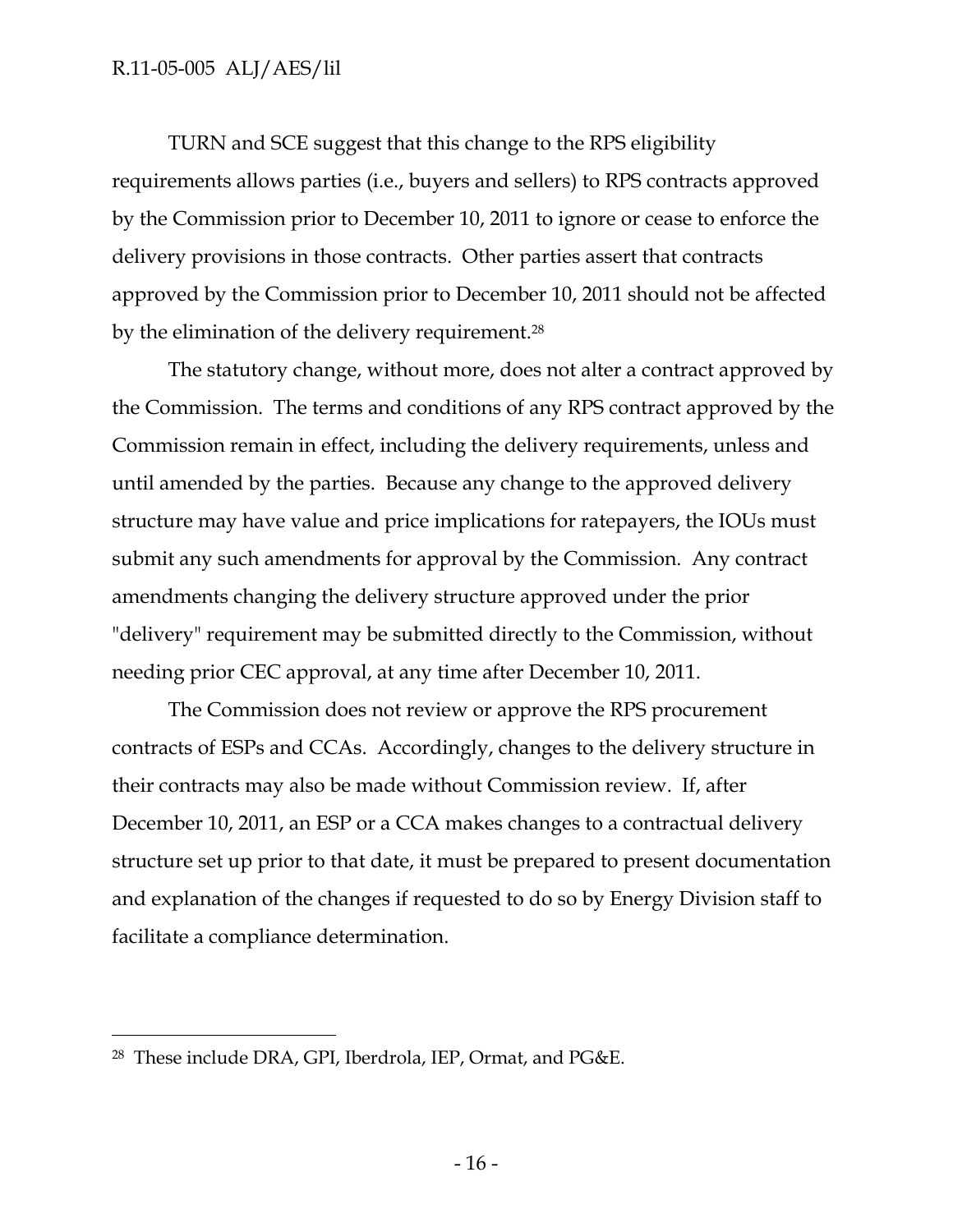The impact of the repeal of the "delivery" requirement for RPS eligibility on the new portfolio content categories is discussed more fully below.

## **3.5. Section 399.16(b): RPS Portfolio Content Categories**

The three portfolio content categories created by SB 2 (1X) are set out in new § 399.16(b). These new portfolio content categories apply to RPS-eligible generation associated with RPS procurement contracts or ownership agreements signed after June 1, 2010 and, by necessary implication, to RPS-eligible generation from utility-owned generation facilities (UOG) with an online date after June 1, 2010.29 Each category includes criteria by which inclusion in the category is to be evaluated. The categories apply in terms to "eligible renewable energy resource electricity products" that meet the criteria for one of the categories. In response to the Ruling, parties propose a variety of interpretations of this phrase, some focusing on the procurement transaction;<sup>30</sup> some focusing on the generation source;<sup>31</sup> some on how the electricity products should be delivered to a retail seller;<sup>32</sup> and some on the products themselves.<sup>33</sup>

-

<sup>&</sup>lt;sup>29</sup> Although §399.16(c), setting the minimum and maximum requirements for each category, mentions "contracts executed after June 1, 2010," § 399.16(d), addressing procurement prior to June 1, 2010, includes "ownership agreements," a locution which applies to UOG. (See SCE opening comments at 23.) Section 399.16 should therefore be read to include UOG in a way most closely analogous to procurement contracts. The place of UOG in § 399.16(d) is discussed below.

<sup>30</sup> These include BP, Calpine, DRA, GPI, Iberdrola, IEP, LS Power, Noble Solutions, Ormat, Sanitation Districts, TURN, and UCS.

<sup>31</sup> These include PG&E, Shell, and WPTF.

<sup>32</sup> These include LADWP and SCE.

<sup>33</sup> These include AReM, CEERT, NV Energy, and TransWest.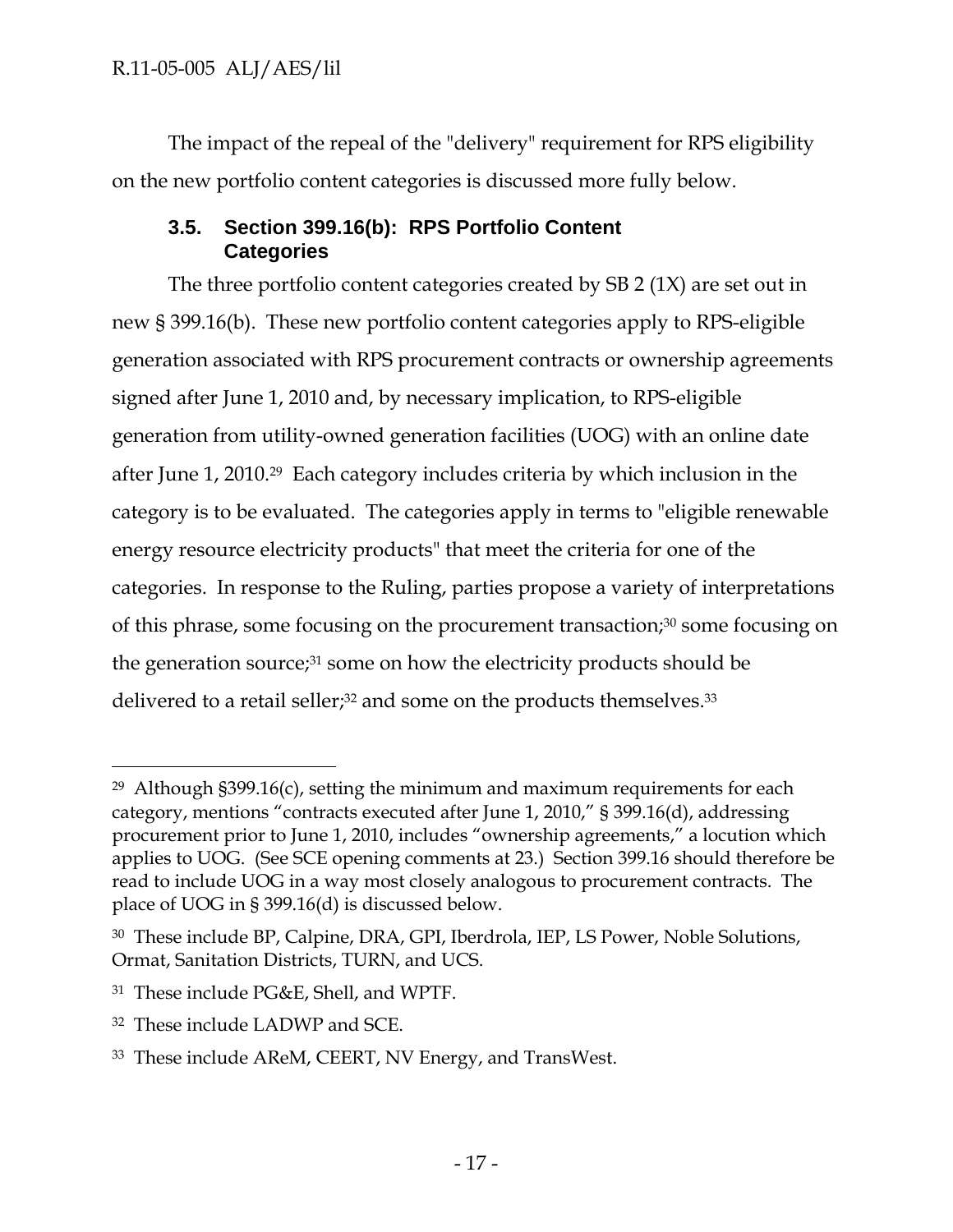Examining these proposals leads to the conclusion that the phrase "eligible renewable energy resource electricity products" describes the analytically important elements of each portfolio content category. As long as the portfolio content criteria are understood to apply to RPS-eligible generators and generation (as all parties agree), the "product" is simply "that which meets the criteria for this category or subcategory."34 One RPS procurement contract can thus either sell one "product," or provide for the sale of different "products" meeting different portfolio content category criteria, as long as the criteria are clearly differentiated and the information necessary for Energy Division staff's evaluation of IOUs' contracts (including upfront showing of portfolio content category and pricing in formation) is provided.

## **3.5.1. Section 399.16(b)(1): Interconnected to a California Balancing Authority, Scheduled Without Substitution, and Dynamically Transferred Energy**

Procurement in this first portfolio content category is intended to constitute the majority of new RPS procurement through 2020 and beyond. (See § 399.16(c), discussed more fully below.) Parties have identified three separate criteria within § 399.16(b)(1)(A), in addition to the separate criterion set out in  $\S 399.16(b)(1)(B).^{35}$ 

# **3.5.1.1. Section 399.16(b)(1)(A)**

Section  $399.16(b)(1)(a)$  sets out:

-

*Footnote continued on next page*

 $34$  In § 399.16(b)(1) and § 399.16(b)(3), more than one set of criteria is provided.

<sup>35</sup> A number of parties participated in discussions that led to the development of the "RPS Product Matrix" in the Reference Proposal, which is attached to the comments of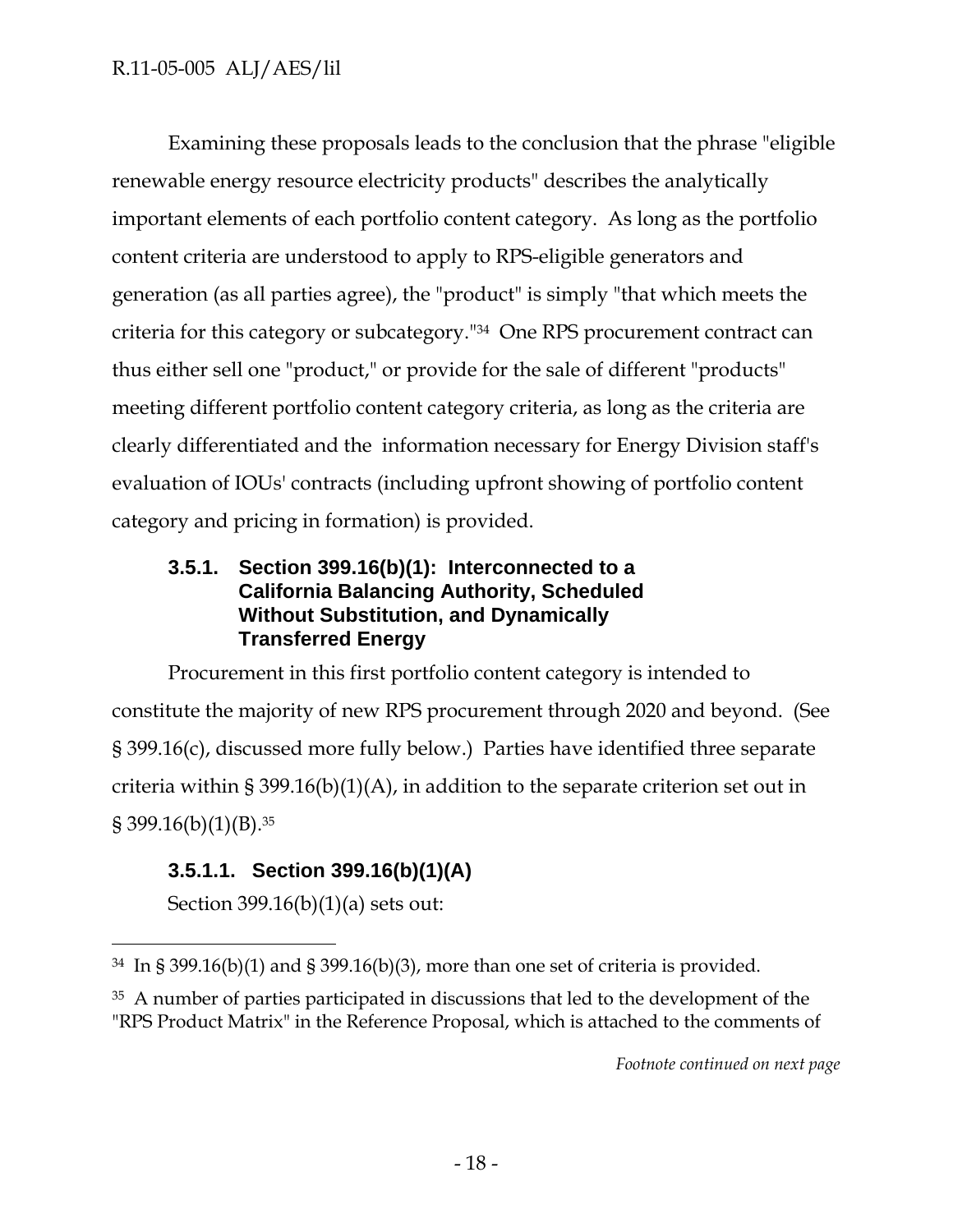(1) Eligible renewable energy resource electricity products that meet . . . the following criteria:

(A) Have a first point of interconnection with a California balancing authority, have a first point of interconnection with distribution facilities used to serve end users within a California balancing authority area, or are scheduled from the eligible renewable energy resource into a California balancing authority without substituting electricity from another source. The use of another source to provide real-time ancillary services required to maintain an hourly or subhourly import schedule into a California balancing authority shall be permitted, but only the fraction of the schedule actually generated by the eligible renewable energy resource shall count toward this portfolio content category. . . .

## **3.5.1.1.1. California Balancing Authority**

Each of the three criteria in this part of § 399.16(b)(1) refers to "a California balancing authority." As defined in § 399.12(d), this term requires that such a California balancing authority has "control over a balancing authority area *primarily located* in this state." (Emphasis added.)<sup>36</sup> The simplest method of

several parties. While this matrix does not necessarily reflect the views of any party, it makes the useful differentiation of the three distinct criteria within § 399.16(b)(1)(A).

36 Section 399.12(d) provides in full:

-

"California balancing authority" is a balancing authority with control over a balancing authority area primarily located in this state and operating for retail sellers and local publicly owned electric utilities subject to the requirements of this article and includes the Independent System Operator (ISO) and a local publicly owned electric utility operating a transmission grid that is not under the operational control of the ISO. A California balancing authority is responsible for the operation of the transmission grid within its metered boundaries which may not be limited by the political boundaries of the State of California.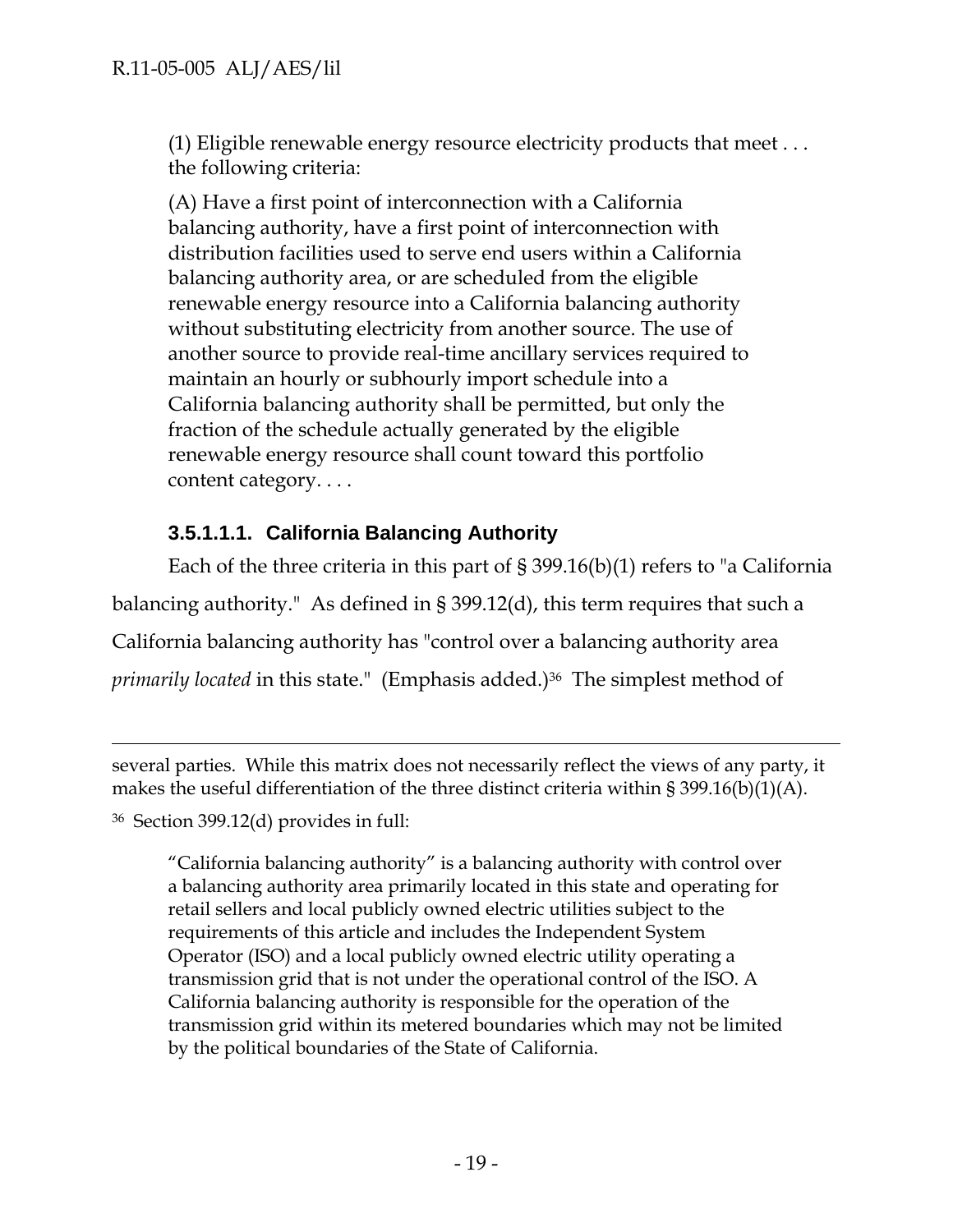### R.11-05-005 ALJ/AES/lil

determining whether a balancing authority area is primarily located in California is, as most parties suggest, whether more than 50% of the load served by the balancing authority is located within the political boundaries of California.37 Five balancing authorities currently meet this test: California Independent System Operator (CAISO), Balancing Authority of Northern California (formerly SMUD), Imperial Irrigation District, LADWP, and Turlock Irrigation District.38

Some parties urge that a mechanism be set up now to allow other balancing authorities to qualify as "California balancing authorities" under the test enunciated in this decision at some time in the future, and to mange the consequences of a balancing authority no longer meeting the "California balancing authority" requirements. This is not a priority task in this initial stage of implementing SB 2 (1X). The Director of Energy Division is authorized to develop a method for making these determinations if it appears to be necessary in the future.

## **3.5.1.1.2. First Point of Interconnection with Transmission**

The first substantive criterion in section 399.16(b)(1)(A) is that the RPS-eligible generator must "[h]ave a first point of interconnection with a California balancing authority." The first point of interconnection to the WECC is the substation or other facility where generation tie lines from a given power

-

<sup>37</sup> Only Calpine, Northwest Energy Systems, and Ormat disagree.

<sup>38</sup> CEC provides a useful map showing all balancing authorities with any California load in the *Map of ISO and Non-ISO Balancing Areas in California,* found at http://www.energy.ca.gov/maps/serviceareas/iso\_non-iso\_service\_areas.html. This map therefore includes more balancing authorities than the statutory "California balancing authorities." See PG&E Comments at 8.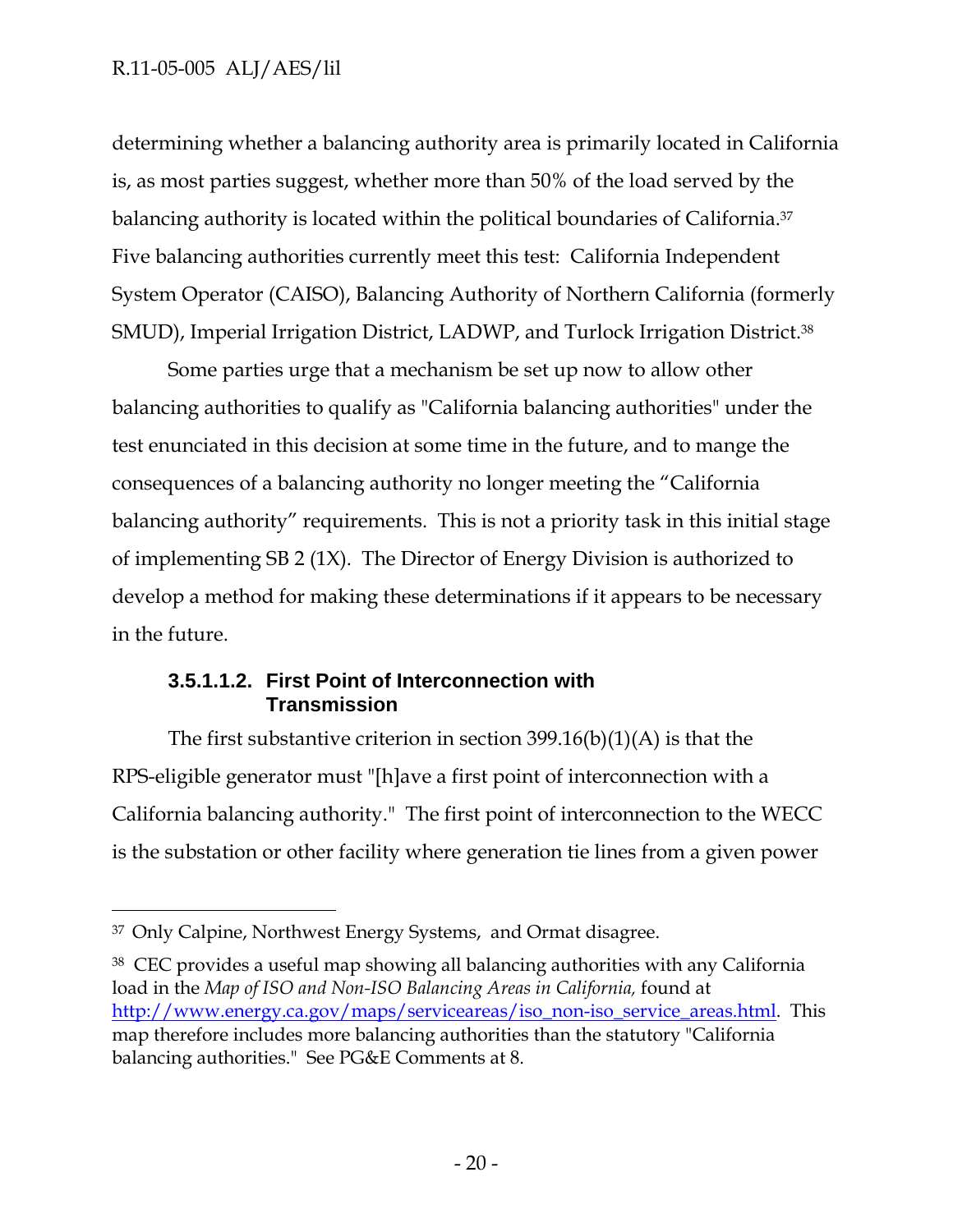$\overline{a}$ 

plant interconnect to network transmission within the Western Interconnection.39 Thus, if the first point of interconnection for an RPS-eligible generation facility, as so defined, is within the metered bounds of a California balancing authority, this criterion is met.

#### **3.5.1.1.3. First Point of Interconnection with Distribution Facilities**

The second criterion is that the RPS-eligible generator must "have a first point of interconnection with distribution facilities used to serve end users within a California balancing authority area." This criterion distinguishes interconnection at the distribution level from interconnection at the transmission level.

It is important to note that generation from renewable sources (e.g., solar photovoltaics) that are on the customer side of the meter and interconnect to the distribution system has historically not been certified as RPS-eligible, with the limited exception of customer-side distributed generation (DG) participating in an IOU tariff pursuant to prior § 399.20, as implemented by D.07-07-027.40 In the *Draft Eligibility Guidebook*, CEC staff proposes that any customer-side DG may be certified as RPS-eligible, so long as it uses an RPS-eligible source of generation and meets all other eligibility requirements established by the CEC, including participating in WREGIS and using a meter that reports generation with an

http://www.wregis.org/uploads/files/854/WREGIS%20Operating%20Rules%20v%20 12%209%2010.pdf. Pursuant to Rule 13.9, the Commission takes official notice of the WREGIS Operating Rules, as posted on the official WREGIS website, www.wregis.org. See also, Reference Proposal; CEERT Opening Comments.

<sup>39</sup> WREGIS Operating Rules (December 2010), at 3. The WREGIS Operating Rules may be found at

<sup>40</sup> *Eligibility Guidebook* (4th edition) at 29-30; see also discussion in D.10-03-021 at 21-24.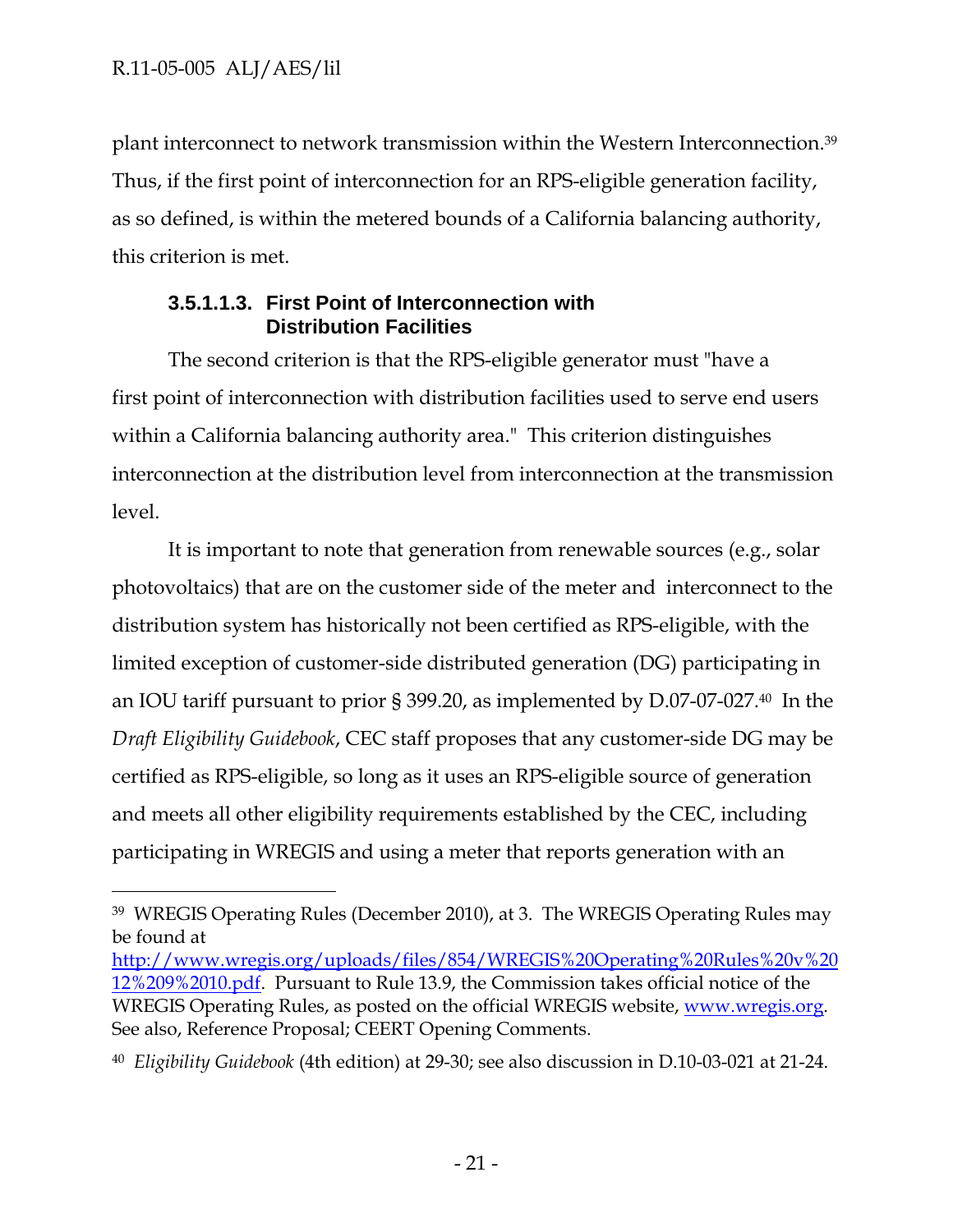accuracy rating of two percent or higher accuracy.41 Until the CEC adopts new certification criteria and procedures for customer-side DG, the existing restriction of RPS-eligibility to customer-side DG installations participating in tariffs under D.07-07-027 remains in place.

## **3.5.1.1.4. Scheduled into a California Balancing Authority Without Substituting Electricity**

The third criterion in section 399.16(b)(1)(A) requires that the electricity produced by an RPS-eligible generation facility must be:

scheduled from the eligible renewable energy resource into a California balancing authority without substituting electricity from another source. The use of another source to provide real-time ancillary services required to maintain an hourly or subhourly import schedule into a California balancing authority shall be permitted, but only the fraction of the schedule actually generated by the eligible renewable energy resource shall count toward this portfolio content category.

As GPI observes, this criterion is more restrictive than the prior "delivery" requirement. Compare the text above with the *Eligibility Guidebook* at 37, n.61 (4th ed. Jan. 2011).

This criterion contains several components that make it more complex than the other criteria in § 399.16(b)(1), as TURN, PG&E, and SCE point out. These components include:

- without substituting electricity from another source
- real-time ancillary services
- hourly or subhourly import schedule
- fraction of the schedule generated by the RPS-eligible generator

<sup>-</sup>41 *Draft Eligibility Guidebook* at 66.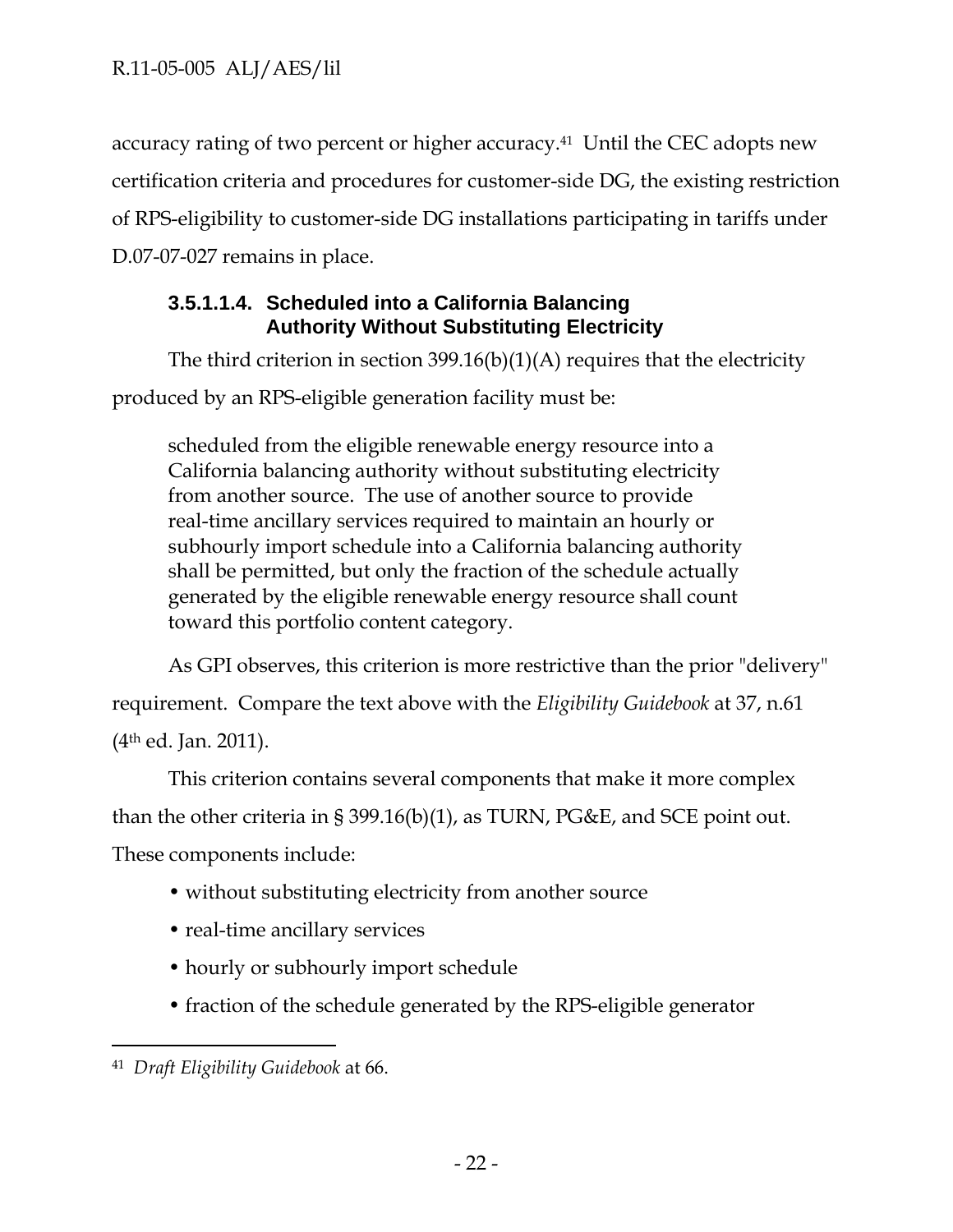#### **3.5.1.1.4.1. Import Schedule**

Parties agree that the transmission schedule from the RPS-eligible generator into a California balancing authority must be hourly. If, as UCS, NextEra, and Sempra suggest, subhourly scheduling of RPS-eligible electricity into California balancing authorities becomes common, this section will be unaffected, since subhourly scheduling is necessarily included within hourly. The statute also specifies that the hourly or subhourly schedule is an "import" schedule. The necessary implication of this language is that the electricity is generated outside the metered boundaries of a California balancing authority.

#### **3.5.1.1.4.2. Ancillary Services**

"Real-time ancillary services," which are permitted under the statute if needed to "maintain an hourly or subhourly import schedule," are different from substitute energy. Real-time ancillary services are typically provided by the host balancing authority (i.e., the balancing authority where the RPS-eligible generator is interconnected) to maintain the import schedule if variations occur on an hourly or subhourly basis.42 Unlike substitute electricity, the ancillary services are not the electricity that is actually scheduled.

<sup>42</sup> See Iberdrola comments at 8-9; Powerex comments at 6. In its Glossary of Terms and Acronyms, CAISO provides a definition of ancillary services that identifies the central role of the balancing authority. The glossary may be found at http://www.caiso.com/Pages/Glossary.aspx?FilterField1=Letter&FilterValue1=A&&& View=%7b02340A1A-683C-4493-B284-8B949002D449%7d. Pursuant to Rule 13.9, the Commission takes official notice of the CAISO Glossary, as posted on the official CAISO website, www.caiso.com.

In comments on the Proposed Decision, UCS suggests that a market in the provision of ancillary services by entities that are not balancing authorities is developing. The provision of true ancillary services (not substitute energy) by a non-balancing authority entity would not affect the fundamental requirements of this criterion, but would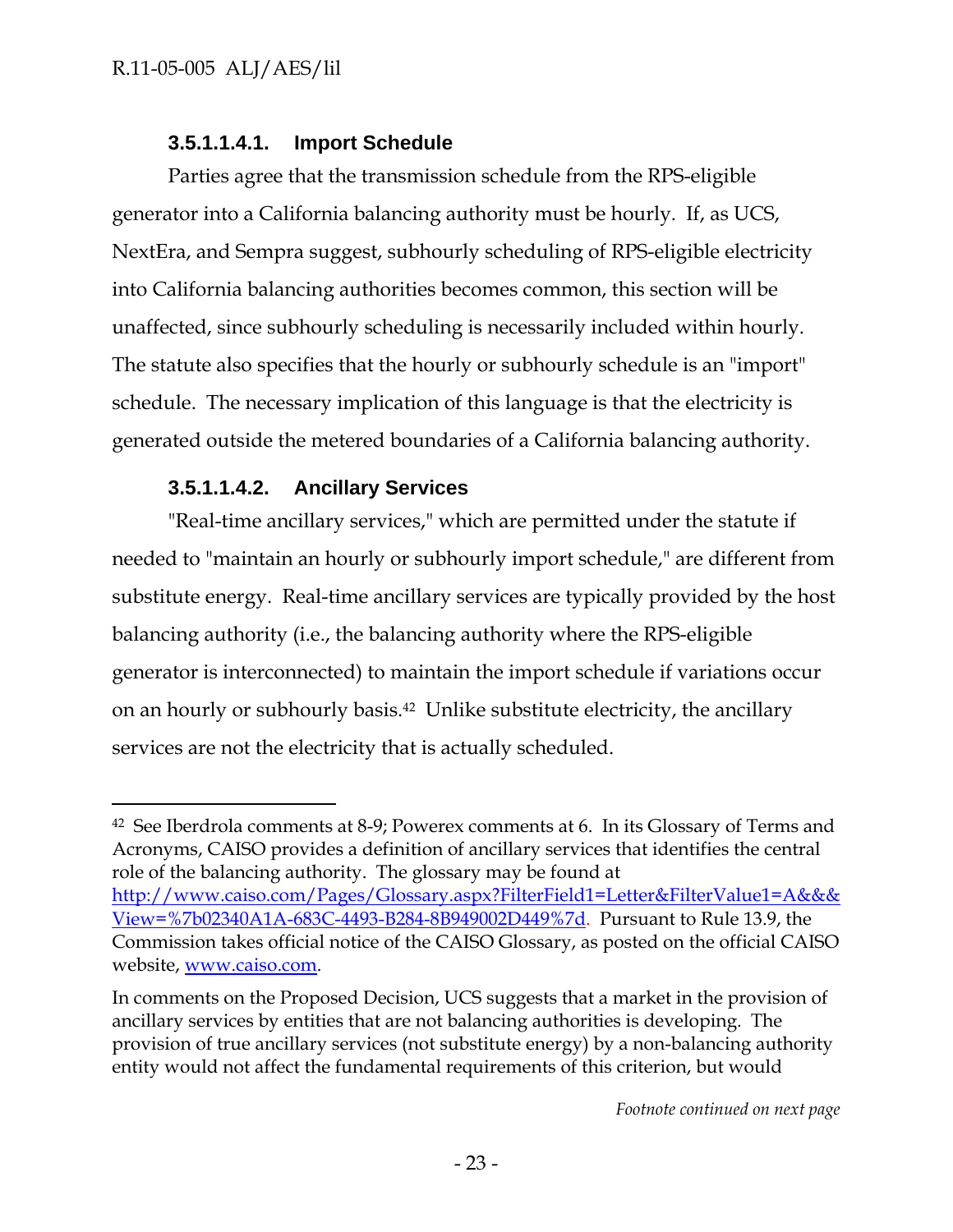## **3.5.1.1.4.3. Without Substituting Electricity from Another Source**

The core substantive requirement within these criteria is that the electricity must be scheduled "from the eligible renewable energy resource into a California balancing authority without substituting electricity from another source." That is, the schedule must be from the RPS-eligible generator, not from "another source" providing generation that will actually be used in place of ("substituting" for) the RPS-eligible generator's output to meet the schedule.43 Parties disagree about whether scheduling electricity from an RPS-eligible generation facility that is *not* the RPS-eligible generator with whom the retail seller has a procurement contract meets the criteria for this category.44 Although parties urging the acceptance of such scheduling in this category provide plausible policy reasons for their proposal, it is not supported by the statutory language. The language plainly says, "without substituting electricity from another source." It does not say, "another non-renewable source."45

#### **3.5.1.1.4.4. Fraction Actually Generated**

44 CMUA, IEP, NV Energy, and SolarReserve argue that such scheduling should meet the criteria for this category; DRA, Duke Energy, LADWP, and PG&E disagree.

45 Duke Energy and SolarReserve argue that scheduling from off-site storage of renewable generation should also meet this criterion. The Commission is currently examining issues related to energy storage in Rulemaking 10-12-007. Until the Commission has set a more general framework for storage, it is premature to speculate on how storage will fit into the portfolio content regime set by SB 2 (1X). To the extent that there are basic issues of the RPS eligibility of storage resources, those issues are properly considered by the CEC.

require the retail seller claiming procurement for RPS compliance in this category to document the provision of the ancillary services.

<sup>43</sup> See, e.g., opening comments of Powerex (at 2), TransWest (at 6), and TURN (at 3).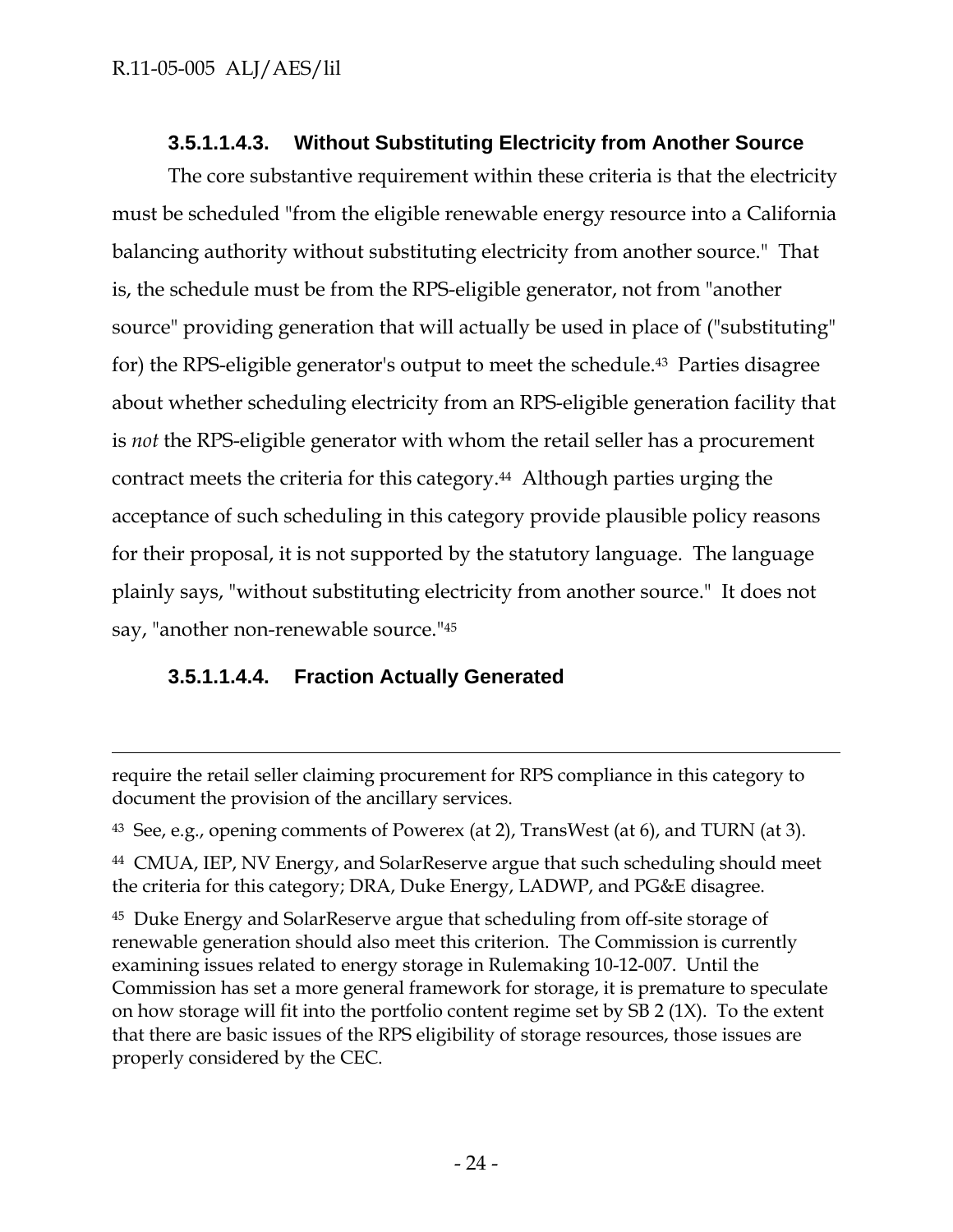#### R.11-05-005 ALJ/AES/lil

By stipulating that "only the fraction of the schedule actually generated by the eligible renewable energy resource shall count toward this portfolio content category," the statute provides that real-time ancillary services may not be counted toward the retail seller's RPS compliance requirements. Reprising the argument about third-party renewable resources, some parties argue that ancillary services sourced from RPS-eligible resources should not be subtracted from the scheduled amount of generation that is ultimately imported. The statutory text does not support this view. Analogously to the proscription of substitute energy from "another source," this component directs that only the fraction of the schedule generated by the RPS-eligible generator may count. That is, the fraction of the schedule generated by the RPS-eligible generator with which the retail seller has a procurement contract is what counts for RPS compliance.

Some parties seek to allow electricity from on-site storage of an RPS-eligible generator's own generation to be counted in this portfolio content category.46 This effort appears to be unnecessary. If the RPS-eligible generator with on-site storage has its first point of interconnection within a California balancing authority, all of its output to meet its contract (however characterized) would count toward this category. If the RPS-eligible generator does not have its first point of interconnection within a California balancing authority, but adds electricity from its own storage to meet its schedule, then the electricity is not from "another source" and no (or fewer) real-time ancillary services are needed

 $\overline{a}$ 

<sup>46</sup> SolarReserve, as well as Duke Energy and PG&E, make this argument.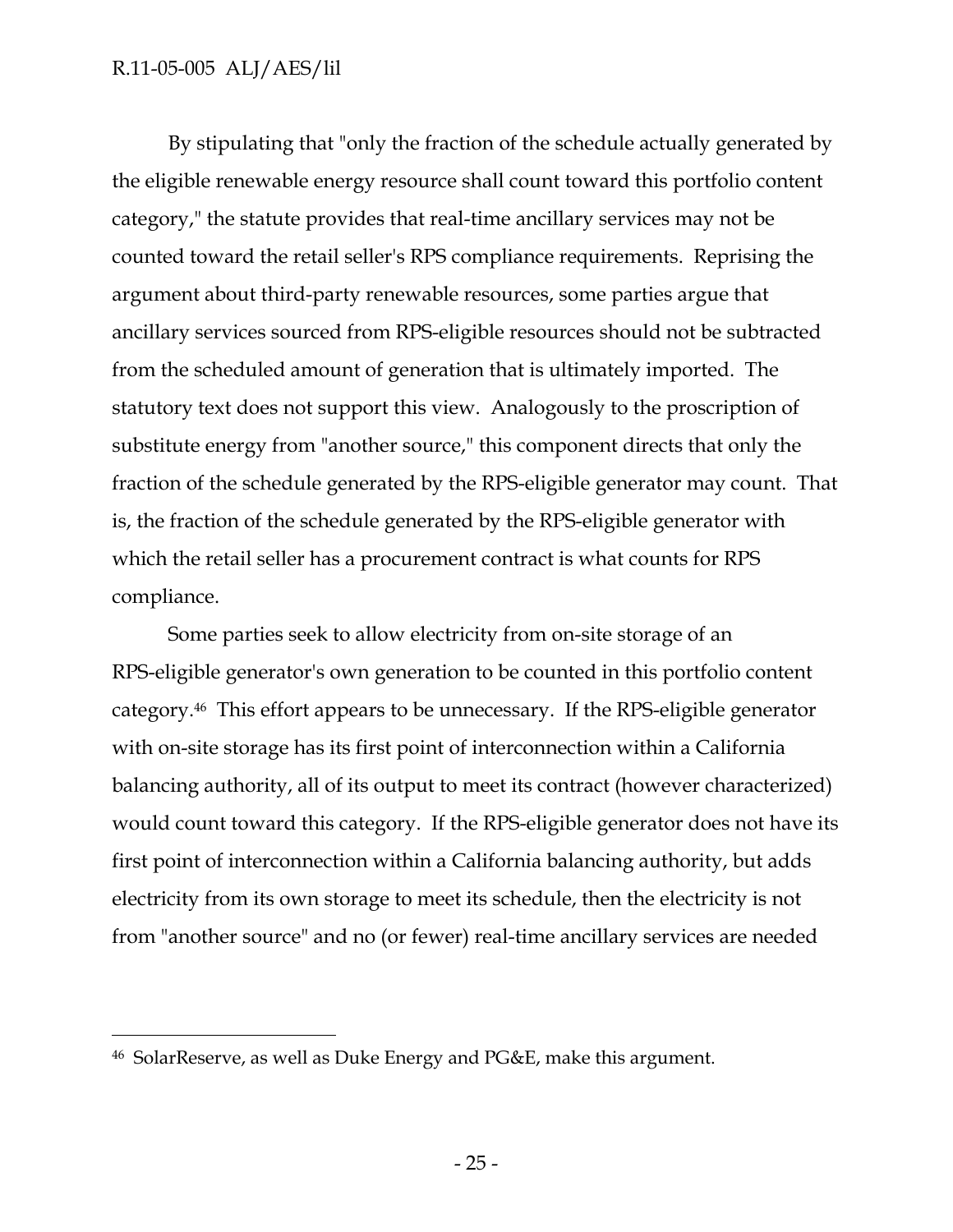to maintain the schedule, and thus are not subtracted from the "fraction of the schedule actually generated by the eligible renewable generation resource."

#### **3.5.1.1.5. Firm Transmission**

Another issue in the interpretation of this criterion is whether firm transmission rights are necessary in order to ensure that the RPS-eligible energy is "scheduled from the eligible renewable energy resource into a California balancing authority without substituting electricity from another source." The Commission first looked at firm transmission in the RPS context in D.10-03-021. Following on that decision, the ruling asked parties to comment on the role of firm transmission in the new portfolio content categories.

As AReM, enXco, PG&E, and UCS point out, the statutory procurement structure provided by § 399.16 is different from that of D.10-03-021. Parties are in agreement that holding firm transmission rights is not a necessary element of meeting the new criterion of scheduling into a California balancing authority without substituting electricity from another source.

However, a transaction that includes firm transmission may provide greater certainty and value. As Davenport, enXco, and Powerex point out, it is commercially advantageous for a generation facility to have firm transmission rights when negotiating the terms of the sale of its RPS-eligible energy to a California retail seller, since the likelihood of curtailment due to transmission constraints is substantially reduced. In an IOU's upfront showing, firm transmission is likely to have an impact on the likelihood that the procurement will ultimately meet the criteria for § 399.16(b)(1). With respect to a compliance determination, the existence of a firm transmission arrangement may simplify the retail seller's task in showing that procurement claimed to meet this criterion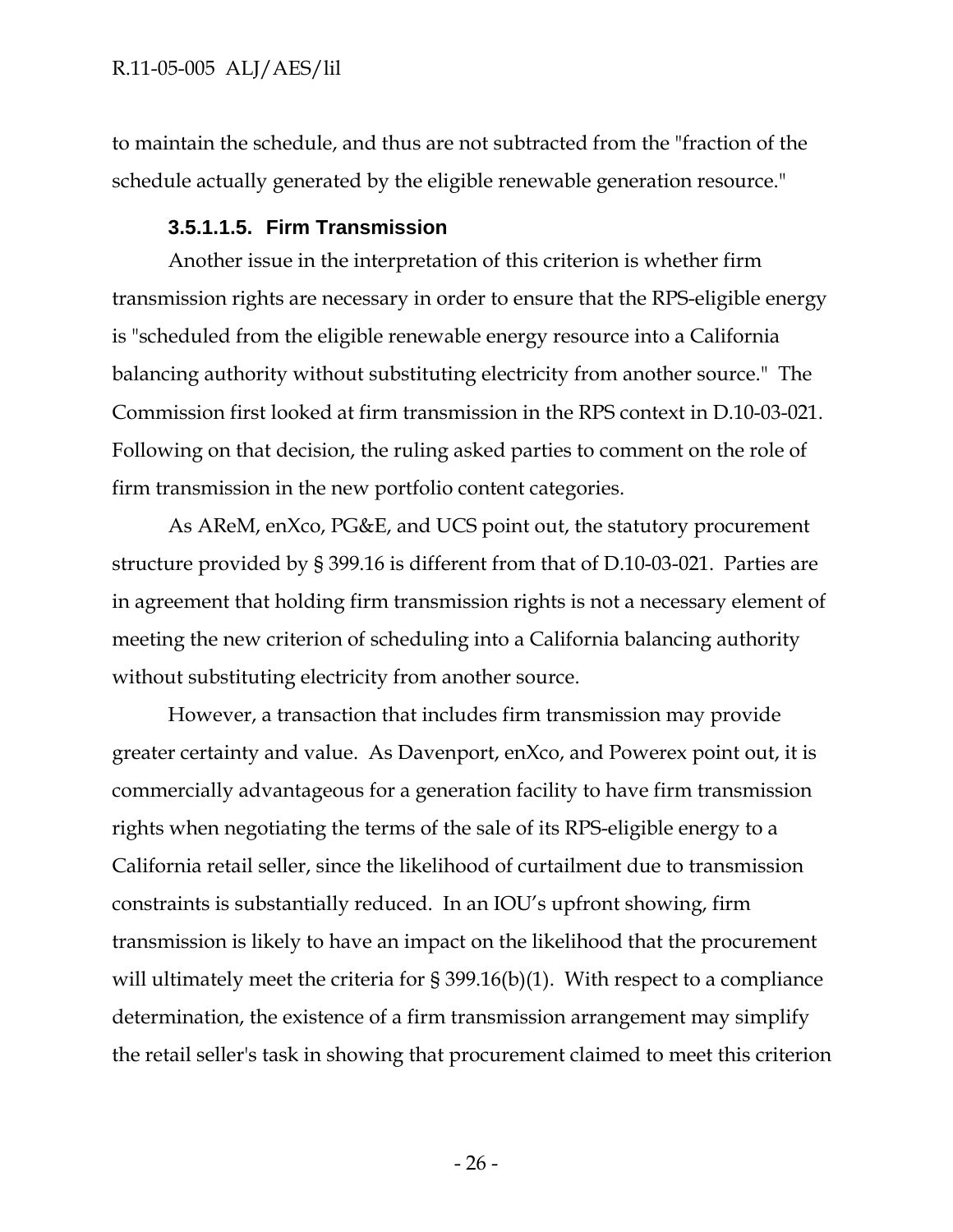actually did so, and may simplify the task of Energy Division staff in evaluating such claims.

In view of the new requirements of the portfolio content categories and particularly the criterion of scheduling into a California balancing authority without substituting energy from another source, further development of the role of firm transmission in classifying RPS procurement, discussed in D.10-03- 021, as modified by D.11-01-025, is no longer necessary. The Commission's direction to Energy Division, in Ordering Paragraph (OP) 26 of D.10-03-021, to investigate and provide recommendations to the Commission about firm transmission, has been overtaken by events. Energy Division staff is relieved of this responsibility.47

#### **3.5.2. Section 399.16(b)(1)(B) Dynamic Transfer**

A separate criterion for this portfolio content category is that the RPS-eligible generation facility providing the electricity "[h]as an agreement to dynamically transfer electricity to a California balancing authority." The term "dynamic transfer" refers to a range of methods by which a balancing authority receiving electricity generated in another balancing authority area may provide some or all of the functions and services typically provided by the balancing authority in which the generation facility is interconnected. (D.10-03-021 at 32-34.) As several parties point out, the actual dynamic transfer arrangement is made between the balancing authorities, not the generator and the buyer.<sup>48</sup>

 $\overline{a}$ 

<sup>47</sup> It is not necessary to modify D.10-03-021 or D.11-01-025 in this regard. Energy Division may simply stop working on the role of direct transmission as explained in D.10-03-021, and is not required to produce any recommendations.

<sup>48</sup> AReM, LADWP, NV Energy, SCE, and Shell address this point.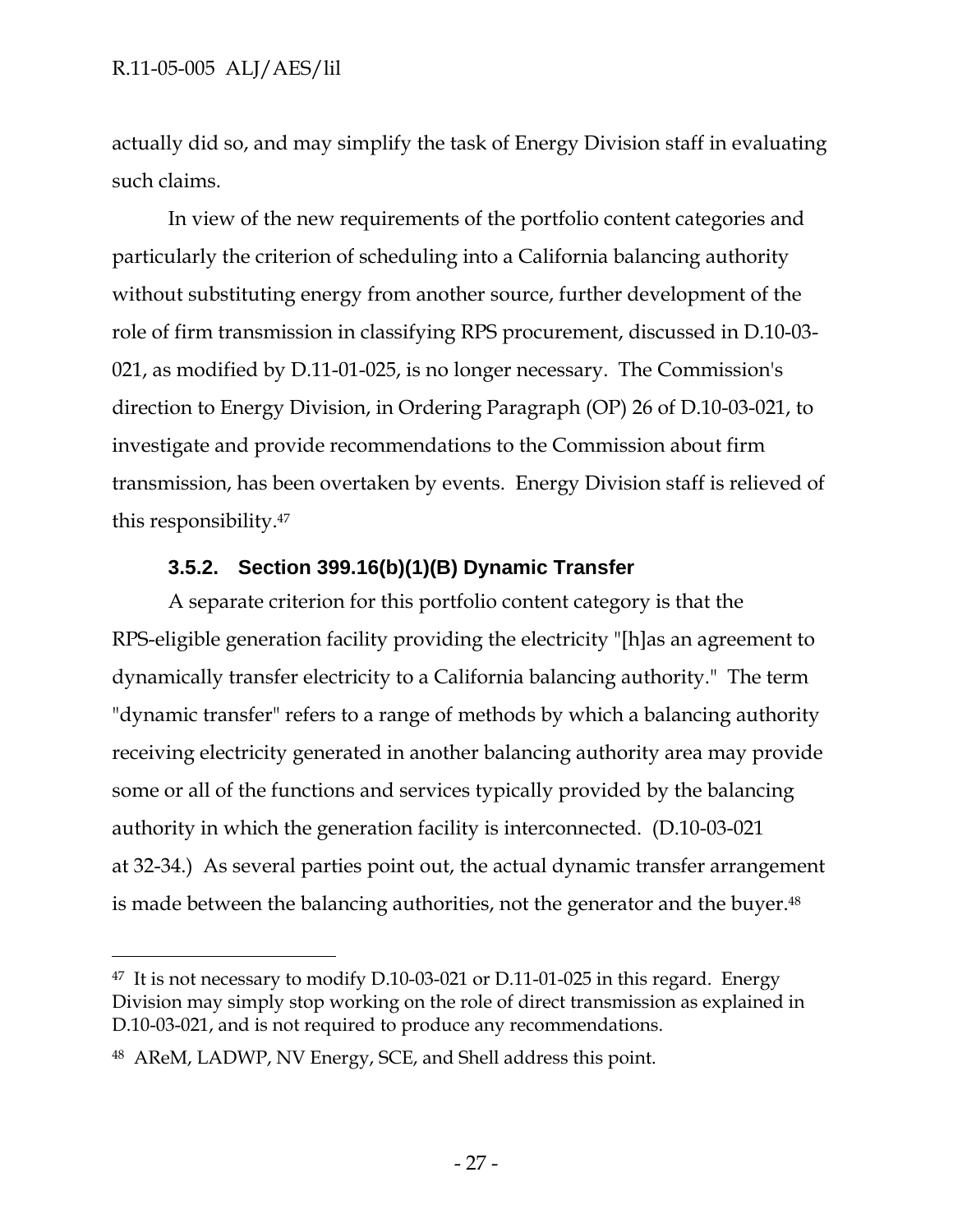The statutory direction should therefore be understood to mean the generation claimed for RPS compliance in accordance with this criterion is covered by an agreement that was executed by a California balancing authority, before the electricity is generated, to dynamically transfer electricity from the RPS-eligible generator outside a California balancing authority into the California balancing authority area during the time period in which the RPS-eligible electricity is generated. Because the techniques and protocols for dynamic transfer are evolving49, it is most reasonable to read this criterion broadly, as applying to those arrangements accepted by a California balancing authority as providing for dynamic transfer.

## **3.5.3. Characterization of "Unbundled Renewable Energy Credits"**

Parties sharply disagree about whether "unbundled renewable energy credits" originally associated with electricity that would meet the criteria of section 399.16(b)(1), are also included in this category.<sup>50</sup>

SB 2 (1X) does not define the term "unbundled renewable energy credits." It does, however, provide that "renewable energy credit" means:

<sup>49</sup> See, e.g., comments of SCE and TransWest. See also Res. E-4393 (April 15, 2011), approving an RPS procurement contract whose terms require that the generator's first point of interconnection with the transmission system will be with the CAISO balancing authority area, or that the energy will be dynamically transferred to the CAISO balancing authority area.

<sup>50</sup> AReM, CMUA, California Wastewater Climate Change Group, Calpine, CEERT, CCSF, Sanitation Districts, Duke Energy, Evolution Markets GPI, IEP, LADWP, Noble Solutions, NV Energy, Ormat, PG&E, Powerex (in some circumstances), SDG&E, Sempra, Shell, Solar Alliance, SCE, and WPTF argue for inclusion; APS, CUE, DRA, enXco, Iberdrola, LSA, TURN (in some circumstances), TransWest, and UCS argue that unbundled RECs do not belong in this category.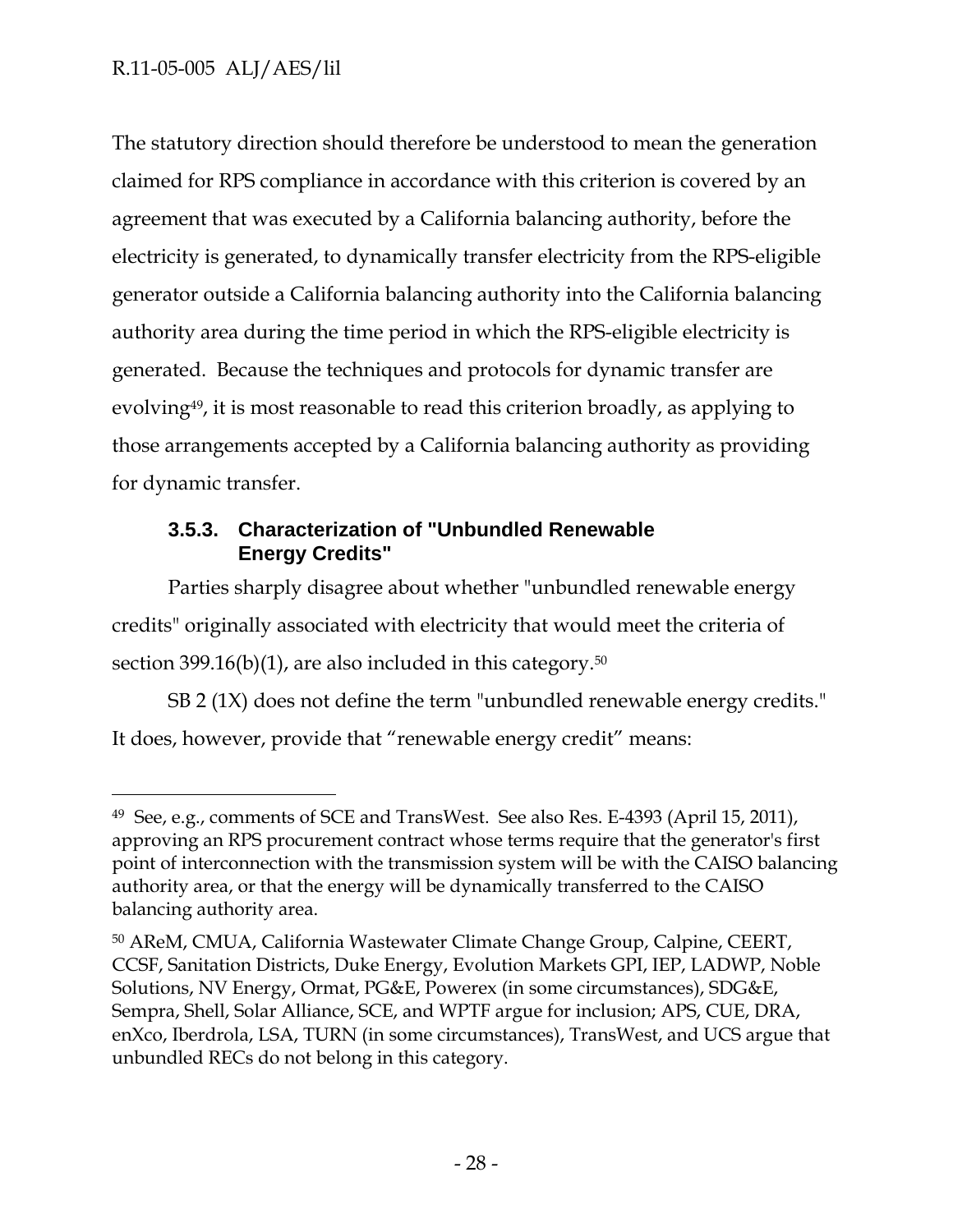… a certificate of proof associated with the generation of electricity from an eligible renewable energy resource, issued through the accounting system established by the Energy Commission pursuant to Section 399.25, that one unit of electricity was generated and delivered by an eligible renewable energy resource.<sup>51</sup>

This definition is unchanged from the original definition of a REC in SB 107, prior § 399.12(e)(1).

Throughout the history of the RPS program, a REC has been understood, consistent with its statutory definition (both previously and in SB 2 (1X)), as embodying the renewable and environmental attributes associated with the production of electricity from an eligible renewable energy resource.52 A REC records the production of RPS-eligible electricity, but "does not include any energy, capacity, reliability or other power attributes of the generation."

all renewable and environmental attributes associated with the production of electricity from the eligible renewable energy resource, except for an emissions reduction credit issued pursuant to Section 40709 of the Health and Safety Code and any credits or payments associated with the reduction of solid waste and treatment benefits created by the utilization of biomass or biogas fuels.

This provision is the same in the new and prior statute. New § 399.12(h)(3) changes the treatment of the use of nonrenewable fuels found in prior § 399.12(e)(3), but that is not relevant to this decision.

<sup>51</sup> Section 399.12(h)(1). WREGIS tracks RECs as WREGIS certificates. Each WREGIS certificate represents one MWh of RPS-eligible generation.

 $52$  New § 399.12(h)(2), which is the same as prior § 399.12(h)(2), provides that a REC includes: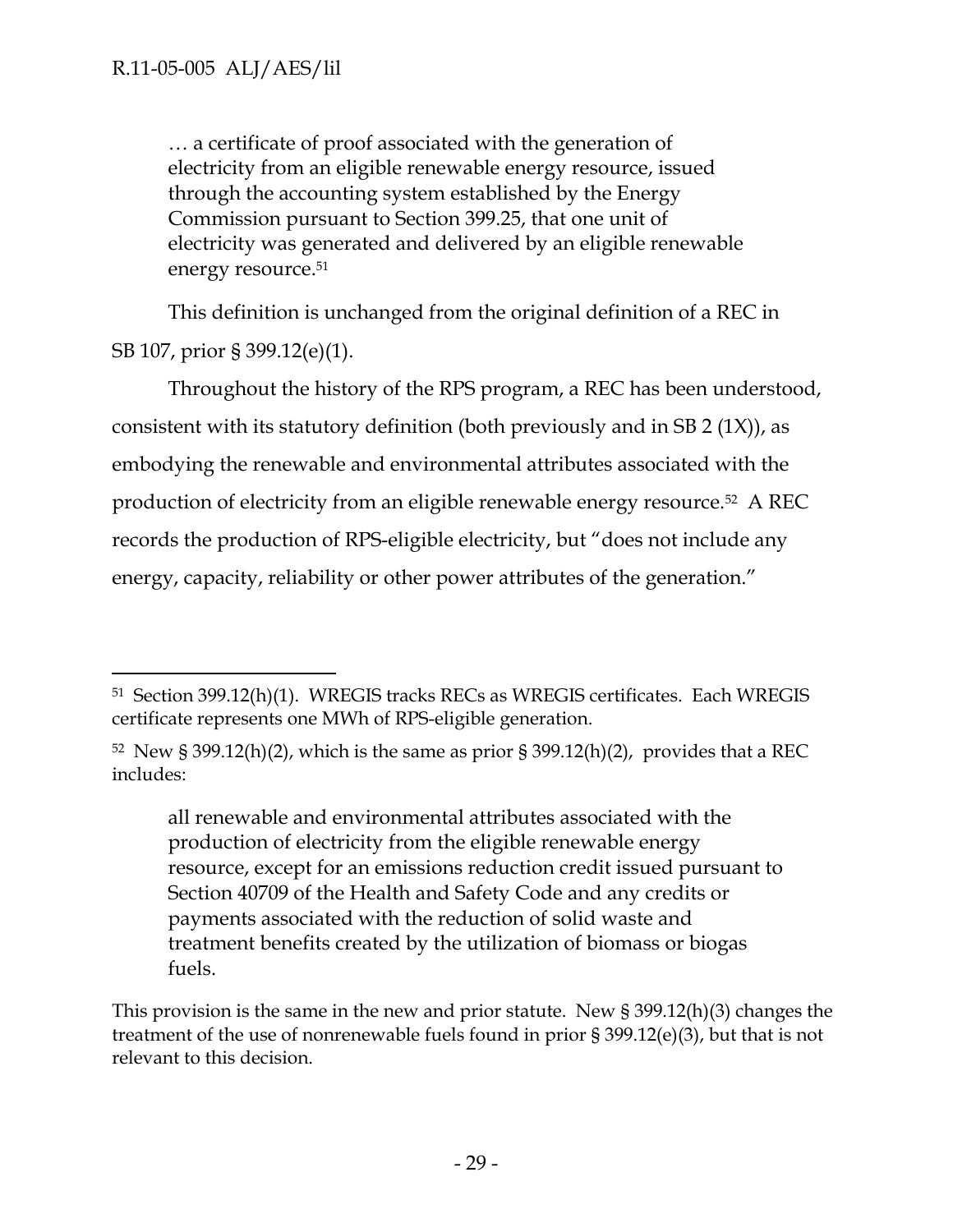(D.08-08-028 (Decision on Definition and Attributes of Renewable Energy Credits for Compliance with the California Renewables Portfolio Standard), OP 1.)

As CRS points out in its comments, the REC carries the renewable value and the RPS compliance value.<sup>53</sup> Once a REC has been separated from the RPS-eligible energy with which it was originally associated, the underlying energy may not be counted for RPS compliance. 54

In the RPS program, the term "unbundled RECs" has consistently been understood to mean "RECs procured separately from the RPS-eligible generation originally associated with the RECs."55 This is the usage in other states and the industry in general.56 It is also the usage that the parties supported in their

<sup>53</sup> RPS compliance is counted in RECs. WREGIS denominates RECs by MWh. WREGIS calls the RECs in its system WREGIS Certificates. (*Eligibility Guidebook* at 6.)

<sup>54</sup> In its comments on the PD, at 4, IEP asserts that a REC "should be thought of as a certificate that 1 MWh of energy was produced by an eligible renewable generation facility at a certain time and location, using a specific eligible technology or fuel." IEP supports this assertion by observing that the WREGIS Certificate specifies time, location, and fuel type for the RPS-eligible generation that the Certificate records. IEP provides no authority, however, for its transmutation of information recorded in WREGIS for verification purposes into part of the definition of a REC. Tacking such descriptive information on to the definition of a REC is contrary to the REC definition expressly set out in § 399.12(h) and its predecessor, prior § 399.12(e), as well as in D.08-08-028, and thus can not be used as a basis for interpreting § 399.16.

<sup>55</sup> See, e.g., D.03-06-071; the staff white paper, "Renewable Energy Certificates and the California Renewables Portfolio Standard Program" (REC white paper) (April 20, 2006), found at http://www.cpuc.ca.gov/word\_pdf/REPORT/55606.doc; D.06-01-019; D.08-08-028; and D.10-03-021 (where the terminology used was "tradable RECs").

<sup>56</sup> See, e.g., Comments of Evolution Markets Inc. on Proposed Decision of ALJ Simon on Rulemaking to Implement the California Renewables Portfolio Standard Program April 15, 2009), at 4 ( filed in R.06-12-012):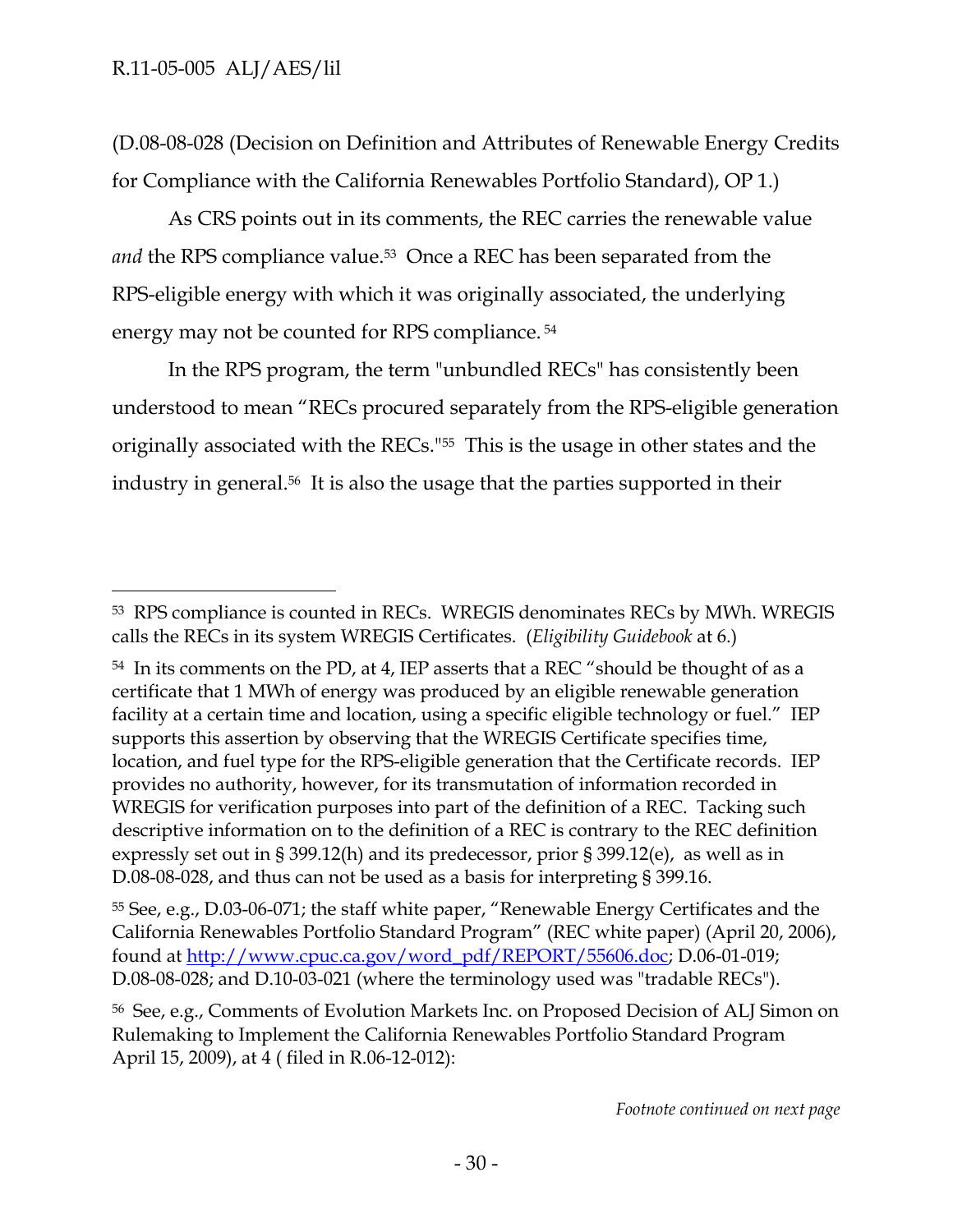#### R.11-05-005 ALJ/AES/lil

comments in response to the Ruling.57 It is not reasonable to believe that the Legislature would have intended to change the well-established meaning of this term without making explicit that it was doing so, either through a definition in new § 399.12, or through a description in a relevant substantive section. Therefore, the analysis of the place of unbundled RECs in the portfolio content categories is based on the established understanding of the term as denoting RECs that are separated from the electricity from which they were originally associated. In considering this issue, it is necessary to give meaning to every part of the statute, and to ensure that interpretation of each part is consistent with the statute as a whole. (*Latkins v. Watkins Associated Industries* (1993), 6 Cal.4th 644, 658-659.) Looking at the structure of § 399.16, it is clear that the portfolio content categories have fixed boundaries.<sup>58</sup> Section 399.16(c) sets minimum and/or maximum percentages of RPS procurement from each portfolio content category for each compliance period. These required allocations are central to the purpose of the section, since they prescribe the actual percentages of procurement for RPS compliance. The language used is express and exclusive: "not less than;" 'not more than;" "not subject to the limitations of."59 These prescriptions for the use of procurement in each category for RPS compliance do not make sense, and could

 $\overline{a}$ 

Adopting the standard market term "unbundled REC" or simply "REC" will conform the terminology in California with the other states and provinces in the WECC.

<sup>57</sup> See, e.g., comments of AReM, CUE, DRA, Duke Energy, Evolution Markets, enXco, GPI, IEP, LADWP, PG&E, TransWest Express, TURN, and UCS. See also Reference Proposal at 1.

<sup>58</sup> This point is made by, among others enXco, SCE, TransWest, TURN, and UCS.

<sup>59</sup> In §§ 399.16(c)(1), (2), and (3), respectively.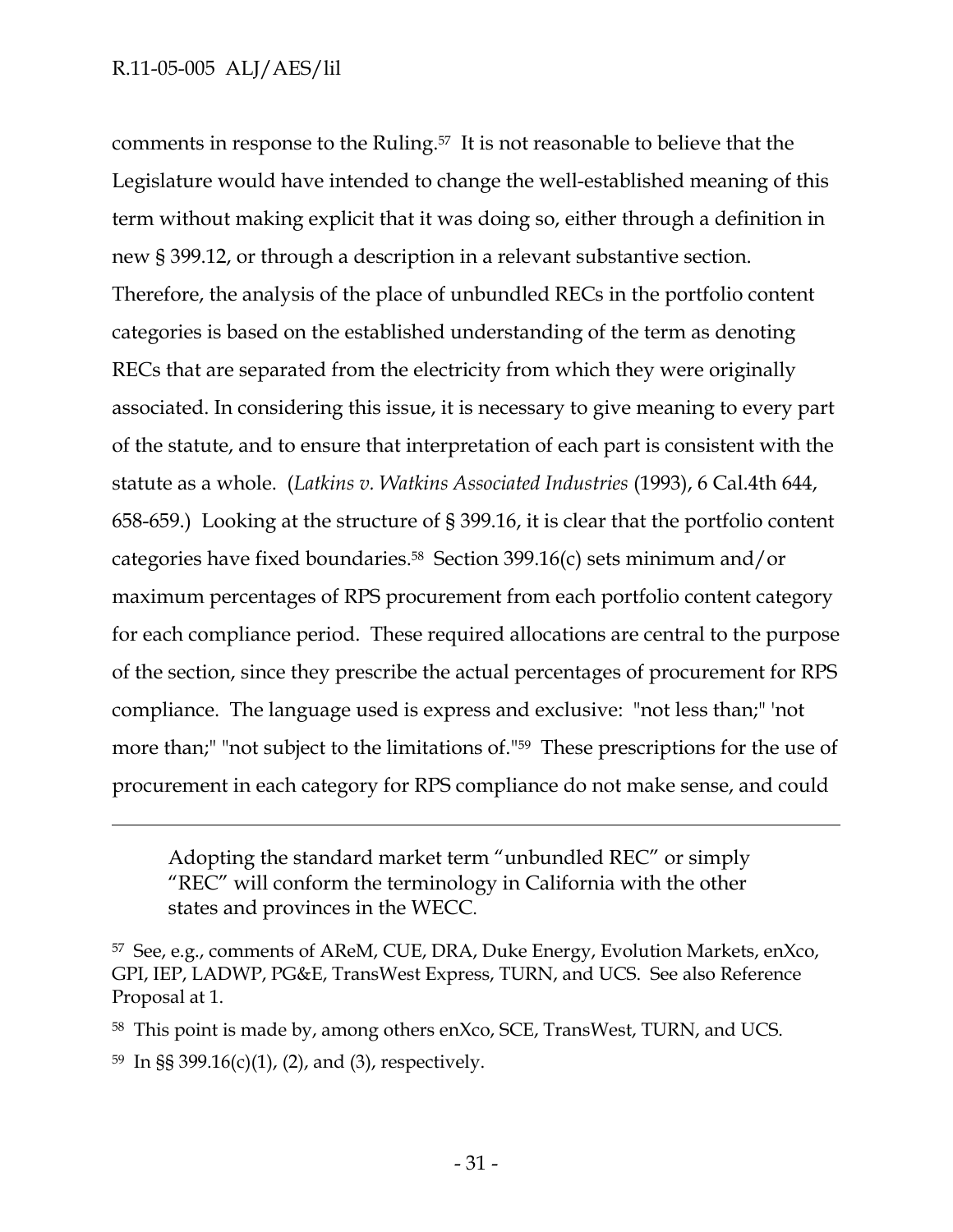$\overline{a}$ 

not be administered, unless there are bright lines separating the portfolio content categories.

Unbundled RECs, as TURN points out, are identified as belonging in § 399.16(b)(3) and are mentioned only in § 399.16(b)(3). The statutory text itself, unchanged from the introduction of SB 2 (1X) to its enactment, places unbundled RECs in that portfolio content category and in no other. When the Legislature "has employed a term or phrase in one place and excluded it in another, it should not be implied where excluded."<sup>60</sup> Since the categories are express, prescriptive, and separate, § 399.16(b)(3) is where unbundled RECs belong.<sup>61</sup> There is no reason, textual or otherwise, to believe that the Legislature specifically identified unbundled RECs as belonging in § 399.16(b)(3), but really intended some of them to be in § 399.16(b)(1).

In its comments on the PD, though not in its comments on the Ruling, IEP claims that a wording change in one of the six relevant versions of SB 722, the unsuccessful predecessor to SB 2 (1X), demonstrates that the Legislature intended to allow unbundled RECs to be classified in portfolio content categories other than § 399.16(b)(3). $62$  IEP asserts that a change in the syntax of proposed

<sup>60</sup> *Pasadena Police Officers Assn. v. City of Pasadena*, 51 Cal.3d 564, 576 (1990) [citations omitted].

 $61$  In its reply comments, SDG&E cites a comment in the committee report of the Senate Energy, Utilities, and Communications Committee (February 15, 2010) for the proposition that unbundled RECs may be classified in any of the three portfolio content categories. That committee report, however, does not use terminology consistent with the terminology of § 399.16(b)(2) and § 399.16(b)(3) as enacted, nor does it effect any change in the language of SB 2.

<sup>62</sup> In comments on the PD, Sanitation Districts make a similar argument. TURN and TransWest oppose this argument in their reply comments on the PD.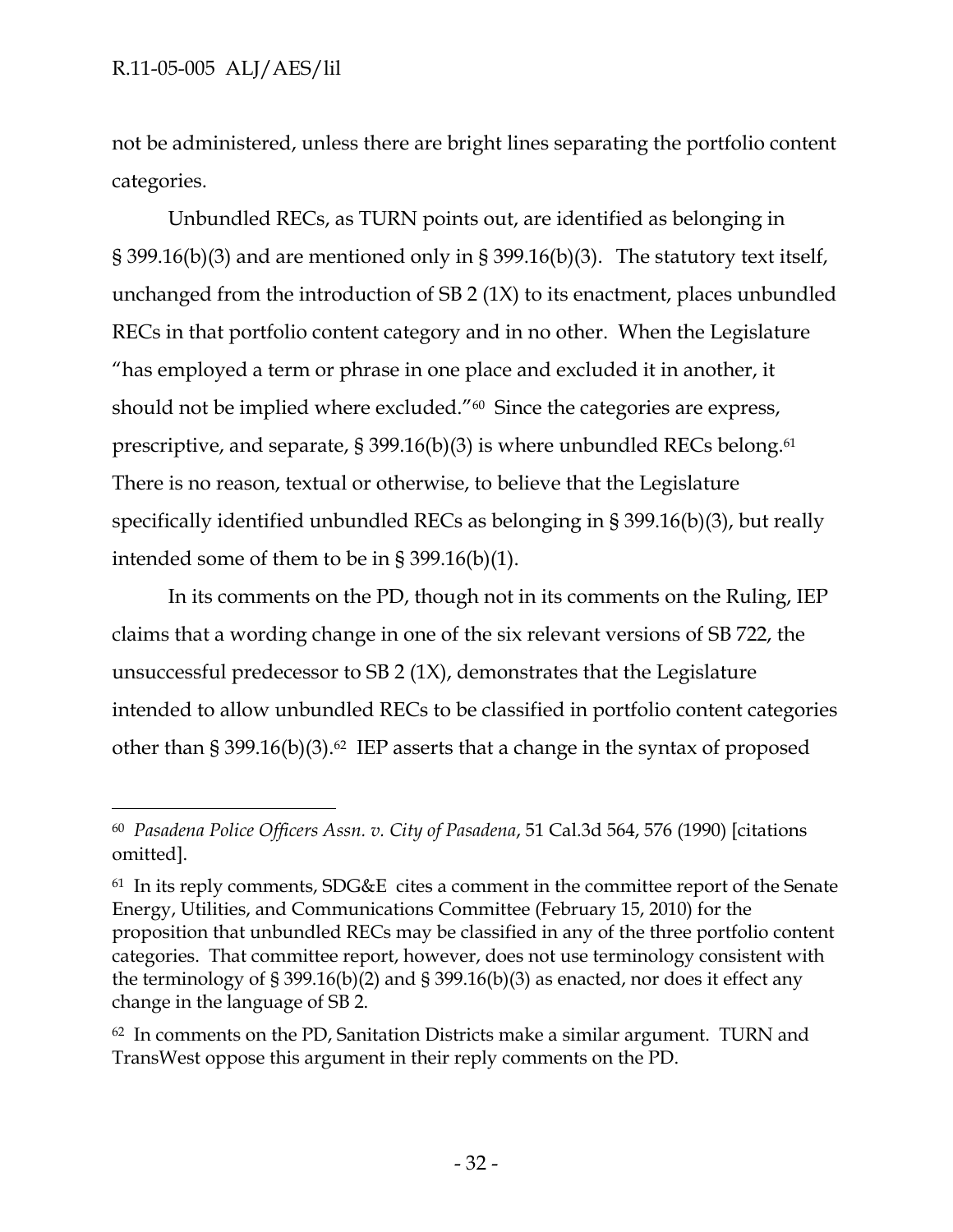§ 399.16(b)(3)<sup>63</sup> converted the Legislature's intent from classifying unbundled RECs exclusively in § 399.16(b)(3) to classifying unbundled RECs in §§ 399.16(b)(1) and (2), with only a residual group of unbundled RECs falling into § 399.16(b)(3).

This change in language is too slender a reed to bear the weight put on it by IEP. It is one of more than 20 changes to the language in proposed new § 399.16 that is made in the August 16, 2010 version of SB 722, and one of dozens of changes made to the language of SB 722 as a whole at that time. If the Legislature had intended to reverse completely the place of unbundled RECs in the portfolio content category scheme, it is reasonable to expect that some more direct and obvious method would have been chosen, such as expressly adding unbundled RECs to proposed § 399.16(b)(1). It is also reasonable to expect that such a significant change would be remarked upon in the legislative history

The August 16, 2010 version, with additions in italics and deletions in strikeout, reads:

Eligible renewable energy resource electricity products, or any fraction of the electricity generated, *including unbundled renewable energy credits,* that do not quality under *the criteria of* paragraph (1) or  $(2)$ , including unbundled renewable energy credits.

IEP did not request that the Commission take official notice of these different versions of the text of SB 722. No party objected to IEP's citation of these versions, however. The Commission therefore takes official notice of them pursuant to Rule 13.9. (See *Quintano v. Mercury Casualty Co.* (1995) 11 Cal.4th 1049, 1062 n.5.)

 $63$  The August 2, 2010 version of what would become § 399.16(b)(3) reads:

Eligible renewable energy resource electricity products, or any fraction of the electricity generated, that do not qualify under paragraph (1) or (2), including unbundled renewable energy credits.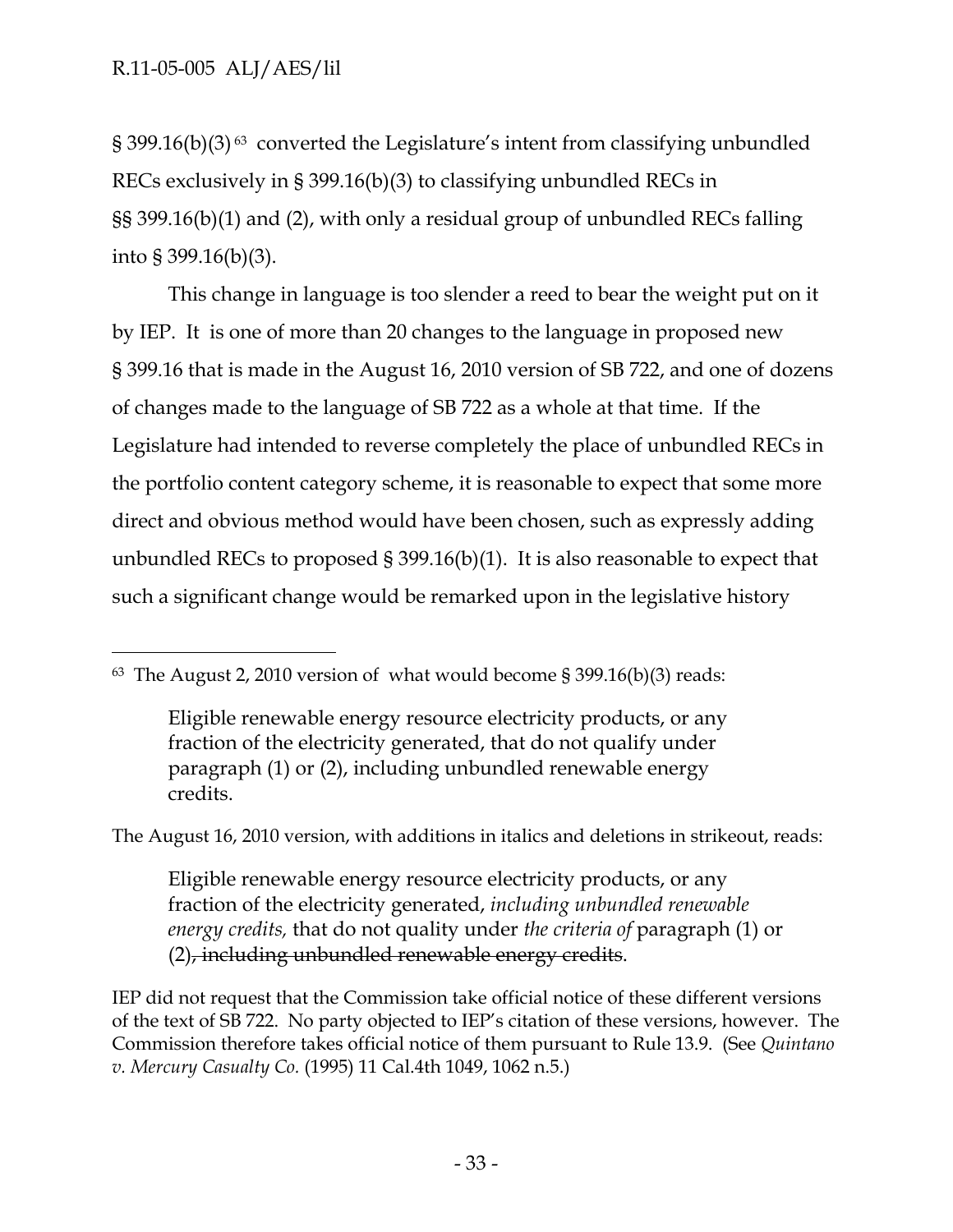#### R.11-05-005 ALJ/AES/lil

since, as CUE points out, the treatment of unbundled RECs was one of the more significant issues in the development of the legislation, but IEP provides no evidence of legislative commentary on the point. Whatever the reason for the revision to the language, it is not reasonable to conclude that the revision was made in order to overthrow the prior understanding of the place of unbundled RECs in the statutory scheme.

Some parties<sup>64</sup> urge that because generation meeting the criteria of § 399.16(b)(1) accomplishes some of the objectives of the statute, as set out in § 399.11, and is given a high RPS compliance value by § 399.16(c)(1), the unbundled RECs originally associated with electricity meeting the criteria for this category should also count in this category. This position is not supported by the plain meaning of § 399.16(b), discussed above. While this argument identifies a possible policy for RPS procurement, it is not the policy the Legislature chose when it enacted SB 2 (1X).

A more specific form of the argument for treating unbundled RECs as part of the § 399.16(b)(1) category is that unbundled RECs originally associated with RPS-eligible DG on the customer side of the meter have a high value in implementing RPS policy and providing for RPS compliance without additional investment in expensive transmission projects.65 This argument does not, however, take into account the Legislature's actions with respect to customerside DG, most saliently Assembly Bill (AB) 920 (Huffman), Stats. 2009, ch. 376. This statutory revision to the net energy metering program makes clear that sales

-

<sup>64</sup> AReM, Sanitation Districts, and CWCCG.

<sup>65</sup> See, e.g., comments of AReM, Sanitation Districts, and California Waste Water Climate Change Group.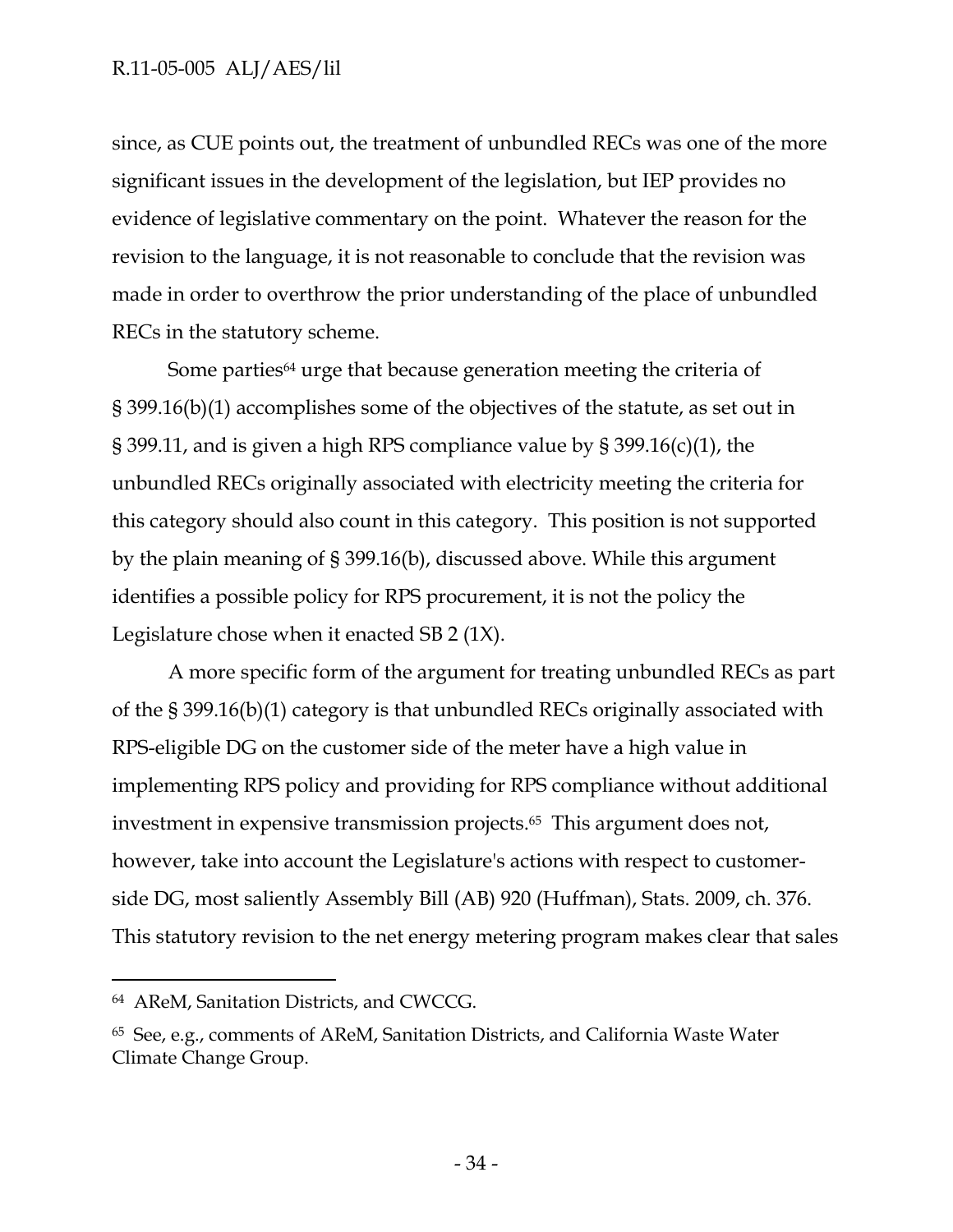-

of surplus electricity from customer-side DG to the interconnected utility are sales of energy and RECs together. (§ 2827(h)(5)(A); D.11-06-016 (setting the net surplus compensation rate).) Thus, there is no question that such sales meet the criterion in § 399.16(b)(1) for generation with a first point of interconnection to the distribution system.

AB 920 also affirms the Commission's direction in D.05-05-011 and D.07-01-018 that the RECs originally associated with electricity from a DG system that is consumed on-site belong to the system owner. (§ 2827(h)(5)(A).) These RECs may be used to support the system owner's product claims (in accordance with the requirements of § 399.25 and CEC rules), but, if not used to support claims of the system owner, they may also be sold as unbundled RECs if all CEC requirements for RPS eligibility and WREGIS tracking are met.<sup>66</sup>

Thus, AB 920 specifically recognizes that the sale of RECs associated with the on-site use of electricity from an RPS-certified DG facility is different from the sale by the system owner of both energy and RECs to a retail seller. In considering the role of such unbundled RECs, it is also important to recognize that the on-site consumption of the electricity from the DG system has already produced an RPS benefit: it reduces the total retail sales of the interconnected utility, and thus reduces the amount of RPS-eligible procurement the utility requires. (See D.05-05-011 at 9.) Conferring an additional value on the unbundled RECs by considering them to meet the "first point of interconnection

<sup>66</sup> As discussed in section 3.5.1.1.3, above, the CEC is in the process of revising its approach to the RPS eligibility of customer-side DG.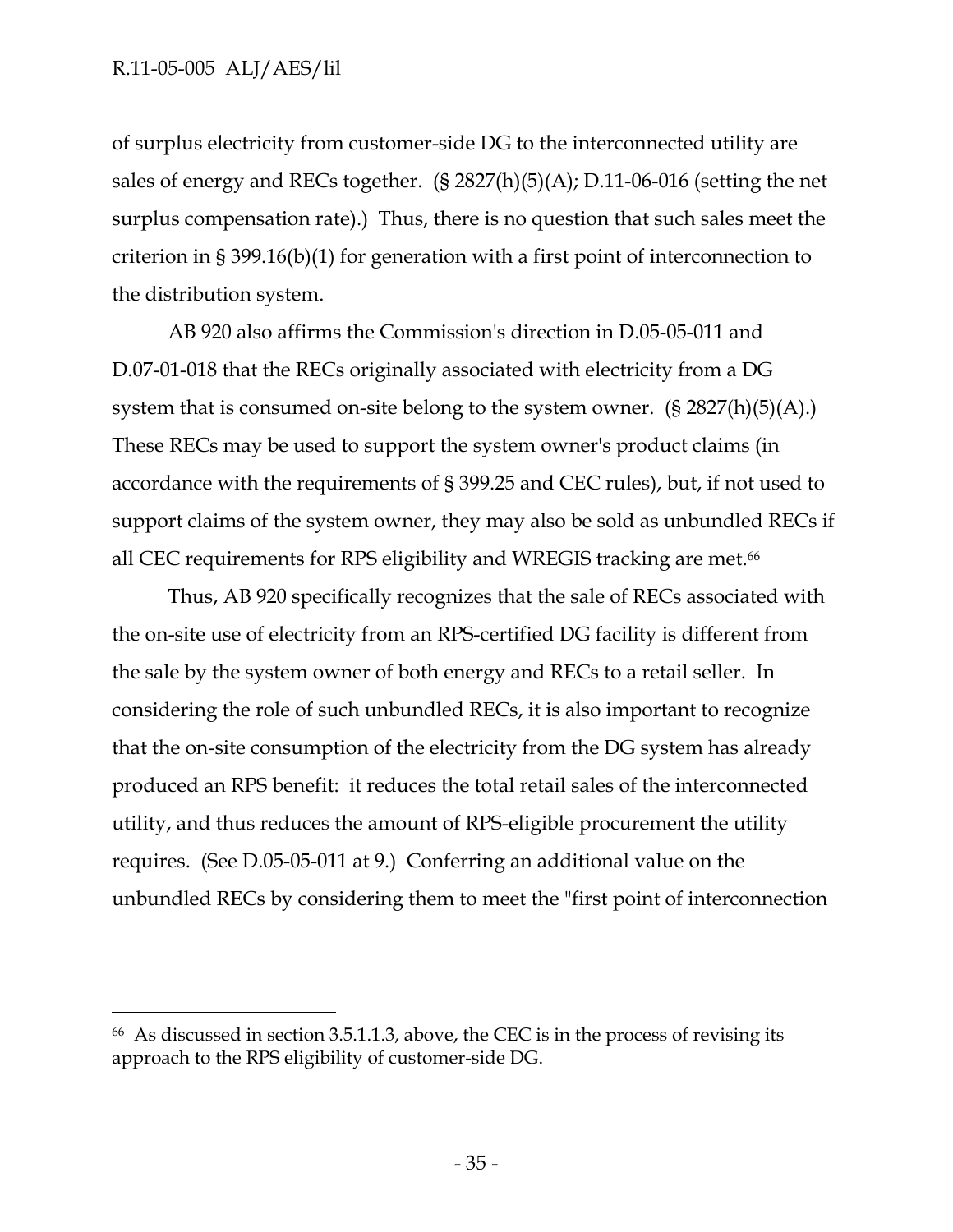to distribution system" criterion is not warranted by any statutory language or Commission decision.67

## **3.5.4. Resale**

-

In comments on PD, several parties sought clarification on whether, and under what circumstances, a retail seller could buy part or all of the procurement acquired through a contract for RPS procurement entered into by another entity and claim its purchased procurement for RPS compliance in the same portfolio content category as would have been used for the original procurement contract.68 As PG&E and TURN point out in their reply comments on the PD, nothing in the PD prevents such a resale from counting in the same portfolio content category, so long as certain conditions are met, to ensure that that the resale is not simply an elaborate transfer of unbundled RECs.

The conditions for allowing resale of part or all of a contract for RPS procurement to continue to meet the criteria of  $\S 399.16(b)(1)(A)$  are:

The original contract meets the criteria of  $\S 399.16(b)(1)(A);$ 

 $67$  This interpretation of SB 2 (1X) does not indicate any diminution of this Commission's consistent support for DG. (See, e.g., R.08-03-008 and R.10-05-004 implementing the California Solar Initiative; Application (A.) 10-03-010, setting a net surplus compensation rate; and R.11-09-011, addressing interconnection issues for DG.) It merely implements new statutory requirements.

<sup>68</sup> See, e.g., comments on the PD by AReM/RESA, Pilot Power, Shell, and WPTF. None of the comments or reply comments on this point discuss the statutory authorization of a procurement entity, which could "enter into contracts on behalf of customers of a retail seller for electricity products from eligible renewable energy resources to satisfy the retail seller's renewables portfolio standard procurement requirements."  $(S\ 399.13(f)(1))$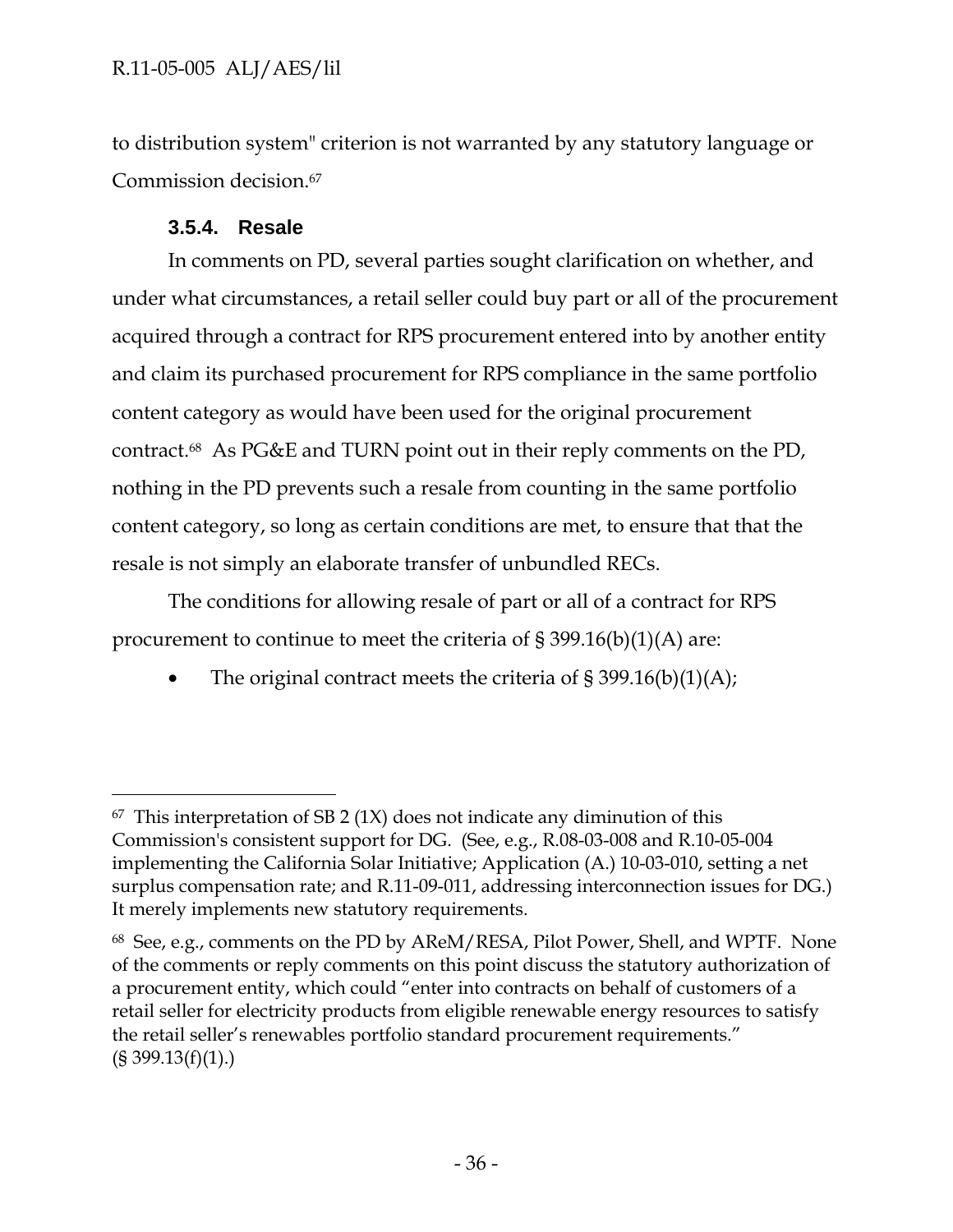- The resale contract transfers only electricity and RECs that have not yet been generated prior to the effective date of the resale contract. 69
- The electricity transferred by the resale contract is transferred to the ultimate buyer in real time;
- For those transactions in which the RPS-eligible energy is scheduled from the eligible renewable energy resource that is not interconnected to a California balancing authority into a California balancing authority without substituting electricity from another source, the original hourly or subhourly schedule is maintained and the three other conditions above are met.

An additional condition is necessary for contracts with dynamic transfer  $(S 399.16(b)(1)(B))$ . The resale must not be contrary to any condition imposed by any balancing authority participating in the dynamic transfer arrangement.

These requirements apply to all contracts for resale signed after the effective date of this decision.

# **3.5.5. Upfront Showing and Compliance Determination**

The upfront showing required of IOUs in their advice letters for procurement projected to meet either of the two criteria based on the generator's point of interconnection would be straightforwardly based on showing that the RPS-eligible generator has the applicable first point of interconnection. The compliance determination would similarly require a demonstration that the generator meets the interconnection requirement.

<sup>-</sup>69 For IOUs, this is the date that Commission approval of the resale contract is final. (Standard Term and Condition (STC) 1 "CPUC Approval," D.08-04-009, Appendix A). For ESPs and CCAs, it is the effective date chosen by the parties and stated resale contract.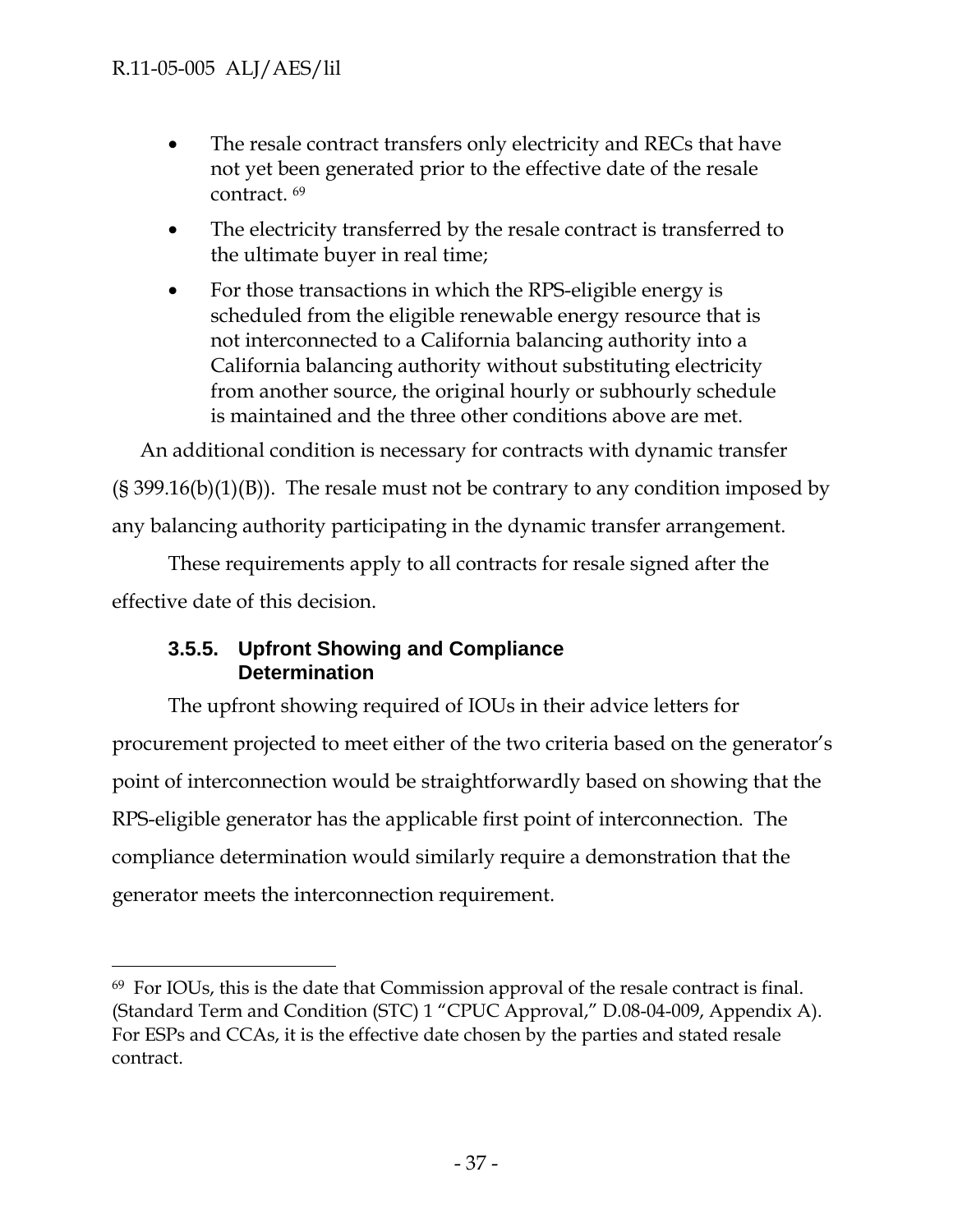The third criterion in this group, scheduling electricity into California without substitute electricity, is significantly more complex. Unlike firmed and shaped procurement, discussed below, transactions, in which the electricity is scheduled to a California balancing authority without substitution require a transmission path from the renewable generating facility to the California balancing authority in real time. While several parties (e.g., LADWP, NextEra, PG&E, and SDG&E) suggest that the combined use of WREGIS and e-Tags can document that this criterion has been met, this may not in fact be possible at this time.70 First, WREGIS uploads renewable facility generation data on a monthly basis,71 but the parties agree that the schedule for this criterion is no longer than hourly. Some parties propose that monthly aggregation nevertheless should be used as the basis for this criterion.72 Others argue that monthly aggregation would result in overstating the quantity of generation meeting this criterion, because, as TransWest explains, "it would not be possible to ensure that only the renewable energy scheduled for that hour and produced in that same hour would be credited." (Reply comments at 2-3).

Further, it is unclear whether e-Tags can currently be used to demonstrate that specific RPS-eligible generation was delivered to a particular California balancing authority. Although enXco and Iberdrola state that e-Tags often carry

<sup>70</sup> Although parties refer to e-Tags as "NERC e-Tags," the North American Electric Reliability Council (NERC) has transferred the e-Tag system to the North American Energy Standards Board (NAESB). NAESB's e-Tag information may be found at http://www.naesb.org/weq/weq\_jiswg\_etag\_1.8.asp. This decision will refer to "e-Tags."

<sup>71</sup> WREGIS Operating Rules (December 2010) at 28.

<sup>72</sup> These include CMUA, LADWP, NextEra, PG&E, and Shell.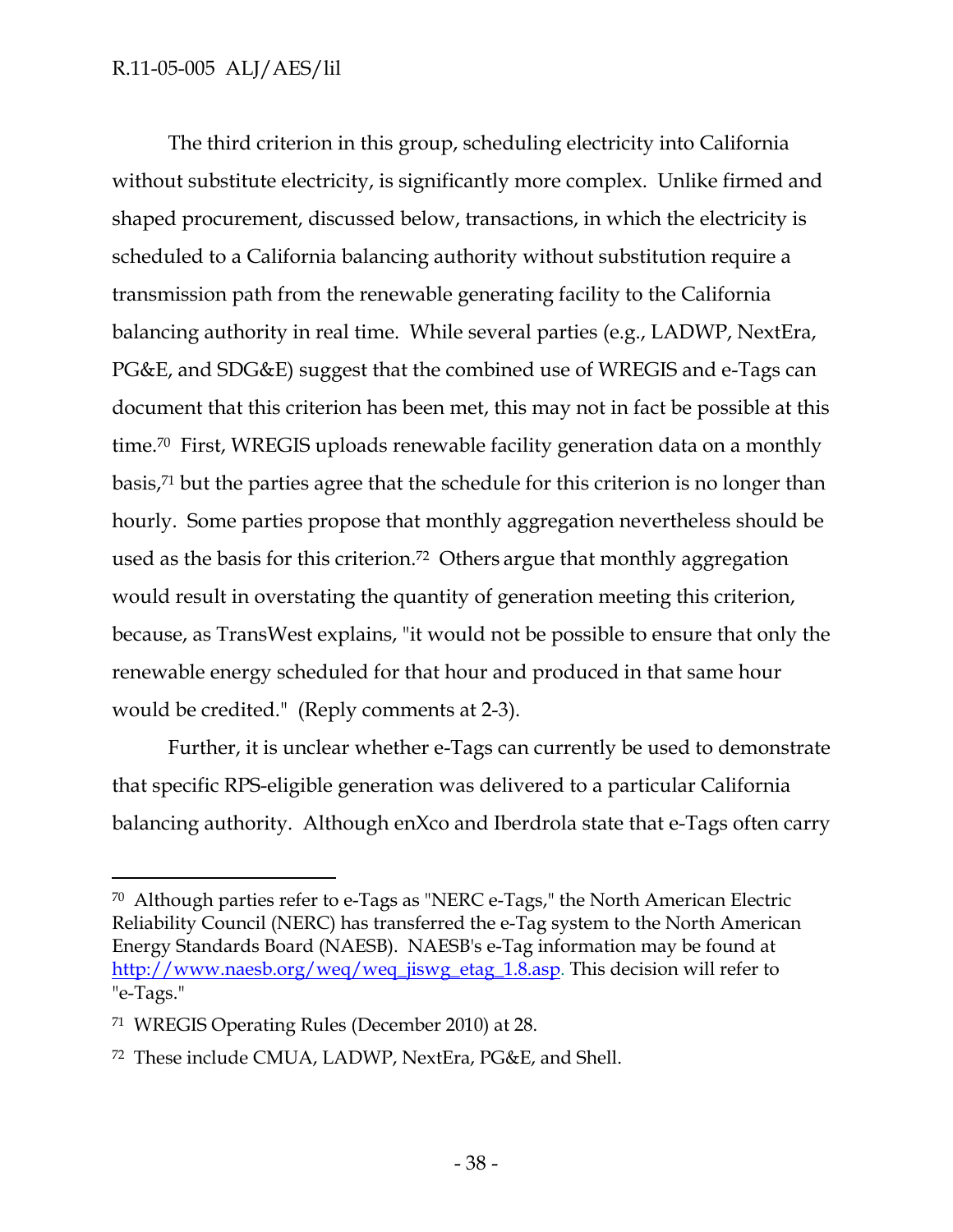information identifying the generator, PacifiCorp points out that it is not *required* that the generator's balancing authority provide such generator-specific information on the e-Tag. (PacifiCorp Reply comments at 4.) It is clear, at the least, that information on e-Tags will become increasingly in demand as transactions with RPS-generation outside a California balancing authority scheduled into a California balancing authority become increasingly complex and sophisticated. This can be seen in the recent improvement to WREGIS functionality to match e-Tags and WREGIS Certificates (i.e., RECs tracked in WREGIS.

We therefore agree with SCE that "... the reality is that there is currently no system that, in the near term, can gather all of the data necessary to operationalize and document the product categorization language" for this criterion. (SCE comments at 5.) Parties suggest several solutions to this real problem. PG&E and SDG&E propose that, since monthly aggregation is what is available through WREGIS, that is what should be used to determine compliance with this category. UCS asserts that the hourly determination must be made, whether or not there is an "automated" way to do so. SCE suggests that each retail seller retain information from WREGIS, e-Tags, transmission schedules, and generation facility metering data in an "auditable" form, presumably available to Energy Division staff, so that staff could go through the vast amount of data from disparate sources that SCE states would be necessary.

PG&E's suggestion is not viable. The statutory criterion is maintenance of an hourly schedule. It is not consistent with the statute nor with this Commission's responsibilities under the RPS program to substitute a time period more than 700 times longer than the statutory criterion when determining compliance with this portfolio content category.

- 39 -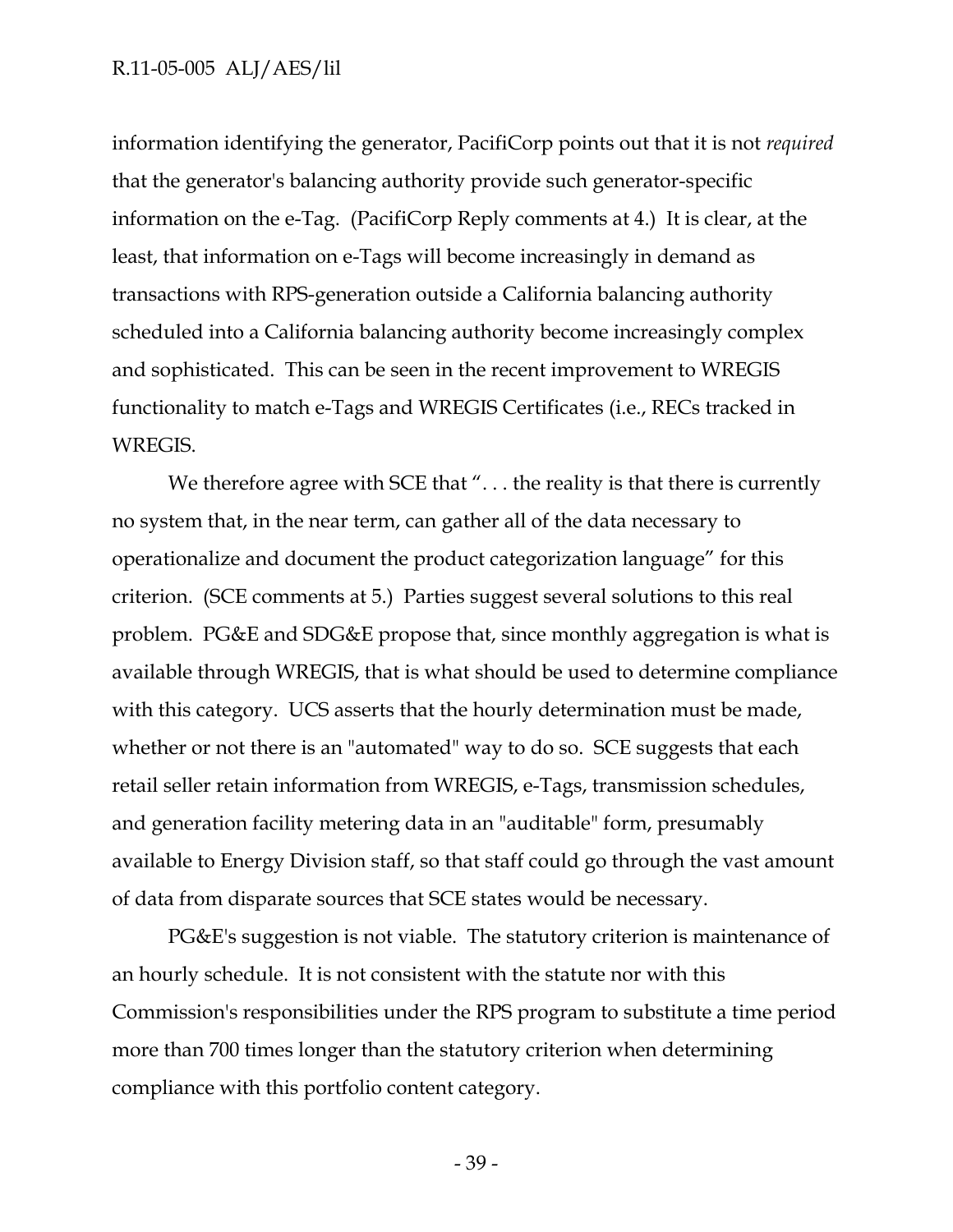SCE's proposal that the retail seller retain all records so that scarce Commission personnel can make the compliance determination is not consistent with the principle that the *retail seller* is responsible for complying with RPS requirements. Putting forward "auditable" records as the basis for compliance determinations when it is extraordinarily unlikely that actual auditing will be possible, is essentially giving up on determining compliance.

The current functionalities of WREGIS and e-Tags were not designed with SB 2(1X) in mind, and cannot provide all the information necessary for the Commission to determine with a high level of confidence that RPS procurement could or did meet the statutory requirements of section  $399.(b)(1)(A)$ . Therefore, in this decision the Commission provides guidance for the upfront showing of portfolio content classification of IOUs' planned procurement and for the administration of the compliance determination of portfolio content category classification. It is apparent, however, that effective and efficient administration of the portfolio content mandates of SB 2 (1X) will require modifying existing systems or developing new ones.

In the interim, SCE's proposal should be used to develop a method for retail sellers to demonstrate to the Commission that they have and can provide information that would show compliance with the criterion of scheduling into a California balancing authority without substituting electricity. The burden of demonstrating compliance (or likelihood of compliance) with the disparate criteria for this portfolio content category may be large. Retail sellers must be prepared to carry that burden both in IOUs' upfront showings for contract approval and in providing documentation for compliance determinations.

For approval of contracts meeting the criteria of section 399.16(b)(1)(A), IOUs must make an upfront showing that includes at least: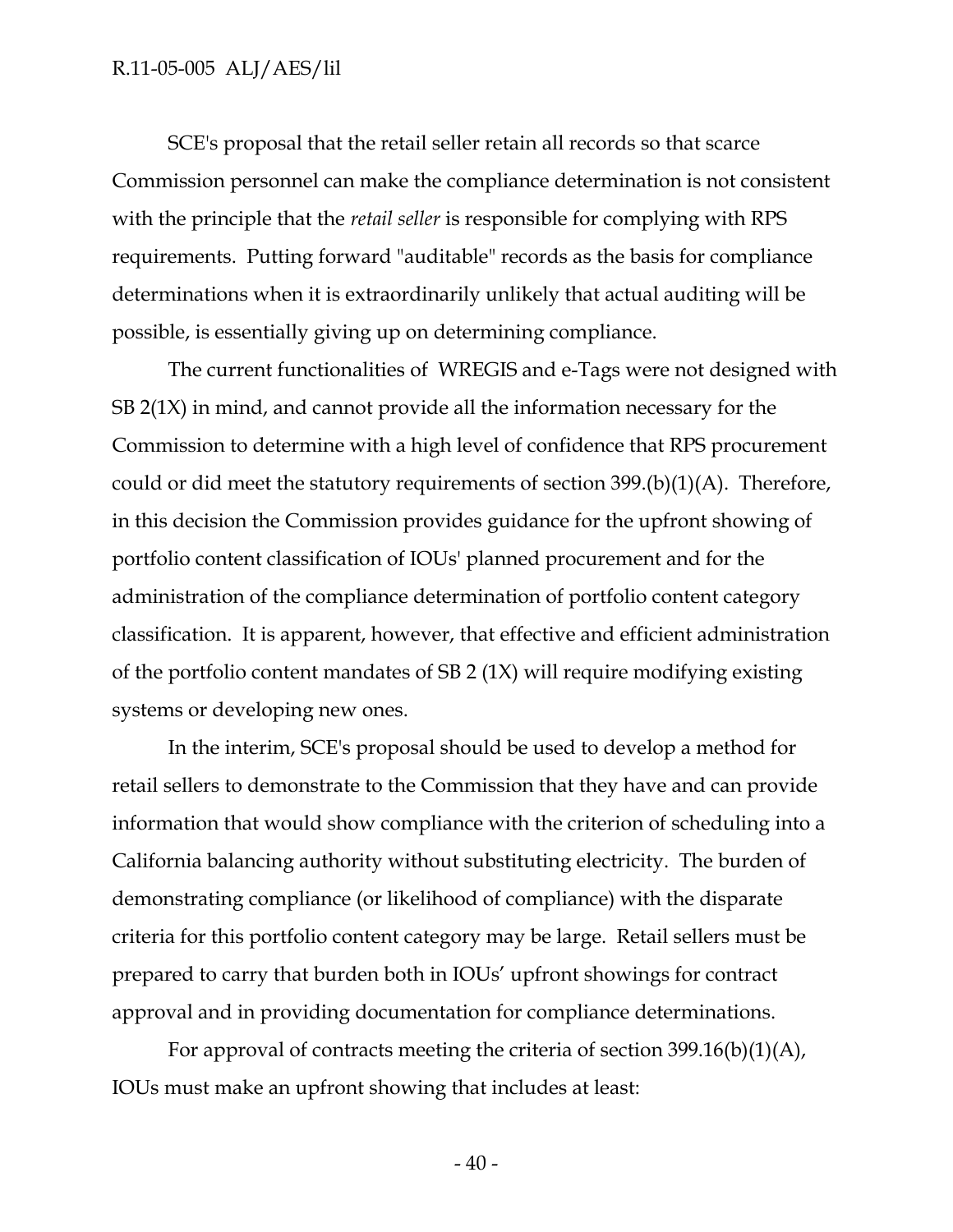- The RPS-eligible generator has its first point of interconnection with the WECC transmission system within the boundaries of a California balancing authority; or
- The RPS-eligible generator has its first point of interconnection with the distribution system within the boundaries of a California balancing authority; or
- If the criterion of hourly scheduling into a California balancing authority without substitution of electricity is being used, that an hourly schedule can be maintained and substitution of electricity from another source is unlikely to occur, whether because the transmission arrangements are sufficiently reliable or for some other documented reason.

Compliance determinations are similar for all retail sellers, requiring documentation that the criteria for this category were met. Any retail seller claiming generation in this category must be prepared to show, in a Commission RPS compliance filing, that:

- The RPS-eligible generator has its first point of interconnection with the WECC transmission system within the boundaries of a California balancing authority for the entire time of the generation claimed; or
- The RPS-eligible generator has its first point of interconnection with the distribution system within the boundaries of a California balancing authority for the entire time of the generation claimed; or
- If the criterion of hourly scheduling into a California balancing authority without substitution of electricity is being used, that the retail seller can know, for any scheduling hour for which procurement in this category is claimed, the following information:
	- how much RPS-eligible energy was generated;
	- how much generation was scheduled;
	- how much generation was delivered;
	- how much of the scheduled delivery was provided by ancillary services; and
	- that none of the energy scheduled into the California balancing authority was substitute energy.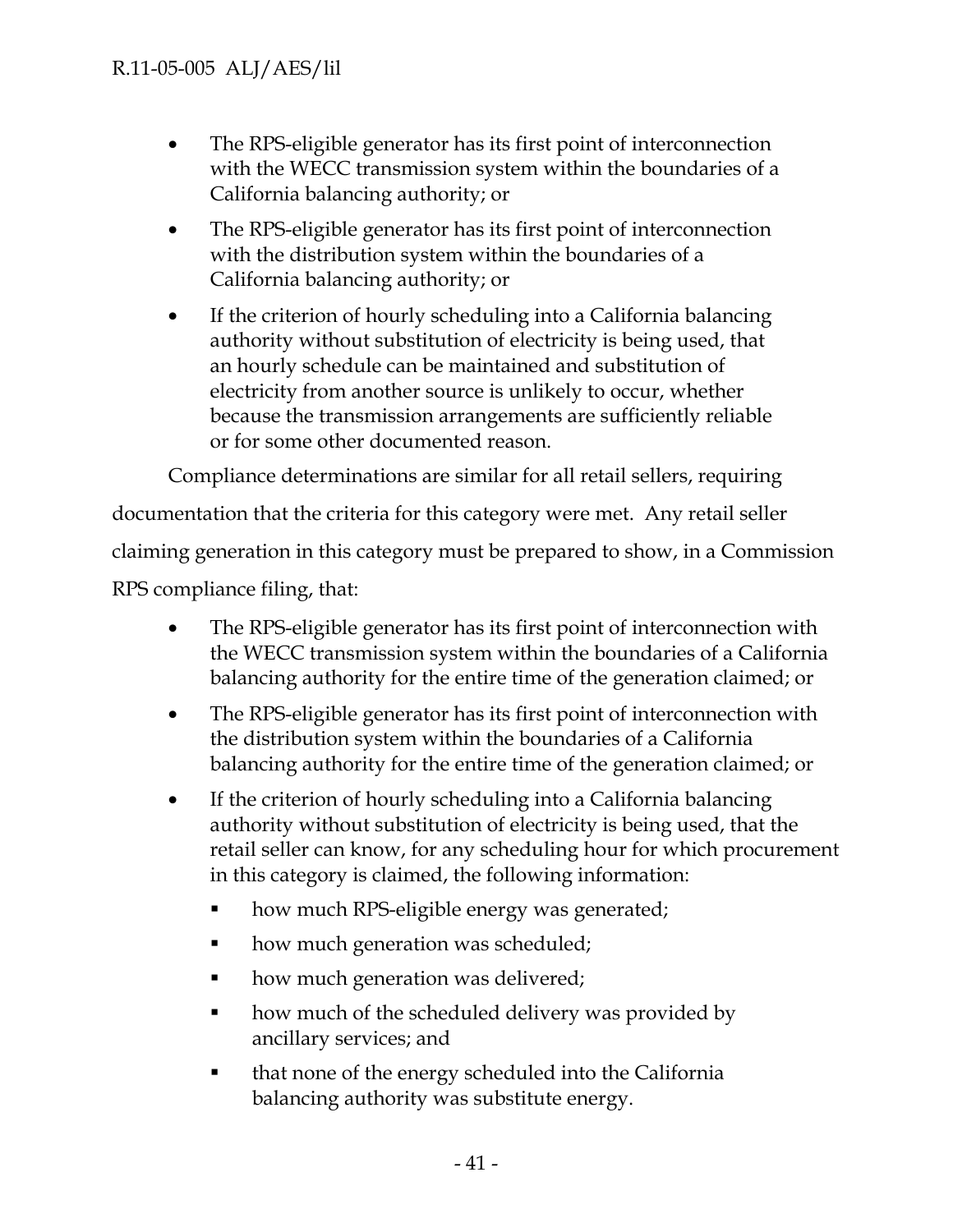Such a demonstration is required in addition to the reports retail sellers provide to the CEC for verification of the generation. Energy Division staff may also require the retail seller to analyze all relevant information for a sample of the hours claimed in this category.

If dynamic transfer is being used, an IOU's upfront showing must provide appropriate documentation of the dynamic transfer agreement, that the generation is included within the scope of the agreement, and that the agreement will be in operation at the time of the generation covered under the contract. At the stage of compliance determination, all retail sellers claiming generation under this criterion must be able to demonstrate that the dynamic transfer mechanism was in place and effective at the time of the generation claimed, and that the generation was actually dynamically transferred. Such a demonstration is required in addition to the report that retail sellers provide to the CEC for verification of generation.

The Director of Energy Division is authorized to develop a methodology for both the upfront showing and the compliance determination, for all procurement claimed to meet any of the criteria of § 399.16(b)(1). This methodology may include the elements discussed above, as well additional elements that may be determined to be relevant, including element necessary to incorporate information about changes in dynamic transfer methods. Energy Division staff are further authorized to consult with the parties, CEC staff, and WREGIS staff to develop a more comprehensive and long-term approach to the elements necessary for IOUs' upfront showings and compliance determinations for all retail sellers claiming RPS procurement that meets the criteria of  $\S 399.16(b)(1)$ .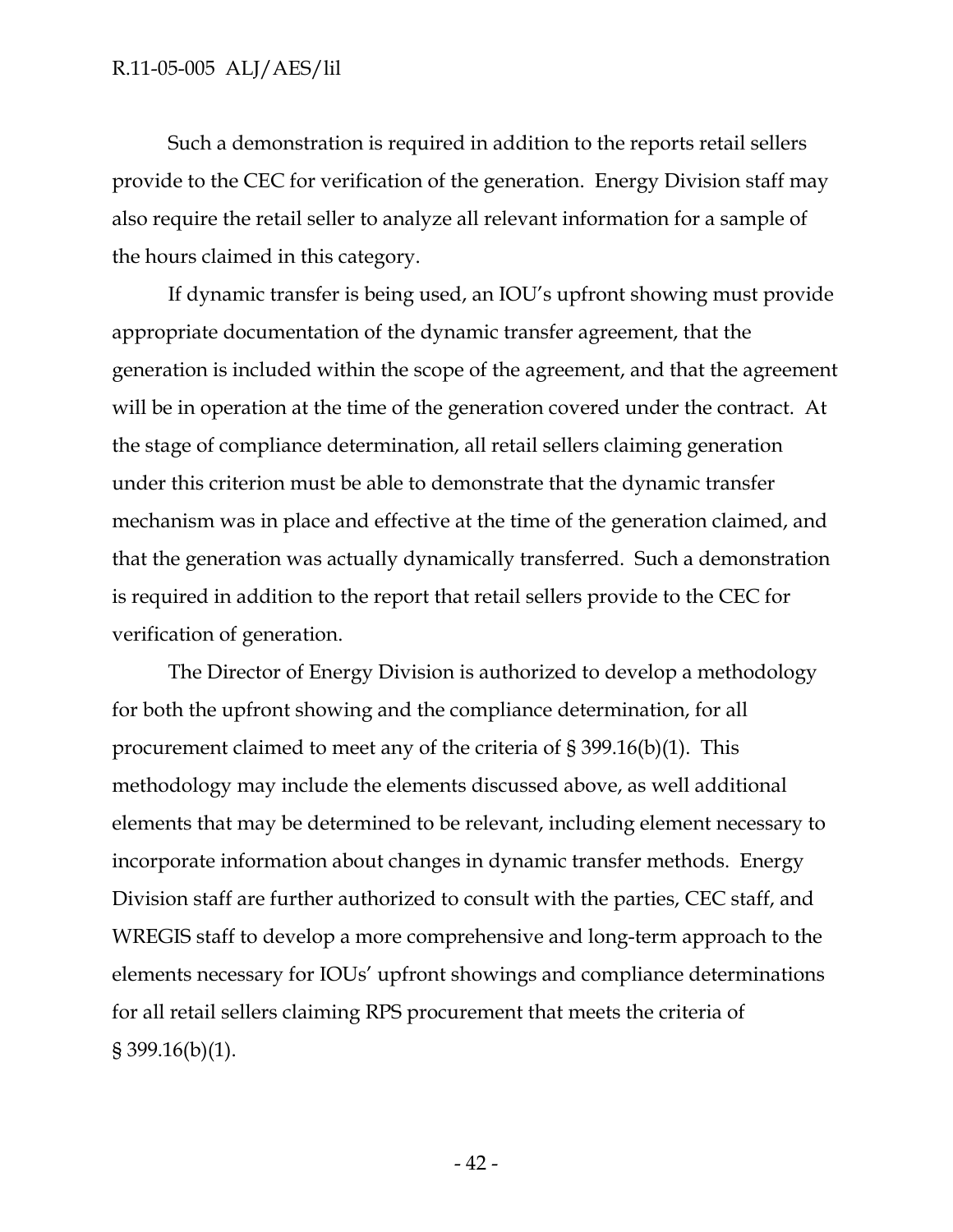#### **3.5.6. Pipeline Biomethane**

TURN and Clean Energy disagree about whether generation using pipeline biomethane as fuel would meet the criteria in section 399.16(b)(1). TURN argues that generation from an RPS-eligible generation facility that uses pipeline biomethane (i.e., methane made from renewable sources and transported in the gas pipeline system) as part of its fuel should not count in this category, even if the generation facility is directly interconnected within a California balancing authority area. TURN argues that such generation merely reproduces the pollution and greenhouse gas emissions of natural gas-fueled generation. Clean Energy, on the contrary, asserts that such generation meets all the requirements for RPS eligibility and of this category.

It is not necessary to attempt to resolve this dispute now. For purposes of classifying RPS procurement into the appropriate portfolio content category, the CEC's determination of RPS eligibility is the definitive first step. In the *Draft Eligibility Guidebook* (at 24), CEC staff indicates that the criteria for determining the RPS eligibility of pipeline biomethane are under review. It is premature for this Commission to address the place of generation using pipeline biomethane as a fuel source in the new portfolio content categories while the CEC is considering changes to the eligibility criteria for pipeline biomethane.

## **3.6. Section 399.16(b)(2) Firmed and Shaped Transactions Providing Incremental Energy**

This section of the statute is more complex than its relatively simple expression suggests. Firming and shaping provides flexibility in managing and delivering RPS procurement from generation facilities not located in California balancing authority areas. This flexibility, however, makes it more difficult to characterize firming and shaping transactions in a way that can be applied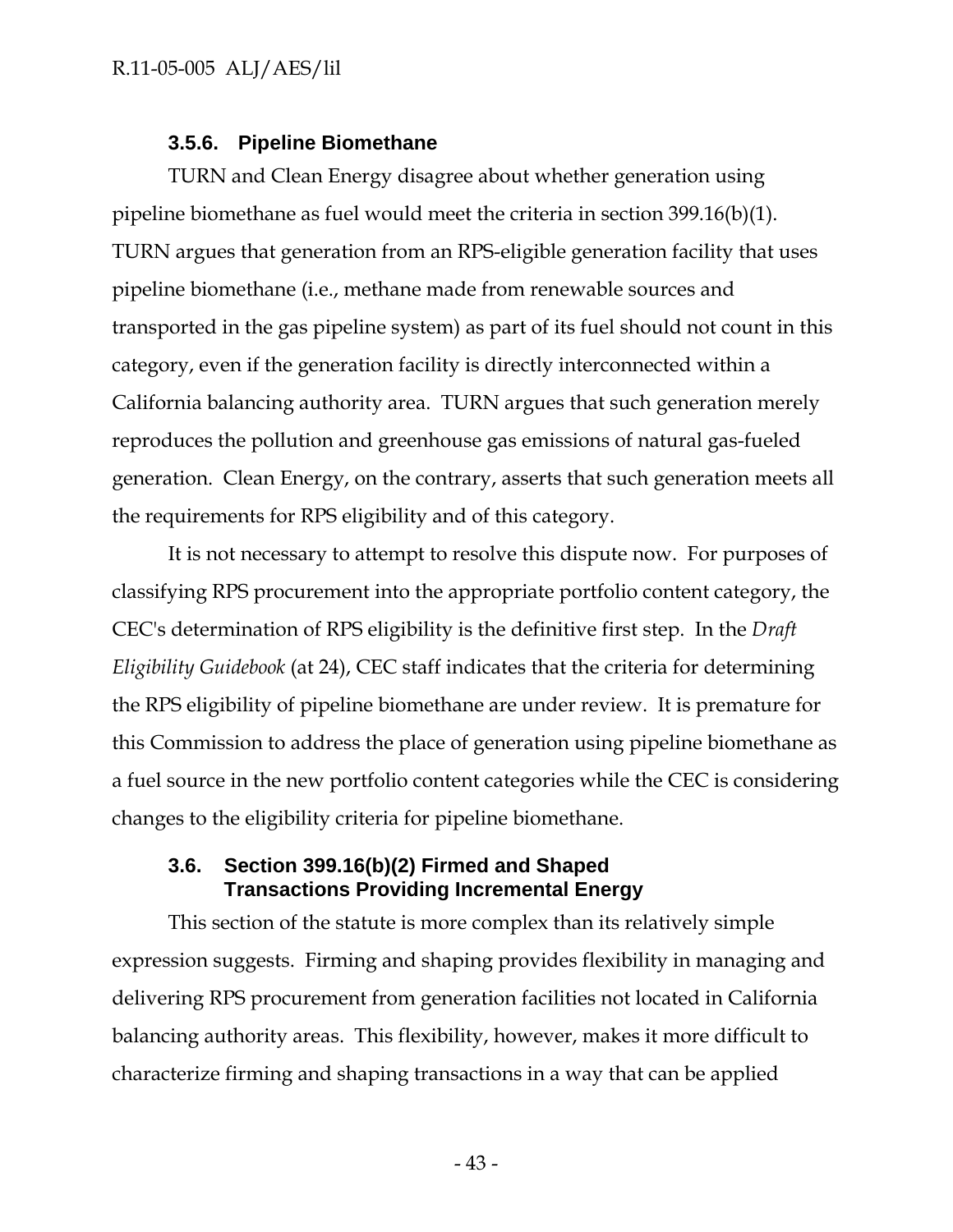$\overline{a}$ 

uniformly and reliably across a range of possible transactions. The two key terms used in this category, "firmed and shaped," and "incremental," are not defined in SB 2 (1X). The best method for characterizing transactions in this category is therefore practical, rather than abstract, drawing on the range of suggestions made by the parties.

## **3.6.1. Firmed and Shaped**

As PG&E notes, the term "firmed and shaped" does not have a generally accepted definition within the industry. Many different commercial arrangements can be described using this term.73 In the REC White Paper, Commission staff provided descriptions of firming and shaping.74 In the fourth edition of its *Eligibility Guidebook*, the CEC described several possible configurations of firming and shaping transactions.75

SCE proposes that the REC White Paper be used as the basis for interpreting the "firmed and shaped" portfolio content category. Several parties assert that the CEC's description in the 4th edition of its *Eligibility Guidebook* should be adopted as the meaning of "firmed and shaped" in SB 2  $(1X)$ .<sup>76</sup>

While they are each instructive, neither of these prior efforts fully serves the purpose of implementing this new portfolio content category. The REC White Paper discussion is at a high level of generality that necessarily does not

<sup>73</sup> Examples are provided by CMUA, DRA, Iberdrola, and SCE, among others.

<sup>74</sup> These are provided at A-2. The REC White Paper may be found at http://docs.cpuc.ca.gov/word\_pdf/REPORT/55606.doc.

<sup>75</sup> See *Eligibility Guidebook* at 37, n.61 (4th ed. Jan. 2011), found at http://www.energy.ca.gov/2010publications/CEC-300-2010-007/CEC-300-2010-007- CMF.PDF.

<sup>76</sup> These include AReM, CEERT, CMUA, Shell, and WPTF.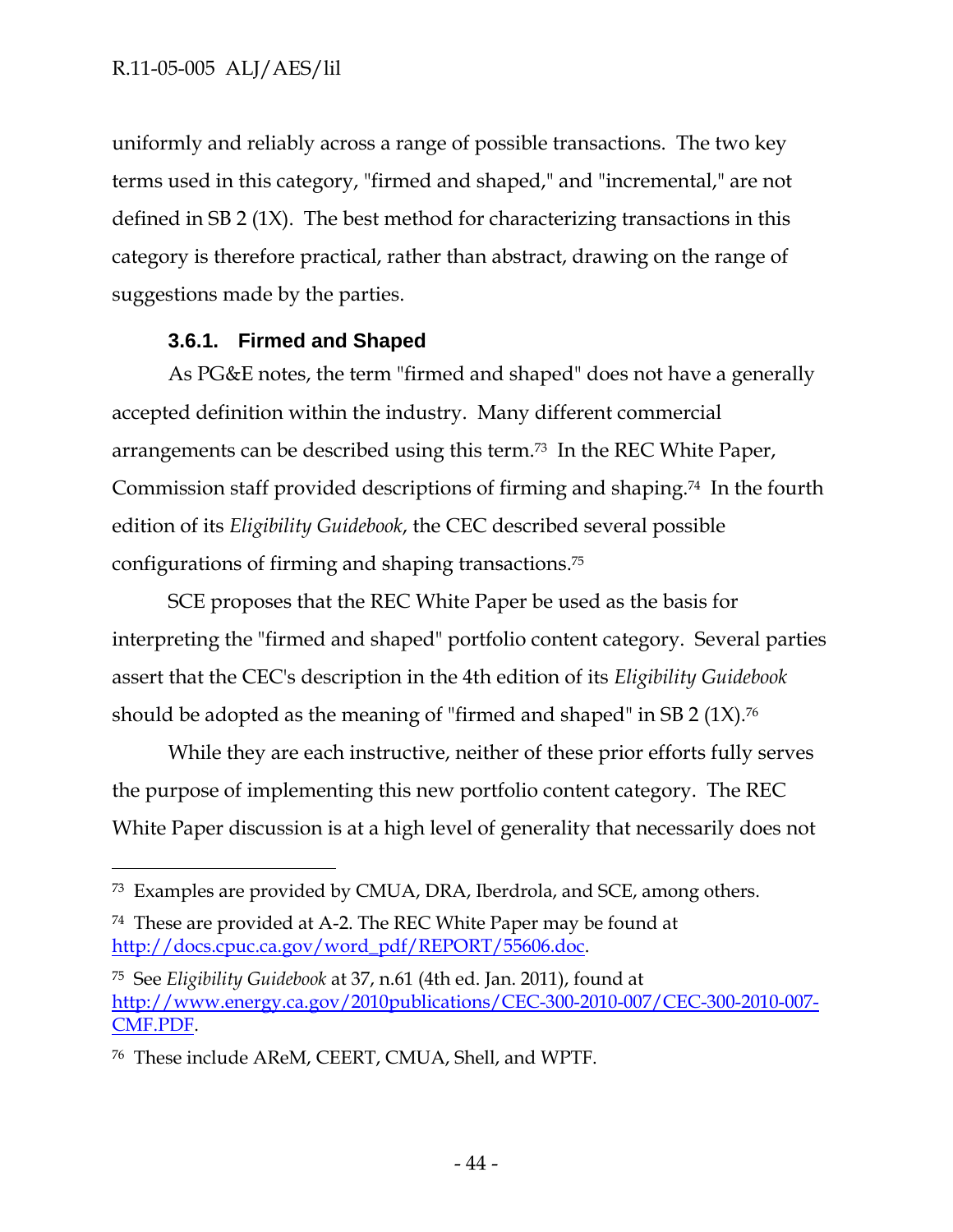-

take account of the developments in the renewable energy industry in the past five years. The CEC's description of firmed and shaped transactions emerged to address the "delivery" element of RPS eligibility under the law prior to SB 2 (1X). It was not, and could not have been, intended to describe a portfolio content category of new § 399.16.77

Parties have both described firmed and shaped transactions and made proposals for interpreting the statutory requirements. Parties agree that this category applies to RPS-eligible generation located outside the boundaries of a California balancing authority area. There is also broad agreement, reflected in the Reference Proposal, that the scheduling of substitute electricity in a firmed and shaped transaction should occur after the RPS-eligible generation, on a schedule greater than hourly but within a calendar year of the RPS-eligible generation.

SB 2 (1X) provides both more precise requirements in new § 399.16(b) and stricter usage limitations in new § 399.16(c) than those used in the implementation of SB 107. It is reasonable to interpret this more prescriptive statutory scope as narrowing the range of transactions that would meet the criteria of § 399.16(b)(2).

<sup>77</sup> The CEC staff has recently proposed revisions to the CEC *Eligibility Guidebook* that would eliminate the current section on "delivery," including the discussion of firmed and shaped deliveries. See Notice of Staff Workshop re: Guideline Revisions for RPS Implementation and Renewable Energy Program, Attachment A (Summary of Revisions to the RPS Eligibility Guidebook and Overall Program Guidebook) (Guidelines Revision Notice) (September 23, 2011), at 2; http://www.energy.ca.gov/portfolio/notices/index.html. This staff proposal is merely preliminary, but it suggests that the CEC's prior description of firming and shaping may not be maintained in its implementation of SB 2 (1X).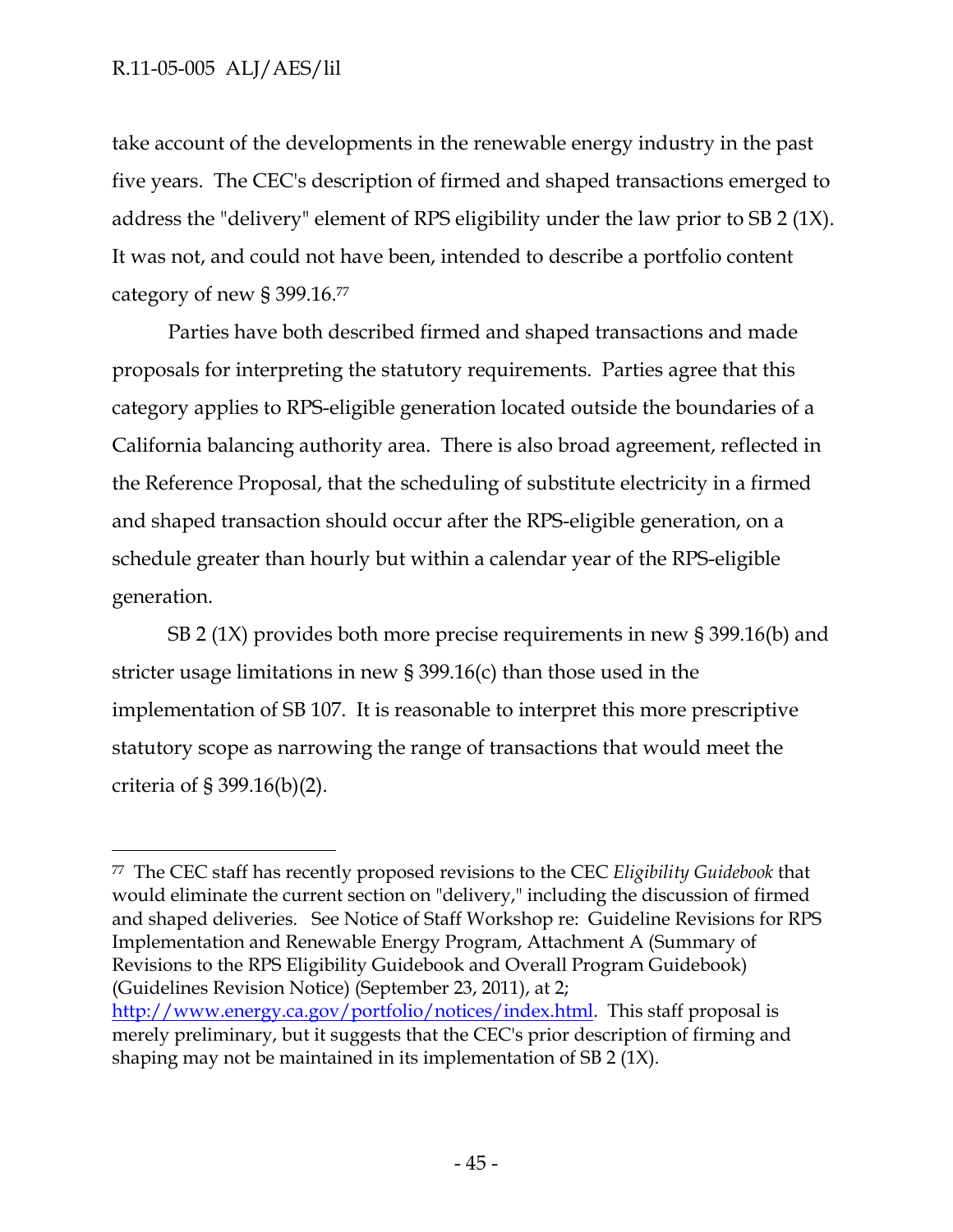In order to meet the requirements of the statute in a way that is both reasonably transparent and commercially reasonable, firmed and shaped transactions should be seen as fundamentally providing substitute energy in the same quantity as the contracted-for RPS-eligible generation, in order to fulfill the scheduling into a California balancing authority of the RPS-eligible generation, which can be set in a manner that meets the timing and quantity requirements of the retail seller. As a practical matter, the original RPS-eligible generation is consumed elsewhere, typically but not necessarily close to the generator.

TURN makes the additional proposal that any substitute electricity must be provided by generation from the same WECC subregion as the RPS-eligible generator. This proposal seeks to control the complexity of firmed and shaped transactions, as well as to incorporate an intuitively appealing proximity between the source of the RPS-eligible generation and the source of the substitute energy. While this proposal is interesting, its implications are not clear enough at this stage of this proceeding for the Commission to adopt it.78

In order to provide effective guidance to RPS market participants and to Commission staff evaluating RPS procurement, the general characteristics of a firmed and shaped transaction must be translated into specific and practical elements. The following elements maintain the flexibility inherent in the firmed and shaped category, while providing sufficient particularity to allow transactions in this category to make a meaningful contribution to RPS compliance.79 The elements are:

<sup>78</sup> See, e.g., Reply Comments of Iberdrola, at 12.

<sup>79</sup> See comments of LSA, NextEra, TransWest, TURN, and UCS.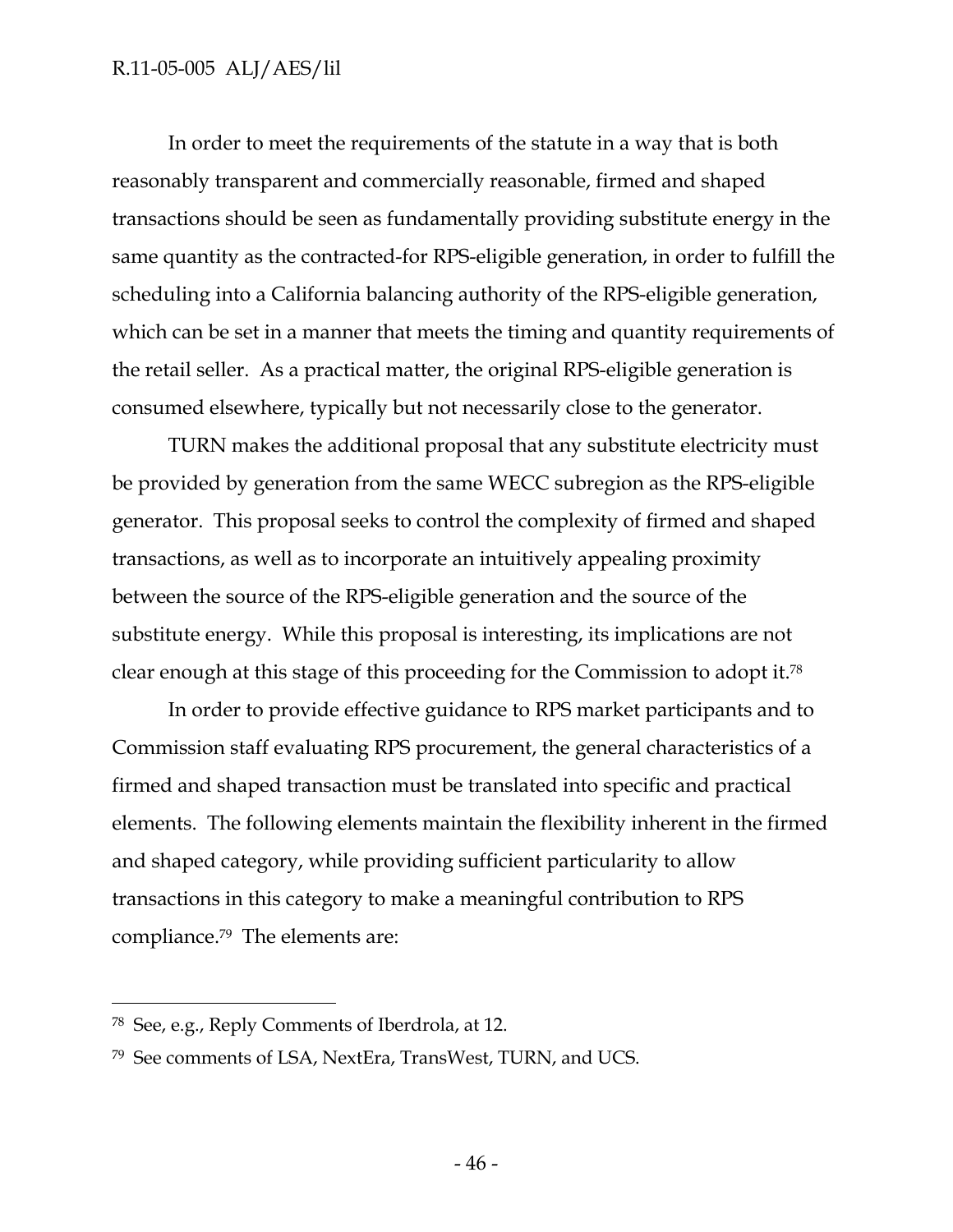- 1. the buyer's simultaneous purchase of energy and associated RECs from the RPS-eligible generation facility without selling the energy back to the generator;<sup>80</sup>
- 2. the availability of the purchased energy to the buyer (i.e., the purchased energy must not in practice be already committed to another party); and
- 3. the initial contract for substitute energy is acquired no earlier than the time the RPS-eligible energy is purchased and no later than prior to the initial date of generation of the RPS-eligible energy under the terms of the contract between the buyer and the RPS-eligible generator.81

In order to count in this category, a firmed and shaped transaction must also provide "incremental electricity" that is "scheduled into a California balancing authority area."

# **3.6.2. Incremental**

-

Parties suggest several possible readings of the "incremental" requirement. PG&E, SCE, and SDG&E propose that "incremental" should be interpreted to mean "procured at any time after June 1, 2010." This argument is based on §§ 399.16(c) and (d), which accord different portfolio content treatment to

<sup>80</sup> The buyer is likely to be, but is not necessarily, the retail seller ultimately claiming the firmed and shaped procurement for RPS compliance. It may also be the entity providing firming and shaping services.

<sup>81</sup> As explained in section 3.6.3, below, IOUs' initial contracts for substitute energy must run for a minimum of five years, or the length of the contract for RPS-eligible energy, whichever is shorter. Because the Commission does not regulate the rates of ESPs or CCAs, and does not review their RPS contracts, we do not require an initial contract for substitute energy of any particular duration. ESPs and CCAs must, however, comply with all other requirements for procurement to be counted for RPS compliance in accordance with § 399.16(b)(2).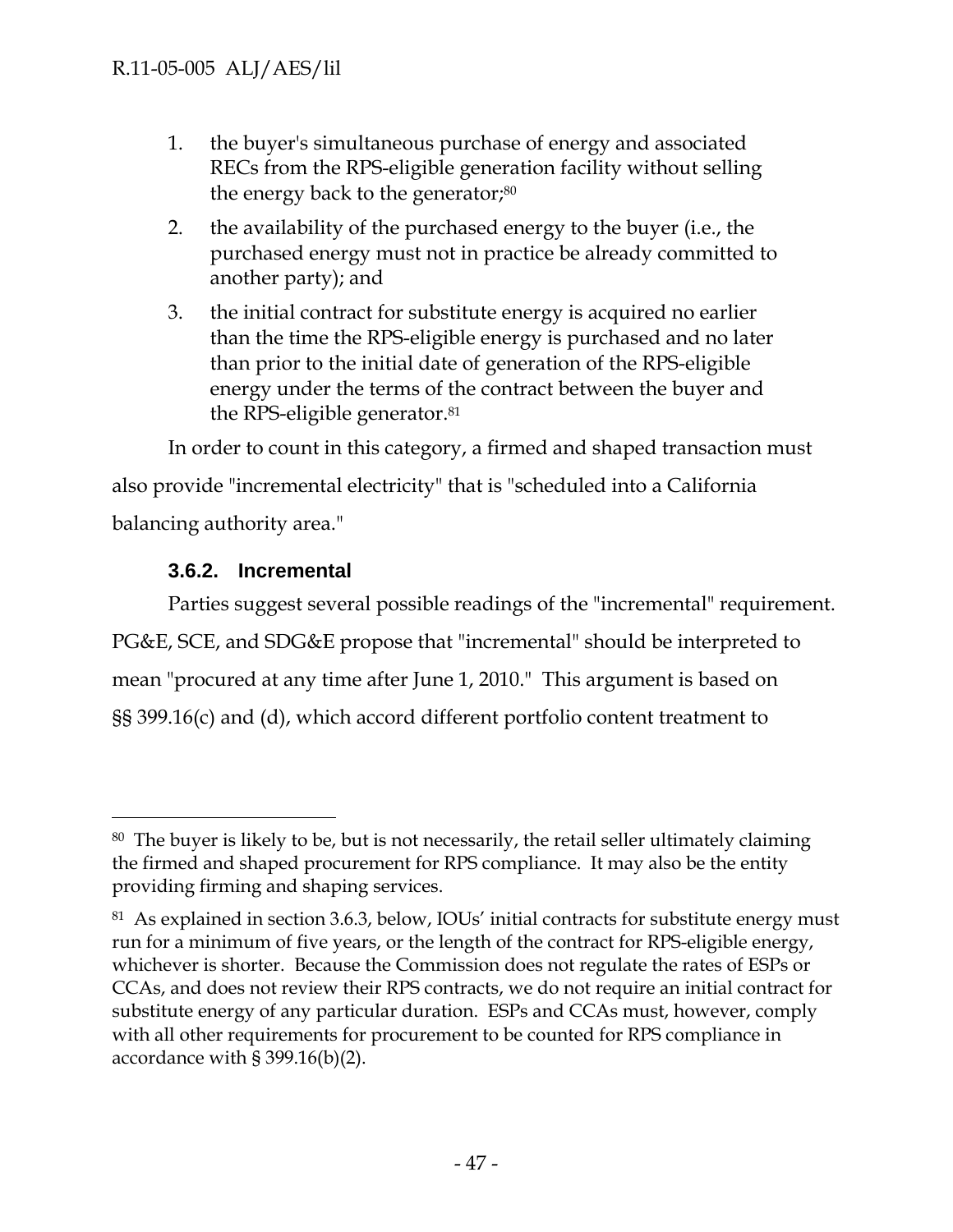$\overline{a}$ 

contracts signed before or after that date.82 Several parties, including AReM, CEERT, CMUA, IEP, and UCS propose that "incremental" should be interpreted to mean "not in the portfolio of the retail seller prior to the firmed and shaped transaction."

The utilities provide no justification for reading §§ 399.16(c) and (d) into § 399.16(b) (2), and none is apparent. The June 1, 2010 date is expressly tied to the limitations on the use of procurement in each portfolio content category for RPS compliance. If the same date were intended to provide the meaning of "incremental," it is logical to think that it would be included in § 399.16(b)(2), or at least cross-referenced. The absence of any textual connection between the phrase "incremental electricity" and the June 1, 2010 date renders the utilities' proposed reading unconvincing.

Several parties argue that firmed and shaped deals can meet the criteria of this category by "tagging" RECs to any substitute energy identified by the retail seller.<sup>83</sup> This view is in part a hold-over from the procurement practices sanctioned by the CEC's interpretation of the "delivery" requirement under SB 107. (See *Eligibility Guidebook*, 4th edition, at 32-34.) The practice of "tagging" is incompatible with both the requirement that electricity be acquired to substitute for the RPS-eligible generation and the requirement that "incremental electricity" be scheduled into a California balancing authority. Accordingly, the "tagging" approach can not be carried forward into the administration of § 399.16(b)(2).

<sup>&</sup>lt;sup>82</sup> These sections are discussed more fully, below, and will also be addressed in later decisions implementing SB 2 (1X).

<sup>83</sup> These include AReM, CMUA, PG&E, SCE, Shell Energy, and WPTF.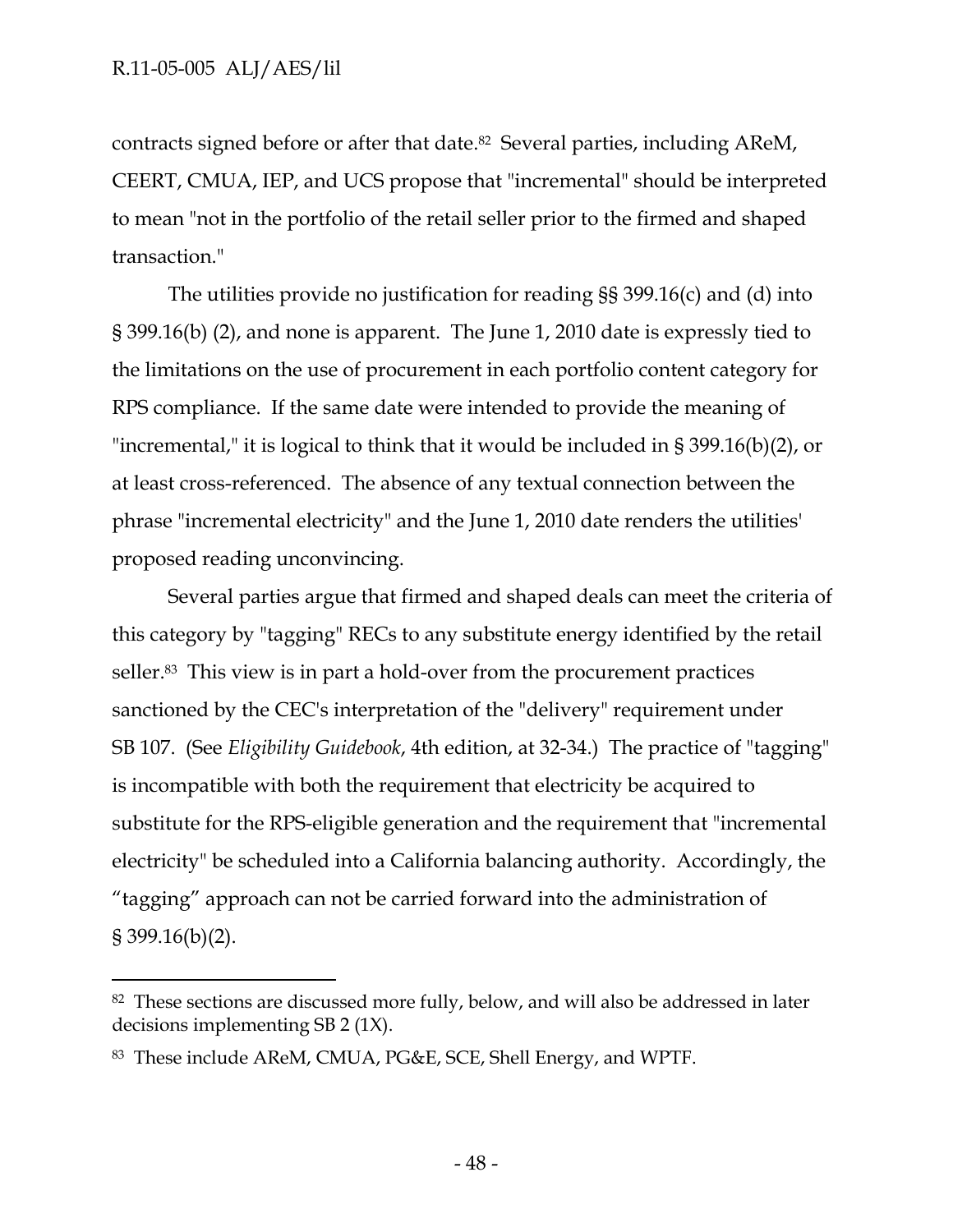The proposal to interpret "incremental" in a way closer to its ordinary meaning is more persuasive. The interpretation does not need to be as formal as NextEra's "but for" causal approach. Instead, the straightforward interpretation proposed by several parties that "incremental" as "not in the portfolio of the retail seller claiming the transaction for RPS compliance prior to the firmed and shaped transaction" is adopted.

## **3.6.3. Ratepayer protection requirements**

The fundamental elements of firming and shaping and "incremental" energy set forth above apply to all transactions that any retail seller seeks to include as meeting the criteria of § 399.16(b)(2) for RPS compliance. In order to protect the interests of ratepayers, IOUs must also meet additional requirements designed to allow evaluation of the price reasonableness of their firmed and shaped contracts, to provide a basis for the cost containment measures the Commission will develop84, and to aid in resource planning.

DRA, Sierra Club California, TURN, and UCS assert that ratepayers will not benefit from firmed and shaped transactions unless those transactions provide relatively long-term price stability, as compared to the potential volatility of fossil fuel market prices. DRA, TURN, and UCS propose two elements to address this concern:

- contracts for substitute energy must be at least five years long;
- contracts for substitute energy must be at a fixed price, not indexed to fossil fuel-generation market prices.

SCE points out that these requirements are too detailed and too significant to be read into the statutory requirements for firmed and shaped transactions of

<sup>84</sup> See § 399.15(c).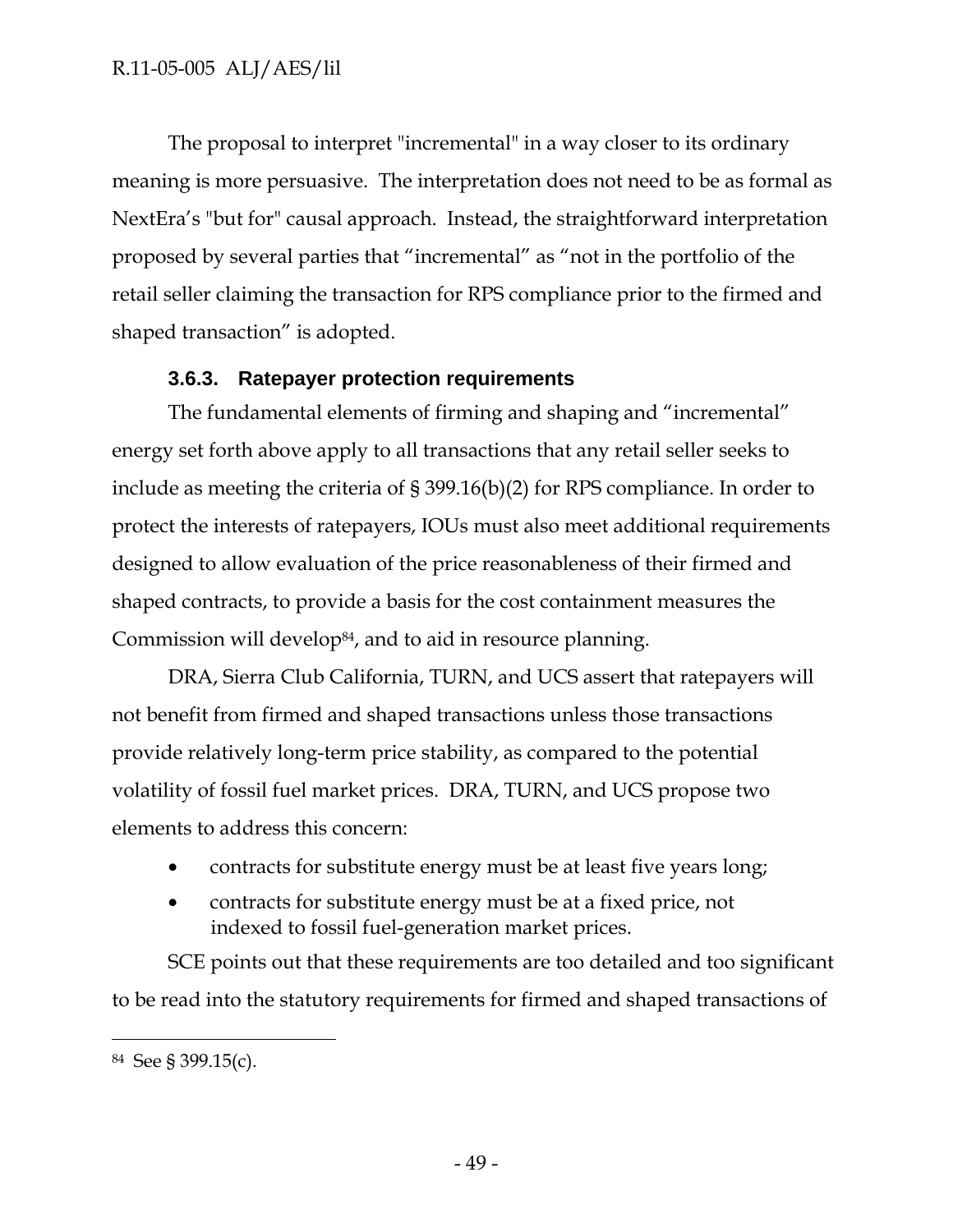all retail sellers. However, in exercising its responsibility to protect ratepayers from unreasonable costs, the Commission may consider imposing additional requirements on IOUs' contracts.

In this context, the suggestion of DRA, TURN, and UCS that the initial contract for substitute energy be at least five years in duration may be considered. Parties generally agree that a contract for substitute energy would not often be available for the entire duration of a long-term RPS procurement contract, but it is reasonable to believe that substitute energy contracts for up to five years may be readily obtained.85 Contracts for substitute energy of this length will help ensure that the firmed and shaped transaction is sufficiently well-defined that Energy Division staff can reasonably evaluate the viability and cost of the deal when it is presented to the Commission for approval via advice letter.

Thus, the proposal that the contract for substitute energy must be at least five years in duration is adopted for IOUs, with one common-sense modification proposed in comments on the PD.86 The contract for substitute energy must either be at least five years in duration, or as long as the contract for RPS-eligible energy, whichever is shorter.<sup>87</sup> If the duration of the contract for substitute energy is shorter than that of the contract for RPS-eligible energy, the IOU must provide subsequent contracts for substitute energy (that is incremental, as

<sup>&</sup>lt;sup>85</sup> See, e.g., PG&E's opening comments on the PD at 11.

<sup>86</sup> See, e.g., Iberdrola's opening comments on the PD at 45.

<sup>87</sup> In its reply comments, CCSF expresses concern about requiring a long minimum length for the substitute energy contract, because CCAs have limited ability to recover contract costs if customers return to bundled service. Since the five-year minimum duration will not apply to the contracts of CCAs, CCSF's concerns are resolved.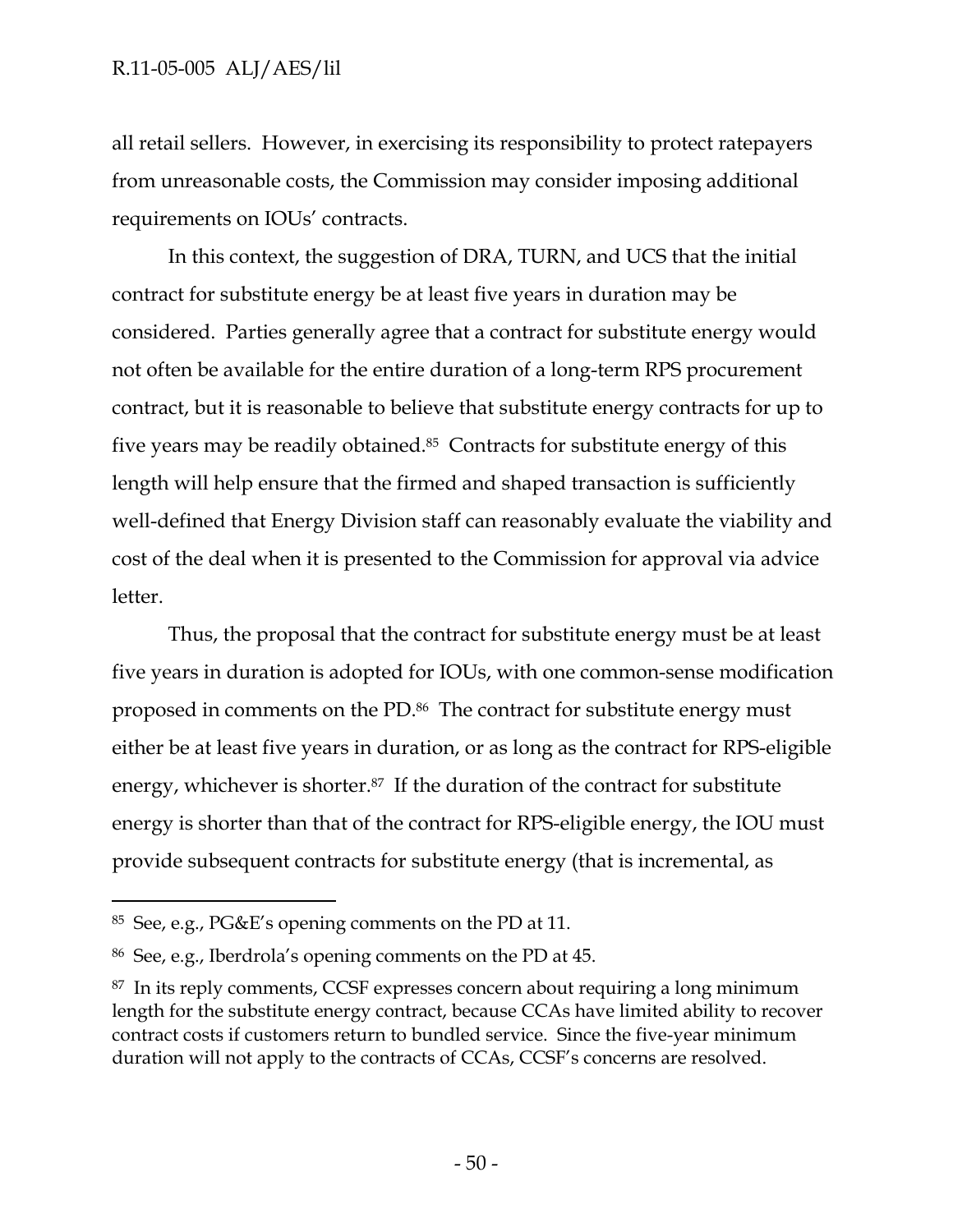defined in this decision) to the Commission a reasonable time in advance of the initial date of generation of the substitute energy under the contract.<sup>88</sup> The IOU should submit the original substitute energy contract with the contract for RPS procurement, and should submit any subsequent contracts for substitute energy via a Tier 2 advice letter.

DRA, TURN, and UCS make the additional proposal that substitute energy contracts must be at a fixed price. They argue that this requirement would carry forward the value of fixed-price long-term contracts for RPS-eligible electricity in hedging against the volatility of fossil fuel prices. The large IOUs object to this proposal. All three large IOUs argue that they meet the goals of price stability by submitting hedging plans for their entire portfolios to the Commission. Thus, PG&E asserts, enforcing price stability at the level of individual firmed and shaped RPS contracts is unnecessary and inefficient.

Although the concern about hedging value is a valid one, it should not be enforced through requiring fixed-price substitute electricity in firmed and shaped contracts at this time. SB 2 (1X) eliminates the prior RPS cost containment regime that included, among other things, a statutory yardstick for the prices of individual contracts (the market price referent), and instructs the Commission to develop a new cost containment mechanism.89 The new cost containment method, when implemented, should guide the determination of whether to require fixed-price contracts for substitute electricity in firmed and shaped transactions.

<sup>88</sup> PG&E makes this suggestion in its opening comments on the PD.

<sup>&</sup>lt;sup>89</sup> Compare prior  $\S$ § 399.15(c) and (d) to current § 399.15(c).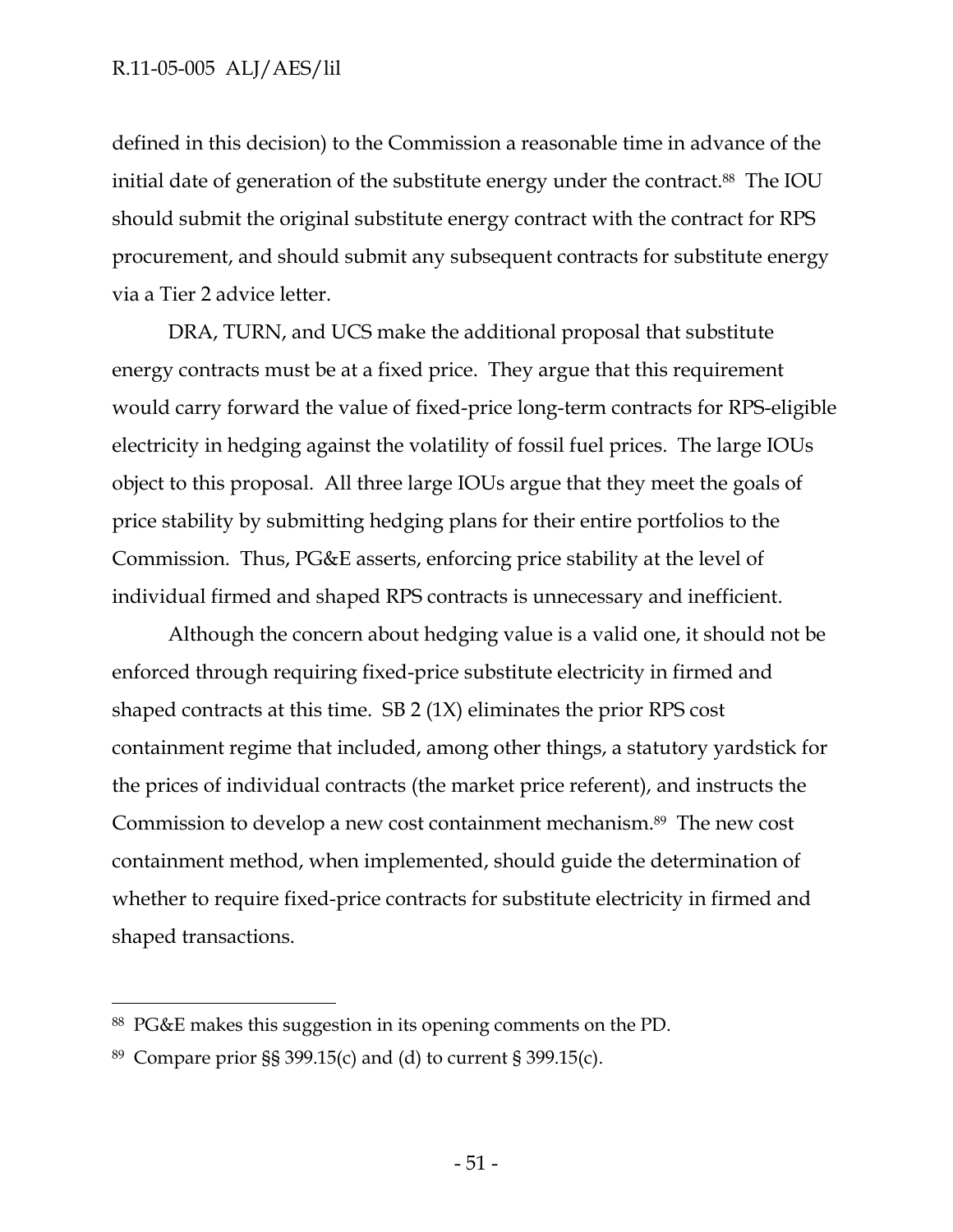# **3.6.4. Resale**

-

As discussed in section 3.5.4. above, it is possible for a retail seller to buy all or a portion of a contract entered into by another entity and apply the contract and the procurement acquired through it to the retail seller's RPS compliance in the same portfolio content category as the original contract would have been classified, if certain conditions are met. The conditions for allowing resale of part or all of a contract for RPS procurement to continue to meet the criteria of § 399.16(b)(2) are:

- The original contract meets the criteria of  $\S 399.16(b)(2)$ ;
- The resale contract transfers only electricity and RECs that have not yet been generated prior to the effective date<sup>90</sup> of the resale contract;
- The resale contract transfers the original arrangement for substitute electricity (e.g., source and quantity);
- The resale contract retains the scheduling of the substitute electricity into a California balancing authority as set out in the original firming and shaping transaction; and
- The transaction continues to provide incremental electricity scheduled into a California balancing authority.

# **3.6.5. Upfront Showing and Compliance Determination for Section 399.16(b)(2)**

IOUs seeking Commission approval of contracts in this category must supply sufficient information for Energy Division staff to review the proposed contract and make a reasoned evaluation of the terms of the contract, the value to ratepayers, and the projected cost over the life of the contract. This includes, at

<sup>90</sup> For IOUs, this is the date that Commission approval of the resale contract is final. (STC 1). For ESPs and CCAs, it is the effective date chosen by the parties and stated in the contract.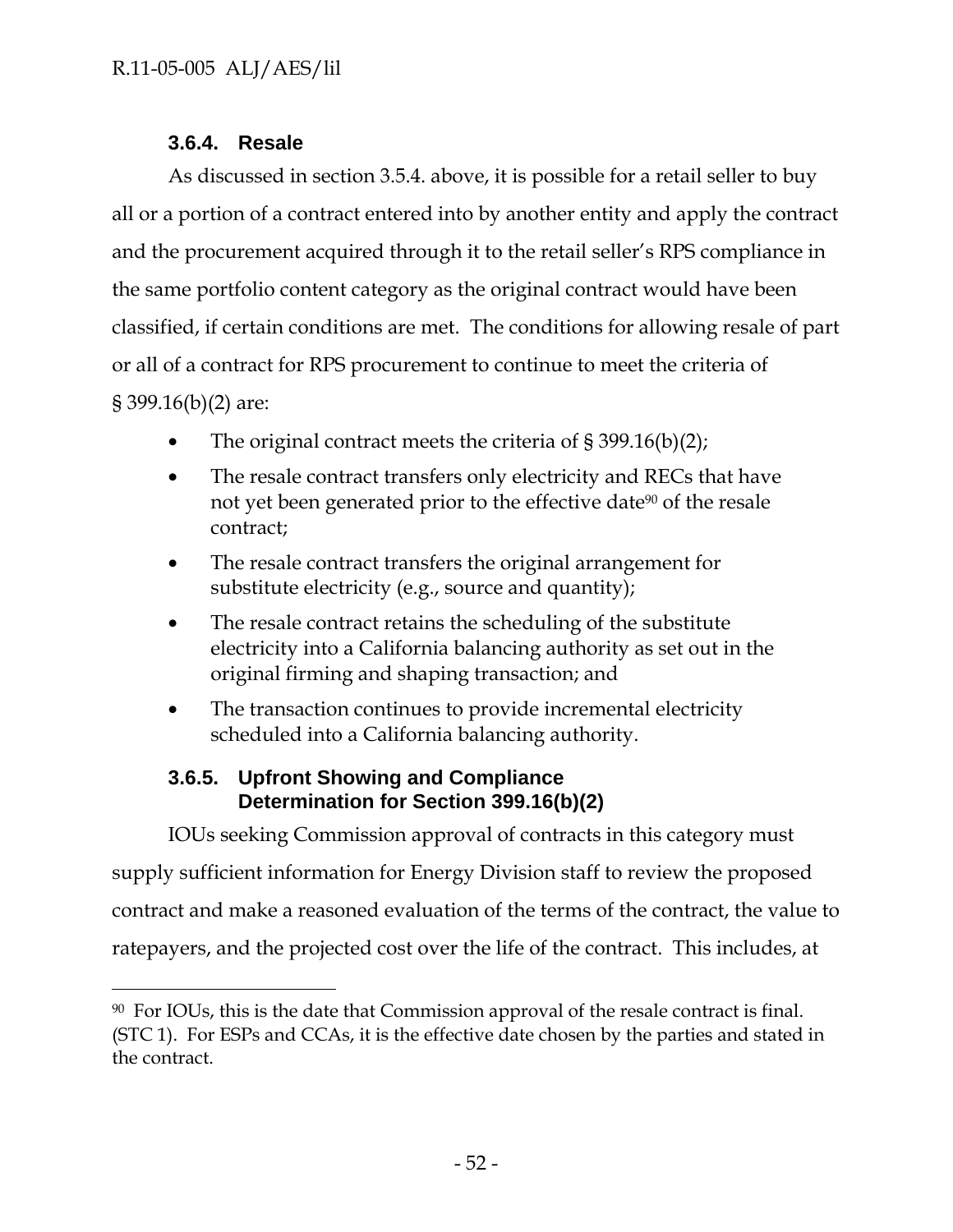$\overline{a}$ 

the least, both the contract for RPS-eligible electricity and the initial contract for substitute electricity, as well as evidence demonstrating that the transaction provides incremental electricity. If, as Iberdrola states is possible in its comments on the PD, the firming and shaping arrangements are to be carried out by the RPS-eligible generator, or an affiliate of the generator, the IOU's upfront showing must include information from which Energy Division staff can determine that any energy to be sold back to the generator or its affiliate is for the purpose of firming and shaping. The Director of Energy Division is authorized to require IOUs to submit any additional information relevant to evaluating procurement contracts involving firmed and shaped transactions that are presented to the Commission for approval via advice letter.

Any retail seller seeking to count RPS procurement in this category for RPS compliance must provide information to Energy Division staff from which staff can determine compliance with the criteria for this category. Staff must be able to determine that the elements of a firmed and shaped transaction described in this decision are present in the procurement at issue, including the requirement that the substitute energy scheduled into a California balancing authority is "incremental" as defined in this decision, or subsequent Commission decisions or legislative enactments. The Director of Energy Division is authorized to require retail sellers to submit any information relevant to making compliance determinations for the "firmed and shaped" portfolio content category.91

<sup>&</sup>lt;sup>91</sup> See new § 399.13(a)(3)(A), which requires each retail seller to submit an annual compliance report that includes, among other things, "the current status of compliance with the portfolio content requirements of subdivision (c) of Section 399.16. . ."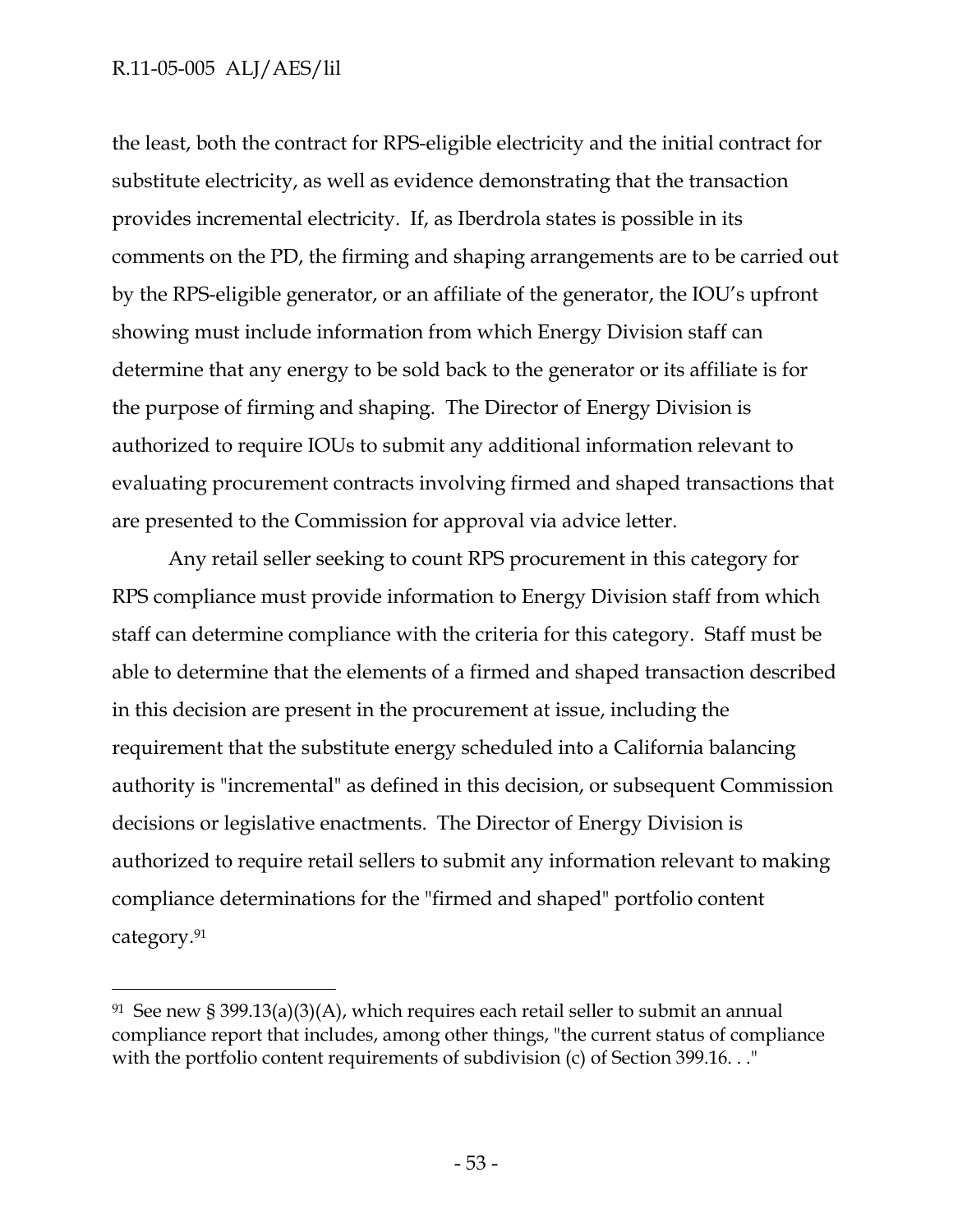# **3.7. Section 399.16(b)(3) Unbundled RECs and Electricity that does not Qualify Under Sections 399.16(b)(1) or (2)**

This portfolio content category contains three elements:

1. "[e]ligible renewable energy resource electricity products. . .that do not qualify under the criteria of paragraph (1) or (2);"

2. "any fraction of the electricity generated" that does not qualify

under the criteria of paragraph (1) or (2); and

3. "unbundled renewable energy credits".

The first two elements of this category are difficult to characterize. If an RPS procurement transaction does not qualify under paragraph (1) or (2), that means that the transaction does not include electricity that is:

- from an RPS-eligible generation facility that has its first point of interconnection with a California balancing authority;
- scheduled from an RPS-eligible generation facility into a California balancing authority without substituting electricity from another source;
- dynamically transferred to a California balancing authority; or
- firmed and shaped, providing incremental electricity scheduled into a California balancing authority.

The most natural reading of this strongly negative criterion (i.e., "does not qualify") is that it is intended to cover a quantity of RPS-eligible generation that was intended to meet a particular criterion, but for some reason, did not do so. One example might be a firmed and shaped transaction, where some of the substitute electricity is not scheduled in the calendar year of the RPS-eligible generation. "Any fraction of the electricity generated" may be understood to apply, for example, to electricity that is scheduled into a California balancing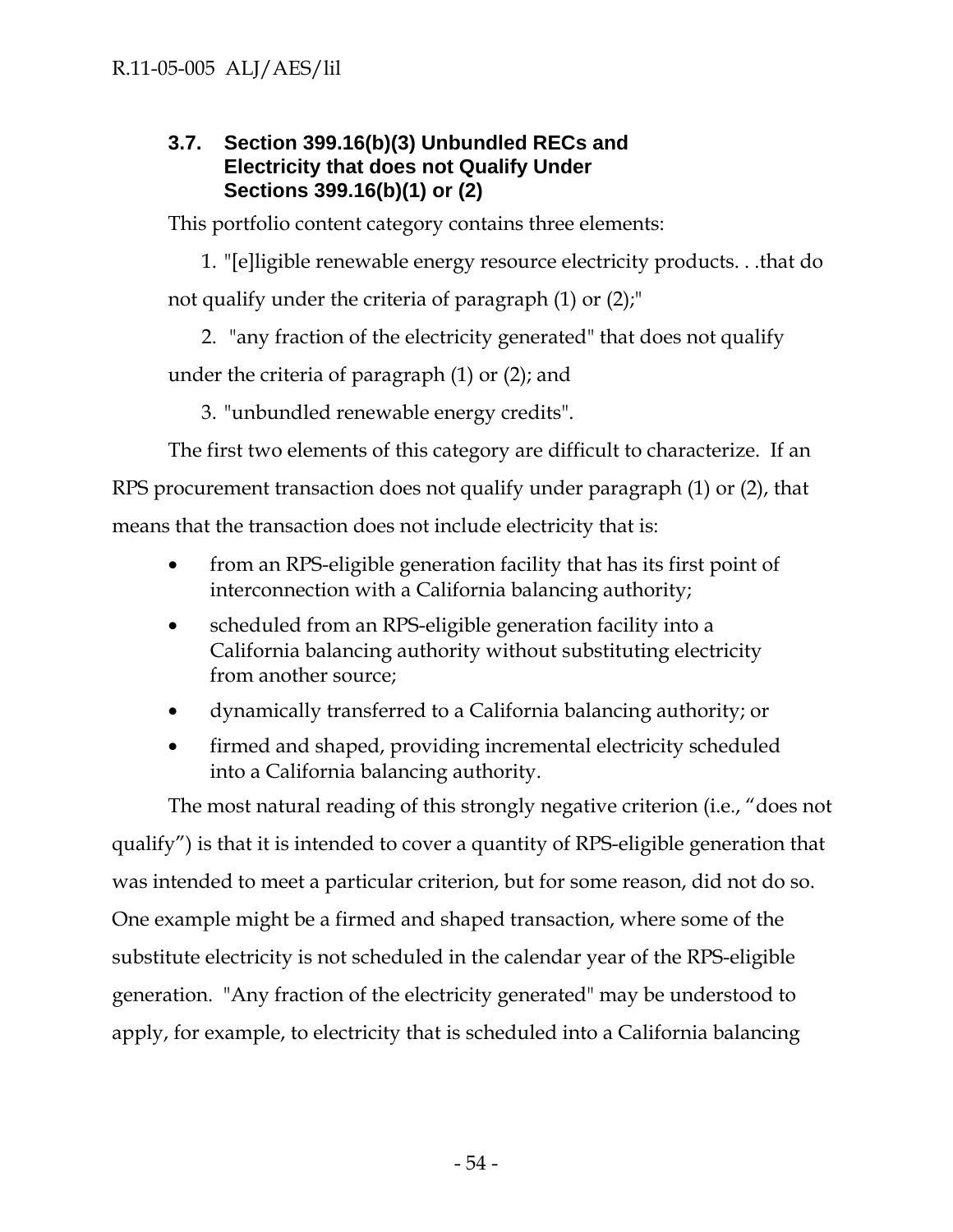authority without substituting electricity from another source, but is generated in excess of the schedule.

Unbundled renewable energy credits, defined and discussed in section 3.5.3. above, are likely to be the largest component of this category. Because in D.10-03-021, as modified by D.11-01-025, the Commission set rules for the use of unbundled RECs, it is appropriate to make an initial transition of the existing rules on unbundled RECs to the new portfolio content category requirements. The Commission will further consider the prior rules, and may reexamine the rules identified here, as well as other rules, in later decisions that continue the implementation of SB 2 (1X).

#### **3.7.1. Rules for unbundled RECs**

As explained in D.10-03-021, RECs can be unbundled from the RPS-eligible generation with which they were originally associated and sold separately. In that case the transaction is a transaction for unbundled RECs. This is the case both in the framework of D.10-03-021 and the framework of new § 399.16. Regardless of whether the original generation and RECs would have counted in the "bundled" category under D.10-03-021, or in another portfolio content category under new § 399.16 if the RECs had been retired for RPS compliance without being transferred, once they are unbundled and transferred, the RECs are by definition unbundled RECs, subject to the rules of that portfolio content category.

In addition, some rules for the use of unbundled RECs set forth in D.10-03-021, as modified by D.11-01-025, are not affected by new § 399.16 and continue in force. These include:

1. The temporary price cap of \$50.00/REC, which will expire December 31, 2013. (D.10-03-021, OP 19.)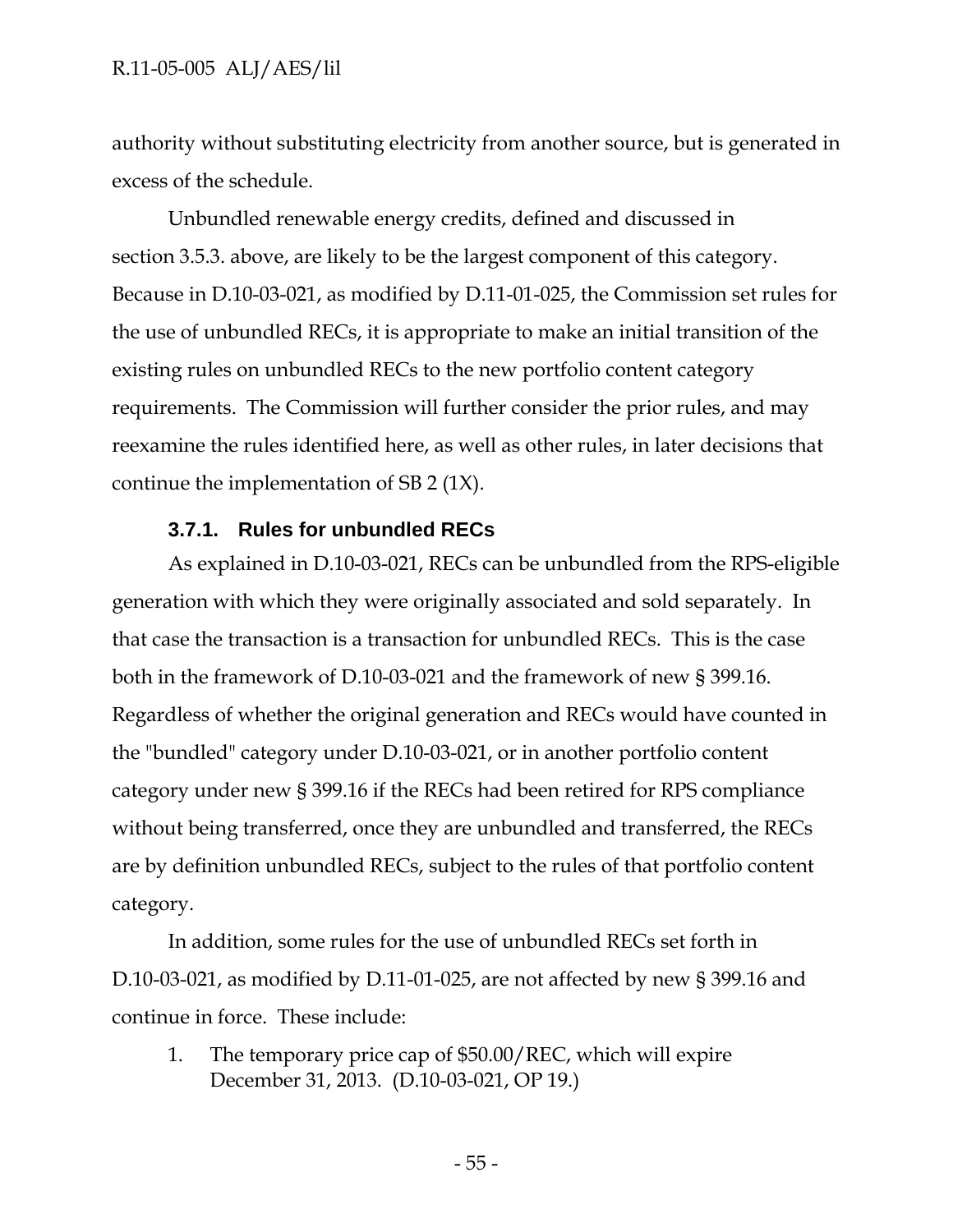$\overline{a}$ 

- 2. The prohibition on unbundling RECs from the first three years of a contract that is for unbundled RECs only if that contract has been earmarked to apply to a shortfall in a retail seller's annual procurement target. (OP 16.)
- 3. The prohibition on unbundling RECs from the first three years of a contract that is *not* for unbundled RECs only if that contract has been earmarked to apply to a shortfall in a retail seller's annual procurement target. (OP 14.)

Further, the new portfolio content categories do not disturb the overarching tenet that once RECs have been unbundled and sold separately from the RPS-eligible electricity with which they were originally associated, the electricity may not be used for RPS compliance. (OP 12, 13; new § 399.25(b), (c).)

# **3.7.2. Upfront Showing and Compliance Determination for Section 399.16(b)(3)**

In making an upfront showing in an advice letter seeking approval of a contract for unbundled RECs, an IOU must show, for contracts signed prior to December 31, 2013, that the levelized price does not exceed \$50/REC.92 The IOU must also provide sufficient information for the Commission to determine that the RECs sought to be purchased were originally associated with RPS-eligible generation.

Because it is difficult to predict in advance all the characteristics of other RPS procurement that would fit within § 399.16(b)(3), an IOU's upfront showing for approval of such procurement contracts, if any, must be sufficient for the Commission to determine that the electricity was generated by an RPS-eligible facility. The upfront showing must also describe the procurement with enough

<sup>&</sup>lt;sup>92</sup> Once the Commission implements the cost containment mechanism called for in new § 399.15(c), the upfront showing that must be made by IOUs on the cost of REC-only contracts may change.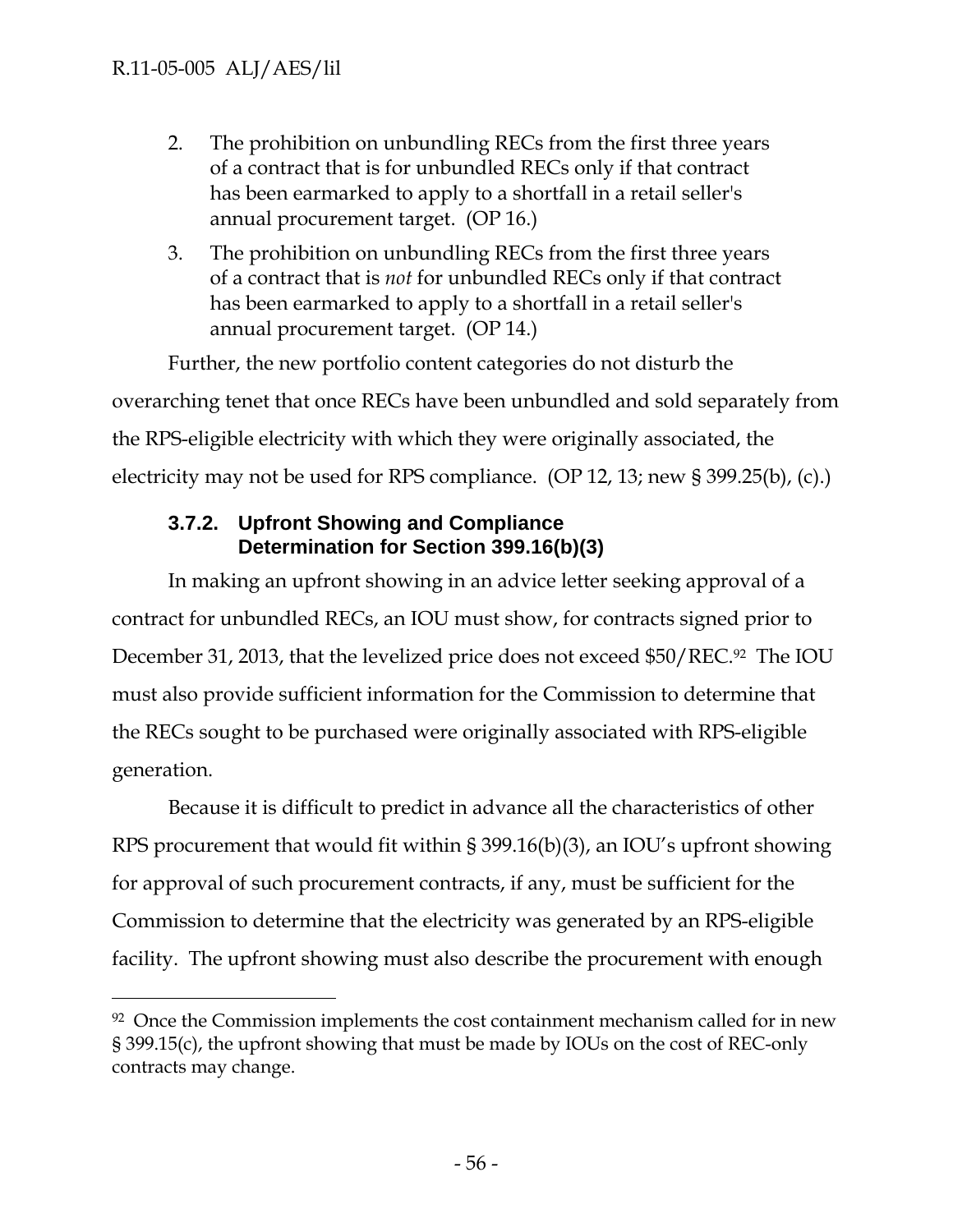particularity that the Commission can determine that it is likely not to meet the criteria of either § 399.16(b)(1) or § 399.16(b)(2).

Finally, an IOU subject to the minimum and maximum requirements for procurement counting in particular portfolio content categories set forth in § 399.16(c) must provide sufficient information for the Commission to determine that it is reasonably likely that the proposed procurement will fall within the quantitative requirements.

For compliance determinations for unbundled REC purchases, all retail sellers must provide information allowing the Commission to determine that the unbundled RECs claimed for RPS compliance were retired in WREGIS for RPS compliance as required by new § 399.21(a)(6). For compliance determinations for procurement meeting either of the other criteria in new § 399.16(b)(3), the retail seller must provide enough detail about the transactions so that the portfolio content category classification may be properly determined and demonstrated to the satisfaction of the Director of Energy Division.

## **3.7.3. Exceptional Department of Water Resources (DWR) contracts**

There is one very limited exception to the classification of unbundled RECs. During the energy crisis, pursuant to authority granted by Water Code § 80000 et seq., DWR entered into a number of long-term contracts for customers of California's utilities. In A.00-11-038, this Commission subsequently distributed the DWR contracts to be administered by the three large utilities, with the utilities' customers receiving the energy from the contracts.

In three of its contracts, DWR procured energy from RPS-eligible wind farms in California, but expressly did not also buy the RECs associated with that energy. Two of the contracts (with Cabazon Wind Partners LLC and Whitewater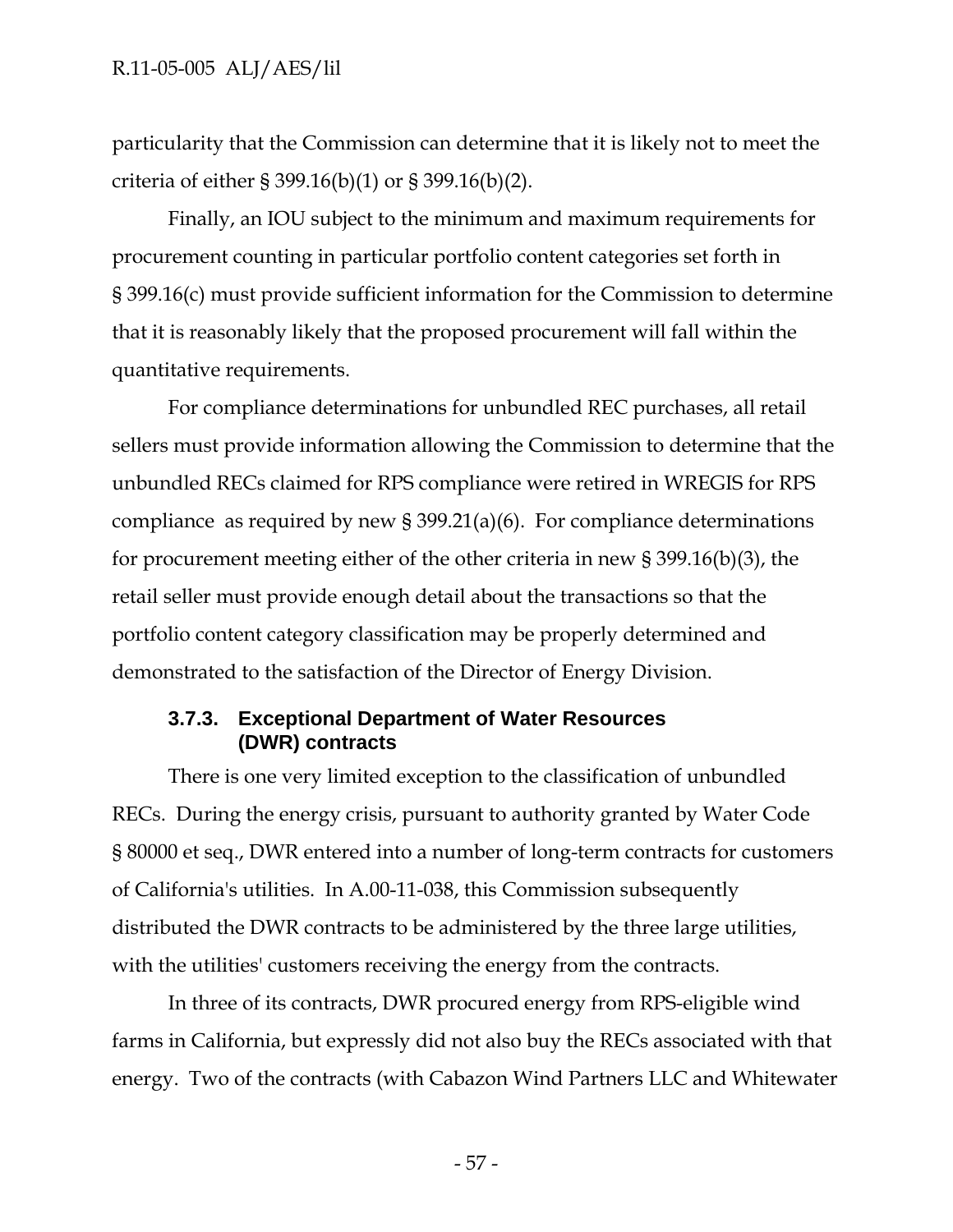-

Hill Wind Partners LLC) are assigned to SDG&E. One, with Mountain View Power Partners, is assigned to SCE. The customers of both SDG&E and SCE are receiving electricity generated by California RPS-eligible wind facilities, but because the contracts did not also convey the RECs, the utilities (and thus their ratepayers) are not receiving credit toward RPS compliance.

Both SDG&E and SCE have sought to buy RECs from these facilities and "reunite" the RECs with the underlying generation that their customers receive from the DWR contracts.93 As discussed above, once the electricity and the RECs are separated, the RECs are "unbundled" and the underlying electricity may not be used for RPS compliance. It is generally not possible to reattach RECs that have been unbundled from the energy with which they are originally associated.

In this unique and limited circumstance, however, SDG&E and SCE should be allowed to acquire the RECs separately from the energy but receive RPS compliance credit as though they had been purchased together. Neither the utilities nor their ratepayers had any part in DWR's decision to buy only the electricity and not the RECs; neither the utilities nor their ratepayers should be disadvantaged by the assignment to them of these DWR contracts. SCE and SDG&E should be able to obtain the RECs that would have been part of the contracts if the energy and RECs had been procured together, thus making the generation under the DWR contracts RPS-eligible.

<sup>93</sup> SDG&E sought Commission approval for purchases of RECs from Cabazon Wind and Whitewater Hill via Advice Letters 2118-E (Oct. 28, 2009), 2188-E-A (June 2, 2011), and 2118-E-B (June 2, 2011). These advice letters were approved in Resolution E-4335 (October 20, 2011). SCE sought Commission approval for both a novation of the Mountain View contract and purchase of RECs in A.09-09-015. SCE's request is currently pending.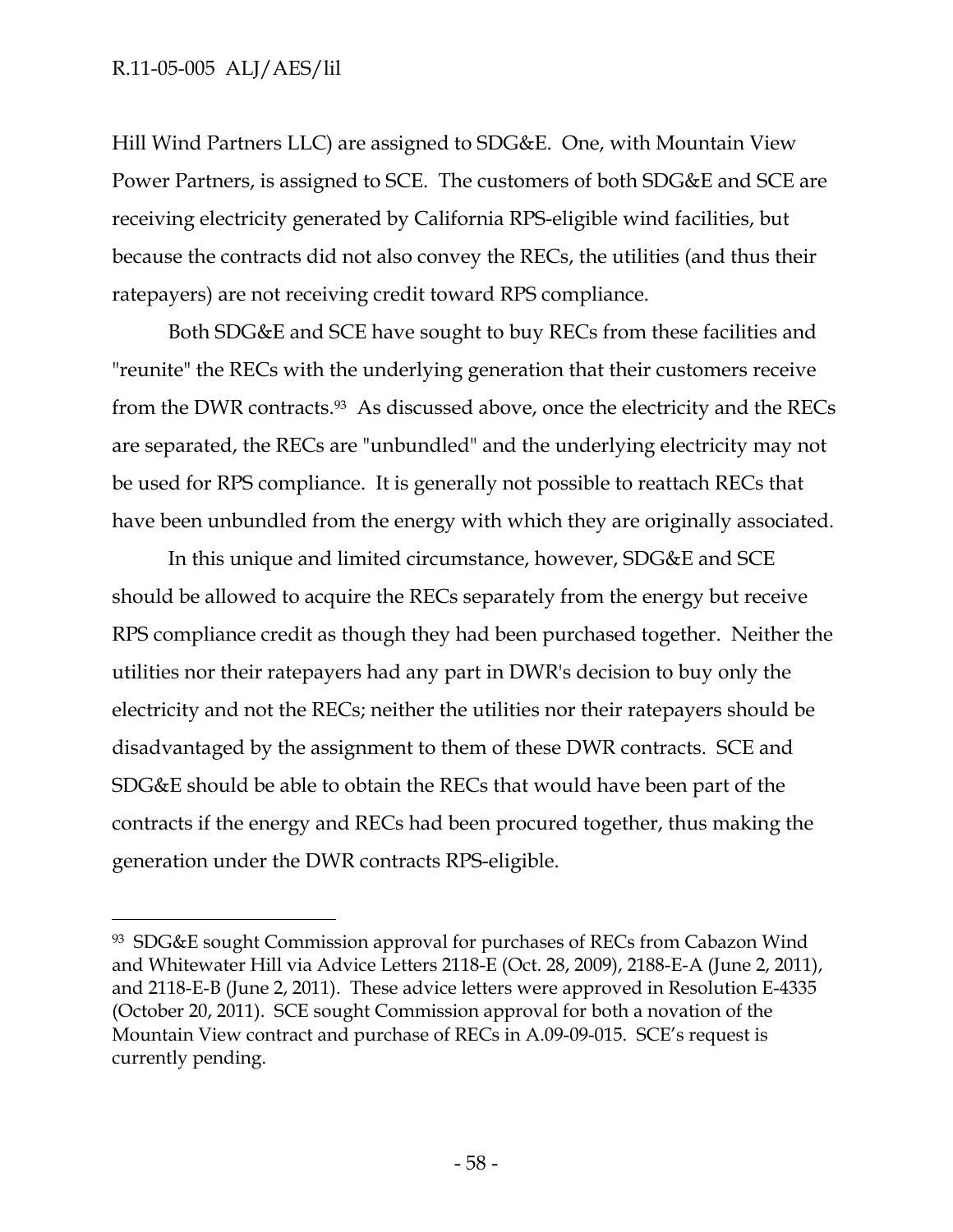-

We note two elements that confine this determination within narrow boundaries. First, there are no other DWR contracts from the energy crisis that are like these three, so this circumstance will never recur. Second, making this one-time exception will have no lasting impact on the administration of § 399.16 because these DWR contracts have little or no time left to run.<sup>94</sup>

## **3.8. Section 399.16(c) Usage Limitations**

This section sets out the practical application of the portfolio content categories. It provides limitations on using RPS procurement in each of the three portfolio content categories for each compliance period. For the first portfolio content category, the statute sets minimum procurement percentages. For section 399.16(b)(3), its sets maximum percentages. Section 399.16(b)(2) is treated as residual. Numerically, these requirements are straightforward. They apply beginning with the first compliance period under SB 2 (1X), 2011-2013. This decision addresses the application of the minimum and maximum requirements to only "the eligible renewable energy resource electricity products associated with contracts executed after June 1, 2010." This provision must also be read in conjunction with § 399.16(d).

The Director of Energy Division is authorized to make any changes necessary to reporting formats in order to provide for accurate and accessible reporting by retail sellers of contracts subject to the usage limitations on the new

<sup>&</sup>lt;sup>94</sup> DWR informs the Commission, via letter to the assigned Commissioner and provided to the service list of this proceeding, that the DWR contract with Mountain View Power Partners, assigned to SCE, expired September 30, 2011. The Cabazon and Whitewater contracts assigned to SDG&E will expire at the end of 2013.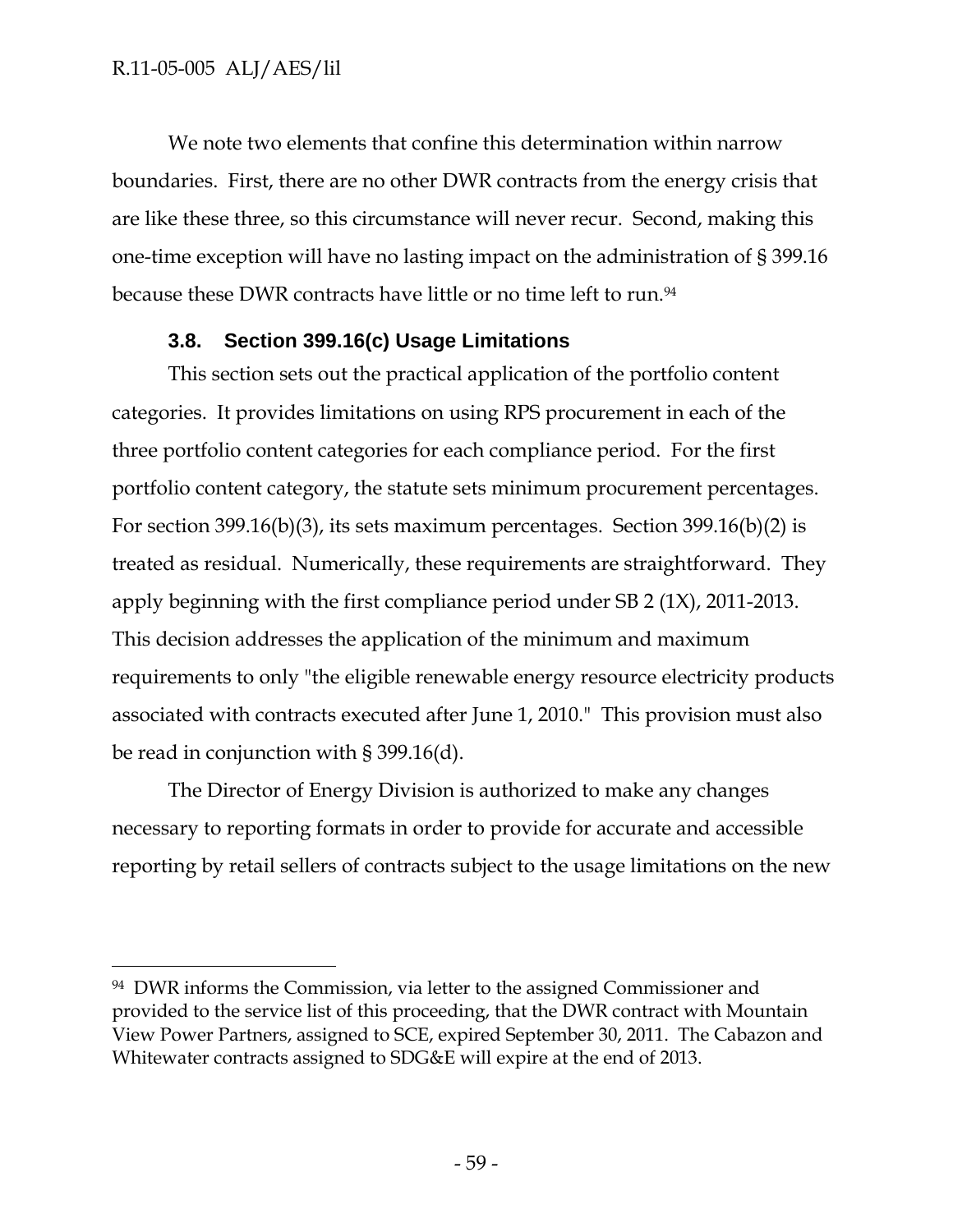-

portfolio content categories. This subject may be revisited in later decisions implementing SB 2 (1X).

# **3.9. Section 399.16(d) Contracts or Ownership Agreements Prior to June 1, 2010**

This section sets a special rule for "[a]ny contract or ownership agreement originally executed prior to June 1, 2010."95 It is reasonable to read this phrasing as applying to any RPS procurement transaction that was signed prior to June 1, 2010, as long as it meets the three additional criteria set out in the statute.96

PG&E and SCE point out that not only contracts but "ownership agreements" are covered by this section. PG&E asserts, without opposition, that the meaning of an "executed ownership agreement" should include an agreement between a retail seller and a third party to acquire or develop an RPS-eligible generation resources. Often, this will be in the form of a contract for the third party to engineer, procure, and construct the generation facility (usually referred to an "EPC contract"). PG&E's reading reasonably sets the EPC contract on equivalent footing with a power purchase agreement signed by an IOU with an RPS-eligible generation facility, and is adopted.

SCE's comments focus on IOU ownership of the generation facility. SCE asserts, also without opposition, that UOG is included in the arrangements

<sup>&</sup>lt;sup>95</sup> Parties in general refer to § 399.16(d) as a "grandfathering" provision, but this locution is not much more helpful to understanding than the statutory phrase itself. This decision will instead describe the specific actions or consequences that attach to the statutorily-created class of contracts signed prior to June 1, 2010.

<sup>96</sup> The details of reporting and compliance determinations necessary to implement this provision will be addressed in a subsequent decision.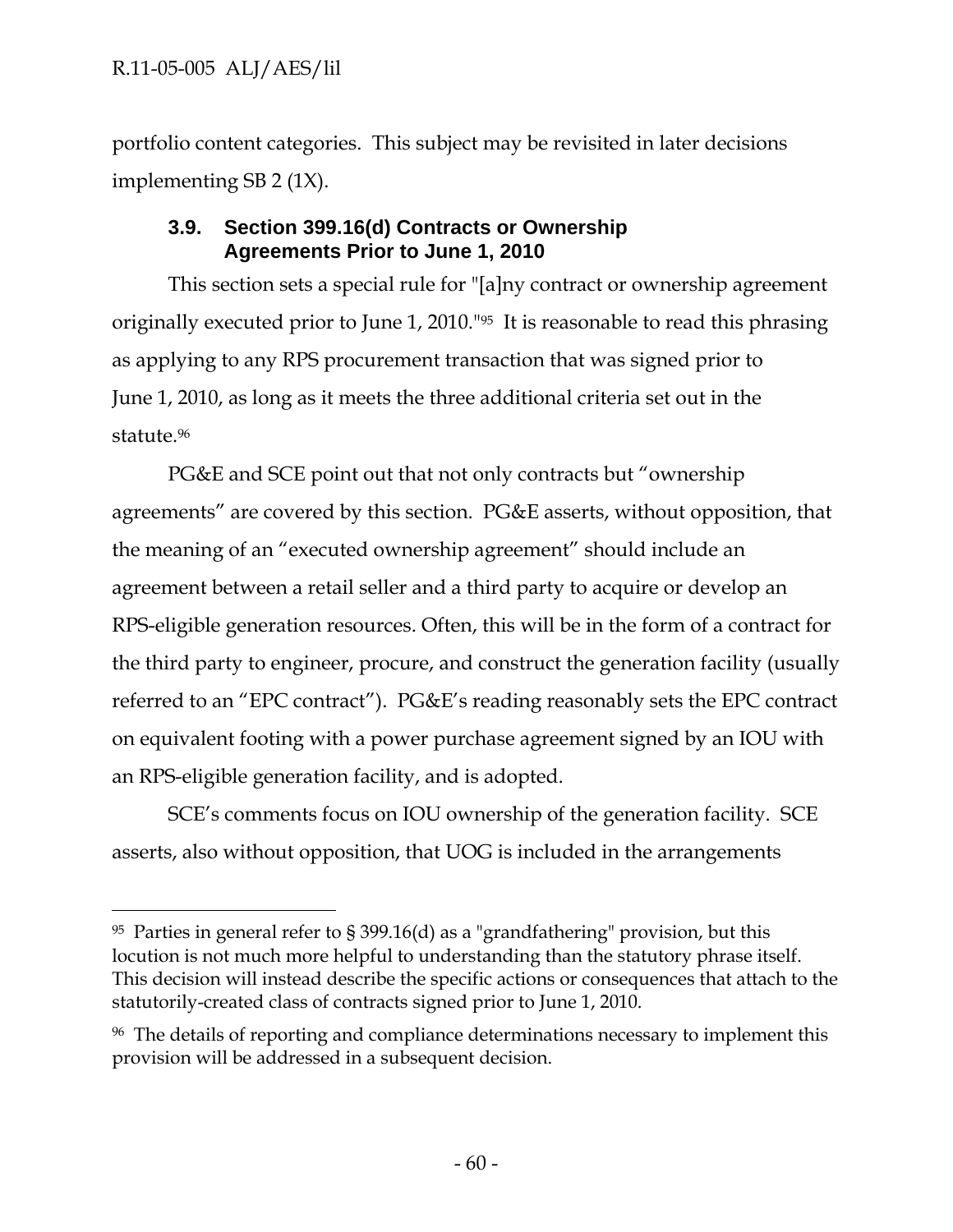-

covered by § 399.16(d). In its comments on the PD (at 13-14), SCE that UOG "built" prior to June 1, 2010 be considered covered by § 399.16(d). While SCE's idea is sound, "built" is too imprecise to use as a demarcation point for the very different requirements attaching to RPS procurement pursuant to pre-June 1 and post-June 1, 2010 procurement arrangements. A more precise and readily ascertainable standard is that UOG having a commercial online date prior to June 1, 2010 is covered by § 399.16(d).

The direction that such transactions "shall count in full towards the procurement requirements established pursuant to this article. . ." is the subject of some controversy. Many parties argue that it means that no restrictions or conditions on procurement set by SB 2 (1X) apply to such contracts.<sup>97</sup> Others, including DRA, LSA, TURN, and UCS, insist that some restrictions do apply to these contracts.

AReM argues that the reach of this section should be extended, at least for ESPs, to cover contracts signed in the same time period as allowed by D.11-01-026 (i.e., contracts signed prior to January 13, 2011). AReM asserts that the Commission's prior decision should be honored in the transition to the SB 2 (1X) regime, because ESPs relied on it in organizing their RPS compliance. SCE and TURN argue that the statutory provisions must apply equally to all retail sellers.

AReM's position must be rejected. The Legislature has the power, though it does not often exercise it, to enact a civil (not criminal) law that will reach and change the legal effect of actions taken in the past. *In re Marriage of Bouquet*,

<sup>97</sup> These include AReM, DRA, CMUA, Iberdrola, IEP,MEA, Noble Solutions, Shell, and WPTF.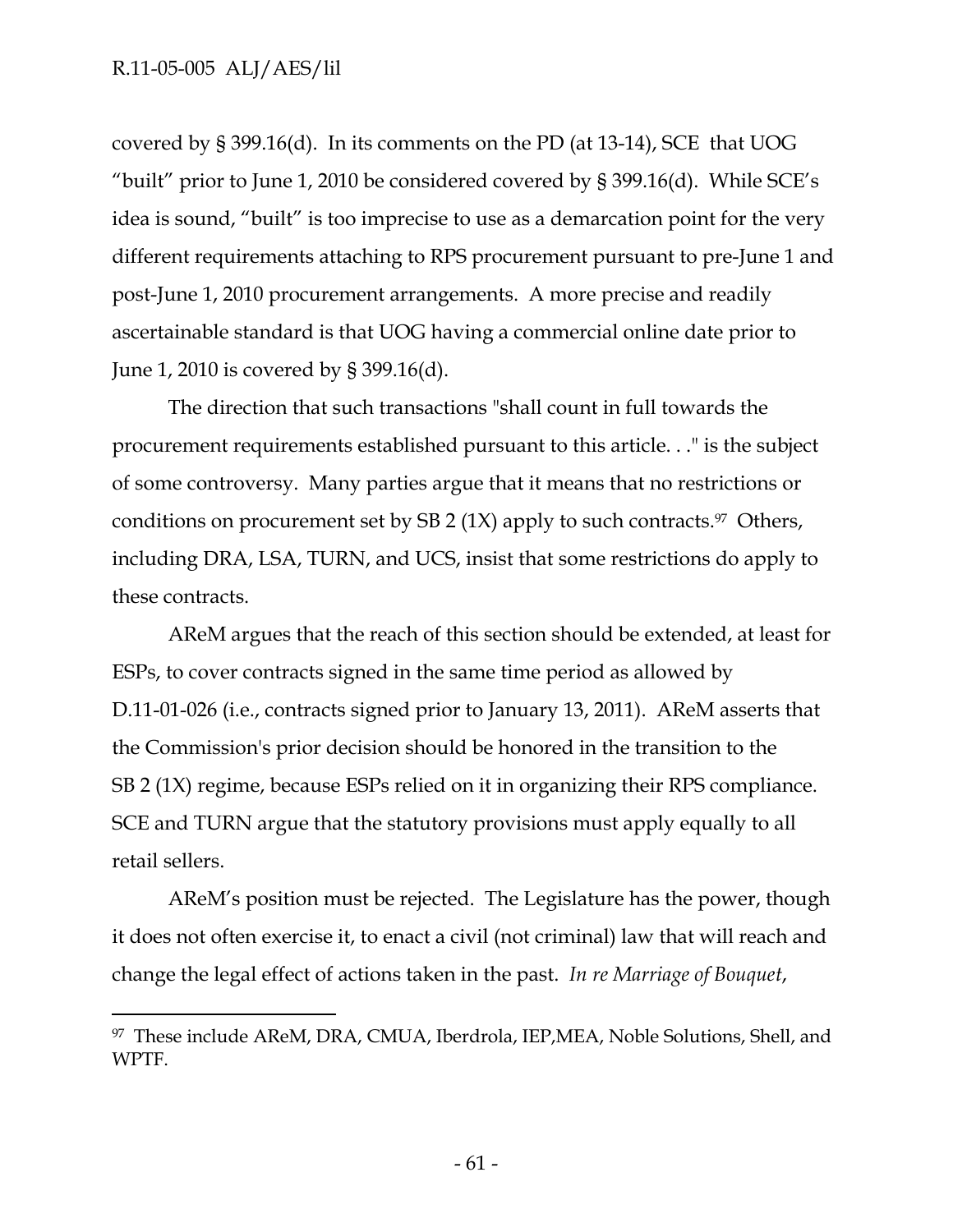16 Cal.3d 583, 586-88 (1976). The Legislature's direction in SB 2 (1X) is clear that only contracts signed prior to June 1, 2010 may be given the special "count in full" treatment. This is express in § 399.16(d) itself. In § 399.16(c), the Legislature provides that the new portfolio content categories (and thus the accompanying limitations on their use) apply to contracts signed after June 1, 2010. This determination is within the authority of the Legislature, and there is no ambiguity in these directions that would require interpretation or harmonization with D.11-01-026.

We recognize that there may be complex issues of interpretation with respect to other implications of new § 399.16(d), for example, the limitations on applying excess procurement from one compliance period to a subsequent compliance period (new  $\S 399.13(a)(4)(B)$ ). We leave these questions to subsequent decisions on compliance and procurement more generally. For the sake of clarity and simplicity, in this decision we address the significance of § 399.16(d) in the context of the portfolio content requirements of § 399.16.

The parties' consensus reads the "count in full" instruction to mean that the limitations on the use of procurement in each of the three portfolio content categories do not apply to procurement from contracts signed prior to June 1, 2010, as long as the three qualifying conditions are met. While this is generally an accurate reading of the statute, one caveat must be supplied. The general exemption from the usage limitations in new § 399.16(c) applies only to RECs retired for RPS compliance from the originally contracted procurement. If any RECs from a contract signed prior to June 1, 2010, are unbundled and sold separately after June 1, 2010, the underlying energy may not be used for RPS compliance; and the unbundled RECs will be counted in accordance with the limitations on § 399.16(b)(3), as set out in § 399.16(c)(2). This follows from the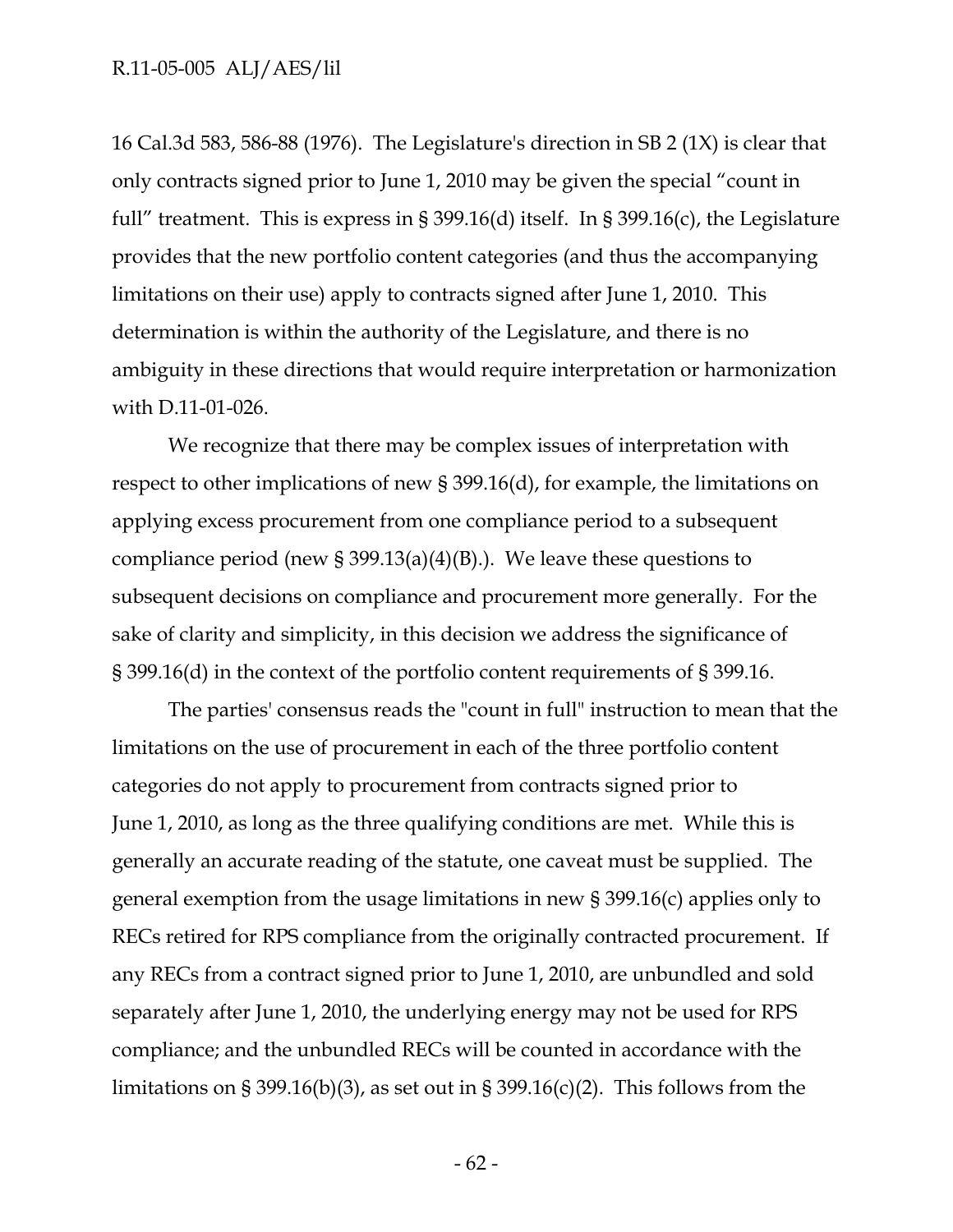$\overline{a}$ 

statutory language, which applies only to a "contract or ownership agreement *originally executed* prior to June 1, 2010." (Emphasis added.) A contract signed after that date, even if conveys RECs originally part of a contract signed prior to June 1, 2010, is not covered by § 399.16(d).

# **3.10. Section 399.16(e)**

This section provides an option for a retail seller to ask the Commission to relieve it of some of the requirements of new § 399.16(c). This section is more appropriately considered with other issues of RPS compliance, and will not be addressed in this decision.

## **3.11. Application of § 399.16 to Small and Multi-Jurisdictional Utilities**

Pursuant to new §§ 399.18(b)<sup>98</sup> and 399.17(b),<sup>99</sup> small and multi-jurisdictional utilities (SMJUs) meeting the criteria set out in those sections are not subject to the requirements and limitations the use of procurement in each portfolio content category. This decision affirms the Scoping Memo's uncontested ruling on that point. (Scoping Memo, Ruling Paragraph 8.)

<sup>98</sup> This section applies to utilities that either have 30,000 or fewer customer accounts and have issued a certain number of RPS solicitations, or have 1,000 or fewer customer accounts and are not connected to any transmission system or CAISO. The first condition applies to the Bear Valley Electric Service unit of Golden State Water Company. The second applied to Mountain Utilities. Mountain Utilities has since been acquired by the Kirkwood Meadows Public Utility District. (D.11-06-032.) Mountain Utilities is therefore no longer a retail seller for RPS purposes.

<sup>99</sup> This section applies to utilities (or their successors) having fewer than 60,000 California customers and either serving retail end-use customers outside of California or being located outside the CAISO and receiving the majority of their electricity from generation sources outside California. The first condition applies to PacifiCorp. The second applies to California Pacific Energy Company, the successor to the California assets of Sierra Pacific Power Company. (D.11-02-015; D.11-04-030.)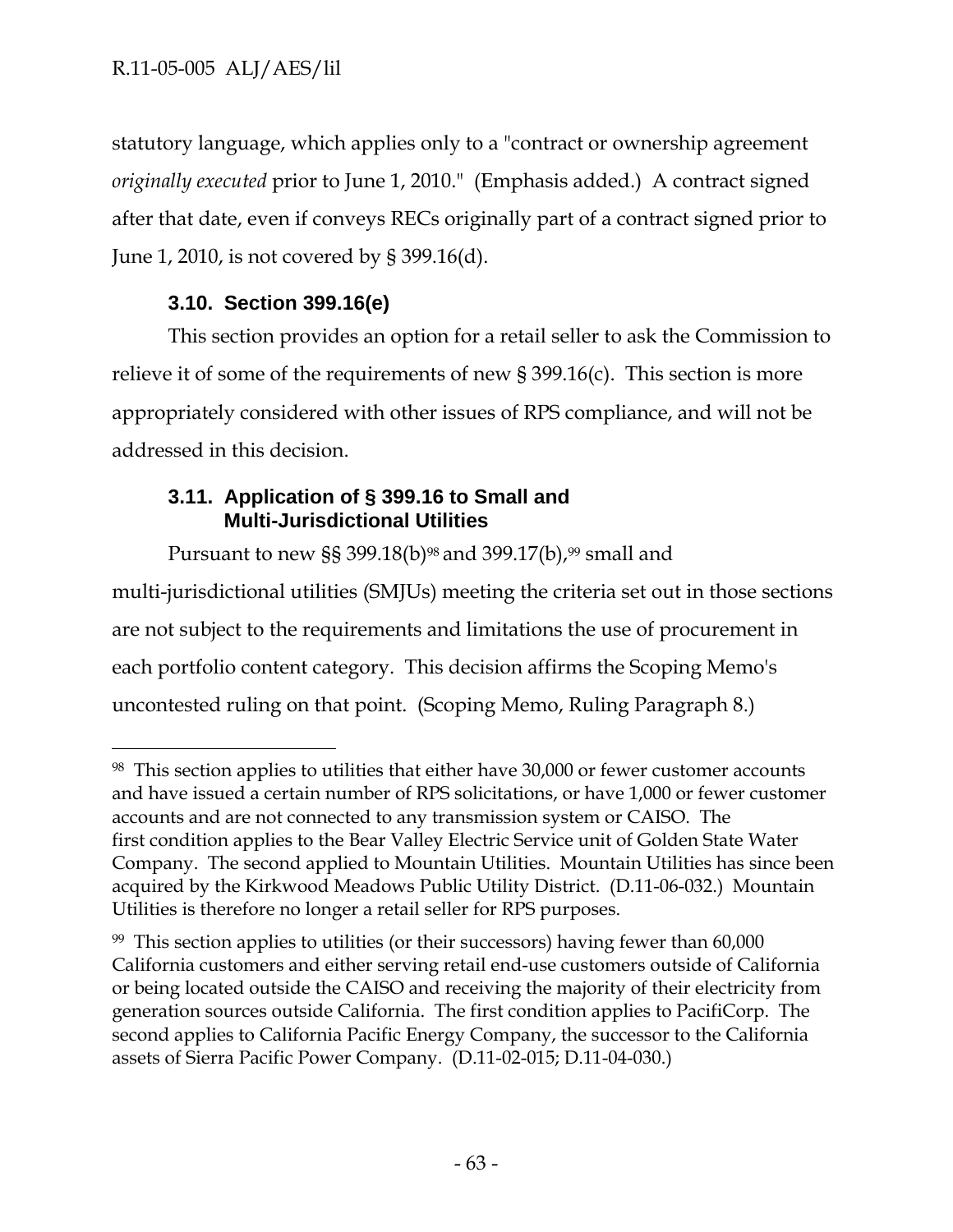This exemption does not, however, affect the portfolio content category itself of SMJUs' RPS procurement transactions. Thus, if a small utility buys unbundled RECs, those unbundled RECs are subject to the rules for that portfolio content category; but when the small utility retires those RECs for RPS compliance, it may use them without regard to the limitations in § 399.16(c)(2).

### **3.12. Next Steps**

-

This decision sets the parameters for procurement by retail sellers to meet the requirements of the portfolio content categories established by SB 2 (1X). It provides guidance to IOUs seeking Commission approval of RPS procurement contracts and outlines the obligations of all retail sellers in providing information to Commission staff for compliance determinations.

The implementation of new § 399.16 will nevertheless require, as noted throughout this decision, work by Energy Division staff, in consultation with the parties and with collaborative staff at the CEC, to revise and update this Commission's processes for reviewing and approving utility advice letters for RPS procurement and for prescribing, reviewing, and evaluating documentation of RPS procurement compliance by all retail sellers. The Director of Energy Division is encouraged to set priorities for this effort promptly, and to begin the work as soon as practicable.100 The Commission will also address important issues about compliance and enforcement under the new SB 2(1X) rules, as well as about the "seams" between the old and new RPS regimes that have been raised in party comments, in subsequent decisions.

*Footnote continued on next page*

<sup>&</sup>lt;sup>100</sup> The fact that the first compliance period runs until the end of 2013 provides a little time for the development of compliance tools. RPS procurement, however, proceeds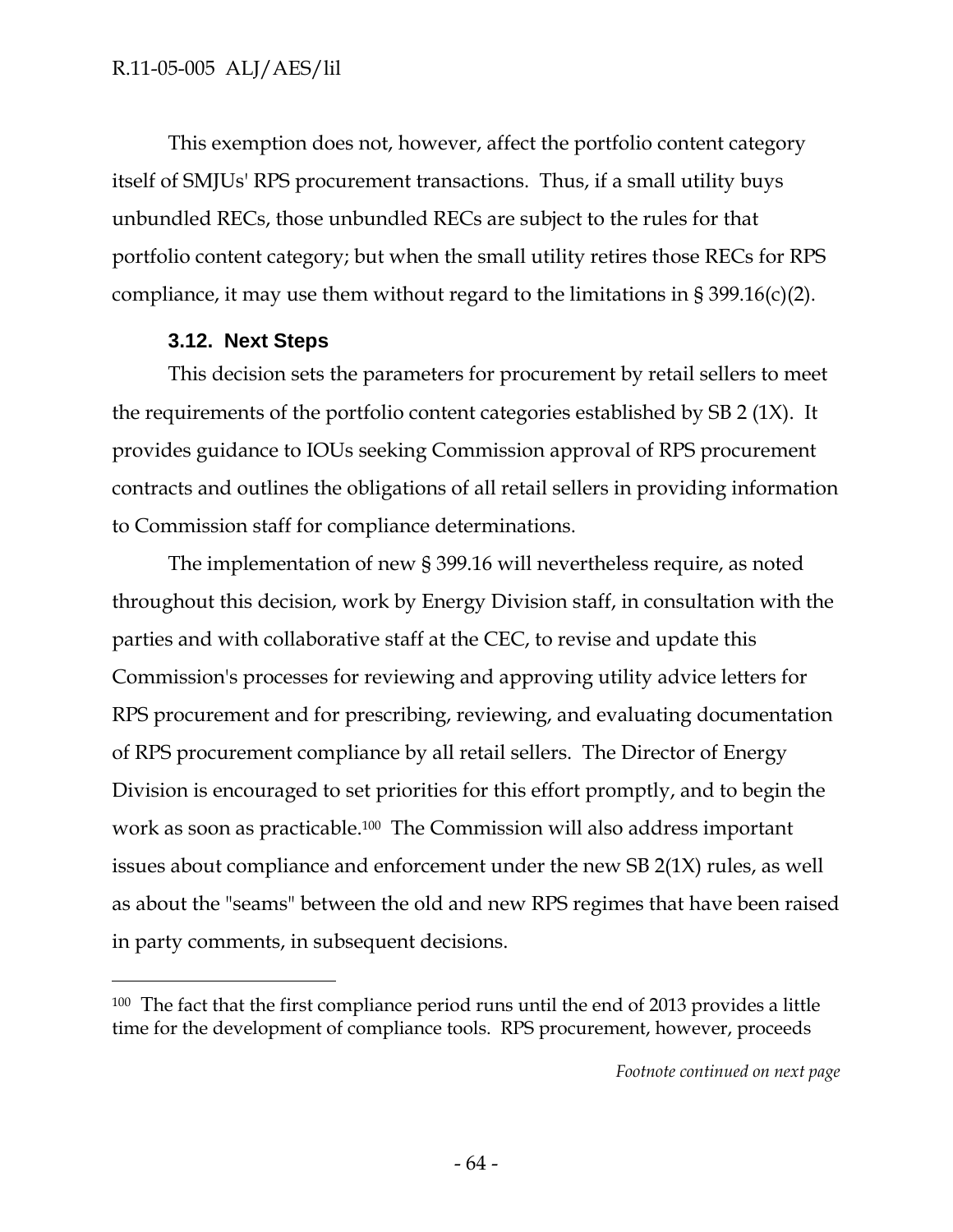$\overline{a}$ 

## **4. Comments on Proposed Decision**

The proposed decision of ALJ Anne E. Simon in this matter was mailed to the parties in accordance with Section 311 of the Public Utilities Code and comments were allowed under Rule 14.3 of the Commission's Rules of Practice and Procedure.

Comments were filed on October 27, 2010 by AReM, jointly with Retail Energy Supply Association (collectively, AReM/RESA); Bear Valley Electric Service (BVES); BP; California Department of Water Resources (DWR); California Energy Storage Association; CMUA; CWCCG; Calpine; Centennial West Clean Line; CEERT; CRS; CCSF; Sanitation Districts; DRA; enXco; GPI; Iberdrola; Idaho Wind Partners; IEP; Leaf Exchange; LADWP; NextEra; Noble Solutions; PG&E; PacifiCorp, jointly with BVES (collectively, PacifiCorp); Pilot Power Group, Inc. (Pilot Power); Powerex; SDG&E; Shell; Solar Alliances; SCE; Southern California Public Power Authority (SCPPA); Tres Amigas, LLC; TURN; UCS; WPTF.

Reply comments were filed on November 1, 2010 by AReM/RESA; CMUA; Sanitation Districts; GPI; Iberdrola; IEP; Large Scale Solar Association; NextEra; Noble Solutions; PG&E; PacifiCorp; Pilot Power; Powerex; Public Utility District No. 1 of Cowlitz County; Shell; SCE; SCPPA; TURN; TransWest; and UCS.

All comments and reply comments have been carefully considered and the PD has been revised to respond to many of the concerns raised. These include, but are not limited to:

apace, with the IOUs having already developed their short lists from their 2011 RPS procurement solicitations.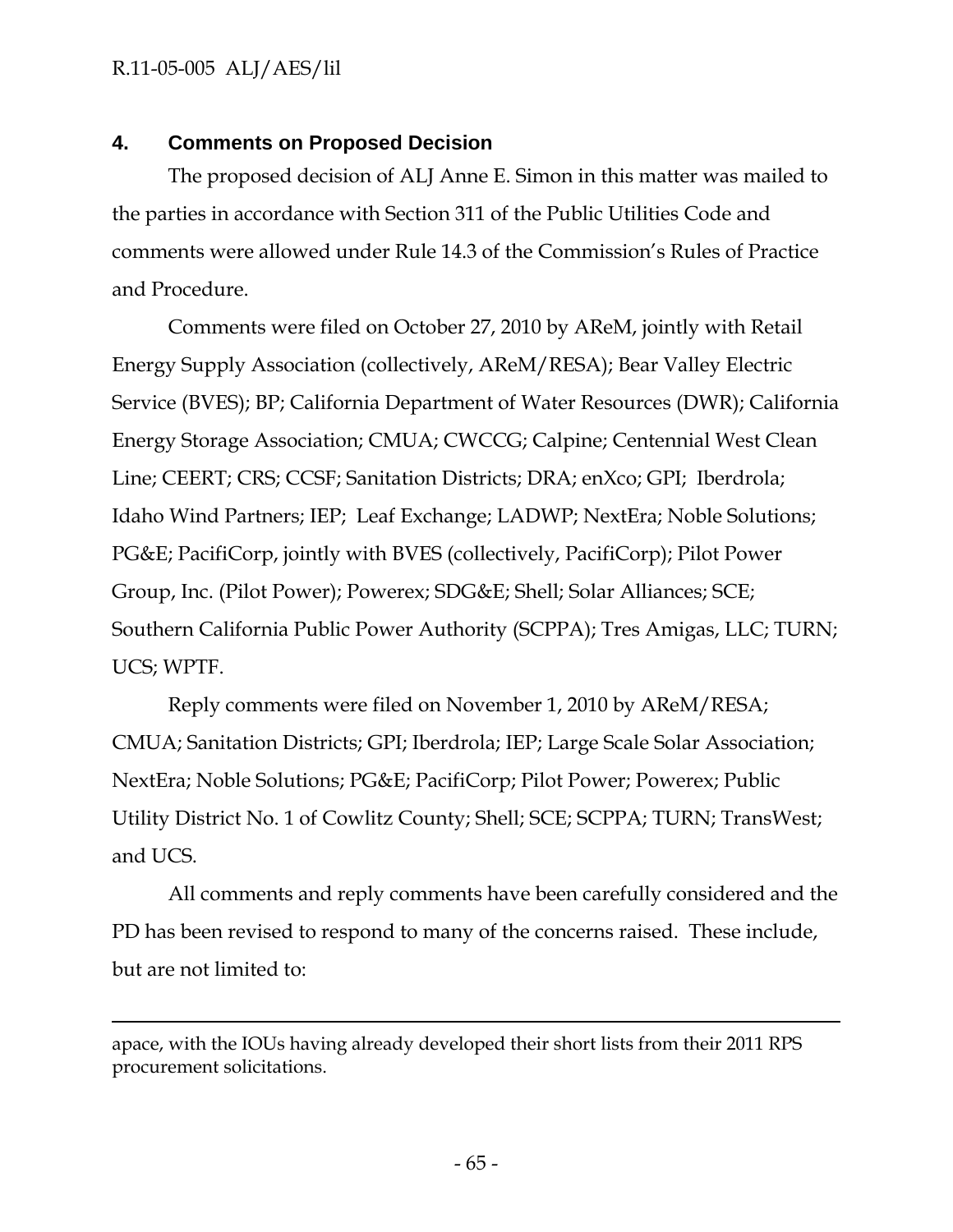- expansion of the statutory analysis of the portfolio content categories;
- clarification of the requirements for IOUs' upfront showings in advice letters related to portfolio content category classification;
- clarification of the requirements for determinations of compliance with the portfolio content category criteria for all retail sellers;
- clarification that RPS procurement contracts may be resold under certain circumstances and retain the portfolio content category of the original contract;
- clarification of the timing of the Commission's classification of generation using pipeline biomethane as fuel;
- clarification of the requirements for firmed and shaped transactions;
- explicit consideration of ratepayer protections in IOUs' firmed and shaped transactions; and
- clarification of the rules for use of unbundled renewable energy credits.

Revisions have also been made throughout the PD to improve consistency

and correct minor errors.

# **5. Assignment of Proceeding**

Mark J. Ferron is the assigned Commissioner and Anne E. Simon is the assigned ALJ for this portion of this proceeding.

# **Findings of Fact**

1. There are currently five California balancing authorities for RPS purposes:

CAISO, Balancing Authority of Northern California, Imperial Irrigation District,

LADWP, and Turlock Irrigation District.

2. WREGIS aggregates information about RPS-eligible generation on a monthly basis.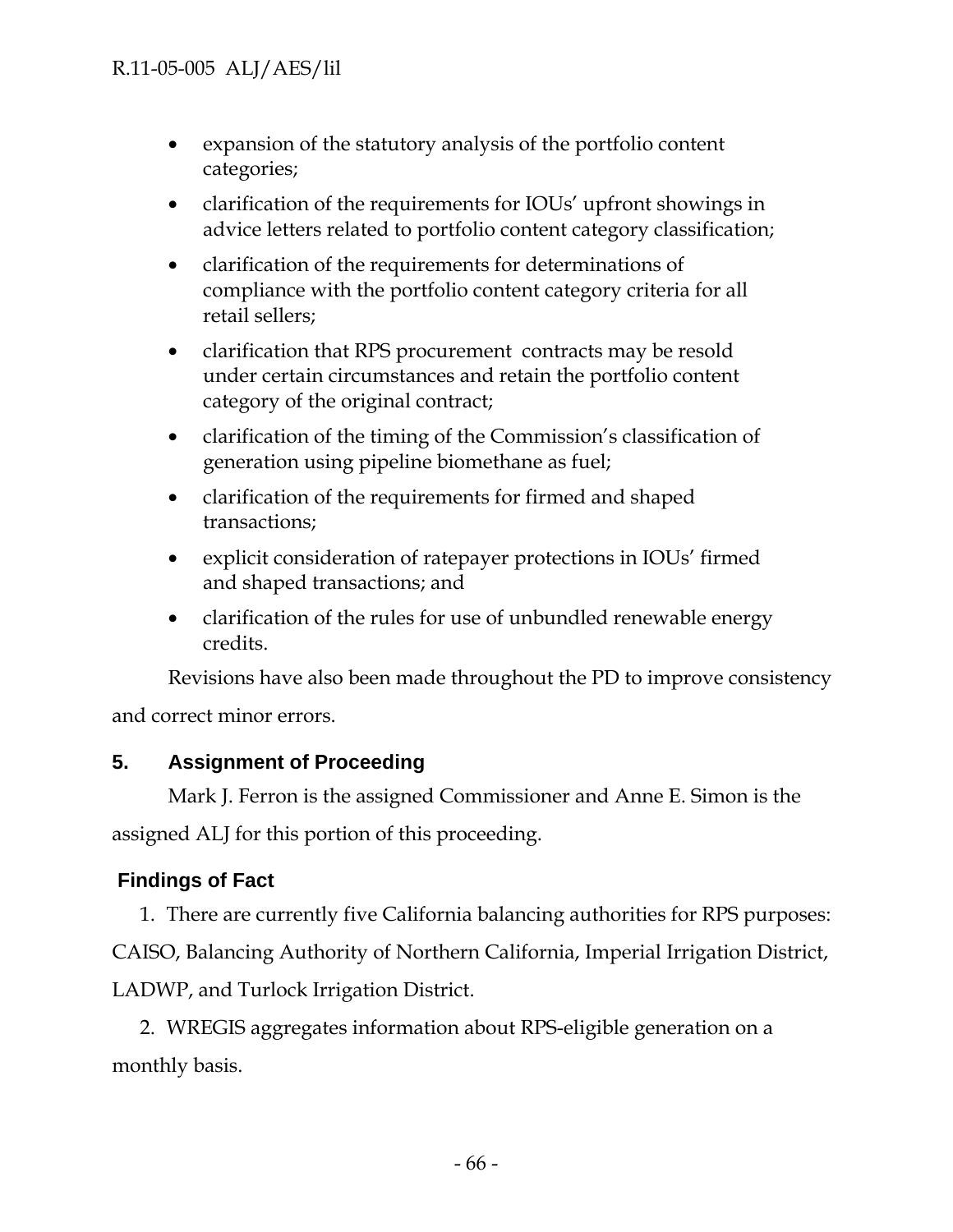3. WREGIS does not currently have a functionality that would allow tracking within WREGIS of the new portfolio content categories for RPS procurement created by new § 399.16.

4. Several sources providing information about the generation of RPS-eligible electricity and the scheduling of RPS-eligible electricity into California balancing authorities are available, but there is currently no uniform method of using that information to determine compliance with the portfolio content categories set forth in Pub. Util. Code § 399.16(b).

5. Firmed and shaped transactions using substitute electricity are one method to schedule electricity into a California balancing authority from a generation facility located outside the boundaries of a California balancing authority.

6. Electricity from a generation facility located outside the boundaries of a California balancing authority may be scheduled into a California balancing authority on an hourly or subhourly basis without the substitution of energy from another source.

7. Electricity from a generation facility located outside the boundaries of a California balancing authority may be scheduled into a California balancing authority through an arrangement for dynamic transfer from the balancing authority in which the generation facility is interconnected to a California balancing authority.

8. Once a REC is separated from the renewable generation with which it was originally associated, the electricity with which the REC was originally associated is not RPS-eligible.

9. Procurement contracts signed by DWR with Cabazon Wind Partners LLC and Whitewater Hill Wind Partners LLC and assigned by the Commission to SDG&E purchased electricity from wind farms interconnected to a California

- 67 -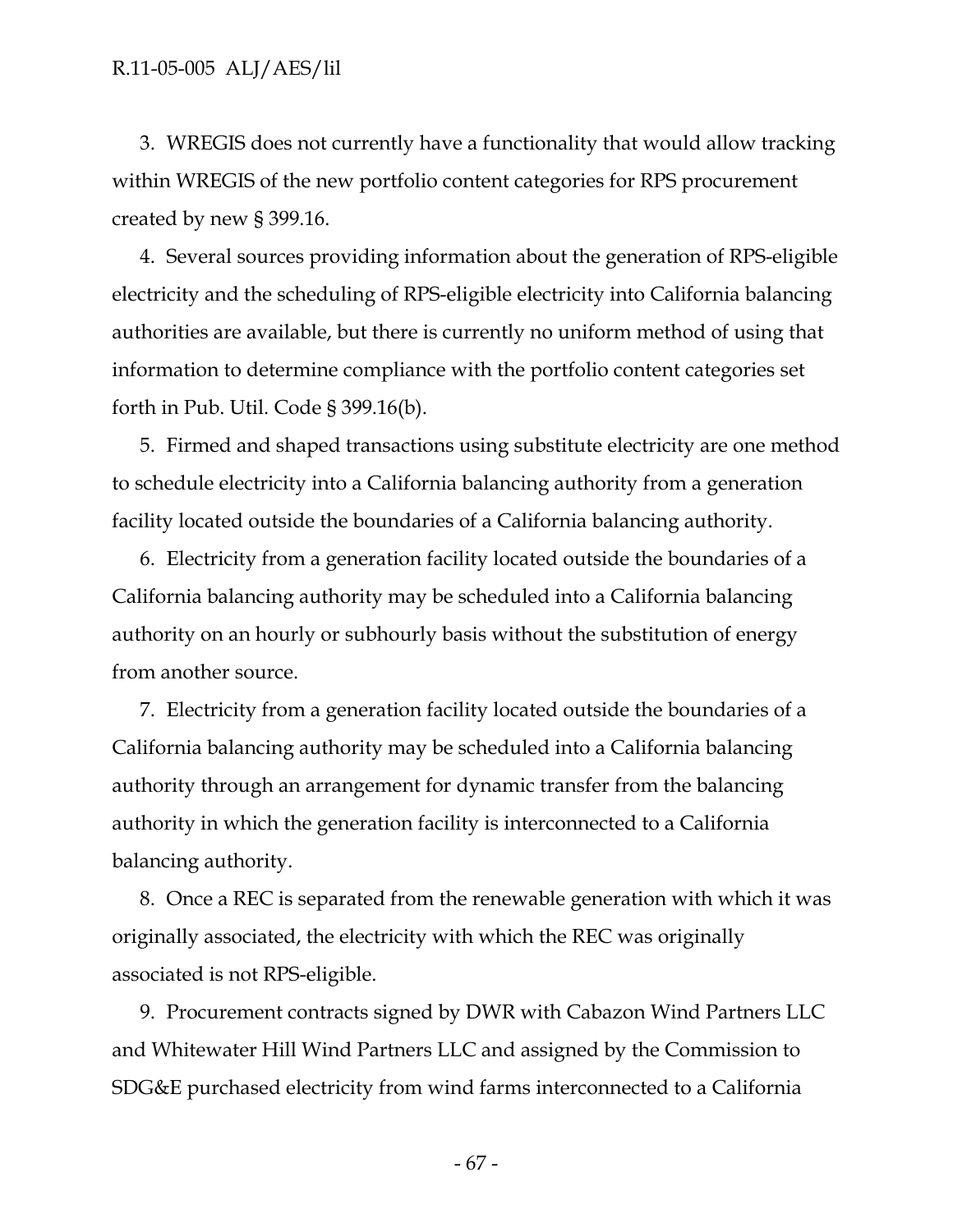balancing authority, but did not procure the RECs associated with the generation.

10. A procurement contract signed by DWR with Mountain View Power Partners and assigned by the Commission to SCE purchased electricity from wind farms interconnected to a California balancing authority, but did not procure the RECs associated with the generation.

#### **Conclusions of Law**

1. SB 2 (1X) is effective on December 10, 2011.

2. Upon the effective date of SB 2 (1X), the Commission's authority to require a demonstration that an RPS procurement transaction meets the "delivery" requirement for RPS eligibility under current RPS law lapses.

3. The repeal of the delivery requirement for RPS eligibility does not affect existing contractual delivery requirements.

4. Because any change to the delivery structure of an IOU's RPS contract approved prior to December 10, 2011 may have value and price implications for ratepayers, any IOU seeking to amend the delivery structure of such a contract should submit the amendment for Commission approval.

5. In order to keep the list of California balancing authorities that meet the requirements of new § 399.12(d) up to date, the Director of Energy Division should be authorized to develop a method for updating the list in the future, should that prove necessary.

6. In order to provide value to ratepayers and promote the fair and efficient administration of the RPS program, IOUs should be required to make an upfront showing of the proposed portfolio content category or categories of procurement, as well as the price, when presenting RPS procurement contracts for Commission approval.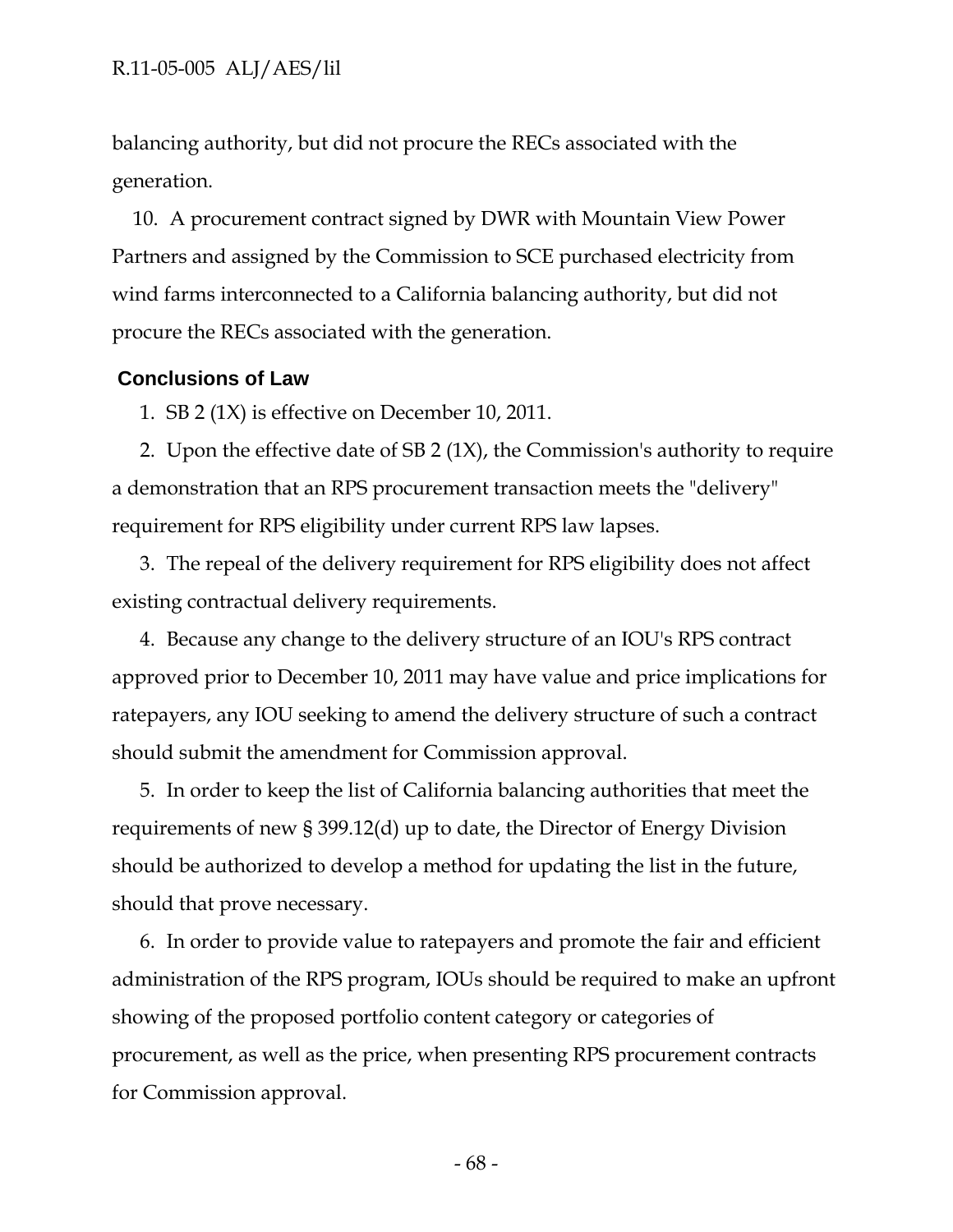7. In order to ensure that RPS procurement complies with the new portfolio content requirements and promote the fair and efficient administration of the RPS program, all retail sellers should be required to provide documentation to Energy Division staff demonstrating that RPS procurement properly belongs in the portfolio content category in which it is claimed for RPS compliance.

8. Because the criteria for portfolio content categories set out in new § 399.16 are different from the criteria for unbundled and REC-only transactions stated in D.10-03-021, the investigation of the role of firm transmission required by OP 26 of D.10-03-021, as modified by D.11-01-025, is no longer necessary.

9. Because new types of information will be necessary to evaluate retail sellers' compliance with the procurement requirements of the new portfolio content categories, the Director of Energy Division should be authorized, in consultation with the parties, to develop methods for evaluating compliance with the new portfolio content categories and to require retail sellers to provide necessary information, as determined by the Director of Energy Division, for such evaluation.

10. Because new types of information will be necessary to evaluate the value to ratepayers of IOUs' procurement that meets the requirements of the new portfolio content categories, the Director of Energy Division should be authorized, in consultation with the parties, to develop methods for evaluating the value to ratepayers of IOUs' procurement meeting the requirements the new portfolio content categories and to require IOUs to provide necessary information, as determined by the Director of Energy Division, for such evaluation at the time an IOU seeks Commission approval of an RPS procurement contract.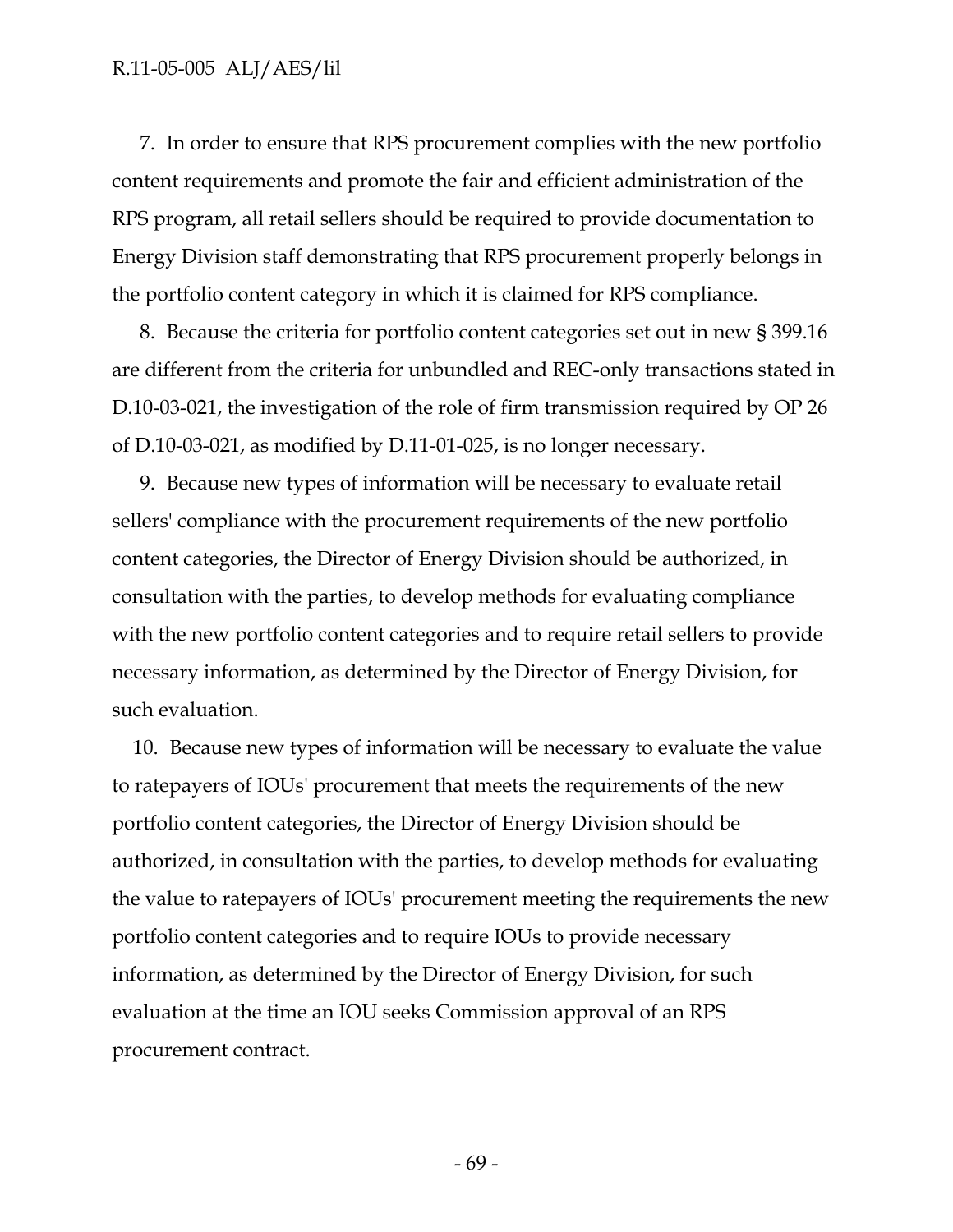11. Because dynamic transfer transmission arrangements are evolving, the Director of Energy Division should be authorized to review the development of dynamic transfer methods and incorporate any such developments into the information retail sellers must provide for compliance with the new portfolio content categories.

12. Procurement from contracts or ownership agreements signed, or utility owned generation going into commercial operation, or ownership agreements signed, on or after June 1, 2010 should be counted in the portfolio content category described in new Pub. Util. Code § 399.16(b)(1), if the generation facility from which the electricity is procured is certified as eligible for the California RPS and has its first point of interconnection to the WECC transmission grid within the metered boundaries of a California balancing authority area, so long as the renewable energy credits originally associated with the electricity have not been unbundled and transferred to another owner, and all other procurement requirements for compliance with the California RPS are met.

13. Procurement from contracts or ownership agreements signed or utility-owned generation going into commercial operation, on or after June 1, 2010 should be counted in the portfolio content category described in new Pub. Util. Code § 399.16(b)(1), if the generation facility from which the electricity is procured is certified as eligible for the California RPS and has its first point of interconnection with the electricity distribution system used to serve end user customers within the metered boundaries of a California balancing authority area, so long as the renewable energy credits originally associated with the electricity have not been unbundled and transferred to another owner, and all other procurement requirements for compliance with the California RPS are met.

- 70 -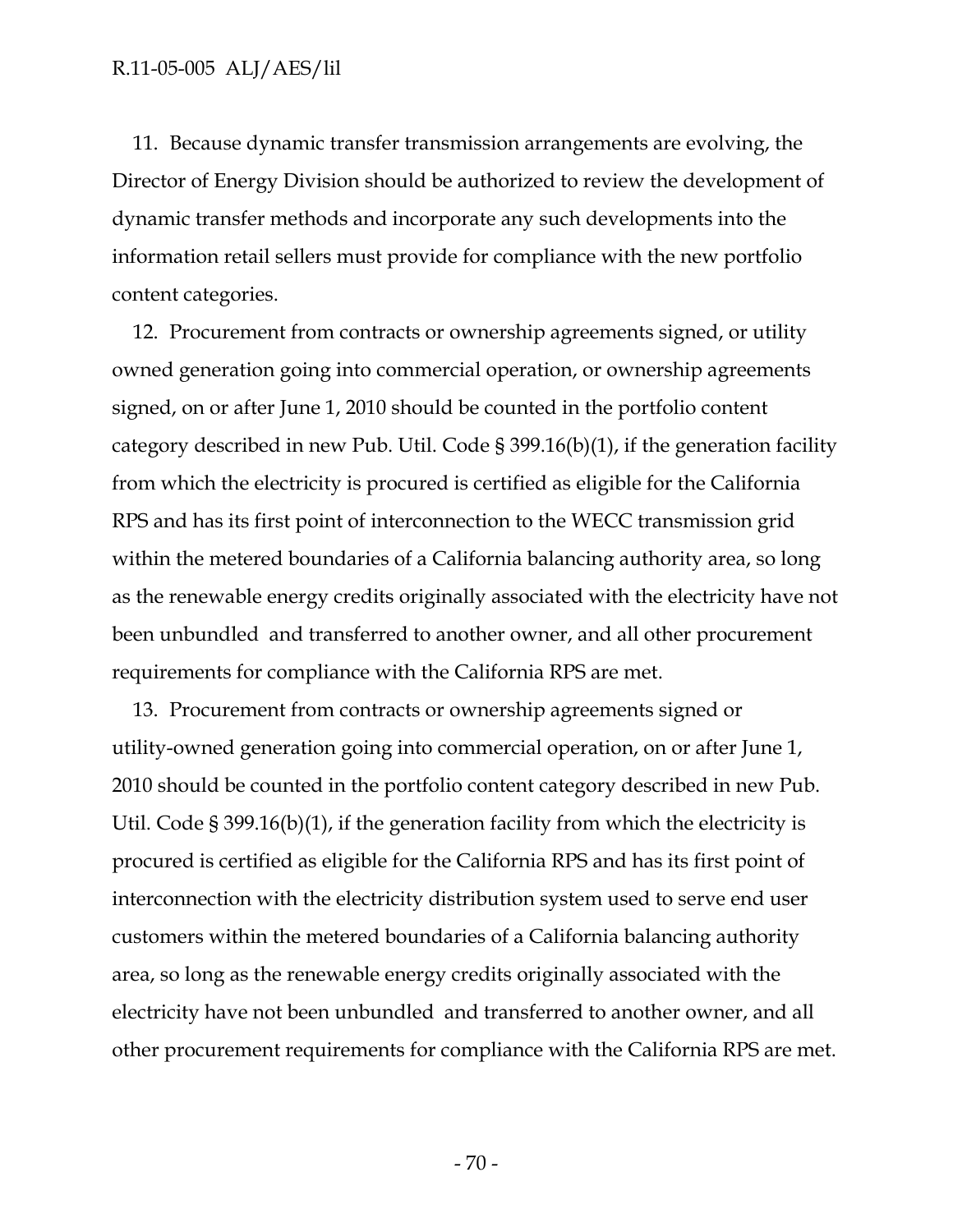14. Procurement from contracts or ownership agreements signed or utility-owned generation going into commercial operation, on or after June 1, 2010 should be counted in the portfolio content category described in new Pub. Util. Code § 399.16(b)(1), if the generation facility from which the electricity is procured is certified as eligible for the California RPS and the generation from that facility is scheduled into a California balancing authority without substituting electricity from any other source, so long as all the renewable energy credits originally associated with the electricity have not been unbundled and transferred to another owner, and all other procurement requirements for compliance with the California RPS are met; and provided that, if another source provides real-time ancillary services required to maintain an hourly or subhourly import schedule into the California balancing authority only the fraction of the schedule actually generated by the generation facility from which the electricity is procured may count toward this portfolio content category.

15. Procurement from contracts or ownership agreements signed, or utility-owned generation going into commercial operation, on or after June 1, 2010 may be counted in the portfolio content category described in new Pub. Util. Code § 399.16(b)(1), if the generation facility from which the electricity is procured is certified as eligible for the California RPS and the generation from that facility is scheduled into a California balancing authority pursuant to a dynamic transfer agreement between the balancing authority where the generation facility is interconnected and the California balancing authority into which the generation is scheduled, so long as the renewable energy credits originally associated with the electricity have not been unbundled and transferred to another owner, and all other procurement requirements for compliance with the California RPS are met.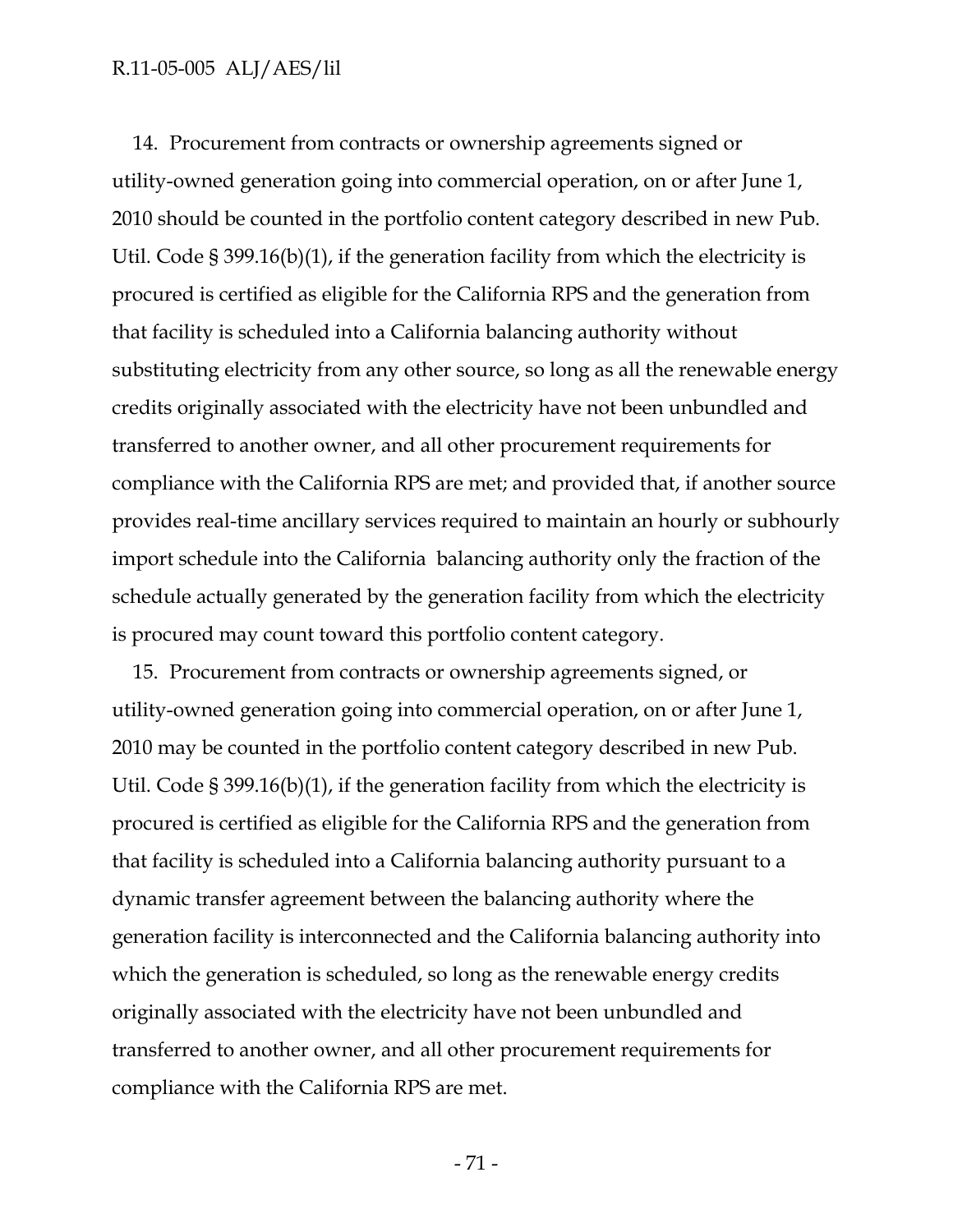16. Procurement from contracts or ownership agreement signed, or utilityowned generation going into commercial operation, on or after June 1, 2010 should be counted in the portfolio content category described in new Pub. Util. Code § 399.16(b)(2), if the generation facility from which the electricity is procured is certified as eligible for the California RPS and the generation from that facility is firmed and shaped with substitute electricity scheduled into a California balancing authority within the same calendar year as the generation from the facility eligible for the California RPS, and if the substitute electricity provides incremental electricity, if the following conditions are met, so long as the renewable energy credits originally associated with the electricity have not been unbundled and transferred to another owner, and all other procurement requirements for compliance with the California RPS are also met:

- the buyer simultaneously purchases energy and associated RECs from the RPS-eligible generation facility without selling the energy back to the generator;
- the purchased energy must be available to the buyer (i.e., the purchased energy must not in practice be already committed to another party); and
- the initial contract for substitute energy is acquired no earlier than the time the RPS-eligible energy is purchased and no later than prior to the initial date of generation of the RPS-eligible energy under the terms of the contract between the buyer and the RPS-eligible generator.

17. An IOU's initial contract for substitute energy must either be at least five years in duration, or as long as the contract for RPS-eligible energy, whichever is shorter. If the duration of the contract for substitute energy is shorter than that of the contract for RPS-eligible energy, the IOU should provide subsequent contracts for substitute energy (that is incremental, as defined in this decision) to the Commission via a Tier 2 advice letter, a reasonable time in advance of the initial date of generation of the substitute energy under the contract.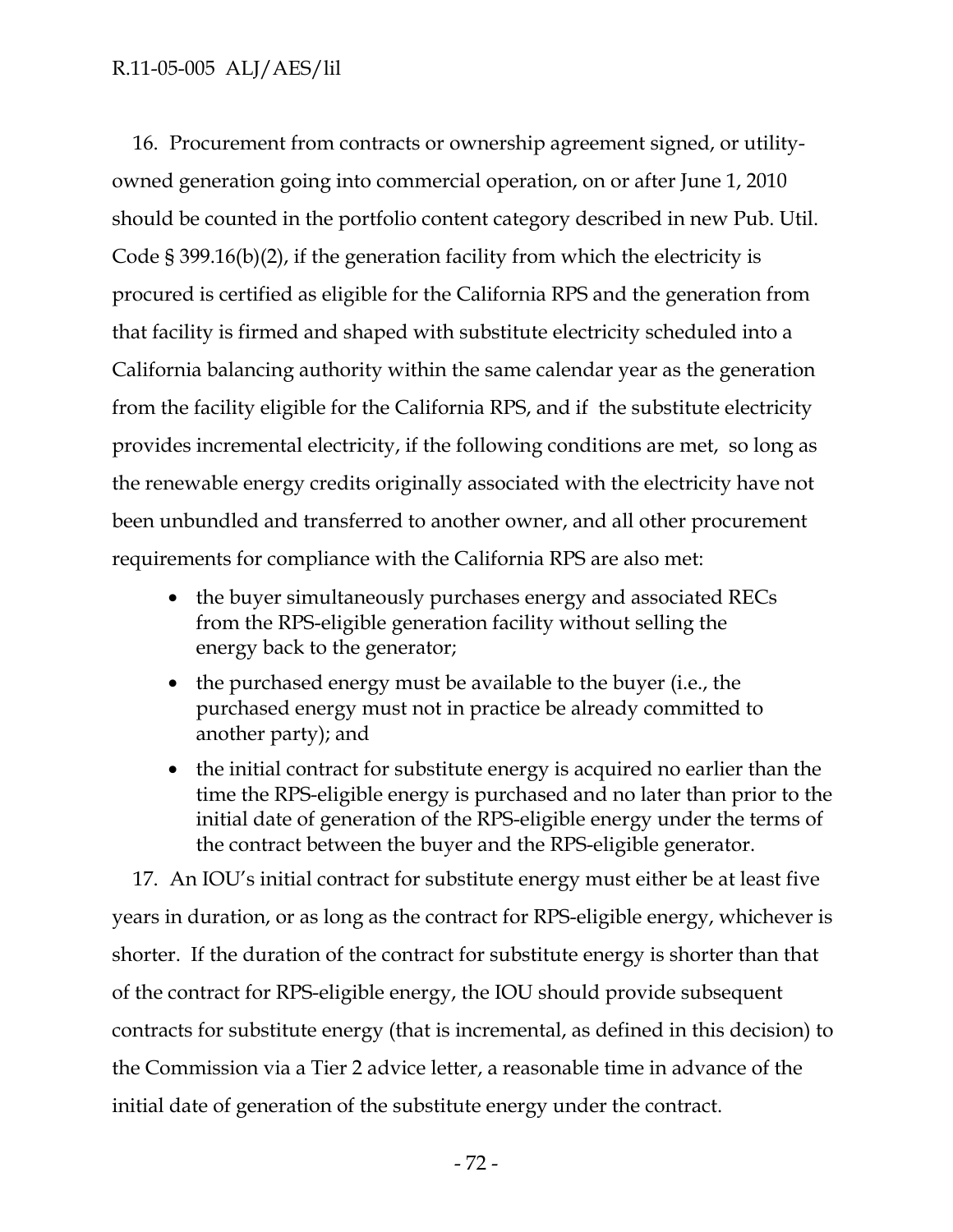18. Procurement from contracts or ownership agreements signed, or utilityowned generation going into commercial operation, on or after June 1, 2010 should be counted in the portfolio content category described in new Pub. Util. Code § 399.16(b)(3), if either of the following conditions is met, so long as all other procurement requirements for compliance with the California RPS are met:

- The procurement consists of unbundled renewable energy credits originally associated with generation eligible under the California renewables portfolio standard; or
- The procurement consists of any generation eligible under the California renewables portfolio standard that does not quality to be counted in either the portfolio content category described in new Pub. Util. Code § 399.16(b)1), or the portfolio content category described in new Pub. Util. Code § 399.16(b)2).

19. In order to maximize value and promote efficient allocation of RPS-eligible generation, a retail seller should be allowed to count RPS procurement resulting from its purchase, on or after the effective date of this decision, of part or all of a contract for RPS procurement that originally would meet the criteria of § 399.16(b)(1)(A) as procurement meeting the criteria of § 399.16(b)(1)(A) if:

- The original contract meets the criteria of  $\S 399.16(b)(1)(A)$ ; and
- The resale contract transfers only electricity and RECs that have not yet been generated prior to the effective date of the resale contract; and
- The electricity transferred by the resale contract is transferred to the ultimate buyer in real time; and
- For those transactions in which the RPS-eligible energy is scheduled from the eligible renewable energy resource that is not interconnected to a California balancing authority into a California balancing authority without substituting electricity from another source, the original hourly or subhourly schedule is maintained and the three other conditions above are met; and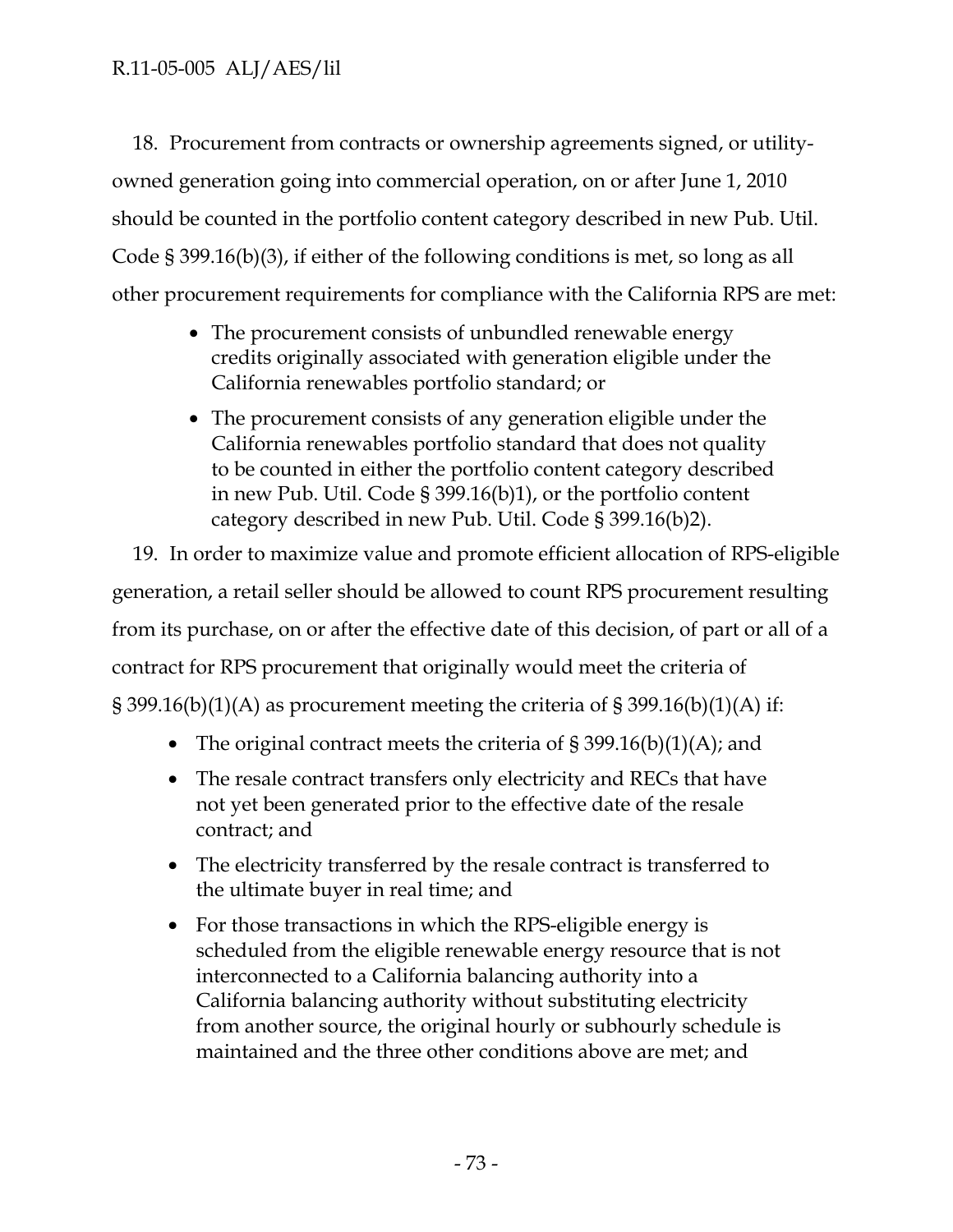• For contracts with dynamic transfer  $(\S 399.16(b)1)(B)$ , the resale must not be contrary to any condition imposed by any balancing authority participating in the dynamic transfer arrangement.

20. In order to maximize value and promote efficient allocation of RPS-eligible generation, a retail seller should be allowed to count RPS procurement resulting from its purchase, on or after the effective date of this decision, of part or all of a contract for RPS procurement that originally would meet the criteria of  $\S 399.16(b)(2)$  as procurement meeting the criteria of  $\S 399.16(b)(2)$  if:

- The original contract meets the criteria of § 399.16(b)(2); and
- The resale contract transfers only electricity and RECs that have not yet been generated prior to the effective date of the resale contract; and
- The resale contract transfers the original arrangement for substitute electricity (e.g., source and quantity); and
- The resale contract retains the scheduling of the substitute electricity into a California balancing authority as set out in the original firming and shaping transaction; and
- The transaction continues to provide incremental electricity scheduled into a California balancing authority.

21. In the unique and limited circumstance of the contracts signed by DWR during the energy crisis with Cabazon Wind Partners LLC and Whitewater Hill Wind Partners LLC, SDG&E should be allowed an exception to the general rules about unbundled RECs in order to acquire the RECs separately from the energy conveyed by those contracts but receive RPS compliance credit as though they had been purchased together.

22. In the unique and limited circumstance of the contracts signed by DWR during the energy crisis with Mountain View Power Partners, SCE should be allowed an exception to the general rules about unbundled RECs in order to acquire the RECs separately from the energy conveyed by that contract but receive RPS compliance credit as though they had been purchased together.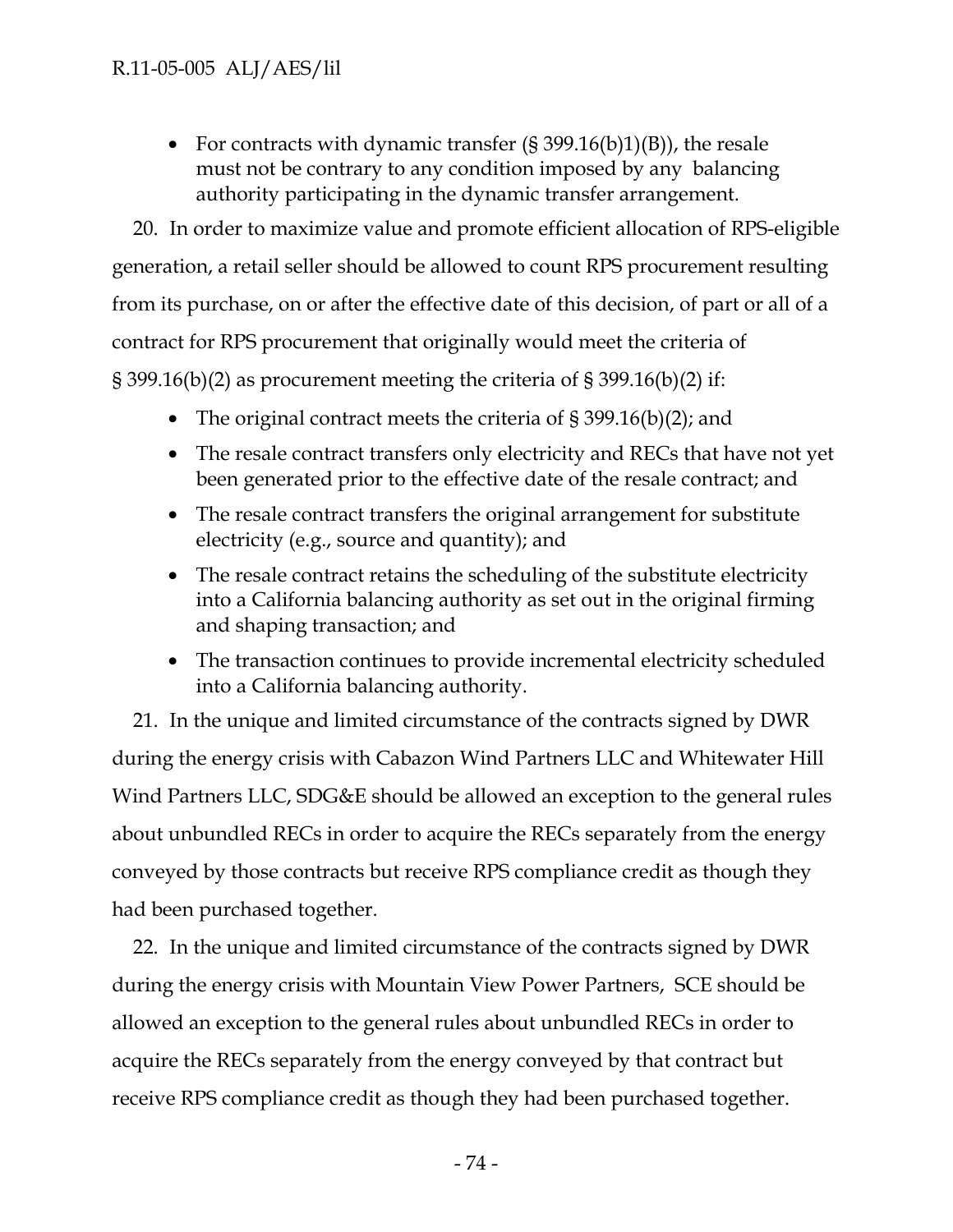23. The ruling of the Scoping Memo that RPS procurement of small and multi-jurisdictional utilities meeting the requirements of new Pub. Util. Code § 399.17.and § 399.18, should count for RPS compliance without regard to the limitations on use of each portfolio content category established by new Pub. Util. Code § 399.16(b), should be confirmed.

24. Procurement from contracts or ownership agreements executed, or utility-owned generation in commercial operation prior to June 1, 2010 and meeting the conditions set out in new § 399.16(d) should be counted for RPS compliance without regard to the limitations on use of each portfolio content category established by new Pub. Util. Code § 399.16(b), provided that, if any RECs from a contract signed prior to June 1, 2010, are unbundled and sold separately after June 1, 2010, the underlying energy should not be used for RPS compliance and the unbundled RECs should be counted in accordance with the limitations on procurement in the portfolio content category of new Pub. Util. Code § 399.16(b)(3), as set out in new Pub. Util. Code § 399.16(c)(2).

25. In order to promote effective compliance with the new RPS requirements of SB 2 (1X), this order should be effective immediately.

### **ORDER**

#### **IT IS ORDERED** that:

1. A retail seller claiming that procurement for compliance with the California renewables portfolio standard from a procurement contract or ownership agreement signed, or utility-owned generation in commercial operation, on or after June 1, 2010 counts in the portfolio content category described in Pub. Util. Code § 399.16(b)(1), must provide information to the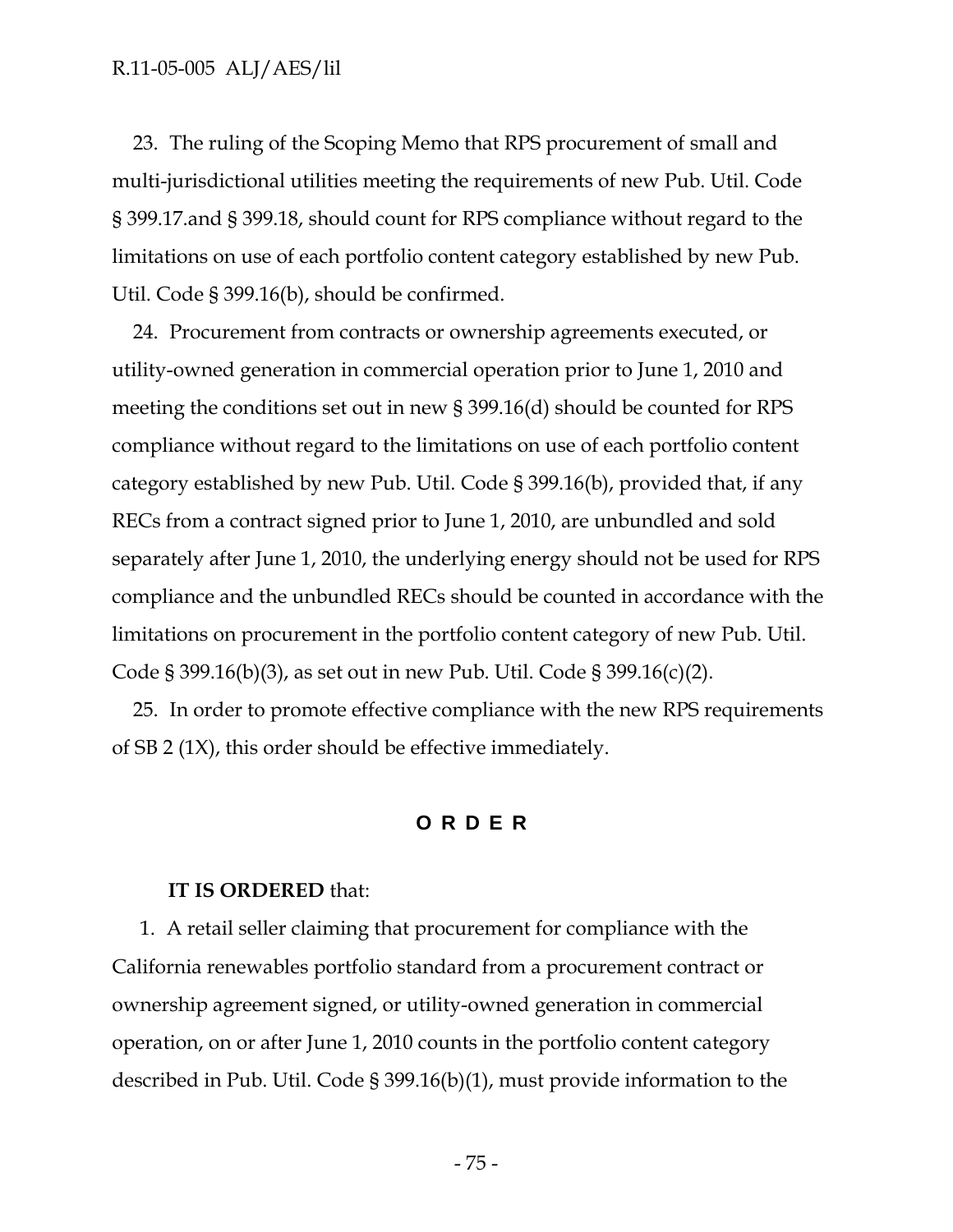Director of Energy Division sufficient to demonstrate that the generation facility from which the electricity is procured is certified as eligible for the California renewables portfolio standard and either:

- a. has its first point of interconnection to the Western Electricity Coordinating Council transmission grid within the metered boundaries of a California balancing authority area; or
- b. has its first point of interconnection with the electricity distribution system used to serve end users within the metered boundaries of a California balancing authority area; or
- c. the generation from that facility is scheduled into a California balancing authority without substituting electricity from any other source, provided that, if another source provides real-time ancillary services required to maintain an hourly or subhourly import schedule into the California balancing authority only the fraction of the schedule actually generated by the generation facility from which the electricity is procured may count toward this portfolio content category; or
- d. the generation from that facility is scheduled into a California balancing authority pursuant to a dynamic transfer agreement between the balancing authority where the generation facility is located and the California balancing authority into which the generation is scheduled.

The retail seller must also demonstrate that the renewable energy credits originally associated with the electricity have not been unbundled and transferred to another owner, and that all other requirements for procurement for compliance with the California renewables portfolio standard are met by the procurement.

2. A retail seller claiming that procurement for compliance with the California renewables portfolio standard from a contract or ownership agreement signed, or utility-owned generation in commercial operation, on or after June 1, 2010 counts in the portfolio content category described in new Pub.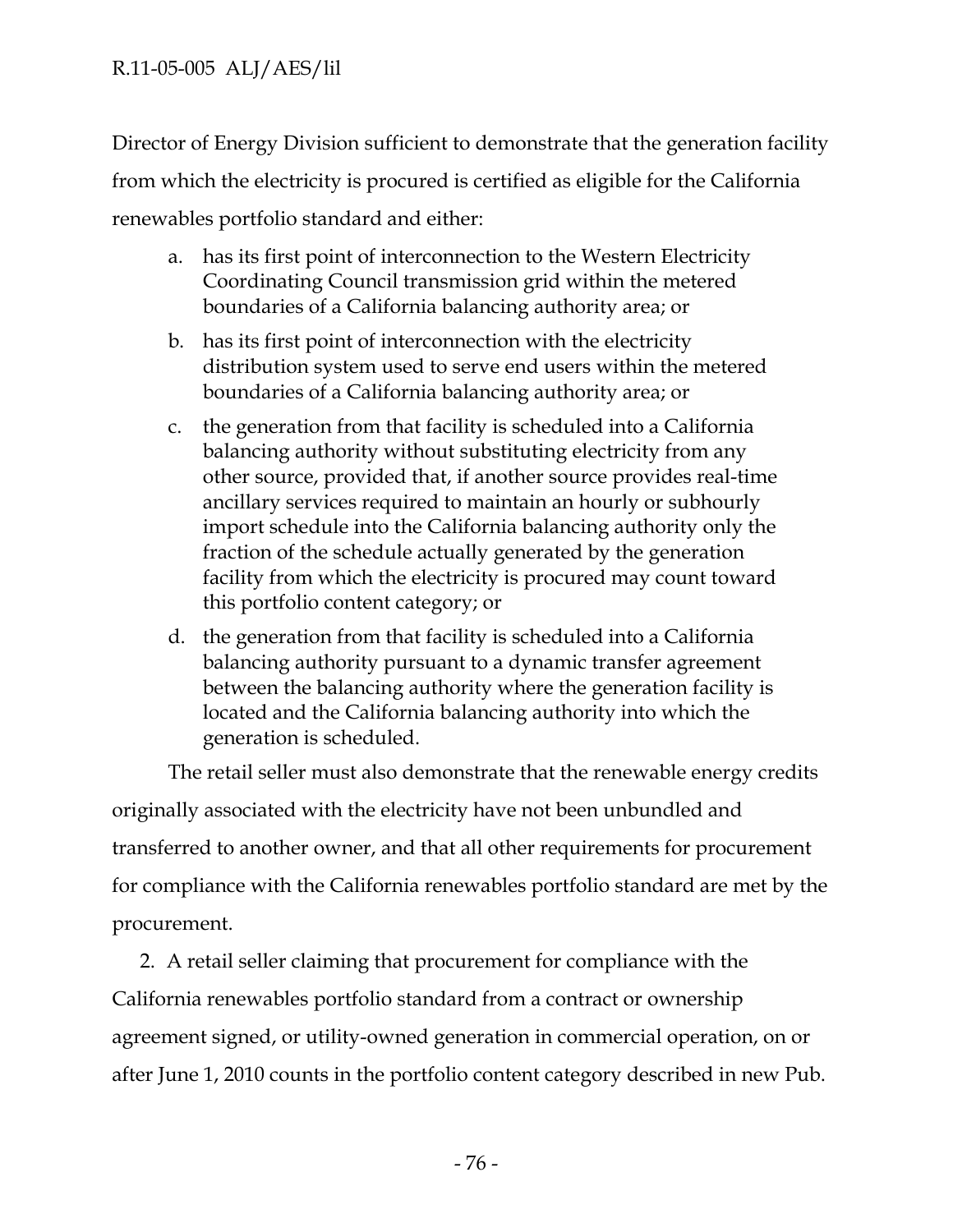Util. Code § 399.16(b)(2), must provide information to the Director of Energy Division sufficient to demonstrate that the generation from that facility is firmed and shaped with substitute electricity scheduled into a California balancing authority within the same calendar year as the generation from the facility eligible for the California renewables portfolio standard, and that the substitute electricity provides incremental electricity, if the following conditions are met:

- the buyer simultaneously purchases energy and associated RECs from the RPS-eligible generation facility without selling the energy back to the generator at the same time;
- the purchased energy must be available to the buyer (i.e., the purchased energy must not in practice be already committed to another party);
- the initial contract for substitute energy is acquired no earlier than the time the RPS-eligible energy is purchased and no later than prior to the initial date of generation of the RPS-eligible energy under the terms of the contract between the buyer and the RPS-eligible generator.

The retail seller must also demonstrate that the renewable energy credits originally associated with the electricity have not been unbundled and transferred to another owner, and that all other requirements for procurement for compliance with the California renewables portfolio standard are met by the procurement.

3. A retail seller claiming that procurement for compliance with the California renewables portfolio standard from a contract or ownership agreement signed, or utility-owned generation in commercial operation, on or after June 1, 2010 should be counted in the portfolio content category described in new Pub. Util. Code § 399.16(b)(3), must provide information to the Director of Energy Division sufficient to demonstrate that either of the following conditions is met, so long as all other procurement requirements for compliance with the California renewables portfolio standard are met: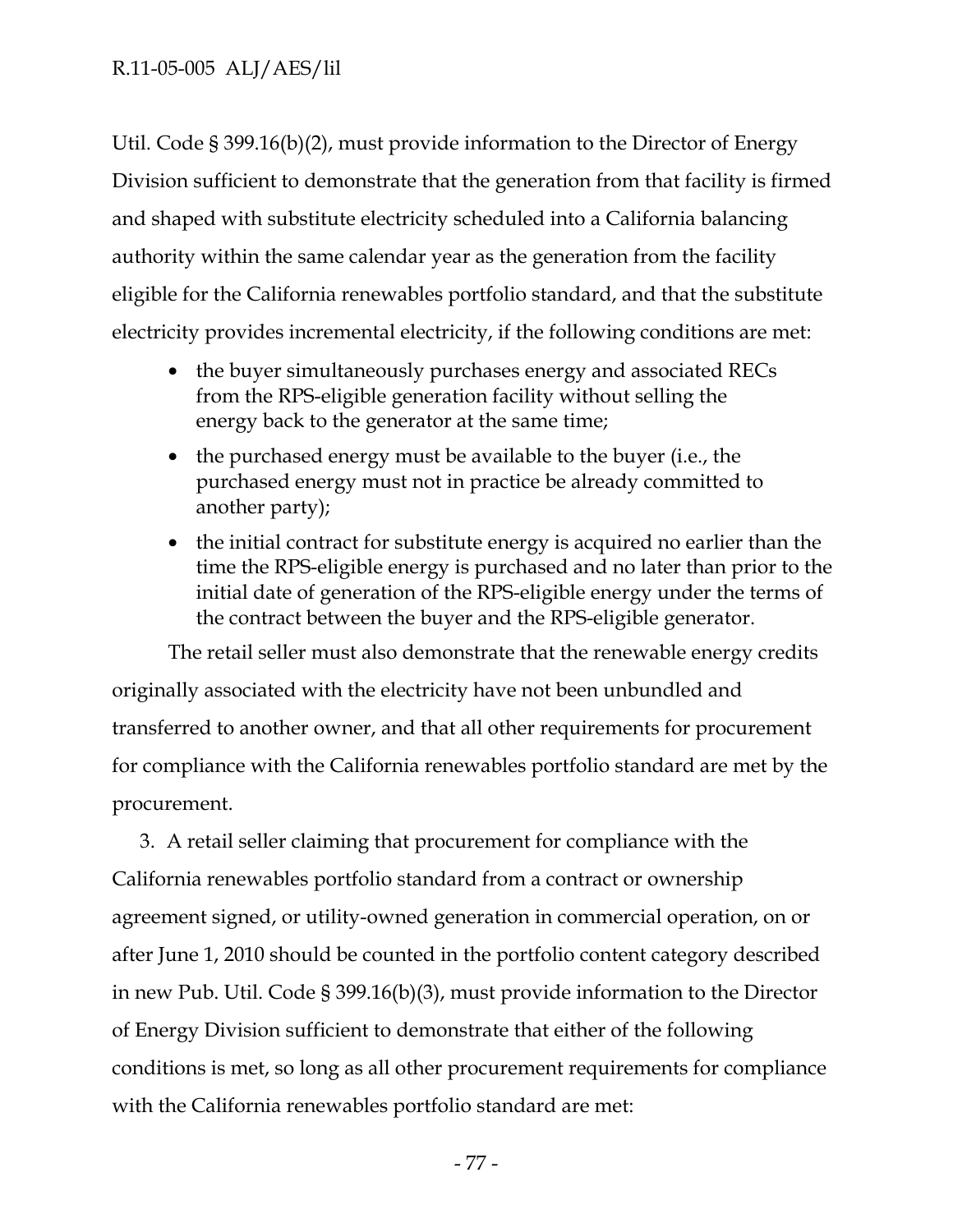- The procurement consists of unbundled renewable energy credits originally associated with generation eligible under the California renewables portfolio standard; or
- The procurement consists of any generation eligible under the California renewables portfolio standard that does not quality to be counted in either the portfolio content category described in Pub. Util. Code § 399.16(b)(1), or the portfolio content category described in Pub. Util. Code § 399.16(b)(2).

4. A retail seller may count RPS procurement resulting from its purchase, on or after the effective date of this decision, of part or all of a contract for RPS procurement that originally would meet the criteria of  $\S 399.16(b)(1)(A)$  as procurement meeting the criteria of  $\S 399.16(b)(1)(A)$  if:

- The original contract meets the criteria of  $\S 399.16(b)(1)(A);$
- The resale contract transfers only electricity and RECs that have not yet been generated prior to the effective date of the resale contract;
- The electricity transferred by the resale contract is transferred to the ultimate buyer in real time;
- For those transactions in which the RPS-eligible energy is scheduled from the eligible renewable energy resource that is not interconnected to a California balancing authority into a California balancing authority without substituting electricity from another source, the original hourly or subhourly schedule is maintained and the three other conditions above are met;
- For contracts with dynamic transfer  $(S\ 399.16(b)(1)(B))$ , the resale must not be contrary to any condition imposed by any balancing authority participating in the dynamic transfer arrangement; and
- All other requirements for procurement under the California renewables portfolio standard are met.

5. A retail seller may count RPS procurement resulting from its purchase, on or after the effective date of this decision, of part or all of a contract for RPS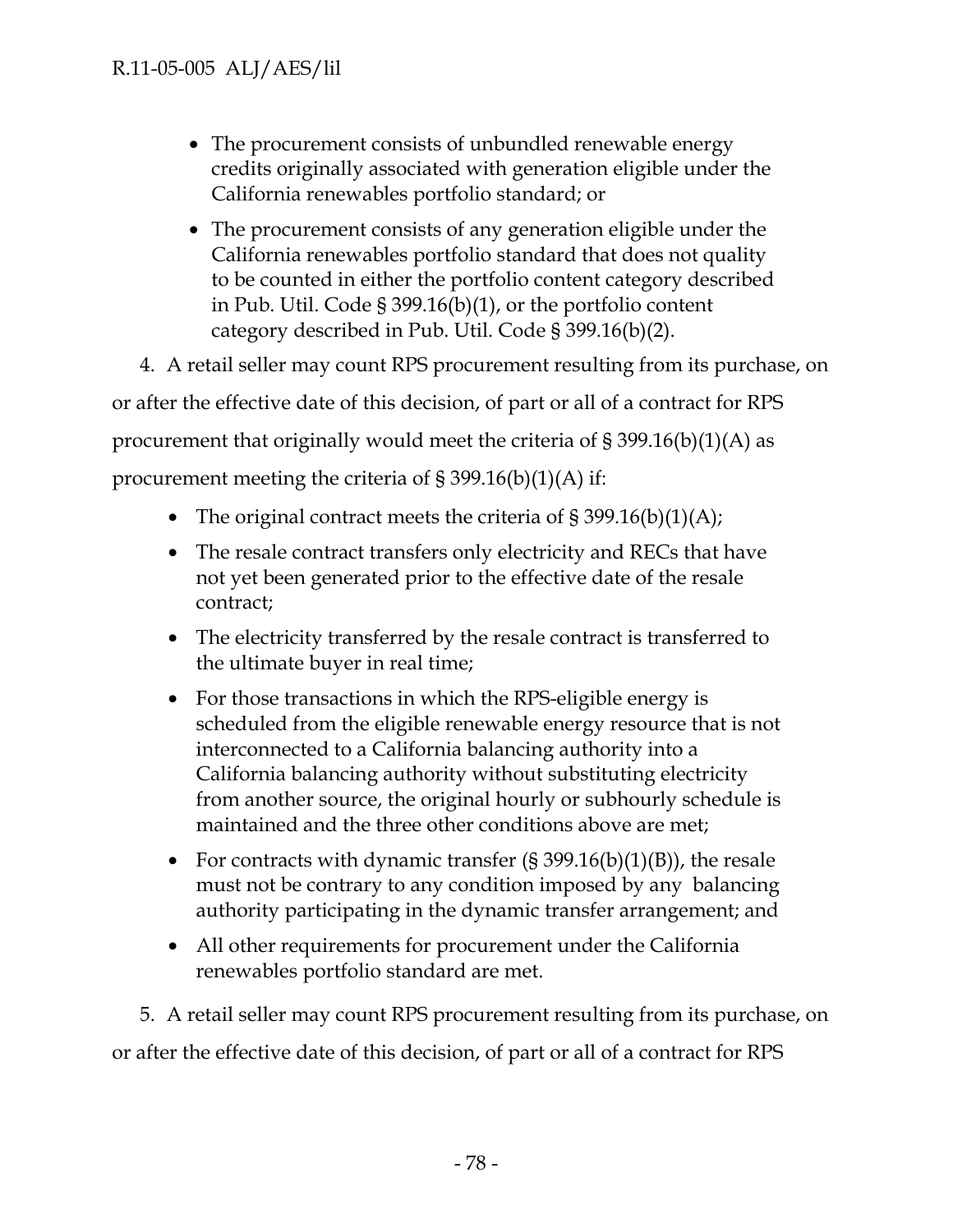procurement that originally would meet the criteria of § 399.16(b)(2) as procurement meeting the criteria of § 399.16(b)(2) if:

- The original contract meets the criteria of  $\S 399.16(b)(2)$ ;
- The resale contract transfers only electricity and RECs that have not yet been generated prior to the effective dateof the resale contract;
- The resale contract transfers the original arrangement for substitute electricity (e.g., source and quantity);
- The resale contract retains the scheduling of the substitute electricity into a California balancing authority as set out in the original firming and shaping transaction;
- The transaction continues to provide incremental electricity scheduled into a California balancing authority; and
- All other requirements for procurement under the California renewables portfolio standard are met.

6. In submitting any contract for procurement to meet the California renewables portfolio standard to the Commission for approval on or after December 10, 2011, an investor-owned utility must provide sufficient information for the Commission to evaluate, without limitation and in addition to any other requirements for information, the following elements: the claimed portfolio content category of the proposed procurement; the risks that the procurement will not ultimately be classified in the claimed portfolio content category; the value to ratepayers of the procurement as proposed and the value to ratepayers if the procurement is not ultimately classified in the claimed portfolio category.

7. In submitting any contract for procurement to meet the criteria set by Pub. Util. Code § 399.16(b)(2), an investor-owned utility must include a contract for substitute energy that must either be at least five years in duration, or as long as the contract for the energy eligible under the California renewables portfolio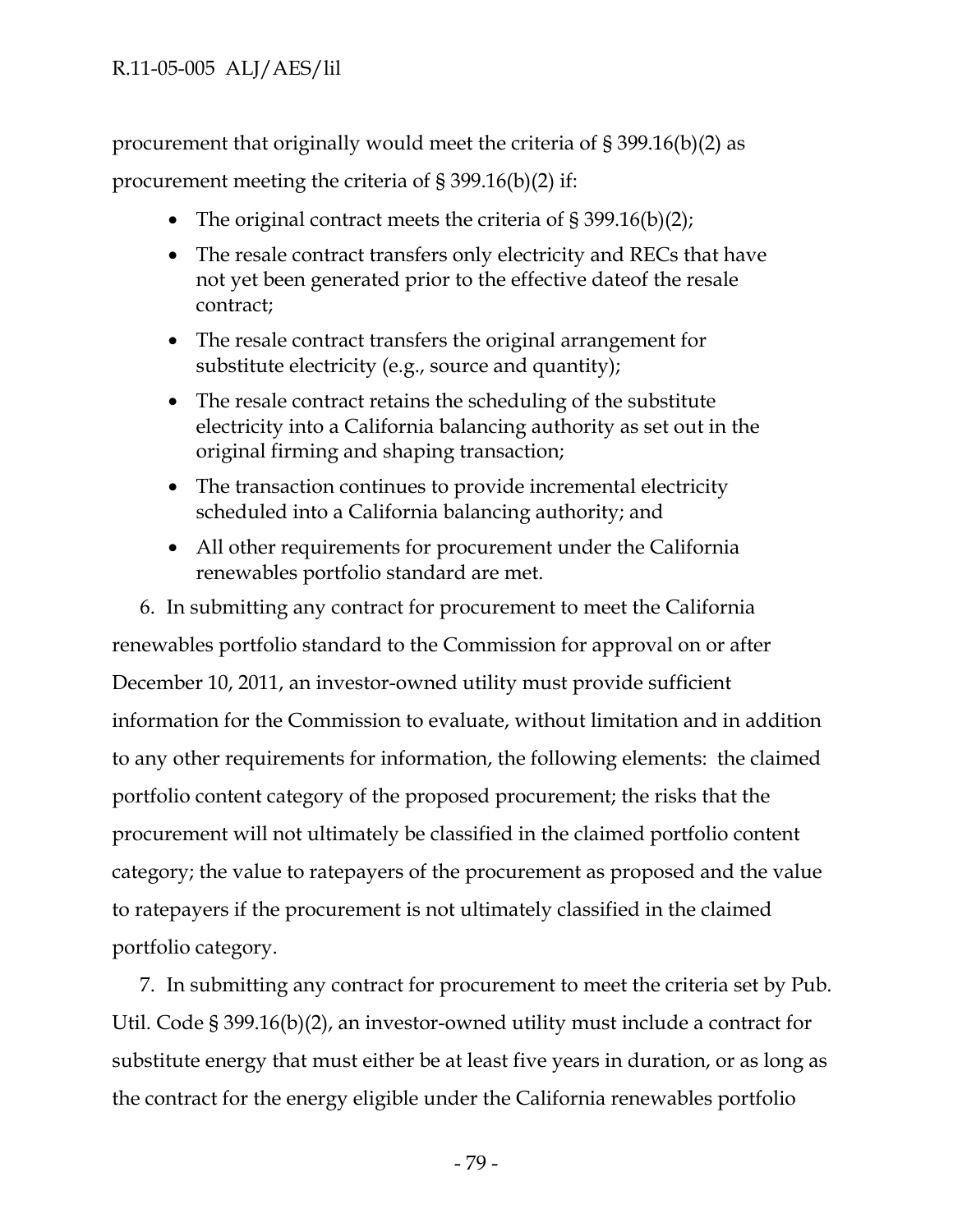standard, whichever period is shorter. If the duration of the contract for substitute energy is shorter than that of the contract for energy eligible under the California renewables portfolio standard, the investor-owned utility must provide all subsequent contracts for substitute energy that is incremental to the Commission via a Tier 2 advice letter, a reasonable period of time in advance of the initial date of generation of the substitute energy under the contract.

8. The Director of Energy Division is authorized to require any investor-owned utility that has submitted a contract for procurement to meet the California renewables portfolio standard that was signed after June 1, 2010 but was not approved by the Commission prior to December 10, 2011 to provide additional information to allow the Commission to evaluate, without limitation and in addition to any other requirements for information, the following elements: the claimed portfolio content category of the proposed procurement; the risks that the procurement will not ultimately be classified in the claimed portfolio content category; the value to ratepayers of the procurement as proposed and the value to ratepayers if the procurement is not ultimately classified in the claimed portfolio category.

9. The Director of Energy Division is authorized to develop any methods and requirements for information to be provided by investor-owned utilities seeking approval of contracts for procurement to meet the California renewables portfolio standard to allow the Commission to evaluate, without limitation, the following elements: the claimed portfolio content category of the proposed procurement; the risks that the procurement will not ultimately be classified in the claimed portfolio content category; the value to ratepayers of the procurement as proposed and the value to ratepayers if the procurement is not ultimately classified in the claimed portfolio content category.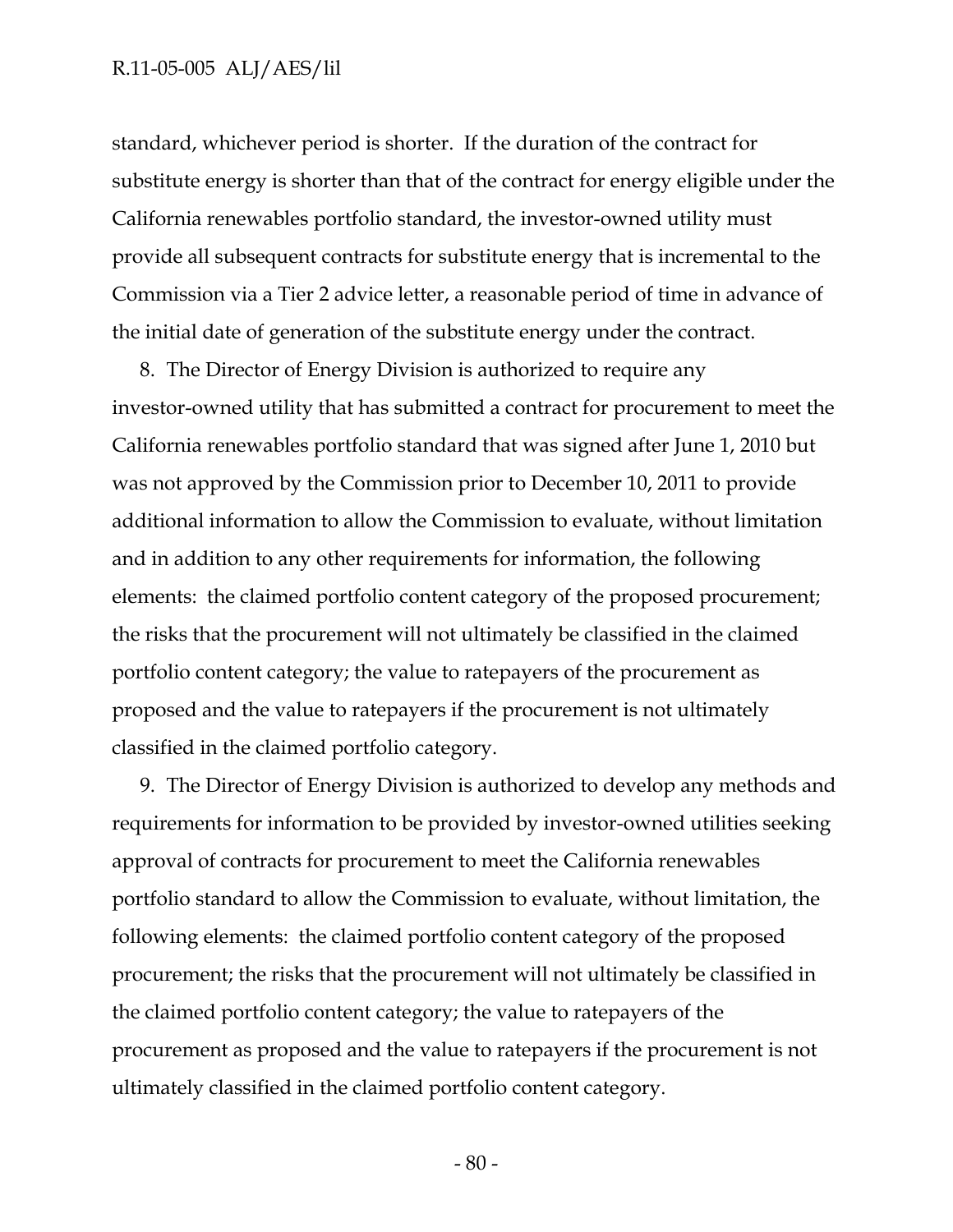10. The Director of Energy Division is relieved of the obligation imposed by Ordering Paragraph 26 of Decision (D.) 10-03-021, as modified by D.11-01-025, to investigate and report on the place of firm transmission in procurement for compliance with the California renewables portfolio standard.

11. Any investor-owned utility seeking to amend the delivery structure of a contract for procurement for compliance with the California renewables portfolio standard on or after December 10, 2011 must submit the amended contract for Commission approval.

12. The Director of Energy Division is authorized to review the development of dynamic transfer arrangements for transmission of electricity eligible for renewables portfolio standard compliance and incorporate the results of such review into the information that investor-owned utilities must provide for Commission approval of contracts for procurement to meet the California renewables portfolio standard and that all retail sellers must provide for compliance with the new portfolio content categories.

13. In order to keep the list of California balancing authorities for purposes of compliance with Pub. Util. Code § 399.16 up to date, the Director of Energy Division is authorized to develop a method for updating the list of California balancing authorities that meet the requirements of new § 399.12(d), should that prove necessary.

14. The general rules about the use of unbundled renewable energy credits for compliance with the California renewables portfolio standard will not be applied in the unique and limited circumstance of the contracts signed by the Department of Water Resources during the energy crisis with Cabazon Wind Partners LLC and Whitewater Hill Wind Partners LLC and assigned to San Diego Gas & Electric Company, which may be allowed to acquire the unbundled

- 81 -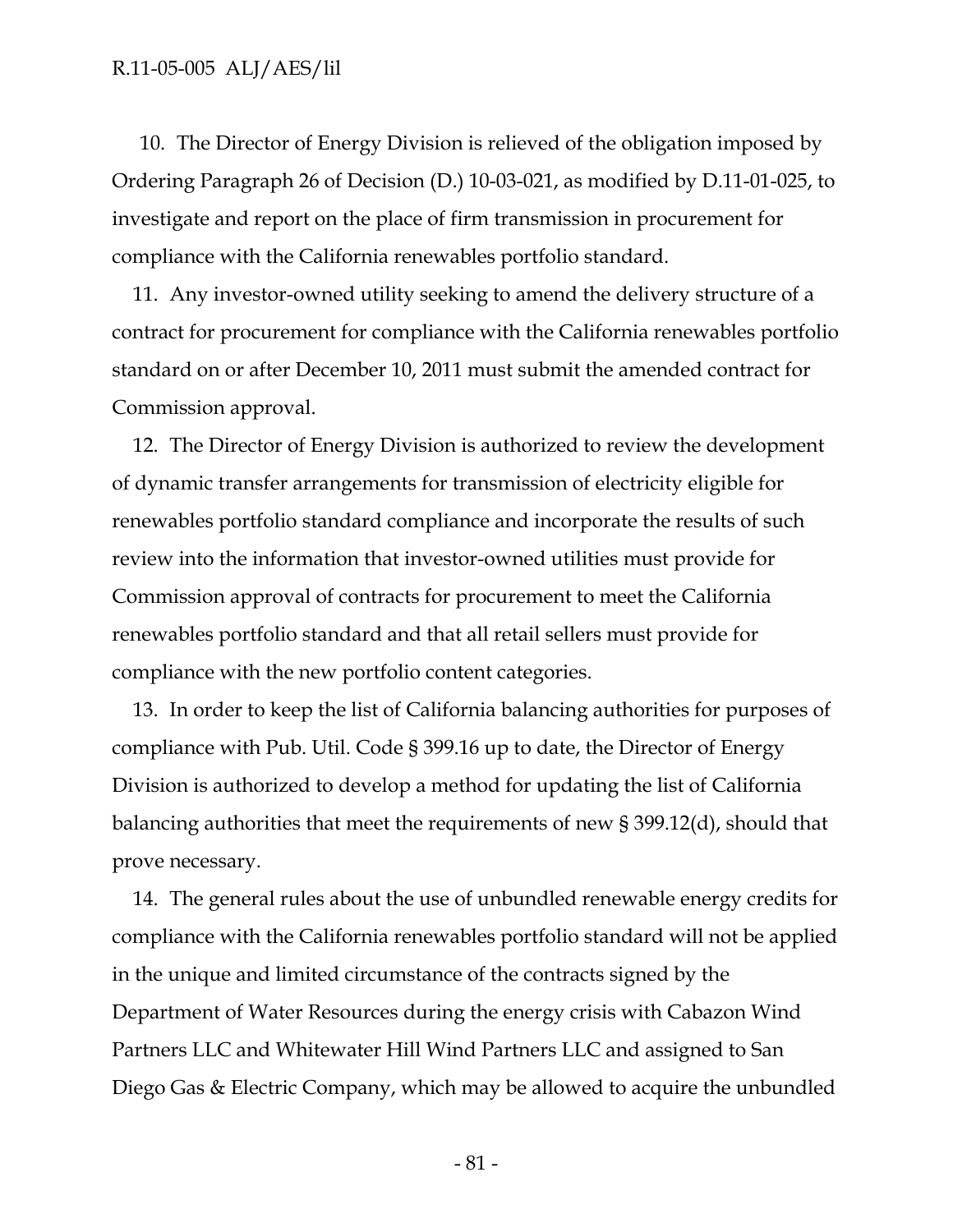renewable energy credits separately from the energy conveyed under the contracts, but receive credit for compliance with the California renewables portfolio standard as though they had been purchased together.

15. The general rules about the use of unbundled renewable energy credits for compliance with the California renewables portfolio standard will not be applied in the unique and limited circumstance of the contracts signed by the Department of Water Resources during the energy crisis with Mountain View Power Partners and assigned to Southern California Edison Company, which may be allowed to acquire the unbundled renewable energy credits separately from the energy conveyed under the contracts, but receive credit for compliance with the California renewables portfolio standard as though they had been purchased together.

16. The procurement of small and multi-jurisdictional utilities that meet the requirements of Pub. Util. Code §§ 399.17 and 399.18 may count for compliance with the California renewables portfolio standard without regard to the limitations on the use of each portfolio content category established by Pub. Util. Code § 399.16(c), so long as all other procurement requirements for compliance with the California renewables portfolio standard are also met.

17. Procurement from contracts or ownership agreement signed, or utilityowned generation in commercial operation prior to June 1, 2010, and meeting the conditions set out in Pub. Util. Code § 399.16(d), may be counted for compliance with the California renewables portfolio standard without regard to the quantitative requirements for the use of each portfolio content category established by Pub. Util. Code § 399.16(c), provided that, if any renewable energy credits from a contract or ownership agreement signed, or utility-owned generation in commercial operation prior to June 1, 2010 are unbundled and sold

- 82 -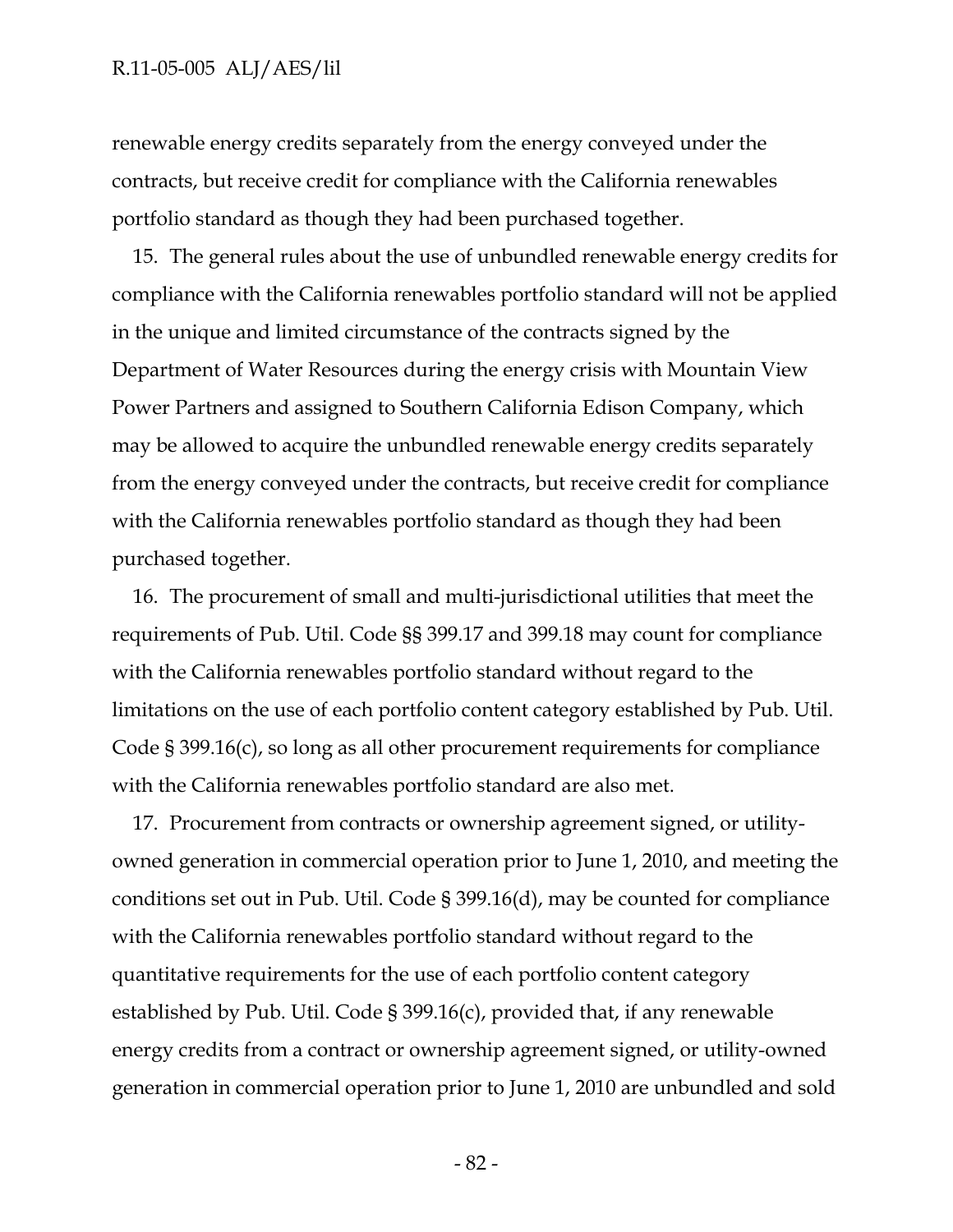separately after June 1, 2010, the underlying energy may not be counted for compliance with the California renewables portfolio standard and the unbundled renewable energy credits must be counted in accordance with the limitations on procurement in the portfolio content category of Pub. Util. Code § 399.16(b)(3), as set out in Pub. Util. Code § 399.16(c).

18. Rulemaking 11-05-005 remains open.

This order is effective today.

Dated December 15, 2011, at San Francisco, California.

MICHAEL R. PEEVEY President TIMOTHY ALAN SIMON MICHEL PETER FLORIO CATHERINE J.K. SANDOVAL MARK J. FERRON **Commissioners** 

I will file a concurrence.

/s/ MICHAEL R. PEEVEY Commissioner

I will file a concurrence.

/s/ TIMOTHY ALAN SIMON Commissioner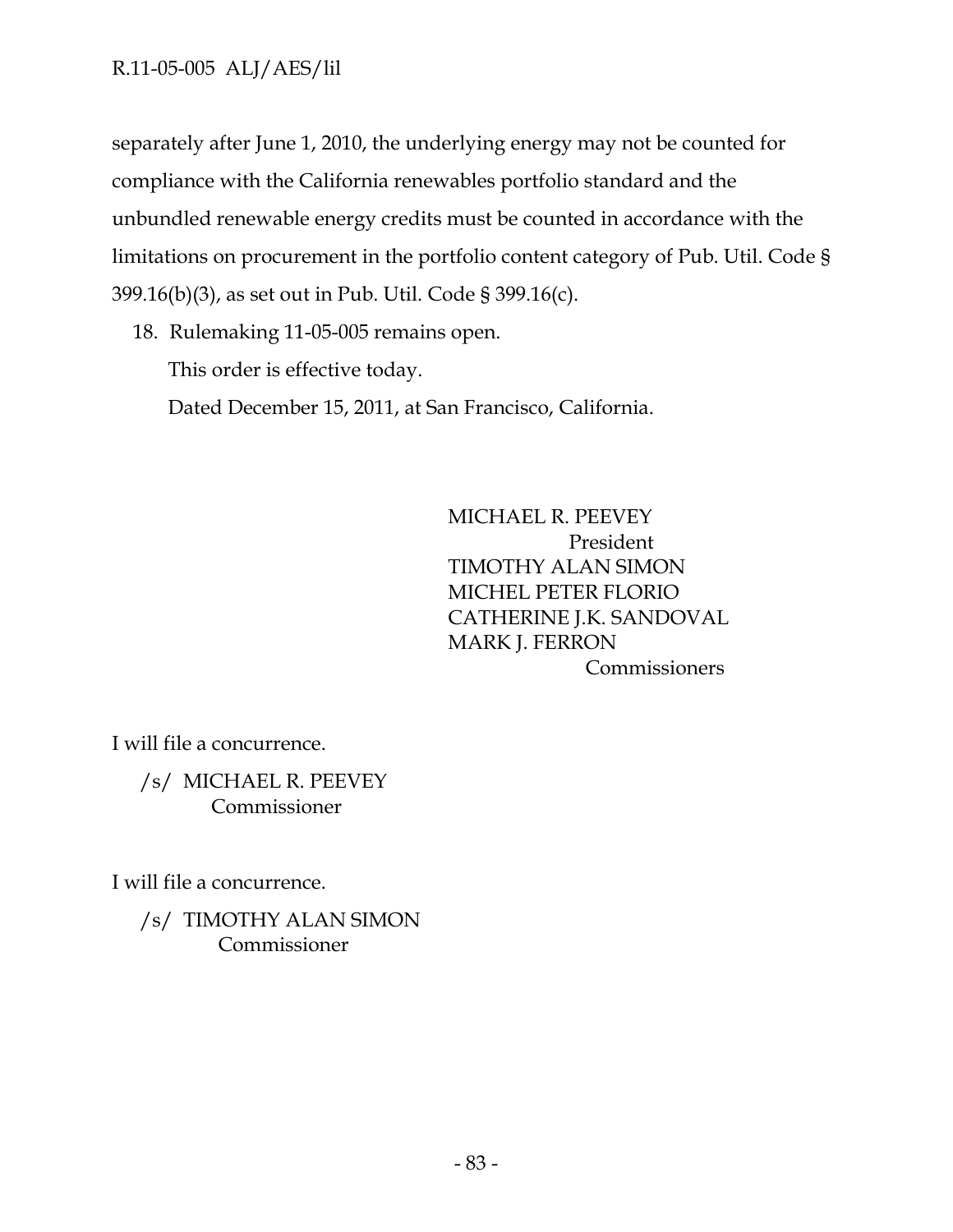## **APPENDIX A**

## **New Section 399.16 of the Public Utilities Code (Enacted by Senate Bill 2 (1X), Stats. 2011, ch. 1) Effective December 10, 2011**

399.16. (a) Various electricity products from eligible renewable energy resources located within the WECC transmission network service area shall be eligible to comply with the renewables portfolio standard procurement requirements in Section 399.15. These electricity products may be differentiated by their impacts on the operation of the grid in supplying electricity, as well as, meeting the requirements of this article.

(b) Consistent with the goals of procuring the least-cost and best-fit electricity products from eligible renewable energy resources that meet project viability principles adopted by the commission pursuant to paragraph (4) of subdivision (a) of Section 399.13 and that provide the benefits set forth in Section 399.11, a balanced portfolio of eligible renewable energy resources shall be procured consisting of the following portfolio content categories:

(1) Eligible renewable energy resource electricity products that meet either of the following criteria:

 (A) Have a first point of interconnection with a California balancing authority, have a first point of interconnection with distribution facilities used to serve end users within a California balancing authority area, or are scheduled from the eligible renewable energy resource into a California balancing authority without substituting electricity from another source. The use of another source to provide real-time ancillary services required to maintain an hourly or subhourly import schedule into a California balancing authority shall be permitted, but only the fraction of the schedule actually generated by the eligible renewable energy resource shall count toward this portfolio content category.

(B) Have an agreement to dynamically transfer electricity to a California balancing authority.

(2) Firmed and shaped eligible renewable energy resource electricity products providing incremental electricity and scheduled into a California balancing authority.

(3) Eligible renewable energy resource electricity products, or any fraction of the electricity generated, including unbundled renewable energy credits, that do not qualify under the criteria of paragraph (1) or (2).

(c) In order to achieve a balanced portfolio, all retail sellers shall meet the following requirements for all procurement credited towards each compliance period:

(1) Not less than 50 percent for the compliance period ending December 31, 2013, 65 percent for the compliance period ending December 31, 2016, and 75 percent